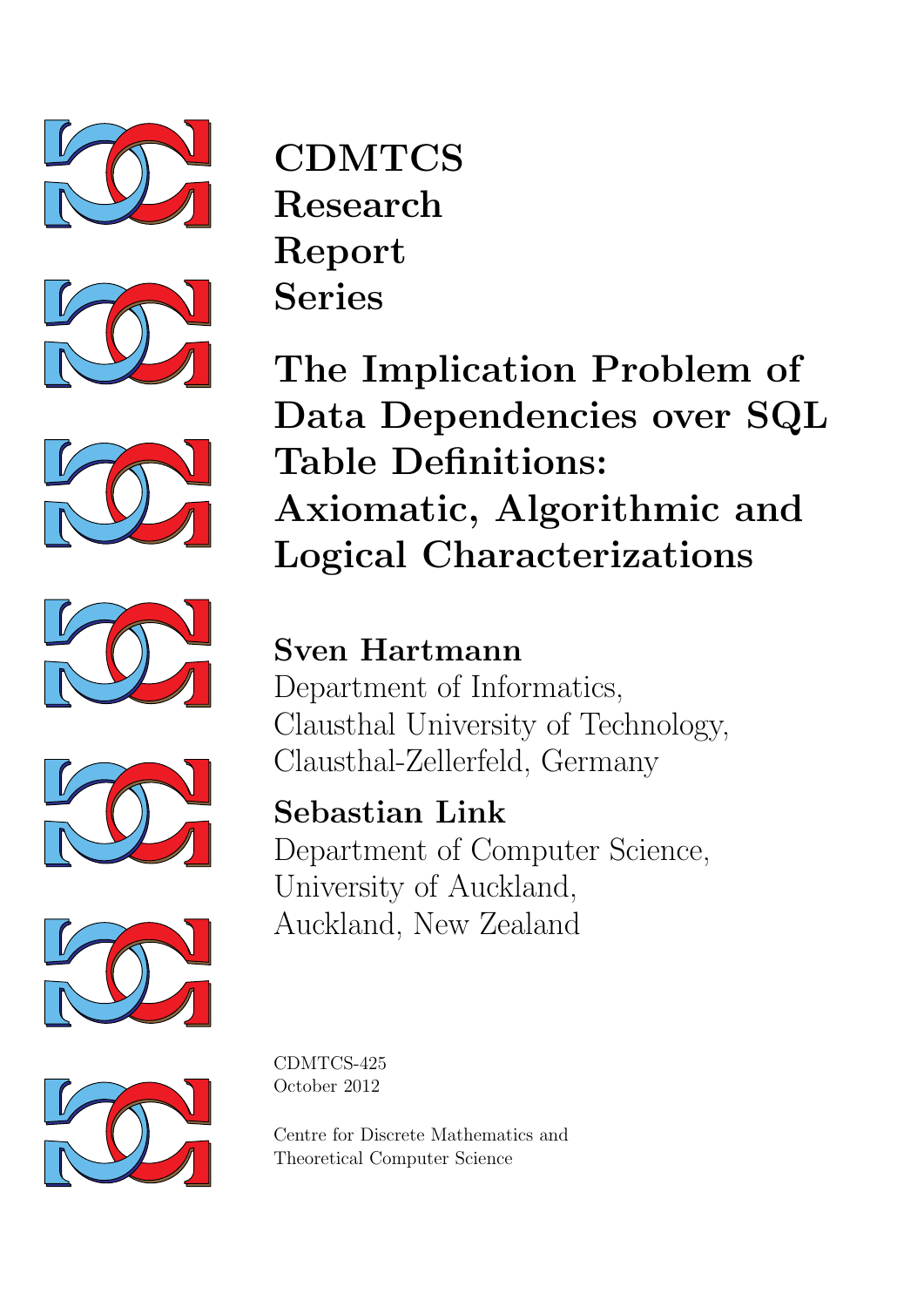# **The implication problem of data dependencies over SQL table definitions: axiomatic, algorithmic and logical characterizations**

Sven Hartmann Department of Informatics Clausthal University of Technology Clausthal-Zellerfeld, Germany sven.hartmann@tu-clausthal.de

Sebastian Link Department of Computer Science The University of Auckland, Private Bag 92019 Auckland, New Zealand s.link@auckland.ac.nz

October 10, 2012

#### **Abstract**

We investigate the implication problem for classes of data dependencies over SQL table definitions. Under Zaniolo's "no information" interpretation of null markers we establish an axiomatization and algorithms to decide the implication problem for the combined class of functional and multivalued dependencies in the presence of NOT NULL constraints. The resulting theory subsumes three previously orthogonal frameworks. We further show that the implication problem of this class is equivalent to that in a propositional fragment of Cadoli and Schaerf's family of para-consistent  $S$ -3 logics. In particular,  $S$  is the set of variables that correspond to attributes declared NOT NULL. We also show how our equivalences for multivalued dependencies can be extended to Delobel's class of full first-order hierarchical decompositions, and the equivalences for functional dependencies can be extended to arbitrary Boolean dependencies. These dualities allow us to transfer several findings from the propositional fragments to the corresponding classes of data dependencies, and vice versa. We show that our results also apply to Codd's null interpretation "value unknown at present", but not to Imielinski's or-relations utilizing Levene and Loizou's weak possible world semantics. Our findings establish NOT NULL constraints as an effective mechanism to balance not only the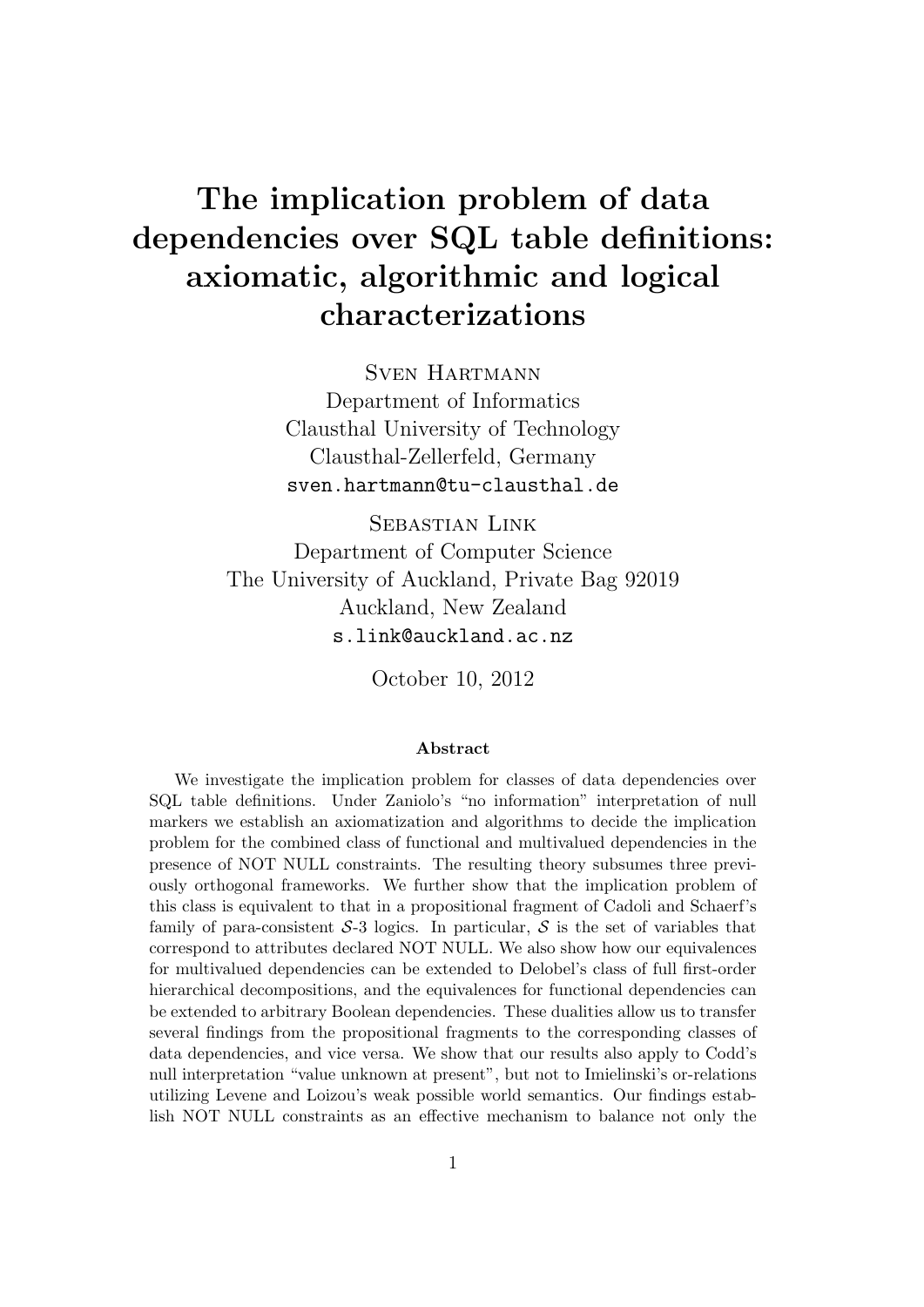certainty in database relations but also the expressiveness with the efficiency of entailment relations. They also control the degree by which the implication of data dependencies over total relations is soundly approximated in SQL table definitions.

**Keywords:** Axiomatization, Boolean dependency, Boolean logic, Functional dependency, Incomplete Information, Implication, Logic of Paradox, Multivalued dependency, *S*-3 logic, SQL

## **1 Introduction and Motivation**

A database system manages a collection of persistent information in a shared, reliable, effective and efficient way. Most commercial database systems are still founded on *the relational model of data* [1]. Data administrators utilize various classes  $\mathcal{C}$  of first-order formulae, called *data dependencies*, to restrict the relations in the database to those considered meaningful to the application at hand. A central problem in logic, mathematics and computer science is the *implication problem* of such classes  $\mathcal{C}$  [2]. In terms of data dependencies the problem is to decide whether for an arbitrarily given set Σ *∪ {φ}* of data dependencies in  $\mathcal{C}, \Sigma$  implies  $\varphi$ , i.e. whether every relation that satisfies all the elements of  $\Sigma$  also satisfies  $\varphi$ . For databases specifically, solutions to the implication problem are essential for their modeling and design [3, 4], and can advance many data processing tasks such as updates [5, 6, 7, 8], queries [9], security [10], maintenance [11], cleaning [12], integration [13] and exchange [14]. According to Delobel and Adiba [15] the class of functional dependencies (FDs) captures around two-thirds, and the class of multivalued dependencies (MVDs) around one-quarter of all uni-relational dependencies (those defined over a single relation schema) that arise in practice. In particular, MVDs are frequently exhibited in database applications [16], e.g. after de-normalization or in views [3]. The next example illustrates how instances of the implication problem arise naturally from table definitions in SQL [17], which has been the industry standard for defining and querying data for several decades.

**Example 1** *Consider an SQL table definition* SUPPLIES *with column headers* A(rticle), S(upplier)*,* L(ocation) *and* C(ost)*. The table definition collects information about suppliers that deliver articles from a location at a certain cost.*

> *CREATE TABLE* Supplies *(* Article *CHAR[20],* Supplier *VARCHAR NOT NULL,* Location *VARCHAR NOT NULL,* Cost *CHAR[8]);*

*Suppose the database management system enforces the following constraints: The FD*  $A \rightarrow S$  *says that for every article there is at most one supplier, the FD*  $A L \rightarrow C$  *says that the cost is determined by the article and the location, and the MVD*  $S \rightarrow L$  *says that the locations are determined by the supplier independently of the articles and costs. Do the following meaningful constraints need to be enforced explicitly, or are they already enforced implicitly: i) the FD*  $A \rightarrow C$  *and ii) the MVD*  $A \rightarrow L$ ?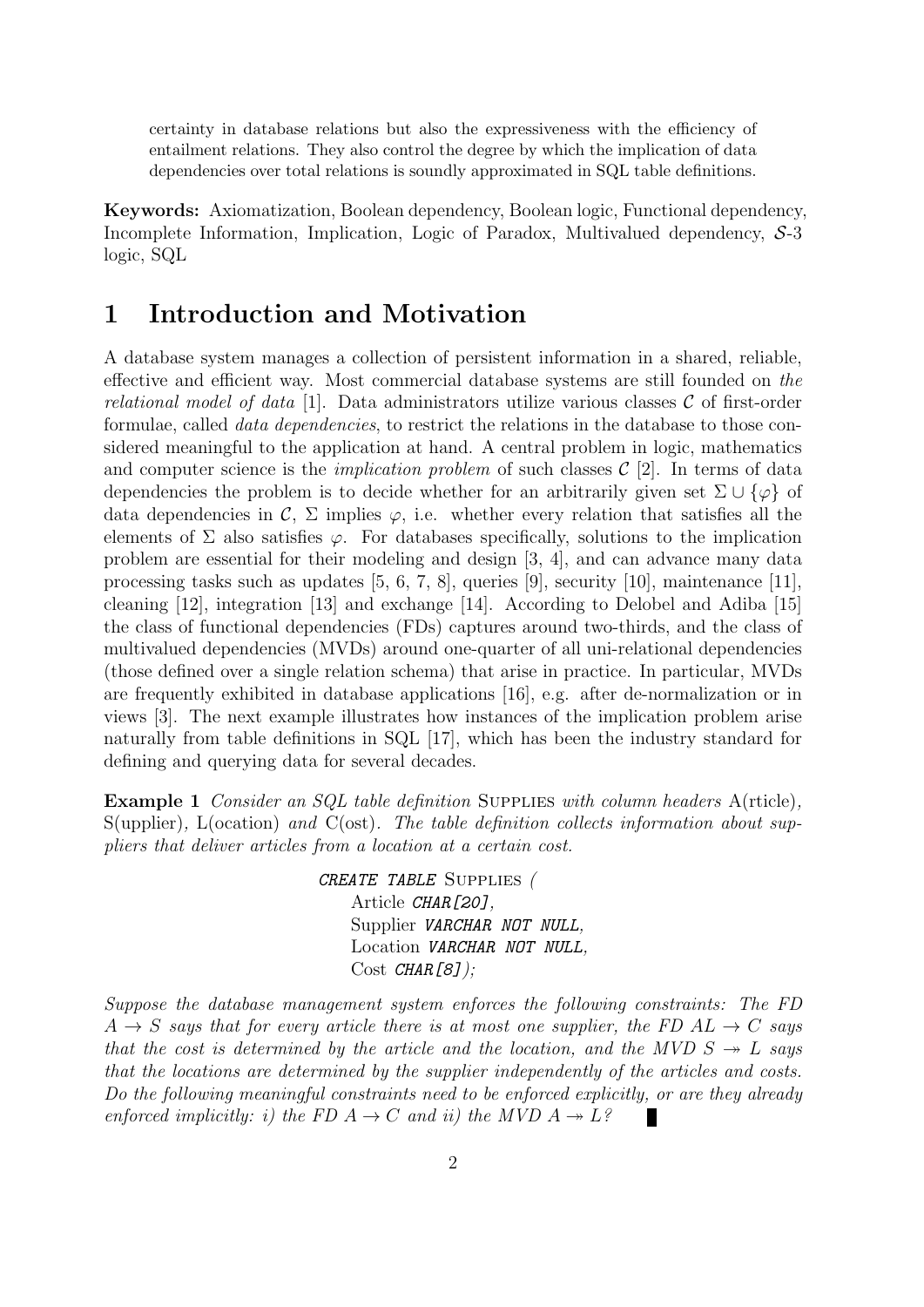While research on the implication problem for the combined class of FDs and MVDs has been extensive, currently existing theories only apply to the two extreme cases of SQL table definitions where all attributes are NOT NULL or all attributes are NULL, respectively. Note that we adopt SQL terminology here. If an attribute is declared NOT NULL, then it does not allow occurrences of the null marker, and if an attribute is declared NULL, then it does allow occurrences of the null marker. One may prefer to say that an attribute is (not) nullable instead of saying that an attribute is (NOT) NULL, respectively. The classical theory of FDs and MVDs (e.g. [18, 19, 20, 21]) only applies to total relations, i.e. where every attribute is NOT NULL. Using Zaniolo's "no information" null marker [22], denoted by ni, Lien investigated the combined class of FDs and MVDs over partial relations where every attribute is assumed to be NULL [23, 24]. Atzeni and Morfuni studied the class of FDs in the presence of a null-free subschema (NFS) that denotes the set of attributes declared NOT NULL [25], but they did not consider MVDs. As Example 1 illustrates, SQL table definitions motivate to study the implication problem for classes *C* of data dependencies in the presence of an (arbitrary) NFS: given a relation schema *R*, a set  $\Sigma \cup {\varphi}$  of elements in *C* and an NFS  $R_s$  over  $R$ , decide whether  $\Sigma$  implies  $\varphi$  in the presence of  $R_s$ , i.e. whether every relation over  $R$  that satisfies  $\Sigma$  and  $R_s$  also satisfies  $\varphi$ . Indeed, the following example illustrates that the ability to specify arbitrary null-free subschemata has a significant impact on the implication problem of the combined class of FDs and MVDs.

**Example 2** *Let*  $R = ASLC$ *,*  $R_s = SL$ *,*  $\Sigma = \{A \rightarrow S, AL \rightarrow C, S \rightarrow L\}$  *as in Example 1. It turns out that*  $\Sigma$  *implies both the FD*  $A \rightarrow C$  *and the MVD*  $A \rightarrow L$  *in the presence of*  $R_s$ *. However, if*  $R_s = ASC$ *, then the relation* 

| Article | Supplier      | Location | Cost |
|---------|---------------|----------|------|
| Kiwi    | <i>G6Kiwi</i> | $n\,i$   | 1.50 |
| Kiwi    | <i>G6Kiwi</i> | $n\,i$   | 2.50 |

*satisfies*  $\Sigma$  *and*  $R_s$ *, but violates*  $A \rightarrow C$ *. Indeed, a relation satisfies an FD*  $X \rightarrow Y$  *if every pair of its tuples that has matching non-null values on every attribute in X has also matching values on every attribute in Y*. In particular, the relation satisfies  $AL \rightarrow C$ *since there are no tuples with non-null values on L. Moreover, a relation satisfies an*  $MVD X \rightarrow Y$  *if for every pair of its tuples that has matching non-null values on every attribute in X there is some tuple in the relation that agrees with one of the two tuples on every attribute in XY and agrees with the other tuple on every attribute in R − XY . For*  $R_s = ALC$  *the relation* 

| Article | Supplier | Location  | Cost |
|---------|----------|-----------|------|
| Kiwi    | n.i      | Maunganui | 1.50 |
| Kiwi    | n.i      | Taranaki  | 2.50 |

×

*satisfies*  $\Sigma$  *and*  $R_s$ *, but violates*  $A \rightarrow C$  *and*  $A \rightarrow L$ *.*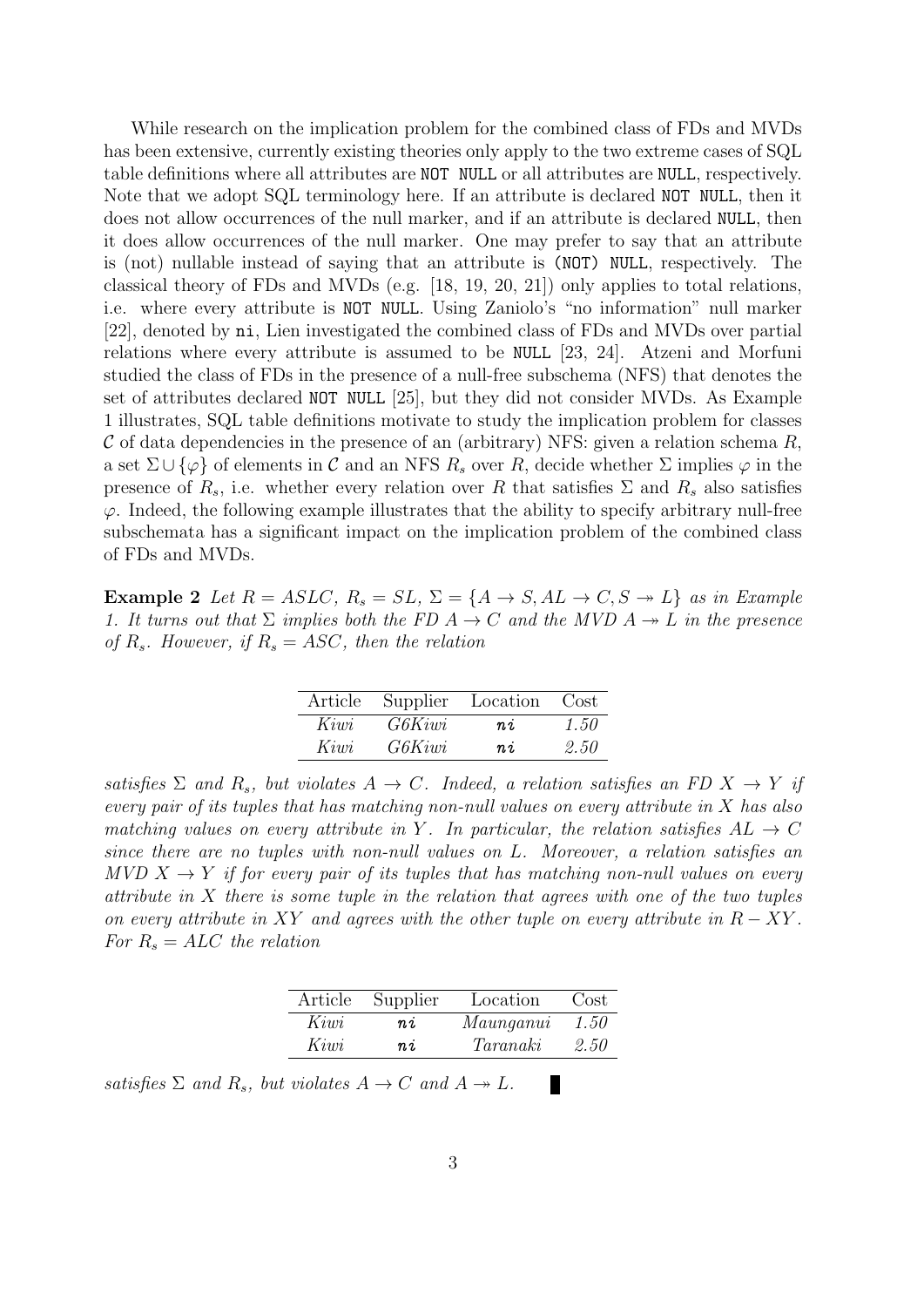In summary, currently existing solutions to the implication problem do not apply to important classes of data dependencies or cover only extreme cases of SQL table definitions that do not do justice to the power of SQL's NOT NULL constraint.

**Organization.** A summary of related work in Section 2 provides further motivation for our study. The contributions of this article are discussed in Section 3. We give the basic definitions required for our treatment of data dependencies over incomplete relations in Section 4. In Section 5 we establish an axiomatization of FDs and MVDs in the presence of an arbitrary NFS, and develop an almost linear time algorithm to decide the corresponding implication problem. In Section 6 we establish the equivalences between the implication of FDs and MVDs in the presence of an NFS and the implication of a propositional fragment in Boolean and *S*-3 logics. In Section 7 we analyze whether our results also apply to other approaches towards handling incomplete information, including Levene and Loizou's weak possible world semantics of data dependencies for Codd's null marker interpretation "value unknown at present" and for Imielinksi's orrelations. In Section 8 we discuss three data processing applications of our results. We conclude in Section 9 and discuss some possible directions of future work in Section 10.

## **2 Related Work**

Data dependencies have been studied thoroughly in the relational model of data, cf. [3, 26, 27]. Applications comprise almost the full range of database topics including normalization [28, 20, 6, 7, 8], requirements engineering and schema validation [29], data mining [30], database security [31], view maintenance [11] and query optimization [32]. They have received considerable attention in other data models [33, 25, 34, 35, 36, 37, 38, 39, 40, 41, 42, 43, 44]. New application areas involve data cleaning [12], data transformations [45], consistent query answering [46], data exchange [47, 48] and data integration [13].

FDs capture around two-thirds and MVDs around one-quarter of all uni-relational dependencies that arise in applications [15, 16]. Join, embedded, equality- and tuplegenerating dependencies are more expressive, but are beyond our scope here [49, 50, 51, 52]. Join dependencies are not Hilbert-style axiomatizable [53], acyclic join dependencies are captured by sets of MVDs [54], and the correspondences to propositional logic fragments do not extend beyond FDs and MVDs [21]. The use of other equality- and tuple-generating dependencies [26] have their major motivation in data exchange [14].

For total relations, Armstrong [55] established the first axiomatization for FDs. Beeri, Fagin, and Howard extended this axiomatization to the combined class of FDs and MVDs [19]. In general, an axiomatization can be applied to enumerate all implicit knowledge from the knowledge given explicitly. In databases specifically, axiomatizations equip administrators and designers with means to validate the correct specification of explicit knowledge, to design and fine-tune databases or to optimize queries. In fact, an axiomatization ensures that all opportunities of utilizing implicit knowledge can be exploited effectively. Moreover, an analysis of the completeness argument can usually provide invaluable hints for finding algorithms that efficiently decide the implication problem. For FDs over total relations, implication can be decided in time linear in the input [56, 57], for MVDs the best known algorithm runs in almost linear time [18, 58, 59, 60, 61, 62, 63].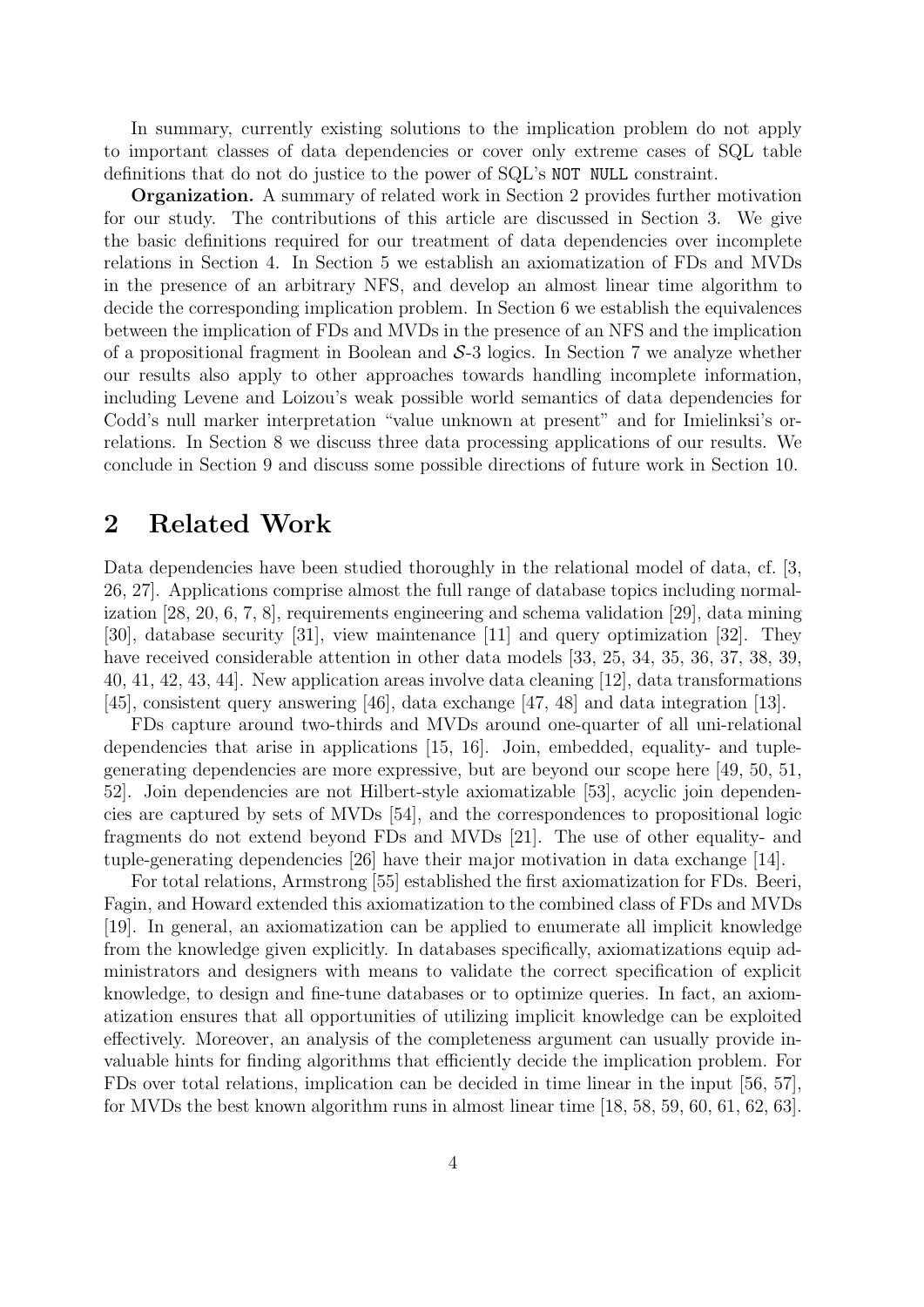Such decision algorithms complement the enumeration algorithm by a further reasoning capability that can make efficient, but only partial decisions about implicit knowledge since the input requires a candidate for an implied dependency. Equivalences between the implication of FDs and the implication of Horn clauses in Boolean propositional logic were established by Fagin [64]. These equivalences were extended to the combined class of FDs and MVDs, and its corresponding fragment of Boolean propositional logic by Sagiv, Delobel, Parker and Fagin [21]. This also resulted in the introduction of Boolean dependencies whose implication problem is equivalent to that of Boolean propositional logic [21]. Since the implication problem of Boolean propositional formulae is coNP-complete to decide, the fragment that corresponds to FDs and MVDs is of great practical significance [59, 63].

One of the most important extensions of Codd's basic relational model [1] is incomplete information. This is mainly due to the high demand for the correct handling of such information in real-world applications. Approaches to deal with incomplete information comprise incomplete relations [65, 66, 67], or-relations [68, 69, 70, 71], fuzzy relations [72] and rough sets [73]. In the literature many kinds of null markers have been proposed; for example, "missing" or "value unknown at present" [65, 74, 75], "non-existence" [76], "inapplicable" [75], "no information" [22] and "open" [77]. In particular, Zaniolo's "no information" interpretation allows users of the database to model both non-existent and unknown information in a simple way. Lien [23] axiomatized FDs and MVDs in partial relations under this interpretation, but assumed that all attributes are NULL. Atzeni and Morfuni established axiomatizations and linear time algorithms for deciding the implication of FDs combined with existence constraints including null-free subschemata [25]. Using Codd's interpretation "value unknown at present", Levene and Loizou introduced and axiomatized the combined class of weak and strong FDs with respect to a possible world semantics [41]. The axiomatization of strong FDs is given by the Armstrong axioms, while weak FDs have the same axiomatization as the FDs of Lien [23], Atzeni and Morfuni [25]. Here, we establish a unifying framework for the implication problem of FDs and MVDs as motivated by the use of a single null marker and an arbitrary null-free subschema in SQL table definitions.

In previous work [78] the majority of the results in the present article were announced in a ten page long paper. The present article is a result of comprehensive revisions and extensions. In particular, it contains the proofs of all results and a detailed treatment of the subject that allow the reader to gain deep insight into the findings. Particular emphasis has been placed on examples that illustrate the concepts developed and the characterizations established. The motivation for studying the implication problem is extensive, a detailed analysis and comparison to previous work is included, and the impact of the results and techniques on other popular approaches to null markers in the literature are explained. Finally, several areas are indicated to which the results can be applied.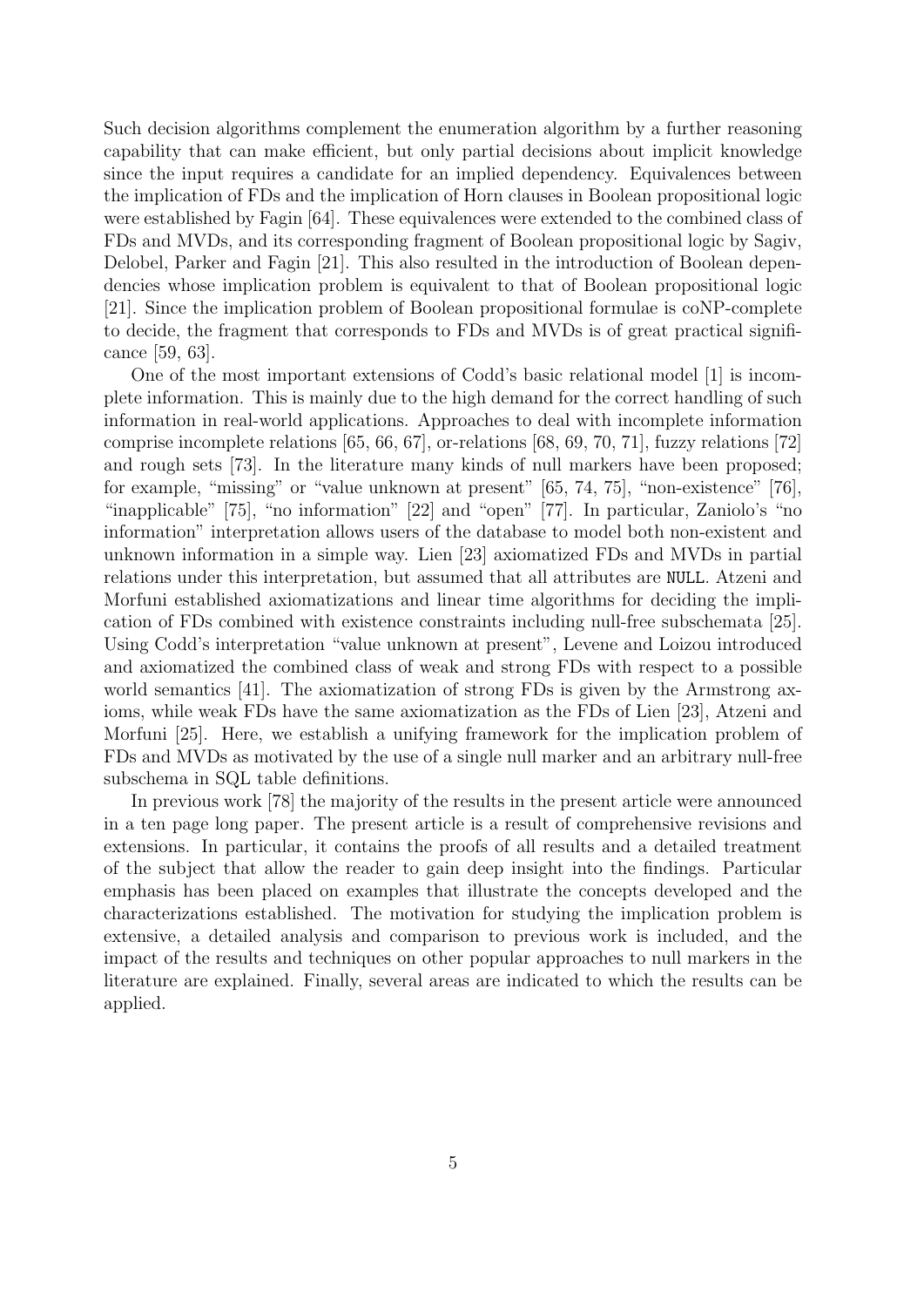

Figure 1: Summary of previous work and new contributions

## **3 Contributions**

In this article we study the implication problem of important classes of data dependencies in the presence of an arbitrary null-free subschema. This will address a gap between database theory and practice. Our study will identify SQL's NOT NULL constraint as an *effective* mechanism to not only control the degree of certainty in database relations but also the expressiveness with the efficiency of entailment relations. That is, the more attributes are declared NOT NULL the more data dependencies will be implied (and the more semantic knowledge is expressed) and the less efficient it becomes to decide implication. In particular, NOT NULL constraints can regulate the degree by which the implication of data dependencies over total relations is soundly approximated in SQL table definitions. Figure 1 contains a summary of previous work and our new contributions. We will now summarize the contributions of the article in detail.

### **3.1 A unifying theory**

As a first contribution of this article we establish a finite axiomatization  $\mathfrak D$  for the combined class of FDs and MVDs in the presence of an arbitrary NFS. In order to unify the currently existing, but orthogonal theories of FDs and MVDs [25, 19, 23] we first adapt Zaniolo's "no information" interpretation of null markers [22]. Our completeness argument is new, already in the special case of total relations, since we utilize a two-tuple relation. Hence, we obtain the equivalence of the implication problem to the one in the world of two-tuple relations. For the special case where the given NFS is empty, our completeness proof answers the open question whether the axiomatization established for MVDs is also complete for non-standard MVDs [23], i.e. where the attribute set on the left-hand side is empty.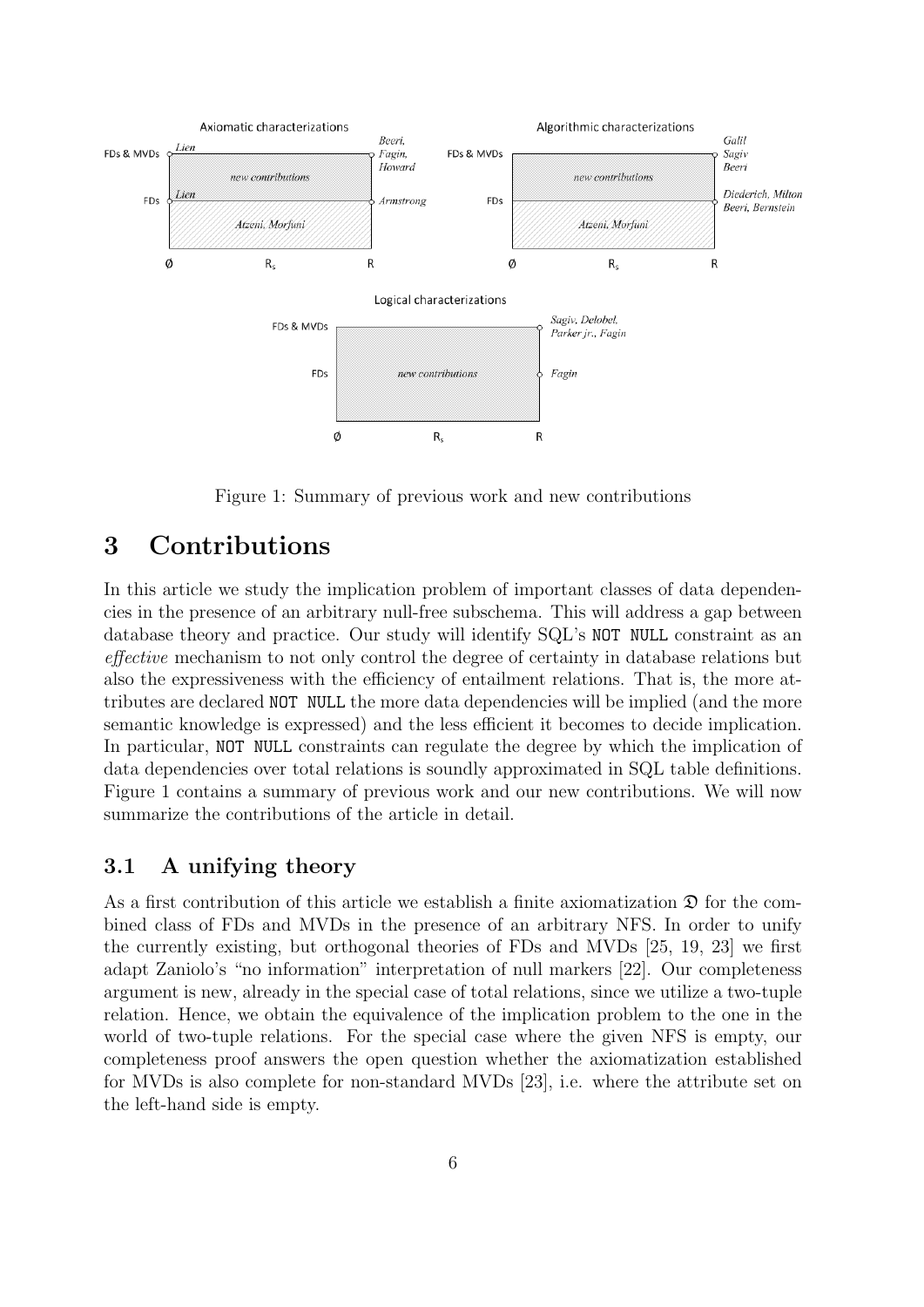As a further contribution we show that Galil and Sagiv's almost linear time algorithms for computing the dependency basis and deciding the associated implication problem, specifically developed for the case of total relations [59, 63], also apply to the presence of an arbitrary NFS. Our axiomatization  $\mathfrak D$  shows that for any given relation schema R and any given set  $\Sigma \cup {\varphi}$  of FDs and MVDs and any given NFS  $R_s$  over  $R$ , the problem of deciding whether  $\Sigma$  implies  $\varphi$  in the presence of  $R_s$  is equivalent to the problem of deciding whether  $\Sigma[XR_s]$  implies  $\varphi$  over total *R*-relations. Herein, X denotes the set of attributes on the left-hand side of  $\varphi$  and  $\Sigma[XR_s]$  denotes those elements of  $\Sigma$  whose left-hand side is a  $\sup$  subset of  $XR_s$ . This allows us to establish an  $\mathcal{O}(|\Sigma| + \min\{k_{\Sigma[XR_s]}, \log p_{\Sigma[XR_s]}\}\times |\Sigma[XR_s]|)$ time algorithm to compute the dependency basis  $DepB_{\Sigma,R_s}(X)$ , and an

$$
\mathcal{O}(|\Sigma| + \min\{k_{\Sigma[XR_s]}, \log \bar{p}_{\Sigma[XR_s]}\} \times |\Sigma[XR_s]|)
$$

time algorithm for deciding whether the dependency  $\varphi$  with left-hand side attribute set *X* is implied by  $\Sigma$  in the presence of the NFS  $R_s$ . Herein,  $k_{\Sigma}$  denotes the number of MVDs in  $\Sigma$ ,  $p_{\Sigma}$  denotes the number of sets in the dependency basis  $DepB_{\Sigma,R_s}(X)$  of X with respect to  $\Sigma$  and  $R_s$ , and  $\bar{p}_{\Sigma}$  denotes the number of sets in  $DepB_{\Sigma,R_s}(X)$  that have non-empty intersection with the right-hand side of  $\varphi$ . Note that Galil's algorithms run in linear time when  $\Sigma$  contains only FDs but no MVDs. The upper bounds illustrate the impact of the NFS *R<sup>s</sup>* on the time-complexity of computing the dependency basis and deciding the implication problem.

## **3.2 Equivalences to propositional fragments of Boolean and para-consistent logics**

As a second major contribution of this article we establish equivalences between the implication problem of the combined class of FDs and MVDs in the presence of an NFS  $R_s$  and the implication problem of a propositional fragment  $\mathcal F$  in Cadoli and Schaerf's family of para-consistent  $S$ -3 logics [79]. Herein,  $S$  is the set of propositional variables that corresponds to the NFS  $R_s$ . We first exemplify how the equivalences to Boolean implication in  $\mathcal F$ , established by Sagiv, Delobel, Parker and Fagin for the special case of total relations [21], apply indirectly also to an arbitrary NFS.

**Example 3** *Let*  $R = ASLC$ *,*  $R_s = ALC$ *,*  $\Sigma = \{A \rightarrow S, AL \rightarrow C, S \rightarrow L\}$ *,*  $\varphi_1 = A \rightarrow L$ *and*  $\varphi_2 = A \rightarrow C$ *. The problems whether*  $\Sigma$  *implies*  $\varphi_1$  *and*  $\varphi_2$  *in the presence of*  $R_s$  *are equivalent to the problems whether*  $\Sigma[ALC] = \{A \rightarrow S, AL \rightarrow C\}$  *implies*  $\varphi_1$  *and*  $\varphi_2$  *over total R-relations, respectively. The two-tuple relation r*

| Article | Supplier      | Location   | Cost |
|---------|---------------|------------|------|
| Kiwi    | <i>G6Kiwi</i> | Gisborne   | 1.50 |
| Kiwi    | <i>G6Kiwi</i> | Wellington | 2.50 |

*shows that*  $\Sigma[ALC]$  *implies neither*  $\varphi_1$  *nor*  $\varphi_2$  *over total relations. Let*  $A'$ ,  $S'$ ,  $L'$  *and*  $C'$ denote the propositional variables that correspond to the attributes of SUPPLIES, respec*tively. Let ω<sup>r</sup> denote the special truth assignment that assigns true, denoted by* T*, to a*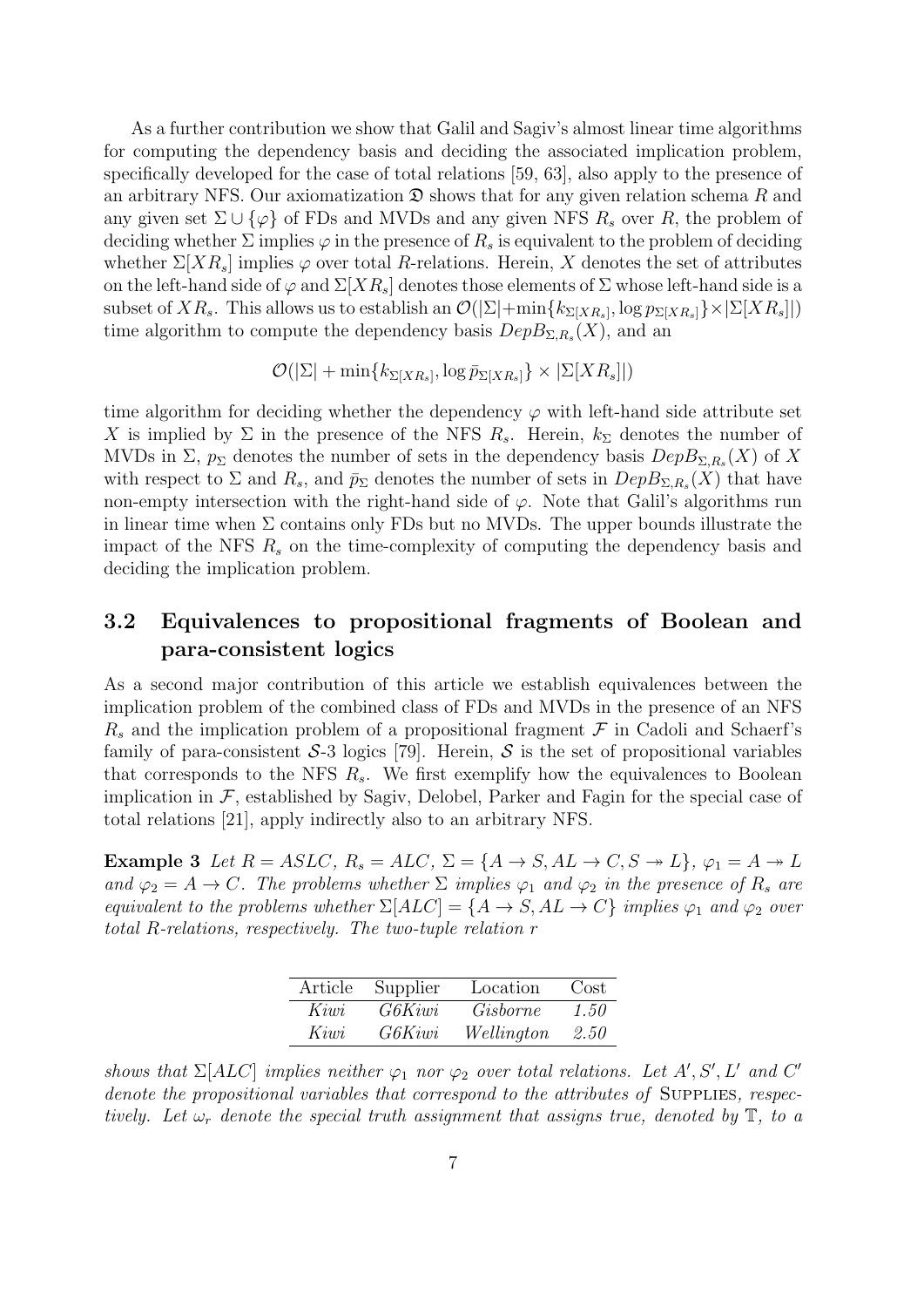*variable V ′ if and only if the two tuples of r agree on the corresponding attribute V . We* can see that  $\omega_r$  is a Boolean model of the Horn clauses  $\neg A' \vee S'$  and  $\neg A' \vee \neg L' \vee C'$ *that result from the FDs in* Σ[*ALC*]*, but not a Boolean model of neither the formula*  $\neg A' \vee L' \vee (S' \wedge C')$  that results from the MVD  $\varphi_1$  nor the Horn clause  $\neg A' \vee C'$  that *results from the FD*  $\varphi_2$ . In particular, an MVD  $X \rightarrow Y$  over R results in the Boolean formula  $\vee_{A\in X}(\neg A')\vee(\wedge_{B\in Y-X}B')\vee(\wedge_{C\in R-XY}C')$  [21]. This example illustrates the strong *correspondence between counter-example relations for the implication of FDs and MVDs over total relations and counter-example truth assignments for the Boolean implication of the propositional fragment F [21].* Ш

The equivalence to Boolean implication in the fragment  $\mathcal F$  is indirect since the input  $(\Sigma, \varphi, R_s)$  to the implication problem in the presence of an NFS is first converted into the instance  $(\Sigma [XR_s], \varphi)$  of the implication problem over total relations. The following example illustrates a direct characterization of FD and MVD implication in the presence of an NFS  $R_s$  in terms of  $S$ -3 implication for the propositional fragment  $\mathcal F$ . Consequently, we gain the additional insight that the NFS  $R_s$  corresponds to the set  $S$  of propositional variables that must be interpreted classically, i.e. for all  $V' \in S$  we have that either  $V'$ or  $\neg V'$  is true, and not both.

**Example 4** *Let*  $R = ASLC$ *,*  $R_s = ALC$ *,*  $\Sigma = \{A \rightarrow S, AL \rightarrow C, S \rightarrow L\}$ *,*  $\varphi_1 = A \rightarrow L$ *and*  $\varphi_2 = A \rightarrow C$  *as in Example 3. The relation* 

| Article | Supplier | Location   | Cost |
|---------|----------|------------|------|
| Kiwi    | n.i      | Gisborne   | 1.50 |
| Kiwi    | n.i      | Wellington | 2.50 |

*is a two-tuple counter-example for the implication of the MVD*  $\varphi_1$  *and the FD*  $\varphi_2$  *by*  $\Sigma$  *in the presence of*  $R_s$ *. For partial two-tuple relations we define the special*  $S$ -3 interpretation *that assigns*  $\mathbb{T}$  *to*  $V'$  *and false, denoted by*  $\mathbb{F}$ *, to*  $\neg V'$  *if the two tuples agree on*  $V$  *and* are different from  $n_i$ , assigns  $\mathbb{T}$  to  $V'$  and  $\neg V'$  if the two tuples are both equal to  $n_i$ *on*  $V$ , and assigns  $\mathbb F$  *to*  $V'$  and  $\mathbb T$  *to*  $\neg V'$  *if the two tuples disagree on*  $V$ *. Specifically for this example, this*  $S$ -3 *interpretation is a model of the Horn formulae*  $\neg A' \vee S'$  *and*  $\neg A' \vee \neg L' \vee C'$  and the formula  $\neg S' \vee L' \vee (A' \wedge C')$ , but not a model of neither the formula  $\neg A' \vee L' \vee (S' \wedge C')$  nor the Horn formula  $\neg A' \vee C'$ . Note that the variable S' does not *belong to the set*  $S$ *, i.e. the assignment of*  $\mathbb T$  *to both*  $S'$  *and*  $\neg S'$  *conforms to the notion of an S-3 interpretation.* 

The special case where *S* corresponds to the entire relation schema *R* covers Sagiv, Delobel, Parker and Fagin's equivalence between the implication of FDs and MVDs and the *BL* implication of the fragment  $\mathcal F$  in Boolean logic *BL* [64, 21]. For the special case where  $S = \emptyset$  the implication of Lien's class of FDs and MVDs corresponds to *LP* implication of *F* in Graham Priest's well-known *Logic of Paradox LP* [80]. The implication of Atzeni and Morfuni's class of FDs in the presence of an NFS *R<sup>s</sup>* [25] corresponds to *S*-3 implication of propositional Horn clauses.

When proving the equivalence to  $S_3$  implication we do not simply extend the proof arguments applied to the special case of total relations [21]. In this special case, Sagiv,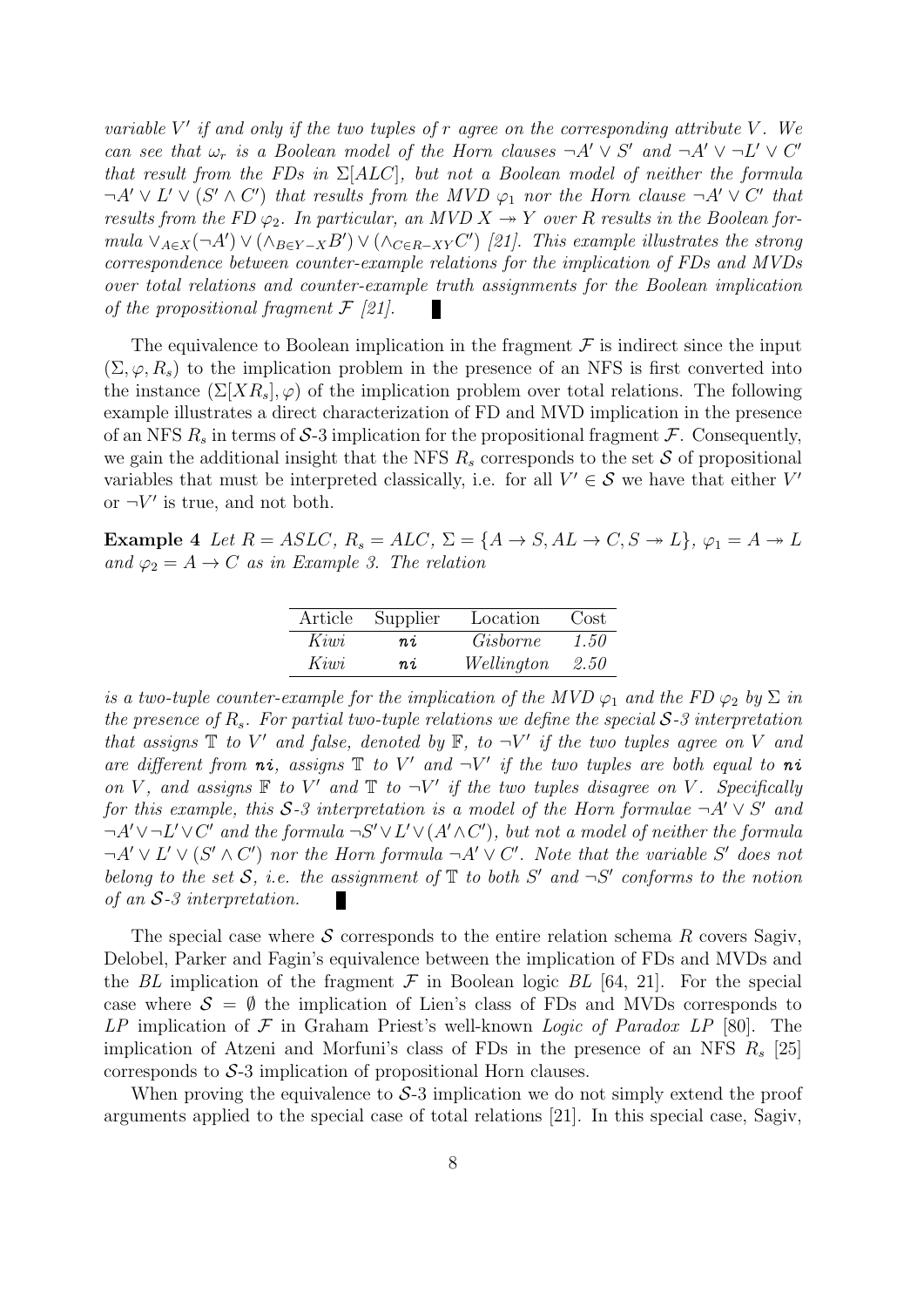Delobel, Parker and Fagin showed the strong result that every relation that satisfies a given set  $\Sigma$  of FDs and MVDs and violates a given FD or MVD  $\varphi$  has a two-tuple *subrelation* that satisfies  $\Sigma$  and violates  $\varphi$ . While we show that the result holds in the context of "no information" nulls, we demonstrate that it is not required to establish the equivalence, even in the special case of total relations. Instead, we simply utilize the two-tuple relation from the completeness proof for the axiomatization D.

#### **3.3 Further impact and applications**

As the third contribution we show that our results carry over to Codd's null marker unk (value unknown at present) but not to Imielinski's or-relations under Levene and Loizou's weak possible world semantics [41]. We also illustrate three major areas to which our reasoning abilities can be applied: updates, queries and access control.

#### **3.4 Further equivalences**

As the final major contribution of this article we illustrate the wide applicability of our proof techniques to establish equivalences for further classes of data dependencies. These are reported in the electronic appendix. From the case of total relations it is known that the equivalences to *BL* implication do not extend to more general classes of dependencies such as join or embedded dependencies [21]. Delobel introduced the class of full first-order hierarchical decompositions (FOHDs) [81] as an important subclass of join dependencies. As a generalization of the class of MVDs, we introduce the class of FOHDs to the context of the "no information" nulls. We establish an equivalence between the implication problem of the combined class of FDs and FOHDs in the presence of an NFS and that of a propositional fragment in both Boolean and *S*-3 logics. As an application of the special *S*-3 interpretations derived from two-tuple relations, cf. Example 4, we introduce and analyze the class of Boolean dependencies (BDs) in the presence of an NFS. This class subsumes the class of BDs from total relations [21] and Atzeni and Morfuni's class of FDs in the presence of an NFS. In particular, we obtain the equivalence between the implication problem for BDs in the presence of an NFS *R<sup>s</sup>* and that of propositional formulae in *S*-3 logics.

As an application of our new equivalence we obtain directly results on the timecomplexity of the associated implication problem. In fact, detailed findings with respect to Vardi's notions of expression, data and combined complexity transfer straight from the Logic of Paradox [82] to the class of BDs in the absence of an NFS. In the general case where  $R_s$  is arbitrary, we obtain immediately a uniform complexity of  $\mathcal{O}(|\Sigma| \times |\varphi| \times 2^{|R_s|})$ time for the implication problem whether a set  $\Sigma$  of BDs in Negation Normal Form implies a BD  $\varphi$  in Conjunctive Normal Form in the presence of  $R_s$  [79]. The situation is illustrated in Figure 2 for the case where *R* = *ABC*. Declaring additional attributes as NOT NULL increases the certainty and consistency of any of the future database relations, and increases the expressiveness of the entailment relations for the classes of data dependencies studied (in the sense that additional data dependencies are captured implicitly). On the other hand, this results in a decrease in the efficiency of deciding these entailment relations. Hence, by specifying attributes as NOT NULL the data administrator has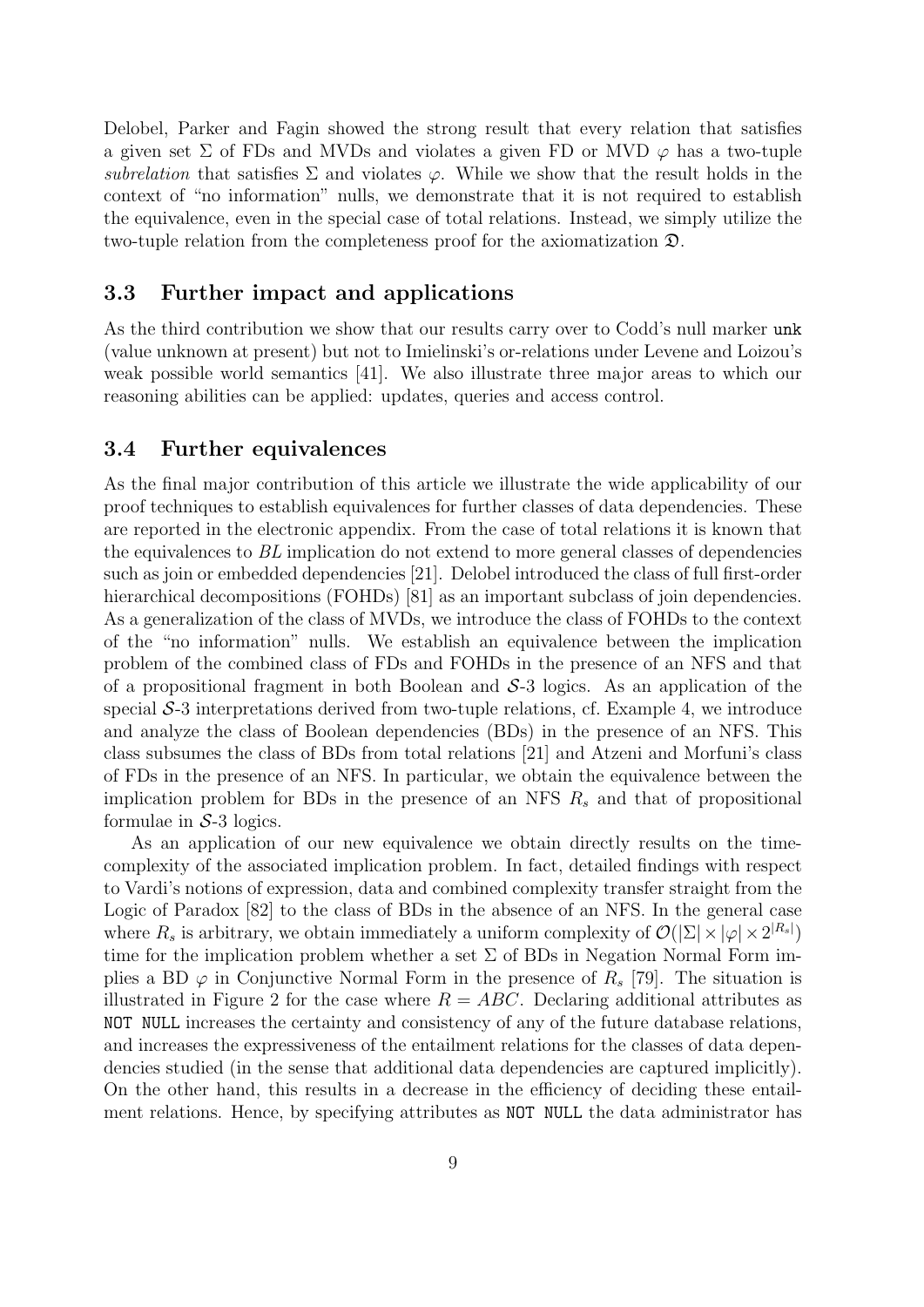

Figure 2: Sound approximations of implication over total relations by null-free subschemata

a powerful mechanism to approximate soundly the implication of data dependencies over total relations.

Our equivalences can also be applied in the opposite direction. In fact, our algorithms for deciding FD and MVD implication in the presence of an arbitrary NFS *R<sup>s</sup>* establish directly new upper bounds for the time-complexity of deciding *S*-3 implication in the fragment  $\mathcal F$ . Moreover, the axiomatization for the implication of FDs and MVDs in the presence of an NFS applies to  $S$ -3 implication of  $\mathcal F$ , too.

As a further application of our techniques we show how reasoning about Boolean dependencies in the presence of an NFS can be simulated by reasoning about Boolean dependencies in the absence of an NFS. In this sense, the special case of an empty NFS is powerful. We also extend the logical characterization of the notion of a dependency basis and attribute set closure from the special case of total relations [21] to the presence of an arbitrary NFS.

## **4 Preliminaries**

We summarize the basic notions required for our treatment of data dependencies over incomplete relations in the following sections.

#### **4.1 Total and partial relations**

Let  $\mathfrak{A} = \{A_1, A_2, \ldots\}$  be a (countably) infinite set of distinct symbols, called attributes (representing column names of tables). A *relation schema* is a finite non-empty subset *R* of **2.** Each attribute *A* of a relation schema *R* is associated with an infinite domain *dom*(*A*) which represents the possible values that can occur in column *A*. Note that the validity of our results only depends on having at least two element values in each domain. This is a consequence of our proof techniques. In order to encompass incomplete information the domain of each attribute contains the null marker, denoted by  $n \in dom(A)$ . The intention of ni is to mean "no information". This is the most primitive interpretation,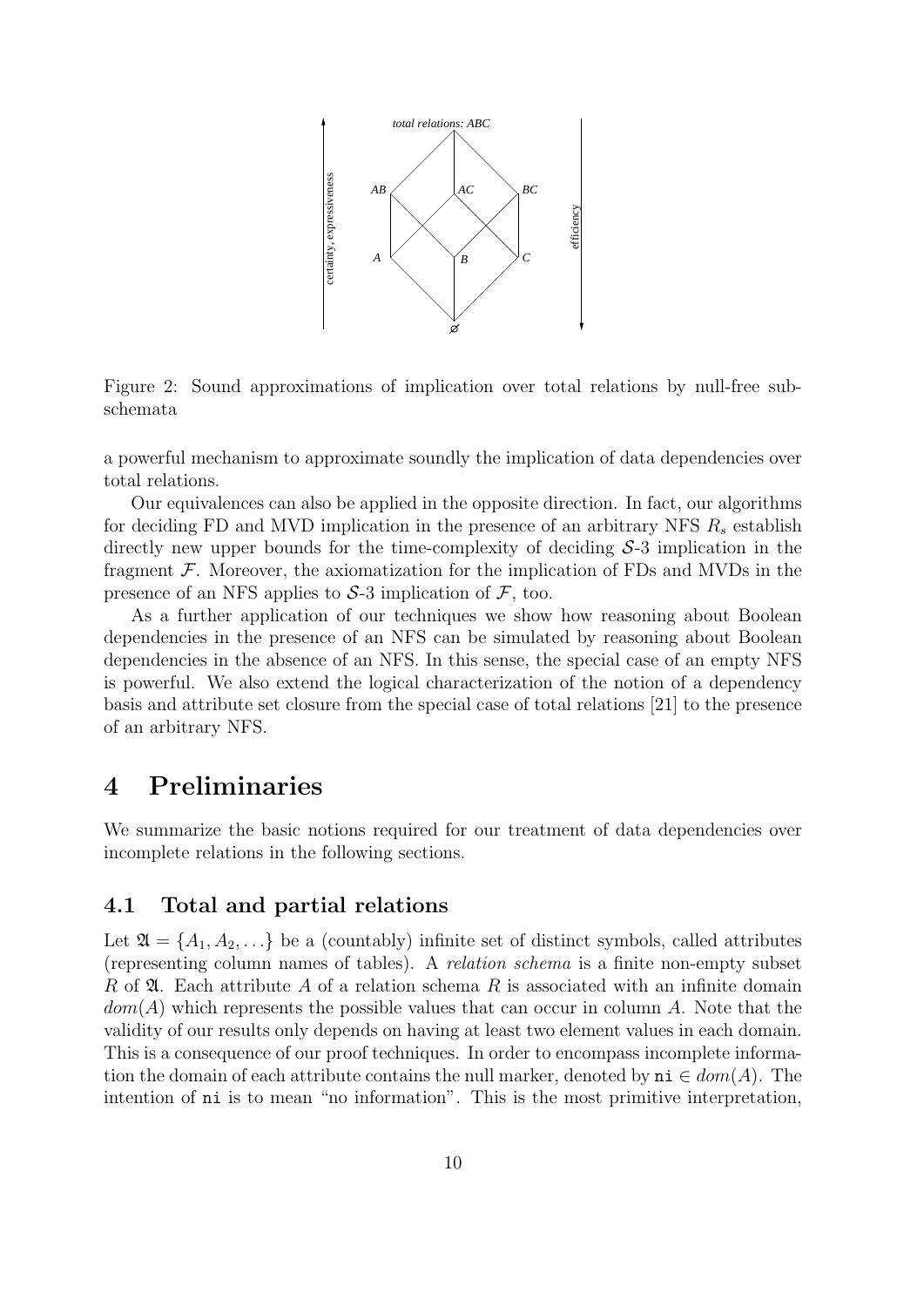and it can model non-existing as well as unknown information [25, 22]. We stress that the null marker is not a domain value. In fact, it is a purely syntactic convenience that we include the null marker in the domain of each attribute as a distinguished element.

For attribute sets *X* and *Y* we may write *XY* for their set union  $X \cup Y$ . If  $X =$  ${A_1, \ldots, A_m}$ , then we may write  $A_1 \cdots A_m$  for *X*. In particular, we may write simply *A* to represent the singleton *{A}*. A *tuple* over *R* (*R*-tuple or simply tuple, if *R* is understood) is a function  $t : R \to \bigcup dom(A)$  with  $t(A) \in dom(A)$  for all  $A \in R$ . The *A∈R* null marker occurrence  $t(A) = \text{ni}$  associated with an attribute A in a tuple t means that "no information" is available about the value  $t(A)$  of  $t$  on attribute  $A$ . For  $X \subseteq R$  let

 $t[X]$  denote the restriction of the tuple *t* over *R* to *X*. A (partial) *relation r* over *R* is a finite set of tuples over *R*. Let  $t_1$  and  $t_2$  be two tuples over *R*. It is said that  $t_1$  *subsumes t*<sub>2</sub> if for every attribute  $A \in R$ ,  $t_1(A) = t_2(A)$  or  $t_2(A) = \textbf{ni}$  holds. In consistency with previous work [25, 23, 22], the following restriction will be imposed, unless stated otherwise: No relation shall contain two tuples  $t_1$  and  $t_2$  such that  $t_1$  subsumes  $t_2$ . With no null markers present this means that no duplicate tuples occur. The validity of our results is independent of this restriction. The restriction is necessary for partial relations to have a lossless decomposition, if (and only if) they exhibit an FD (MVD).

For a tuple *t* over *R* and a set  $X \subseteq R$ , *t* is said to be *X*-total, if for all  $A \in X$ ,  $t[A] \neq \text{ni}$ . Similar, a relation *r* over *R* is said to be X-total, if every tuple *t* of *r* is *X*-total. A relation *r* over *R* is said to be a *total relation*, if it is *R*-total.

We recall the definition of projection and join operations on partial relations [25, 23]. Let r be some relation over R. Let X be some subset of R. The *projection*  $r[X]$  of r on *X* is the set of tuples *t* for which (i) there is some  $t_1 \in r$  such that  $t = t_1[X]$  and (ii) there is no  $t_2 \in r$  such that  $t_2[X]$  subsumes  $t$  and  $t_2[X] \neq t$ . For  $Y \subseteq X$ , the *Y*-total projection  $r_Y[X]$  of *r* on *X* is  $r_Y[X] = \{t \in r[X] \mid t \text{ is } Y\text{-total}\}$ . Given an *X*-total relation *r* over *R* and an *X*-total relation *s* over *S* such that  $X = R \cap S$  the *natural join*  $r \bowtie s$  of  $r$  and *s* is the relation over  $R \cup S$  which contains those tuples *t* such that there are some  $t_1 \in r$ and  $t_2 \in s$  with  $t_1 = t[R]$  and  $t_2 = t[S]$  [25, 23].

#### **4.2 FDs, MVDs and Null-Free Subschemata**

Functional dependencies are important for the relational [56, 83, 1] and other data models [84, 36, 40, 41, 42, 43, 85, 86, 44]. According to Lien [23], a *functional dependency with nulls* (FD) over *R* is a statement  $X \to Y$  where  $X, Y \subseteq R$ . The FD  $X \to Y$  over *R* is satisfied by a relation *r* over *R*, denoted by  $\models r X \rightarrow Y$ , if and only if for all  $t_1, t_2 \in r$  the following holds: if  $t_1$  and  $t_2$  are X-total and  $t_1[X] = t_2[X]$ , then  $t_1[Y] = t_2[Y]$ . Recall that ni *∈ dom*(*A*) for every attribute *A*. For total relations the FD definition reduces to the standard definition of a functional dependency [3, 27], and so is a sound generalization. It is also consistent with the "no information" interpretation [25, 23]. In fact, tuples with nulls in attributes in X cannot cause a violation of the FD  $X \to Y$ : the nulls mean that "no information" is available about those attributes. Two X-total tuples  $t_1, t_2$  where  $t_1[X] = t_2[X]$  and  $t_2$  is *A*-total while  $t_1$  is not, violate any FD  $X \to Y$  with  $A \in Y$ :  $t_1$ indicates that "no information" is available about the value for *A* associated with  $t_1[X]$ , while  $t_2$  indicates that the value for *A* associated with  $t_2[X] = t_1[X]$  does exist. Hence,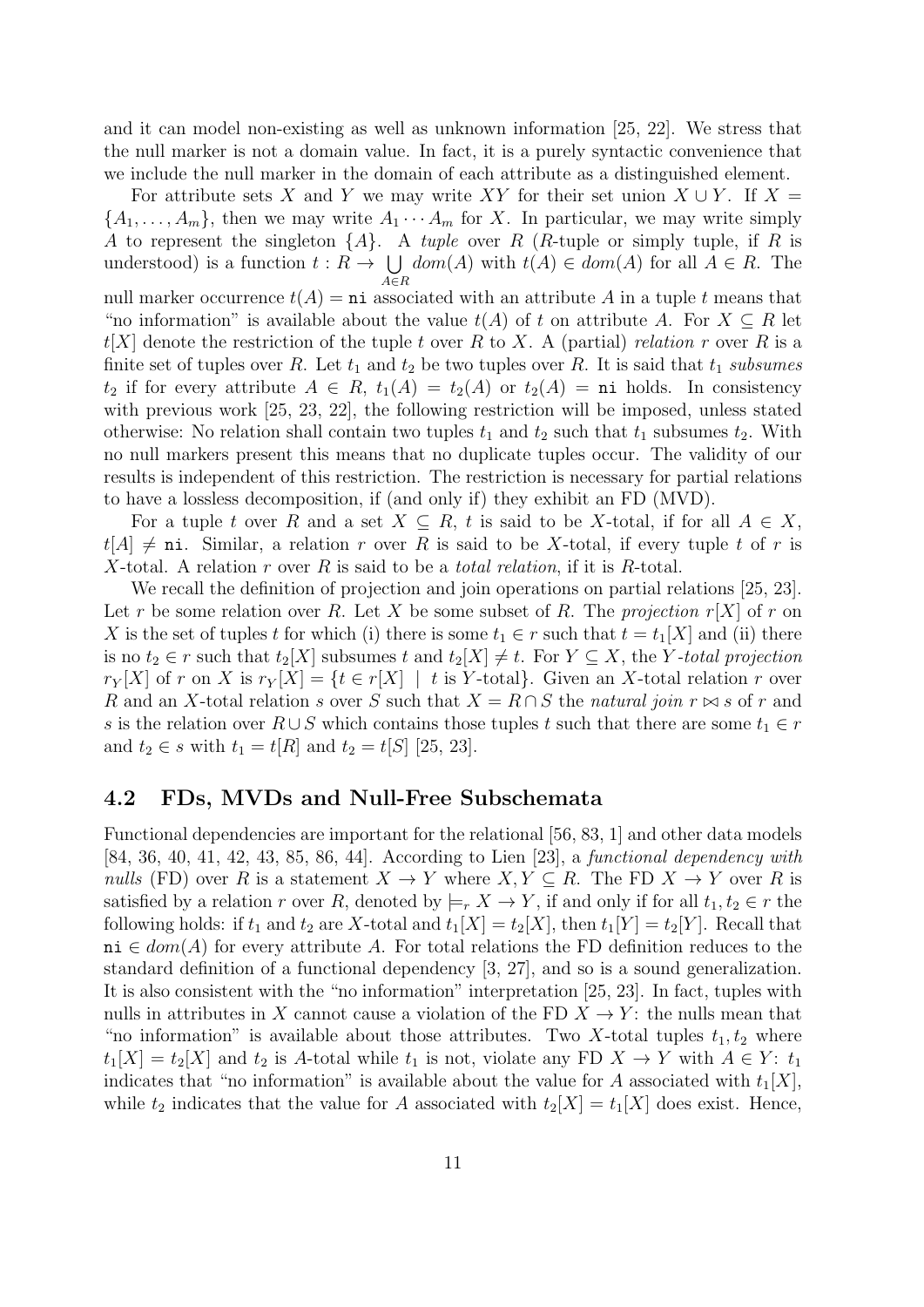it violates the natural requirement of an FD that if the values for *X* are the same for two tuples, both tuples must contain the same information for the attributes in *Y* [25]. Note that if *r* satisfies the FD  $X \to Y$  over  $R$ , then  $r_X[R] = r_X[XY] \bowtie r_X[X(R - Y)]$ .

According to Lien [23], a *multivalued dependency with nulls* (MVD) over *R* is a statement  $X \rightarrow Y$  where  $X, Y \subseteq R$ . The MVD  $X \rightarrow Y$  over R is satisfied by a relation r over *R*, denoted by  $\models r X \rightarrow Y$ , if and only if for all  $t_1, t_2 \in r$  the following holds: if  $t_1$ and  $t_2$  are *X*-total and  $t_1[X] = t_2[X]$ , then there is some  $t \in r$  such that  $t[XY] = t_1[XY]$ and  $t[X(R - Y)] = t_2[X(R - Y)]$ . Informally, the relation *r* satisfies  $X \rightarrow Y$  when every *X*-total value determines the set of values on *Y* independently of the set of values on *R* − *Y*. This definition of an MVD is a sound generalization of the standard definition of a multivalued dependency over total relations [20, 27]. In particular, it has been shown that MVDs provide a necessary and sufficient condition for the *X*-total subrelation of a relation to be decomposable into two of its projections without loss of information (in the sense that the *X*-total subrelation is the natural join of the two projections) [23]. That is,  $\models r X \rightarrow Y$  if and only if  $r_X[R] = r_X[XY] \bowtie r_X[X(R - Y)]$  [23].

Following Atzeni and Morfuni [25], a *null-free subschema* (NFS) over the relation schema *R* is a an expression  $R_s$  where  $R_s \subseteq R$ . The NFS  $R_s$  over *R* is satisfied by a relation *r* over *R*, denoted by  $\models r R_s$ , if and only if *r* is  $R_s$ -total. SQL allows the specification of attributes as NOT NULL, cf. Example 1. NFSs occur in everyday database practice: the set of attributes declared NOT NULL forms the single NFS over the underlying relation schema.

For a set  $\Sigma$  of constraints over some relation schema R we say that a relation r over *R satisfies*  $\Sigma$ , denoted by  $\models$ *r*,  $\Sigma$ , if *r* satisfies every  $\sigma \in \Sigma$ . If for some  $\sigma \in \Sigma$  the relation *r* does not satisfy  $\sigma$  we say that *r violates*  $\sigma$  (and violates  $\Sigma$ ) and write  $\not\models_r \sigma$  ( $\not\models_r \Sigma$ ). We will consider classes  $C$  of constraints over a single relation schema, e.g. the combined class of FDs and MVDs in the presence of an NFS.

#### **4.3 Implication and inference**

In schema design data dependencies are normally specified as semantic constraints over the relations intended to be instances of the schema. During the design process or the lifetime of a database one usually needs to determine further dependencies which are implied by the given ones. Let *R* be a relation schema, let  $R_s \subseteq R$  denote an NFS over *R*, and let  $\Sigma \cup {\varphi}$  be a set of data dependencies over *R* in the class *C*. We say that  $\Sigma$ (finitely) *implies*  $\varphi$  in the presence of  $R_s$ , denoted by  $\Sigma \models_{R_s}^{(f)}$  $R_s^{(U)}$   $\varphi$ , if every (finite) relation *r* over *R* that satisfies  $\Sigma$  and  $R_s$  also satisfies  $\varphi$ . For the classes *C* of dependencies we consider here we have  $\Sigma \models^f_i$  $R_s$   $\varphi$  if and only if  $\Sigma$   $\models_{R_s} \varphi$ . For this reason, we will not distinguish between implication and finite implication. Instead of proving this result here, we will show an even stronger result in the next section, cf. Corollary 1. If  $\Sigma$  does not imply  $\varphi$  in the presence of  $R_s$  we may also write  $\Sigma \not\models_{R_s} \varphi$ .

The *implication problem for*  $C$  *in the presence of a null-free subschema* is to decide, given any relation schema *R*, any NFS  $R_s$  over  $R$ , and any set  $\Sigma \cup {\varphi}$  of data dependencies in *C* over *R*, whether  $\Sigma \models_{R_s} \varphi$ . For the classes *C* of dependencies we consider here, the sets  $\Sigma \cup {\varphi}$  over a relation schema *R* are always finite. Moreover, if  $R_s = \emptyset$  we also write  $\Sigma \models \varphi$  instead of  $\Sigma \models_{\emptyset} \varphi$ . This covers the case where every attribute is NULL. The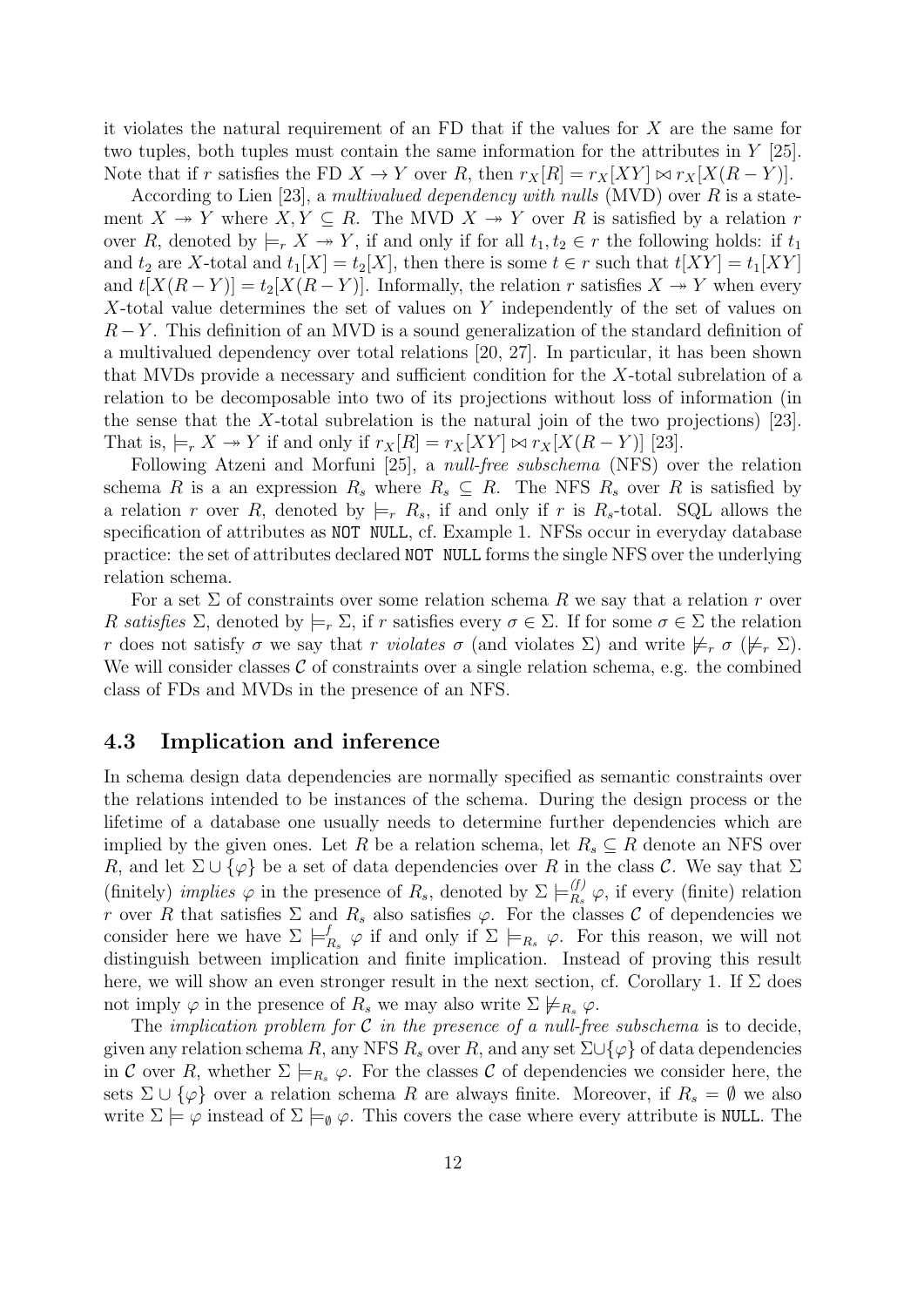case where every attribute is NOT NULL is covered when  $R_s = R$ .

We say that  $\Sigma$  *implies*  $\varphi$  *in the world of two-tuple relations in the presence of an NFS R*<sub>s</sub>, denoted by  $\Sigma \models_{2,R_s} \varphi$ , if every two-tuple relation *r* over *R* that satisfies  $\Sigma$  and the NFS  $R_s$  also satisfies  $\varphi$ . The *two-tuple implication problem for*  $\mathcal C$  *in the presence of a null-free subschema* is to decide, given any relation schema *R*, any NFS *R<sup>s</sup>* over *R* and any set  $\Sigma \cup \{\varphi\}$  of dependencies in *C* over *R*, whether  $\Sigma \models_{2,R_s} \varphi$  holds. Again, we may simply write  $\Sigma \models_2 \varphi$ , if  $R_s = \emptyset$ .

For a set  $\Sigma$  of data dependencies in  $\mathcal C$  and an NFS  $R_s$  over a relation schema  $R$ , let  $\Sigma_{R_s}^* = \{ \varphi \in \mathcal{C} \mid \Sigma \models_{R_s} \varphi \}$  be its *semantic closure*. In order to determine the semantic closure, one can utilize a syntactic approach by applying inference rules, e.g. those in Table 1. These inference rules have the form

### premise conclusion condition*,*

and inference rules without a premise are called axioms. An inference rule is called *sound* for the implication of dependencies in the presence of an NFS, if for all relation schemata *R*, for all NFSs  $R_s$  and for all sets  $\Sigma$  of dependencies over *R* that form the premise and satisfy the condition of the rule,  $\Sigma$  implies the dependency in the conclusion of the rule in the presence of  $R_s$ . For a finite set  $\Sigma \cup {\varphi}$  of dependencies and a set  $\Re$  of inference rules let  $\Sigma \vdash_{\mathfrak{R}} \varphi$  denote the *inference* of  $\varphi$  from  $\Sigma$  by  $\mathfrak{R}$ . That is, there is some sequence  $\gamma = [\sigma_1, \ldots, \sigma_n]$  of dependencies such that  $\sigma_n = \varphi$  and every  $\sigma_i$  is an element of  $\Sigma$  or is the conclusion that results from an application of an inference rule in  $\Re$  to some premises in  ${\sigma_1, \ldots, \sigma_{i-1}}$ . For a finite set  $\Sigma$  of dependencies in  $\mathcal{C}$ , let  $\Sigma^+_{\mathfrak{R}} = {\varphi \mid \Sigma \vdash_{\mathfrak{R}} \varphi}$  be its *syntactic closure* under inferences by R. A set R of inference rules is said to be *sound* (*complete*) for the implication of dependencies in  $C$  in the presence of an NFS if for every relation schema *R*, for every NFS  $R_s$  over  $R$  and for every set  $\Sigma$  of dependencies in *C* over *R* we have  $\Sigma^+_{\mathfrak{R}} \subseteq \Sigma^*_{R_s}$   $(\Sigma^*_{R_s} \subseteq \Sigma^+_{\mathfrak{R}})$  $\mathcal{R}_{\Re}^+$ ). The (finite) set  $\Re$  is said to be a (finite) *axiomatization* for the implication of dependencies in  $\mathcal{C}$  in the presence of an NFS if  $\mathfrak{R}$ is both sound and complete for the implication of dependencies in *C* in the presence of an NFS.

## **5 Dedicated tools for reasoning**

In this section we establish the set  $\mathfrak D$  from Table 1 as the first finite axiomatization for the implication of FDs and MVDs in the presence of an NFS. This subsumes Beeri, Fagin, and Howard's axiomatization over total relations [19], Atzeni and Morfuni's axiomatization of FDs in the presence of an NFS [25], and Lien's axiomatization of FDs and MVDs in the absence of an NFS [23]. Using the axiomatization  $\mathfrak{D}$  we show how an arbitrary instance of the implication problem for FDs and MVDs in the presence of an NFS can be reduced to an instance of the implication problem for FDs and MVDs over total relations. This allows us to decide the associated implication problem in the presence of an NFS in almost linear time. Our bounds show the impact of the null-free subschema *R<sup>s</sup>* on the time complexity of deciding the implication problem and computing the dependency basis.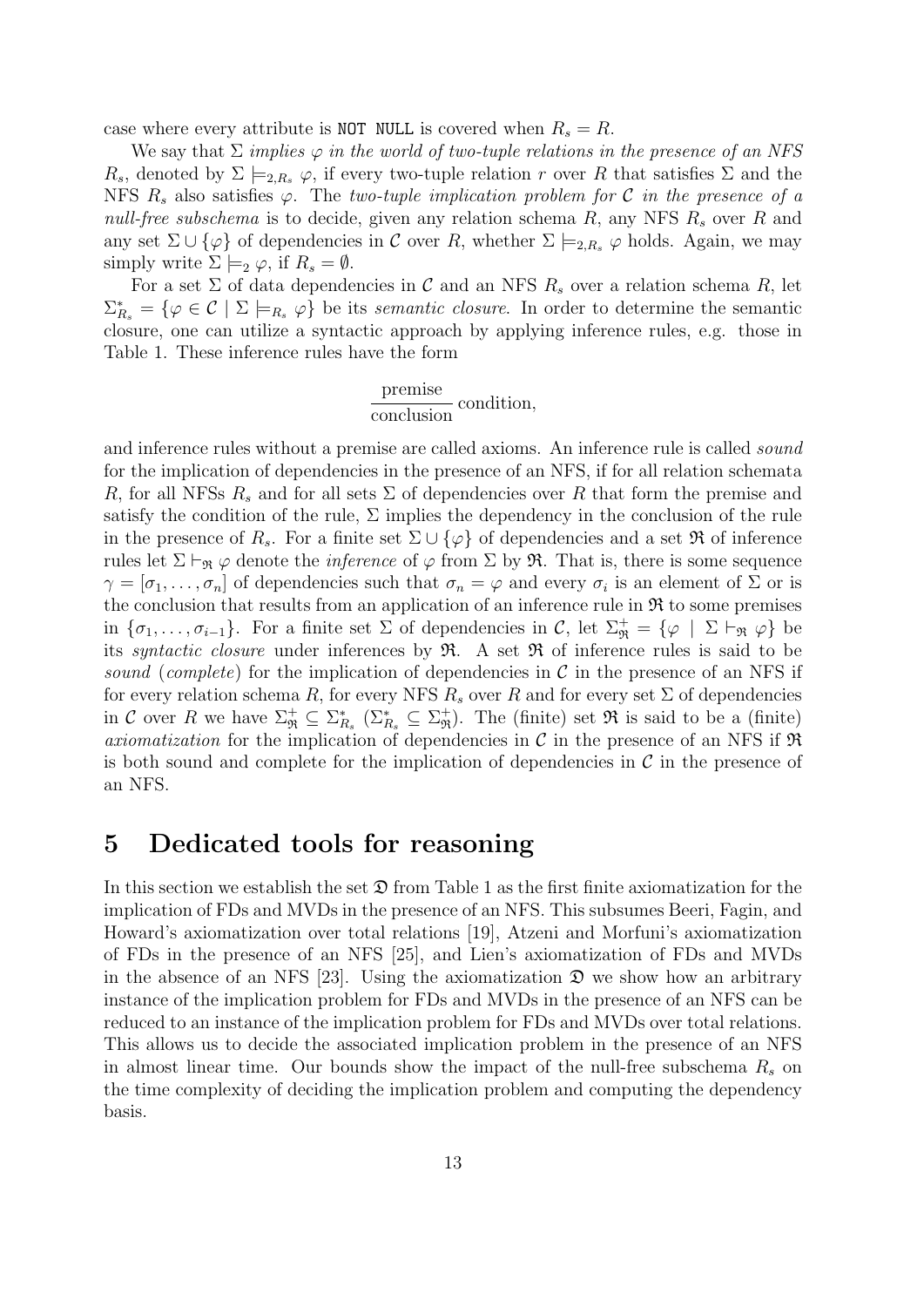Table 1: Axiomatization D for FDs and MVDs in the presence of an NFS *R<sup>s</sup>*

| $X \to YZ$<br>$XY \to Y$<br>$X \to Y$<br>(reflexivity, $\mathcal{R}_{\rm F}$ )<br>(decomposition, $\mathcal{D}_F$ )                                                                                                                                     |  |  |  |  |  |
|---------------------------------------------------------------------------------------------------------------------------------------------------------------------------------------------------------------------------------------------------------|--|--|--|--|--|
| $X \to Y \qquad X \to Z$<br>$\overline{X \rightarrow YZ}$<br>$(FD$ union, $\mathcal{U}_F$ )                                                                                                                                                             |  |  |  |  |  |
| $X \rightarrow Y$<br>$X \twoheadrightarrow Y \qquad X \twoheadrightarrow Z$<br>$\overline{X \twoheadrightarrow R - Y}$<br>$X \rightarrow YZ$<br>( <i>R</i> -complementation, $\mathcal{C}_{\mathbf{M}}^R$ )<br>(MVD union, $\mathcal{U}_{\mathrm{M}}$ ) |  |  |  |  |  |
| $\frac{X \twoheadrightarrow W \qquad Y \twoheadrightarrow Z}{X \twoheadrightarrow Z - W} Y \subseteq X(W \cap R_s)$<br>(null pseudo-transitivity, $\mathcal{T}_{M}$ )                                                                                   |  |  |  |  |  |
| $X \to Y$<br>$\frac{X \twoheadrightarrow W \qquad Y \to Z}{X \to Z - W} Y \subseteq X(W \cap R_s)$<br>$X \rightarrow Y$<br>(implication, $\mathcal{I}_{FM}$ )<br>(null mixed pseudo-transitivity, $\mathcal{T}_{FM}$ )                                  |  |  |  |  |  |

#### **5.1 Soundness**

We show first that the set  $\mathfrak D$  is sound for the implication of FDs and MVDs in the presence of an NFS. This follows from the soundness of the FD inference rules of reflexivity  $\mathcal{R}_{\text{F}}$ , decomposition  $\mathcal{D}_F$ , and FD union  $\mathcal{U}_F$ , cf. [25, 23], *R*-complementation  $\mathcal{C}_M^R$ , MVD union  $U_M$  and implication  $\mathcal{I}_{FM}$ , cf. [23], and the *null pseudo-transitivity rule*  $\mathcal{T}_M$  and the *null mixed pseudo-transitivity rule*  $\mathcal{T}_{\text{FM}}$  for the implication of FDs and MVDs in the presence of an NFS, which is shown in the following lemma.

**Lemma 1** *The* null pseudo-transitivity rule  $\mathcal{T}_M$  *and the* null mixed pseudo-transitivity rule  $\mathcal{T}_{FM}$  are both sound for the implication of FDs and MVDs in the presence of an NFS.

**Proof** We show the soundness of the *null pseudo-transitivity rule*  $\mathcal{T}_{M}$  first. Suppose that *r* satisfies the MVDs  $X \rightarrow W$  and  $Y \rightarrow Z$ , and the NFS  $R_s$ . Furthermore, let  $Y \subseteq X(W \cap R_s)$ . Let  $t_1, t_2 \in r$  be *X*-total and such that  $t_1[X] = t_2[X]$ . Since  $\models_r X \twoheadrightarrow W$ there is some  $t' \in r$  such that  $t'[XW] = t_2[XW]$  and  $t'[X(R - W)] = t_1[X(R - W)]$ . Since  $Y \subseteq X(W \cap R_s) = XW \cap XR_s$  it follows that  $t'[Y] = t_2[Y]$  and that  $t'$  and *t*<sub>2</sub> are *Y*-total. Since  $\models$ *r Y*  $\rightarrow$  *Z* there is some  $t \in$  *r* such that  $t[YZ] = t'[YZ]$  and  $t[Y(R - Z)] = t_2[Y(R - Z)]$ . It is easy to see that  $t[X(Z - W)] = t_1[X(Z - W)]$  and  $t[ XW(R - Z) ] = t_2[ XW(R - Z) ]$  hold. That is, *r* satisfies  $X \rightarrow Z - W$ .

Next we show the soundness of the *null mixed pseudo-transitivity rule*  $\mathcal{T}_{FM}$ . Suppose that *r* satisfies the MVD  $X \rightarrow W$ , the FD  $Y \rightarrow Z$ , and NFS  $R_s$ . Furthermore, let *Y* ⊆ *X*(*W* ∩ *R*<sub>*s*</sub>). Let *t*<sub>1</sub>, *t*<sub>2</sub> ∈ *r* be *X*-total and such that  $t_1[X] = t_2[X]$ . We need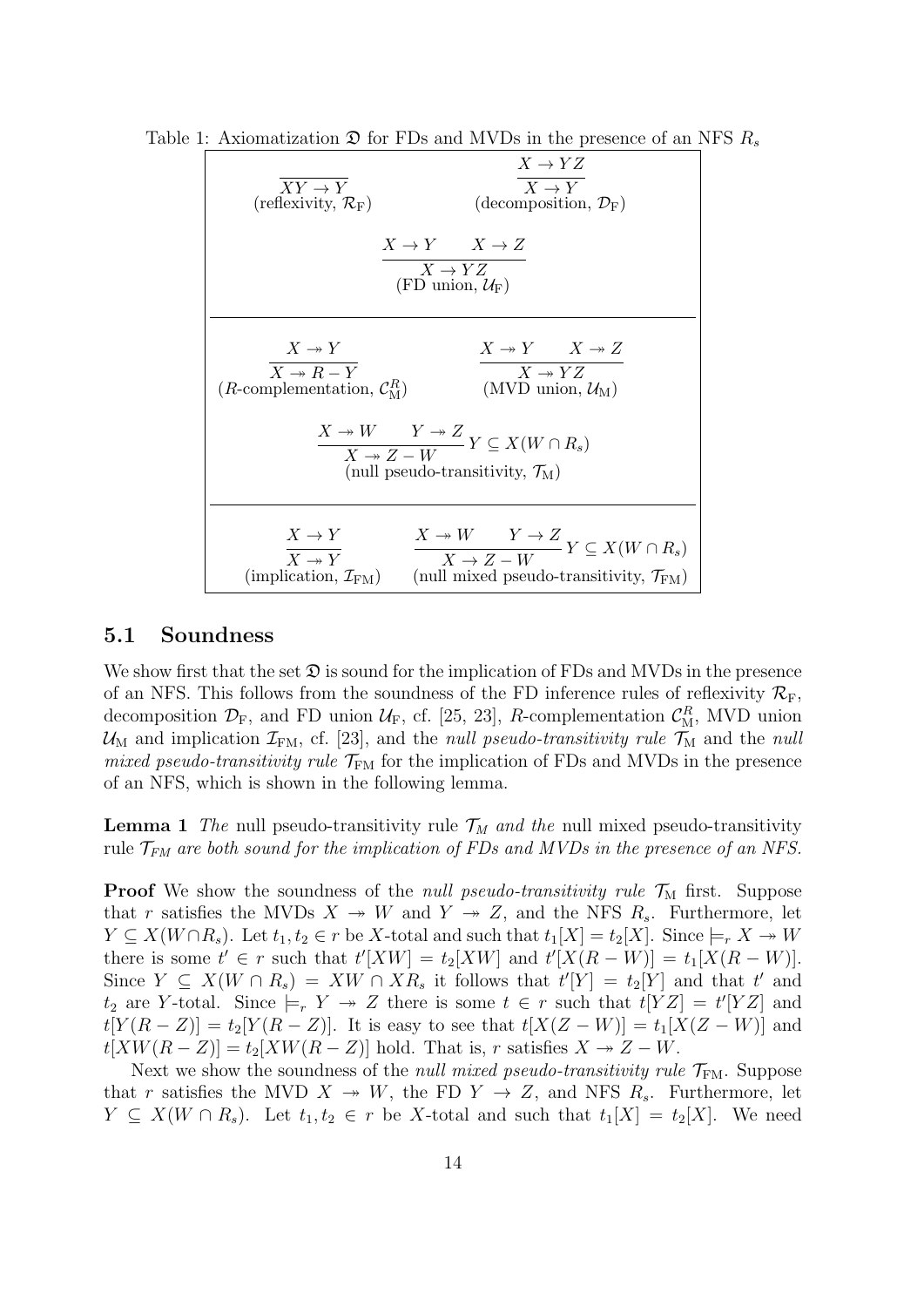to show that  $t_1[Z - W] = t_2[Z - W]$ . Since  $\models_r X \twoheadrightarrow W$  there is some  $t \in r$  such that  $t[ XW ] = t_1[ XW ]$  and  $t[ X(R-W )] = t_2[ X(R-W )]$ . Since  $Y \subseteq X(W \cap R_s) = XW \cap XR_s$ it follows that  $t[Y] = t_1[Y]$  and that *t* and  $t_1$  are *Y*-total. Since  $\models r Y \rightarrow Z$  it follows that  $t[Z] = t_1[Z]$ . Let  $A \in X(Z - W)$ . Then  $t_1(A) = t(A) = t_2(A)$ . In particular,  $t_1[Z - W] = t_2[Z - W]$ . That is, *r* satisfies  $X \to Z - W$ .

**Remark 1** *Neither of the following rules:*

$$
\frac{X \twoheadrightarrow W \qquad Y \twoheadrightarrow Z}{X \twoheadrightarrow Z - Y} Y \subseteq X(W \cap R_s) \quad \frac{X \twoheadrightarrow W \qquad Y \to Z}{X \to Z - Y} Y \subseteq X(W \cap R_s).
$$

*is sound. For an illustration that the second rule is not sound let R* = *ABCDE and*  $R_s = ABCE$ , and let  $\Sigma$  consist of the MVD  $A \rightarrow BC$  and the FD  $AB \rightarrow CD$ . For  $b \neq b'$  and  $c \neq c'$  the following relation

| $\boldsymbol{a}$ | D  | С | пi | е |
|------------------|----|---|----|---|
| $\boldsymbol{a}$ | O. |   | пî | е |

*satisfies*  $\Sigma$  *and*  $R_s$  *but violates*  $A \rightarrow CD$ *.* п

**Remark 2** *A fundamental rule of inference is Atzeni and Morfuni's* null transitivity rule *[25]*

$$
\frac{X \to Y \qquad Y \to Z}{X \to Z} Y \subseteq X R_s.
$$

*The inference*

$$
\frac{X \to Y}{\frac{\mathcal{T}_{FM}: X \to Y}{\mathcal{T}_{FM}: X \to Z - Y} Y \to Z} \times X \to Z
$$
\n
$$
\frac{\mathcal{T}_{FM}: X \to Z - Y}{\mathcal{T}_{F}: X \to Z - Y} \times X \to Z
$$
\n
$$
X \to Z
$$

*shows how the null transitivity rule can be inferred from* D*.*

#### **5.2 Completeness**

For a relation schema R, an NFS  $R_s$ , a set  $\Sigma$  of FDs and MVDs, and an attribute subset *X* over *R* let  $Dep_{\Sigma,R_s}(X) := \{ Y \mid \Sigma \vdash_{\mathfrak{D}} X \rightarrow Y \}$  denote the set of all attribute subsets *Y* such that  $X \rightarrow Y$  can be inferred from  $\Sigma$  by  $\mathfrak{D}$ . The soundness of the union and *R*-complementation rules imply that

$$
(Dep_{\Sigma,R_s}(X), \subseteq, \cup, \cap, (\cdot)^{\mathcal{C}}, \emptyset, R)
$$

forms a finite Boolean algebra where  $(\cdot)^{\mathcal{C}}$  maps an attribute set Y to its complement *R* − *Y*. Recall that an element  $a \in P$  of a poset  $(P, \subseteq, 0)$  with least element 0 is called an *atom* of  $(P, \subseteq, 0)$  precisely when  $a \neq 0$  and every element  $b \in P$  with  $b \subseteq a$  satisfies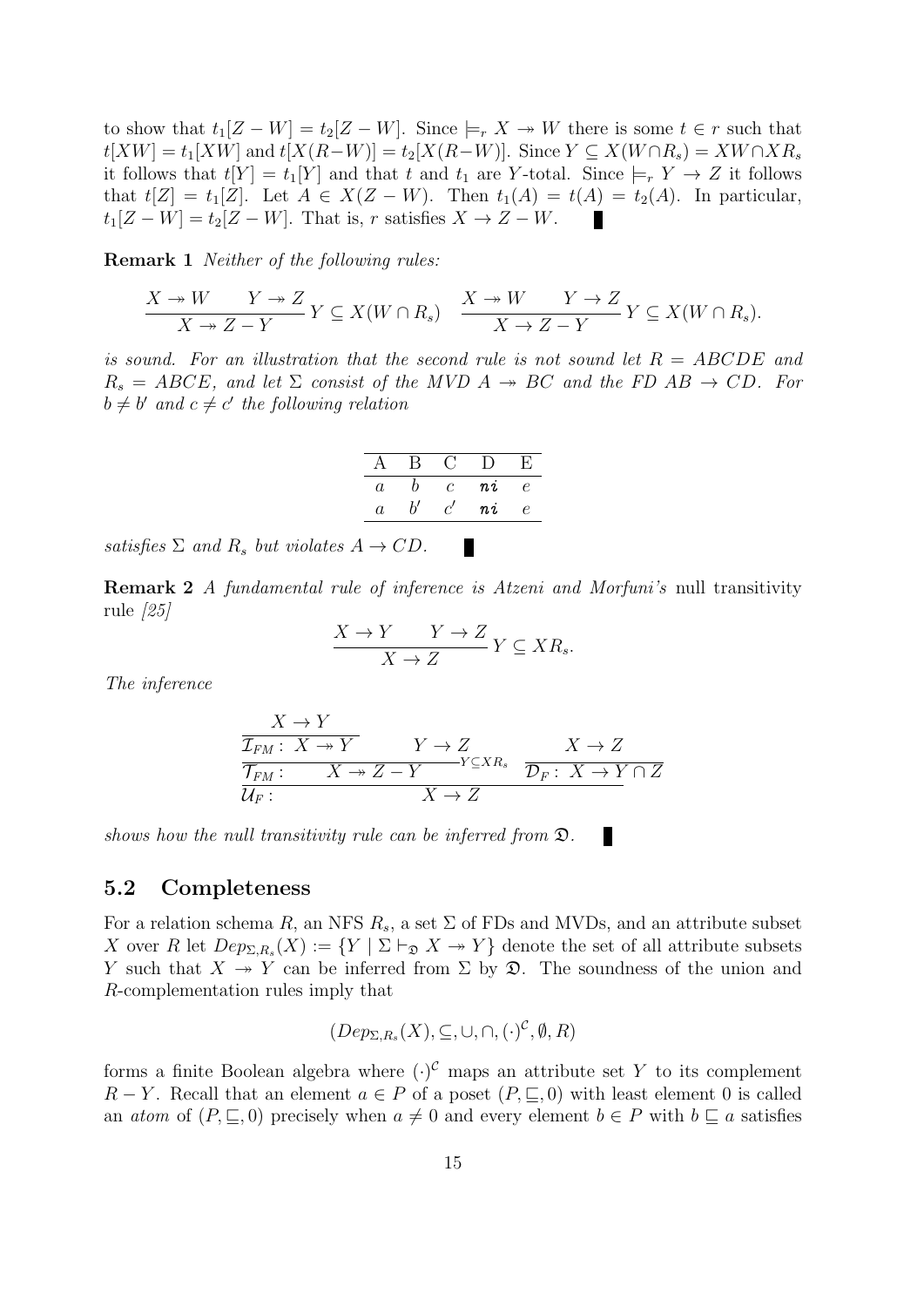$b = 0$  or  $b = a$ . Further,  $(P, \subseteq, 0)$  is said to be *atomic* if for every element  $b \in P - \{0\}$ there is an atom  $a \in P$  with  $a \subseteq b$ . In particular, every finite Boolean algebra is atomic. Let  $DepB_{\Sigma,R_s}(X)$  denote the set of all atoms of  $(Dep_{\Sigma,R_s}(X), \subseteq, \emptyset)$ . Following Beeri [87] we call  $DepB_{\Sigma,R_s}(X)$  the *dependency basis* of X with respect to  $\Sigma$  and  $R_s$ .

Moreover, let  $X_{\Sigma,R_s}^+ = \{A \mid \Sigma \vdash_{\mathfrak{D}} X \to A\}$  denote the *closure* of X with respect to  $\Sigma$ and *R<sup>s</sup>* [56]. The significance of these notions is embodied in the following theorem. The proof shows, in particular, which of the inference rules in  $\mathfrak D$  are required to establish this result.

**Theorem 1** *Let*  $\Sigma$  *be a set of FDs and MVDs, and*  $R_s$  *an NFS over the relation schema R. Then we have:*

- *1.*  $\Sigma \vdash_{\mathfrak{D}} X \rightarrow Y$  *if and only if*  $Y = \bigcup \mathcal{Y}$  *for some*  $\mathcal{Y} \subseteq \mathit{DepB}_{\Sigma,R_s}(X)$ *,*
- 2.  $\Sigma \vdash_{\mathfrak{D}} X \rightarrow Y$  *if and only if*  $Y \subseteq X_{\Sigma}^+$  $_{\Sigma,R_s}^+$ *, and*
- *3. if*  $\Sigma \vdash_{\mathfrak{D}} X \to A$ *, then*  $\{A\} \in DepB_{\Sigma, R_s}(X)$ *.*

**Proof** (1) Let  $Y \in Dep_{\Sigma,R_s}(X)$ . Since every element *b* of a Boolean algebra is the union over those atoms *a* with  $a \subseteq b$  it follows that  $Y = \bigcup \mathcal{Y}$  for  $\mathcal{Y} = \{Z \in DepB_{\Sigma,R_s}(X) \mid \mathcal{Y} = \{Z \in DepB_{\Sigma,R_s}(X) \mid \mathcal{Y} = \{Z \in DepB_{\Sigma,R_s}(X) \mid \mathcal{Y} = \{Z \in DepB_{\Sigma,R_s}(X) \mid \mathcal{Y} = \{Z \in DepB_{\Sigma,R_s}(X) \mid \mathcal{Y} = \{Z \in DepB_{\Sigma,R_s}(X) \mid \mathcal{Y} = \{$ *Z ⊆ Y }*.

Vice versa, let  $Y = \bigcup \mathcal{Y}$  for some  $\mathcal{Y} \subseteq \text{DepB}_{\Sigma,R_s}(X)$ . Since  $X \to Z \in \Sigma_{\mathfrak{D}}^+$  holds for every  $Z \in \mathcal{Y}$  successive applications of the MVD union rule  $\mathcal{U}_{M}$  result in  $X \to Y \in \Sigma_{\mathfrak{D}}^{+}$ . (2) If  $X \to Y \in \Sigma^+_{\mathfrak{D}}$ , then also  $X \to A \in \Sigma^+_{\mathfrak{D}}$  for all  $A \in Y$  by means of the FD decomposition rule  $\mathcal{D}_F$ . Consequently,  $Y \subseteq X_{\Sigma}^+$  $\sum_{\Sigma,R_s}$ . Vice versa, if  $X \to A \in \Sigma_{\mathfrak{D}}^+$  for all  $A \in Y$ , then  $X \to Y \in \Sigma_{\mathfrak{D}}^{+}$  by means of the FD union rule  $\mathcal{U}_{F}$ .

(3) If  $X \to A \in \Sigma_{\mathfrak{D}}^+$ , then  $X \to A \in \Sigma_{\mathfrak{D}}^+$  by means of the implication rule  $\mathcal{I}_{\text{FM}}$ . According to (1) the set  $\{A\}$  must be an element of  $DepB_{\Sigma,R_s}(X)$ .

We will now establish the completeness of  $\mathfrak{D}$ . Note that our proof is not just a mere extension of the arguments used for the special case where  $R_s = R$  [19] or where  $R_s = \emptyset$ [23]. In particular, note that in contrast to the previous work on these special cases [19, 23] we only require a two-tuple counter-example relation in our proof. Furthermore, Lien's proof of completeness for the special case  $R_s = \emptyset$  did not apply to non-standard MVDs  $\emptyset \rightarrow Y$  and it was an open question whether the rules were also complete for the class of all MVDs [23]. It follows from our proof that this is indeed the case.

**Theorem 2** D *is a finite axiomatization for the implication of FDs and MVDs in the presence of null-free subschemata.*

**Proof** Let *R* be some relation schema,  $R_s$  some NFS and  $\Sigma$  a set of FDs and MVDs over *R*.

*Soundness.* We need to show that  $\Sigma_{\mathfrak{D}}^+ \subseteq \Sigma_{R_s}^*$  holds. Let  $\varphi \in \Sigma_{\mathfrak{D}}^+$ . The soundness of the rules in  $\mathfrak D$  has been established in previous work and in Lemma 1. A simple induction over the inference length of  $\varphi$  from  $\Sigma$  by  $\mathfrak{D}$  shows that  $\varphi \in \Sigma_{R_s}^*$ .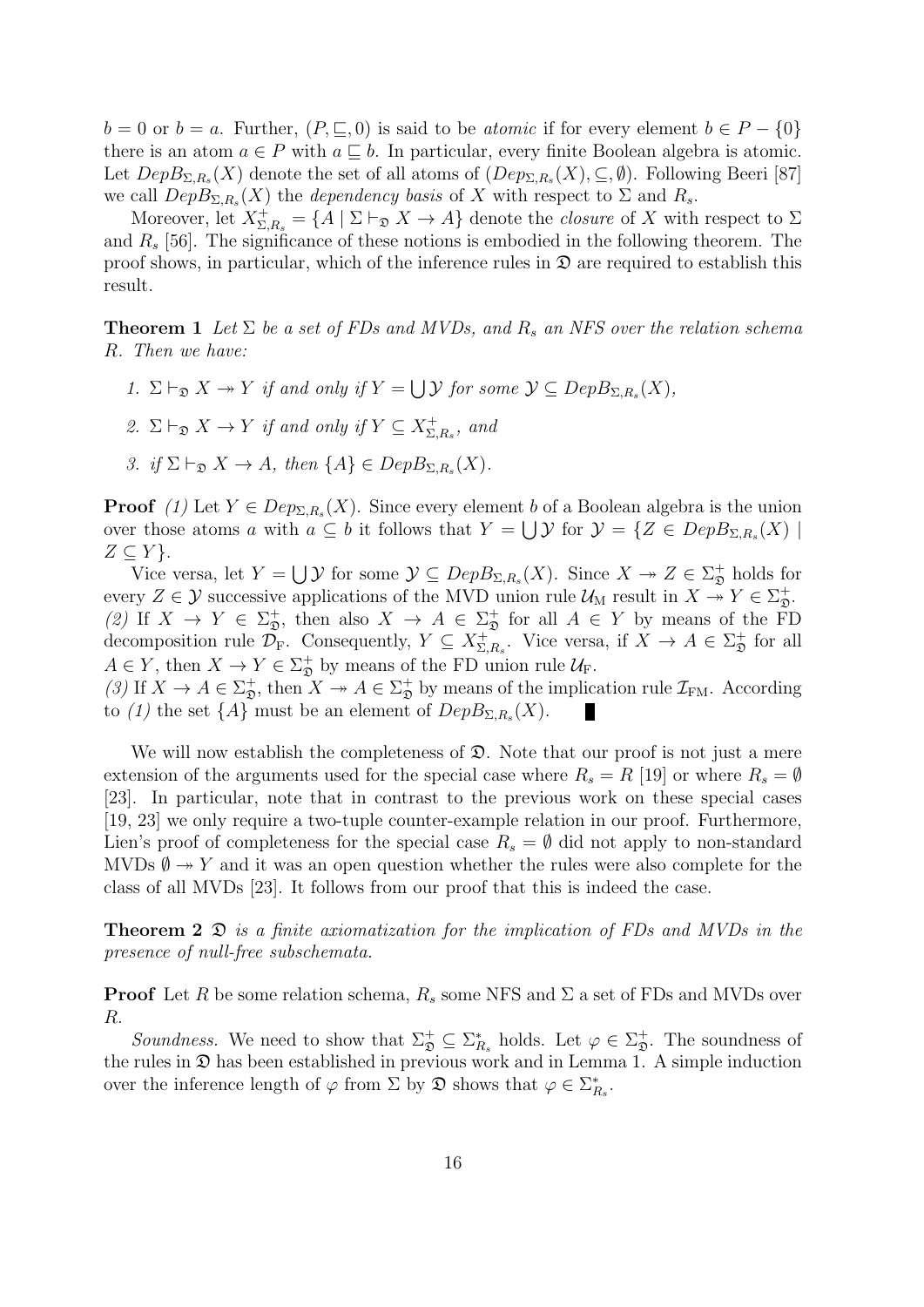|       |              | $\mid X(X_{\Sigma}^{+} \cap R_{s}) \mid (X_{\Sigma}^{+} - X) - R_{s} \mid W_{1} \cap R_{s} \mid W_{1} - R_{s} \mid \cdots \mid W_{i} \mid \cdots \mid W_{k} \cap R_{s} \mid W_{k} - R_{s}$ |                                                                                               |              |                                                                                      |  |
|-------|--------------|--------------------------------------------------------------------------------------------------------------------------------------------------------------------------------------------|-----------------------------------------------------------------------------------------------|--------------|--------------------------------------------------------------------------------------|--|
| $t_1$ | $0 \cdots 0$ | $\mathtt{ni} \cdots \mathtt{ni}$ $\mid$ $0 \cdots 0$ $\mid$ $\mathtt{ni} \cdots \mathtt{ni}$ $\mid$                                                                                        |                                                                                               |              | $\begin{array}{ c c c c c } \hline 0 & \cdots 0 & \hline \end{array}$ ni $\cdots$ ni |  |
| $t_2$ | $0 \cdots 0$ | $\mathtt{ni}\cdots\mathtt{ni}$                                                                                                                                                             | $\begin{array}{ c c c c c } \hline 0 & \cdots 0 & \texttt{ni} \cdots \texttt{ni} \end{array}$ | $1 \cdots 1$ | $\vert 0 \cdots 0 \vert$ ni $\cdots$ ni                                              |  |

Table 2: The relation  $r_\varphi$  in the completeness proof

*Completeness.* We need to show that  $\Sigma^*_{R_s} \subseteq \Sigma^+_{\mathfrak{D}}$  holds. Suppose first there is some MVD  $\varphi$ , say  $X \to Y$ , such that  $\varphi \notin \Sigma_{\mathfrak{D}}^+$ . We will construct a two-tuple relation  $r_{\varphi}$  that violates  $X \to Y$  but satisfies  $\Sigma$  and the NFS  $R_s$ .

Let  $DepB_{\Sigma,R_s}(X)$  be the disjoint union of  $\{\{A\} \mid A \in X_\Sigma^+\}$  $\{\sum_{s}^{+}\}_{s}$  and  $\{W_{1}, \ldots, W_{k}\},$  in particular  $\{X_{\Sigma}^{+}\}$  $\Sigma_{R_s}^+$ ,  $W_1, \ldots, W_k$  forms a partition of *R*. Since  $\varphi \notin \Sigma_{\mathfrak{D}}^+$  we conclude by Theorem 1 that the attribute set *Y* is not the union of some elements of  $DepB_{\Sigma,R_s}(X)$ . Consequently, there is some  $i \in \{1, \ldots, k\}$  such that  $Y \cap W_i \neq \emptyset$  and  $W_i - Y \neq \emptyset$  hold. Let  $r_{\varphi} := \{t_1, t_2\}$  be the relation in Table 2. That is, for all  $A \in R$  we have:  $t_1(A) \neq t_2(A)$ if and only if  $A \in W_i$ . Moreover, for all  $A \in R$  we have:  $t_1(A) \neq \text{ni } (t_2(A) \neq \text{ni})$  if and only if  $A \in XR_sW_i$ . Note that  $r_\varphi$  satisfies the following property: if  $Z = \bigcup B$  for some *B∈B*  $\mathcal{B} \subseteq \text{DepB}_{\Sigma,R_s}(X)$ , then  $t_1[Z] = t_2[Z]$  (if  $W_i \notin \mathcal{B}$ ) or  $t_1[R - Z] = t_2[R - Z]$  (if  $W_i \in \mathcal{B}$ ).

Also note that  $t_1[X^+_{\Sigma}]$  $[\Sigma, R_s] = t_2[X_{\Sigma_s}^+]$  $\left[\frac{+}{\Sigma,R_s}\right]$ .

It follows from the construction that  $r_{\varphi}$  violates  $\varphi$  and  $r_{\varphi}$  satisfies the NFS  $R_s$ . In order to show that  $\varphi \notin \Sigma_{R_s}^*$  it remains to prove that  $r_{\varphi}$  satisfies  $\Sigma$ .

Let  $U \rightarrow V \in \Sigma$ . Suppose that  $t_1[U] = t_2[U]$  and  $t_1, t_2$  are *U*-total. Let

$$
W := \bigcup \{ W_j \in DepB_{\Sigma,R_s}(X) \mid W_j \cap U \neq \emptyset \}.
$$

From  $t_1[U] = t_2[U]$  and the construction of  $r_\varphi$  we conclude that  $t_1[W] = t_2[W]$ . Since *W* is the union of elements from  $DepB_{\Sigma,R_s}(X)$  we conclude by Theorem 1 that  $X \to W \in \Sigma_{\mathfrak{D}}^+$ . Note that  $X^+_{\Sigma}$  $\Sigma_{R_s}^+$  is also the union of elements from  $DepB_{\Sigma,R_s}(X)$ , i.e.,  $X \to X_{\Sigma}^+$  $\sum_{\Sigma,R_s}^+ \in \Sigma_{\mathfrak{D}}^+$ and by an application of the *MVD union rule*  $\mathcal{U}_M$ ,  $X \to X_{\Sigma,R_s}^+ W \in \Sigma_{\mathfrak{D}}^+$ , too.

Since  $t_1[U] = t_2[U]$  and  $t_1, t_2$  are *U*-total, the construction of  $r_\varphi$  implies that

$$
U \subseteq X((X_{\Sigma}^+ W) \cap R_s).
$$

We now apply the *null pseudo-transitivity rule*  $\mathcal{T}_{M}$  to  $X \to X_{\Sigma,R_s}^+ W \in \Sigma_{\mathfrak{D}}^+$ ,  $U \to V \in \Sigma_{\mathfrak{D}}^+$  $\mathfrak{D}$ and  $U \subseteq X((X_{\Sigma,R_s}^+W) \cap R_s)$  to infer  $X \to V - X_{\Sigma,R_s}^+W \in \Sigma_{\mathfrak{D}}^+$ . From the definition of  $X_{\Sigma}^+$ Σ*,Rs* it follows that  $X \to X_{\Sigma}^+$  $\Sigma_{R_s}^+ \in \Sigma_{\mathfrak{D}}^+$  by applications of the *FD union rule*  $\mathcal{U}_{\mathbf{F}}$ . From  $X \to$  $X^+_{\Sigma}$  $\Sigma_{R_s}^+$   $\in \Sigma_{\mathfrak{D}}^+$  we conclude  $X \to ((V - W) \cap X_{\Sigma_s}^+)$  $(\sum_{\Sigma,R_s}^+) \in \Sigma_{\mathfrak{D}}^+$  by means of the *decomposition rule*  $\mathcal{D}_F$ , and  $X \rightarrow ((V - W) \cap X_{\Sigma}^+$  $(\Sigma, R_s) \in \Sigma^+$  by an application of the *implication rule*  $\mathcal{I}_{\text{FM}}$ . Moreover, an application of the *MVD union rule*  $\mathcal{U}_{M}$  to  $X \to V - X_{\Sigma,R_s}^+ W \in \Sigma_{\mathfrak{D}}^+$  and  $X \rightarrow ((V-W) \cap X_{\Sigma}^+)$  $\Sigma$ <sub>*E*</sub><sub>*R*</sub></sub> $\subseteq$   $\Sigma$ <sup> $+$ </sup><sub>β</sub><sup> $\subseteq$ </sup> results in *X* → *V* −*W*  $\in$   $\Sigma$ <sup> $+$ </sup><sub>β</sub><sup> $\subseteq$ </sup>. Therefore, *V* − *W* is the union of elements from  $DepB_{\Sigma,R_s}(X)$ . Consequently,  $t_1[V-W] = t_2[V-W]$  or  $t_1[W(R-V)] =$  $t_2[W(R - V)]$ . In summary, we have  $t_1[X_{\Sigma,R_s}^+ W(V - W)] = t_2[X_{\Sigma,R_s}^+ W(V - W)]$  or  $t_1[X_{\Sigma,R_s}^+W(R-V)] = t_2[X_{\Sigma,R_s}^+W(R-V)].$  The first case implies  $t_1[UV] = t_2[UV]$  and the second case implies  $t_1[U(\tilde{R} - V)] = t_2[U(R - V)]$ , respectively. In any case we know that  $r_{\varphi}$  satisfies  $U \rightarrow V$ .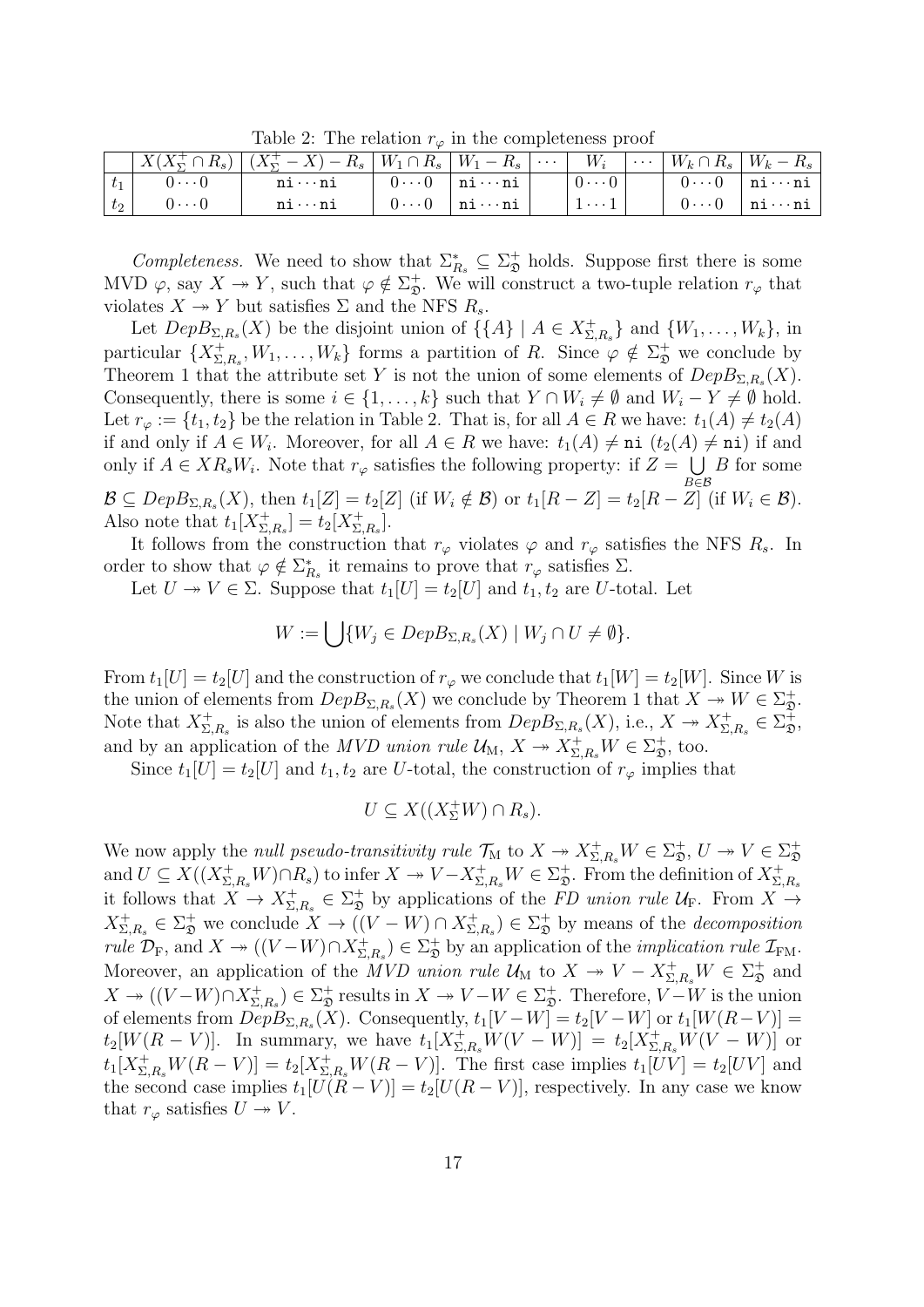Let  $U \to V \in \Sigma$ . Suppose that  $t_1[U] = t_2[U]$  and  $t_1, t_2$  are *U*-total. As before let

$$
W := \bigcup \{ W_j \in DepB_{\Sigma,R_s}(X) \mid W_j \cap U \neq \emptyset \}.
$$

From  $t_1[U] = t_2[U]$  and the construction of  $r_\varphi$  we conclude that  $t_1[W] = t_2[W]$ . As before we conclude that  $X \to X_{\Sigma,R_s}^+ W \in \Sigma_{\mathfrak{D}}^+$ . As before, it follows from the construction of  $r_\varphi$ that

$$
U \subseteq X((X_{\Sigma,R_s}^+W) \cap R_s).
$$

We now apply the *null mixed pseudo-transitivity rule*  $\mathcal{T}_{FM}$  to  $X \rightarrow X_{\Sigma,R_s}^+ W \in \Sigma_{\mathfrak{D}}^+$ ,  $U \to V \in \Sigma_{\mathfrak{D}}^{+}$  and  $U \subseteq X((X_{\Sigma,R_s}^+ W) \cap R_s)$  to infer  $X \to V - X_{\Sigma,R_s}^+ W \in \Sigma_{\mathfrak{D}}^+$ . As before, we conclude that  $X \to ((V-W) \cap X_{\Sigma}^+$  $(\Sigma, R_s) \in \Sigma^+_{\mathfrak{D}},$  and therefore  $X \to V - W \in \Sigma^+_{\mathfrak{D}}$  by means of the *FD union rule*  $\mathcal{U}_{\mathrm{F}}$ . Therefore,  $V - W \subseteq X_{\Sigma}^+$  $\sum_{i=1}^{N} E_i$ . Consequently,  $t_1[V-W] = t_2[V-W]$ and since  $t_1[W] = t_2[W]$  holds as well, we conclude  $t_1[V] = t_2[V]$ . Therefore,  $r_\varphi$  satisfies  $U \rightarrow V$ .

Finally, suppose there is some FD  $\varphi$ , say  $X \to Y$ , such that  $\varphi \notin \Sigma_{\mathfrak{D}}^{+}$ . Due to the *FD union rule*  $U_F$  there is some  $A \in Y$  such that  $X \to A \notin \Sigma_{\mathfrak{D}}^+$ . It follows that  $A \notin X_{\Sigma}^+$  $\sum_{i=1}^{n} E_i R_i$ . Without loss of generality let  $A \in W_i$ . Let  $r_\varphi$  be the two-tuple relation from before. It follows that  $r_{\varphi}$  violates  $X \to Y$  since  $t_1[X] = t_2[X]$  and  $t_1, t_2$  are X-total, and  $t_1(A) \neq t_2(A)$ . We know that  $r_{\varphi}$  satisfies  $\Sigma$  and the NFS  $R_s$ . Consequently,  $\varphi \notin \Sigma_{R_s}^*$ .

We have shown the completeness of  $\mathfrak D$  for the implication of FDs and MVDs in the presence of an NFS. П

The two-tuple counter-example relation that we utilize in the proof of Theorem 2 allows us to derive the following corollary.

**Corollary 1** *Let*  $\Sigma \cup \{\varphi\}$  *denote a set of FDs and MVDs, and let*  $R_s$  *denote an NFS over the relation schema R.* Then  $\Sigma \models_{R_s} \varphi$  *if and only if*  $\Sigma \models_{2,R_s} \varphi$ *.* 

**Proof** If  $\Sigma$   $\models_{2,R_s} \varphi$  does not hold, then  $\Sigma \models_{R_s} \varphi$  does not hold. If  $\Sigma \models_{R_s} \varphi$  does not hold, then  $\Sigma \vdash_{\mathfrak{D}} \varphi$  does not hold by the soundness of  $\mathfrak{D}$ . Consequently, we can utilize the same two-tuple relation  $r_{\varphi}$  as in the proof of Theorem 2 to derive that  $\Sigma \models_{2,R_s} \varphi$ does not hold.

In the electronic appendix we show *how* our axiomatization  $\mathfrak{D}$  subsumes three axiomatizations [25, 19, 23] for the special cases where i)  $R_s = R$  [19], ii)  $R_s = \emptyset$  [23], and iii) the set  $\Sigma$  consists of FDs only [25]. That is, we show how the rules in these axiomatizations can be derived from our axiomatization  $\mathfrak D$  when restricted to the corresponding special case, respectively. Moreover, we show in the electronic appendix an even stronger result than that reported in Corollary 1. That is, if *r* is an arbitrary relation that satisfies  $Σ$  and  $R<sub>s</sub>$  but violates  $φ$ , then there is some two-tuple *subrelation*  $r' ⊆ r$  that satisfies Σ and  $R_s$  but violates  $\varphi$ .

**Remark 3** *The system*  $\mathfrak{D}' := (\mathfrak{D} - {\{\mathcal{T}_{FM}\}}) \cup {\{\bar{\mathcal{T}}_{FM}\}}$ *, where*  $\bar{\mathcal{T}}_{FM}$  *denotes* 

$$
\frac{X \twoheadrightarrow Y \qquad Y \to Z}{X \to Z - Y} Y \subseteq X R_s,
$$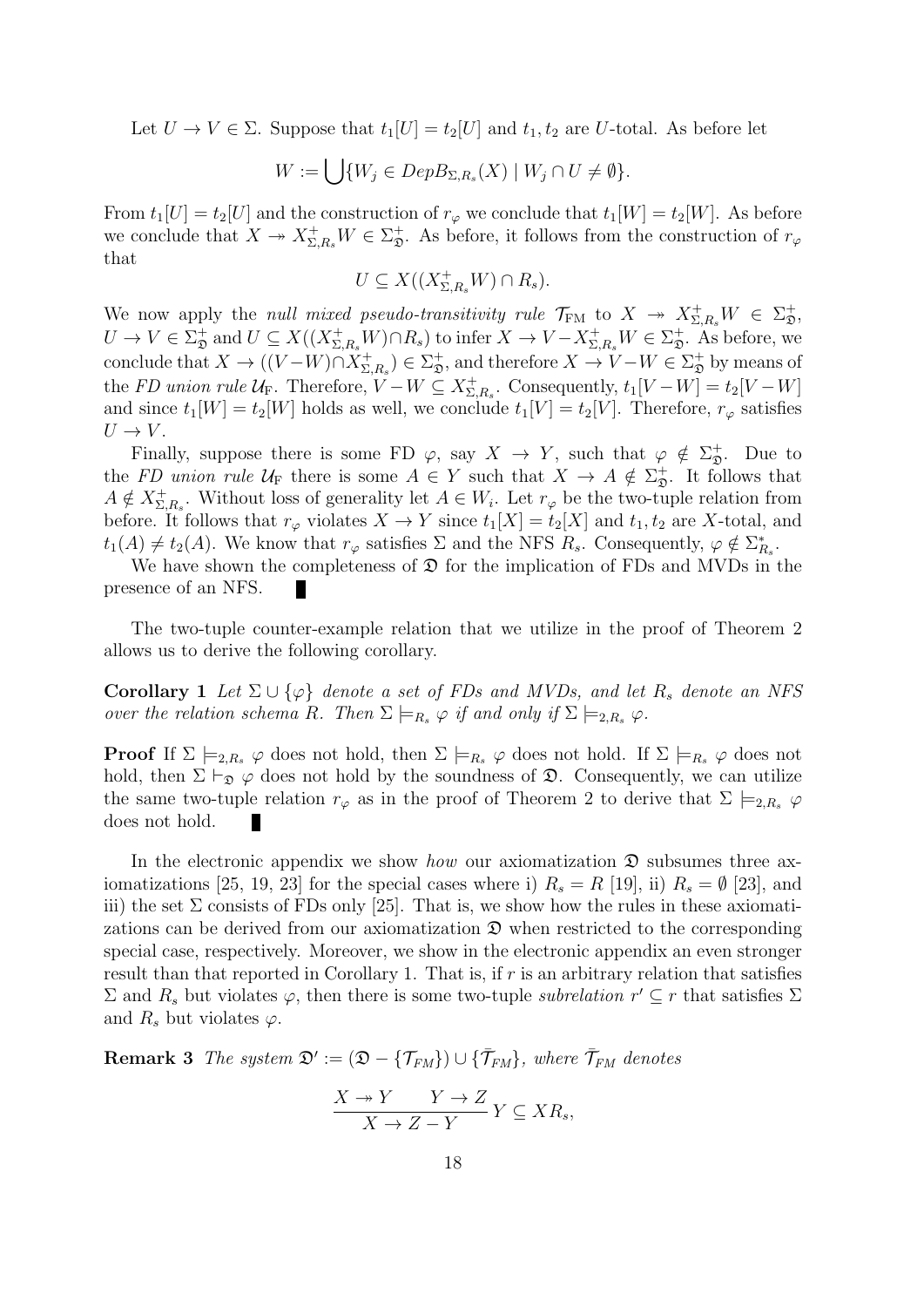*is incomplete. Let*  $R = ABC$ *,*  $R_s = A$ ,  $\Sigma = {\emptyset \rightarrow AB, A \rightarrow BC}$  and  $\varphi = \emptyset \rightarrow C$ *. Due to the soundness of*  $\mathcal{T}_{FM}$  *it follows that*  $\varphi$  *is implied by*  $\Sigma$  *in the presence of*  $R_s$ *. However, φ cannot be inferred from* Σ *by the system* D*′ . In particular, an inference of φ from*  $\ddot{\theta} \rightarrow AB$  and from  $AB \rightarrow BC$  by an application of  $\overline{\mathcal{T}}_{FM}$  would require the attribute B to *be an element of*  $R_s$ *. Similar observations show that the system*  $\mathfrak{D}'' := (\mathfrak{D} - \{\mathcal{T}_M\}) \cup \{\mathcal{T}_M\}$ , *where*  $\mathcal{T}_M$  *denotes the rule* 

$$
\frac{X \twoheadrightarrow Y \qquad Y \twoheadrightarrow Z}{X \twoheadrightarrow Z - Y} Y \subseteq X R_s,
$$

*is also incomplete.*

#### **5.3 Algorithms**

In this subsection we will establish algorithms for i) deciding the implication problem  $\Sigma \models_{R_s} \varphi$  for sets  $\Sigma \cup {\varphi}$  of FDs and MVDs in the presence of an arbitrary NFS  $R_s$ , and ii) computing the dependency basis  $DepB_{\Sigma,R_s}(X)$  of an attribute set X with respect to  $\Sigma$  and  $R_s$ . We will derive a tight worst-case upper time bound that highlights the impact of the NFS *Rs*. The results follow from a reduction of the implication problem to its counter-part over total relations. The reduction itself is a consequence of our axiomatization.

#### **5.3.1 The special case of total relations**

П

For total relations, Beeri [18] presented an algorithm for computing  $DepB_{\Sigma,R}(X)$  that runs in time  $\mathcal{O}(|\Sigma|^4)$ . It is based on Beeri's rules:

$$
\frac{X \twoheadrightarrow W \qquad Y \twoheadrightarrow Z}{X \twoheadrightarrow W \cap Z} W \cap Y = \emptyset \qquad \frac{X \twoheadrightarrow W \qquad Y \twoheadrightarrow Z}{X \twoheadrightarrow W - Z} W \cap Y = \emptyset .
$$

The idea of Beeri's algorithm for computing the dependency basis  $DepB_{\Sigma,R}(X)$  is to start with a partition  $\mathcal{B} := \{R - X, A \mid A \in X\}$  of R which is then refined incrementally by applying Beeri's rules to sets  $W \in \mathcal{B}$  and dependencies  $Y \to Z$  or  $Y \to Z \in \Sigma$  that meet the conditions in Beeri's rules and satisfy  $W \cap Z \neq \emptyset$  and  $W - Z \neq \emptyset$ . In each step, *W* is split into  $W \cap Z$  and  $W - Z$ . Note that  $\Sigma \vdash_{\mathcal{D}} X \twoheadrightarrow W$  for all  $W \in \mathcal{B}$  is a loop invariant. The algorithm stops when no further refinement is possible. The final partition *B* is then the dependency basis  $DepB_{\Sigma,R}(X)$  of X with respect to  $\Sigma$  and R.

More sophisticated implementations of this idea by Hagihara et al. [60] resulted in an  $\mathcal{O}(\min\{(f_{\Sigma}+k_{\Sigma})^2\times d_{\Sigma},|\Sigma|^2\})$  time algorithm, and later by Galil [59] resulted in an  $\mathcal{O}(|\Sigma| + \min\{k_{\Sigma}, \log p_{\Sigma}\} \times |\Sigma|)$  time algorithm. Herein,  $f_{\Sigma}$ ,  $k_{\Sigma}$  and  $d_{\Sigma}$  are the numbers of FDs, of MVDs, and of distinct attributes, respectively, in  $\Sigma$ , while  $p_{\Sigma}$  denotes the number of sets in  $DepB_{\Sigma,R}(X)$ . Note that Galil's algorithm runs in linear time when  $\Sigma$ contains only FDs but no MVDs.

Let  $\Sigma$  be a set of FDs and MVDs. If  $DepB_{\Sigma,R}(X)$  is known, the implication problem  $\Sigma \models_R \varphi$  for a given FD or MVD  $\varphi$  with left-hand side X can be decided in linear time.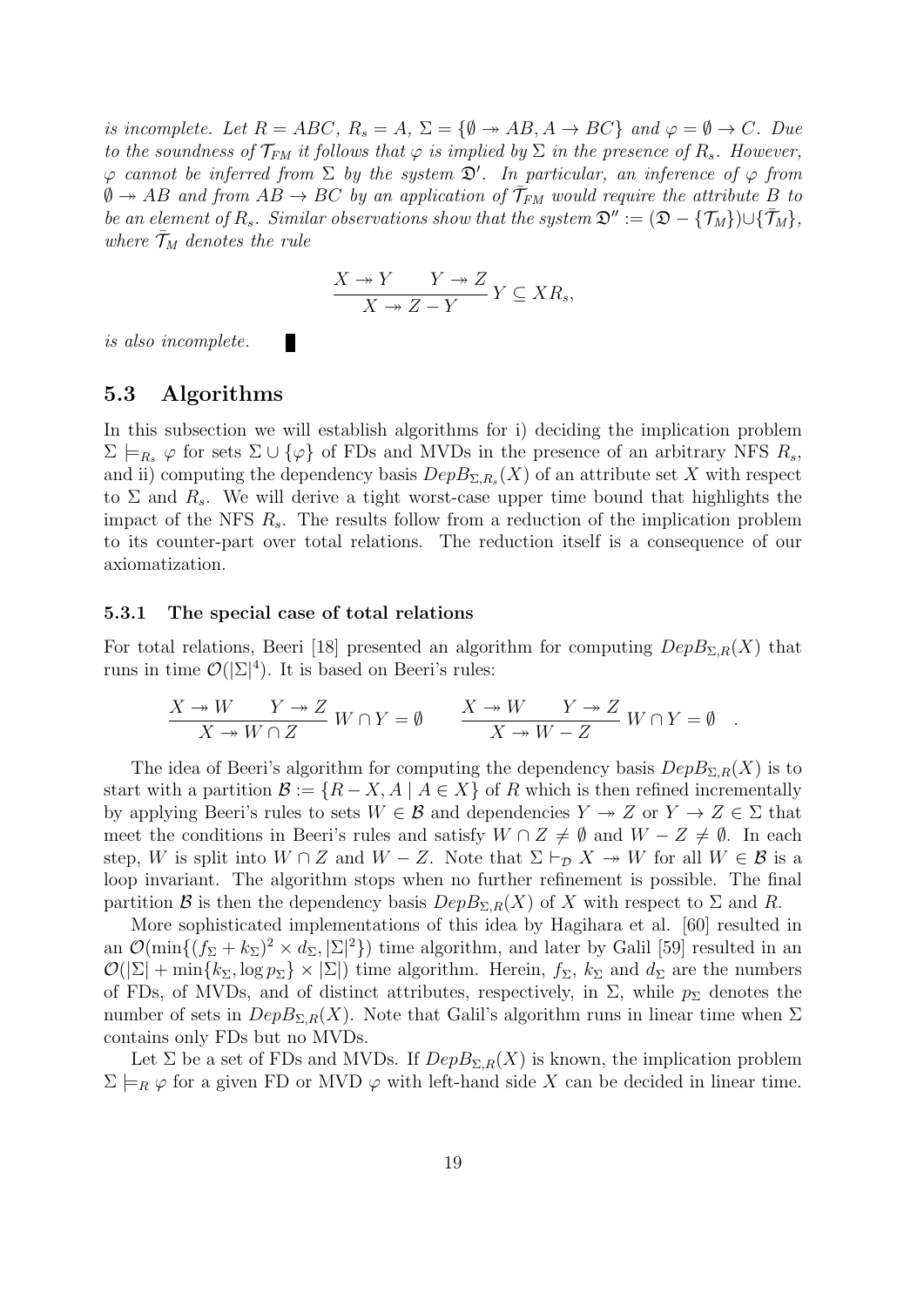In particular,  $\Sigma \models_R X \to A$  holds when  $\{A\} \in DepB_{\Sigma,R}(X)$  and  $\Sigma$  contains a non-trivial FD  $Y \to Z$  with  $A \in Z$ . Galil established an

$$
\mathcal{O}(|\Sigma| + \min\{k_{\Sigma}, \log \bar{p}_{\Sigma}\} \times |\Sigma|)
$$

time algorithm for deciding  $\Sigma \models_R \varphi$  [59]. Here,  $\bar{p}_{\Sigma}$  is the number of sets in  $DepB_{\Sigma,R}(X)$ that have non-empty intersection with the right-hand side of  $\varphi$ .

#### **5.3.2 The general case**

Let  $\Sigma[U]$  contain only those dependencies from  $\Sigma$  whose left-hand side is a subset of the attribute set *U*. For an FD or MVD  $\varphi$  let  $\text{lks}(\varphi)$  denote the set of attributes that occur on the left-hand side of  $\varphi$ . Let  $\mathfrak{S}_1$  denote an axiomatization for the implication of FDs and MVDs over total relations [27].

**Lemma 2** *Let*  $\Sigma \cup {\varphi}$  *be a set of FDs and MVDs, and*  $R_s$  *an NFS over the relation schema R. Then the following are equivalent:*

- 1.  $\Sigma \vdash_{\mathfrak{D}} \varphi$ ,
- *2.* Σ[ $lhs(φ)R_s$ ]  $\vdash_5 φ$ , and
- *3.*  $\Sigma[lhs(\varphi)R_s]$   $\vdash_{\mathfrak{S}_1} \varphi$ .

**Proof** Since  $\Sigma[lhs(\varphi)R_s]$  is a subset of  $\Sigma$ , it follows that (2) implies (1). A simple induction over the length of an inference of  $\varphi$  from  $\Sigma$  by  $\mathfrak D$  shows that  $\varphi$  can already be inferred from  $\Sigma[ks(\varphi)R_s]$  by  $\mathfrak{D}$ . Hence, (1) also implies (2). The equivalence of (2) and (3) follows from the fact that both  $\mathfrak{S}_1$  and  $\mathfrak{D}$  are axiomatizations for the implication of FDs and MVDs over total relations. П

**Corollary 2** Let  $\Sigma$  be a set of FDs and MVDs,  $R_s$  an NFS and X an attribute set over *the relation schema R. Then*

\n- 1. 
$$
X_{\Sigma,R_s}^+ = X_{\Sigma[XR_s],R_s}^+ = X_{\Sigma[XR_s],R}^+
$$
, and
\n- 2.  $DepB_{\Sigma,R_s}(X) = DepB_{\Sigma[XR_s],R_s}(X) = DepB_{\Sigma[XR_s],R}(X).$
\n

We conclude that Galil's algorithm, developed specifically for the case of total relations, applies even to the general case of an arbitrary NFS *Rs*. Indeed, we only need to consider dependencies  $Y \to Z$  or  $Y \to Z \in \Sigma[XR_s].$ 

**Corollary 3** Let  $\Sigma$  be a set of FDs and MVDs,  $R_s$  an NFS and X an attribute set *over the relation schema R. Then Galil's algorithm [59] computes the dependency basis*  $DepB_{\Sigma,R_s}(X)$  of X with respect to  $\Sigma$  and  $R_s$  in time  $\mathcal{O}(|\Sigma| + \min\{k_{\Sigma[XR_s]}, \log p_{\Sigma[XR_s]}\}\times$  $|\Sigma[XR_s]|$ ). П

Let  $\Sigma$  be a set of FDs and MVDs, and  $R_s$  an NFS over *R*. If  $DepB_{\Sigma,R_s}(X)$  is known, the implication problem  $\Sigma \models_{R_s} \varphi$  for a given FD or MVD  $\varphi$  with left-hand side X can be decided in linear time. In particular,  $\Sigma \models_{R_s} X \to A$  holds when  $\{A\} \in DepB_{\Sigma,R_s}(X)$ and  $\Sigma[XR_s]$  contains a non-trivial FD  $Y \to Z$  with  $A \in Z$ .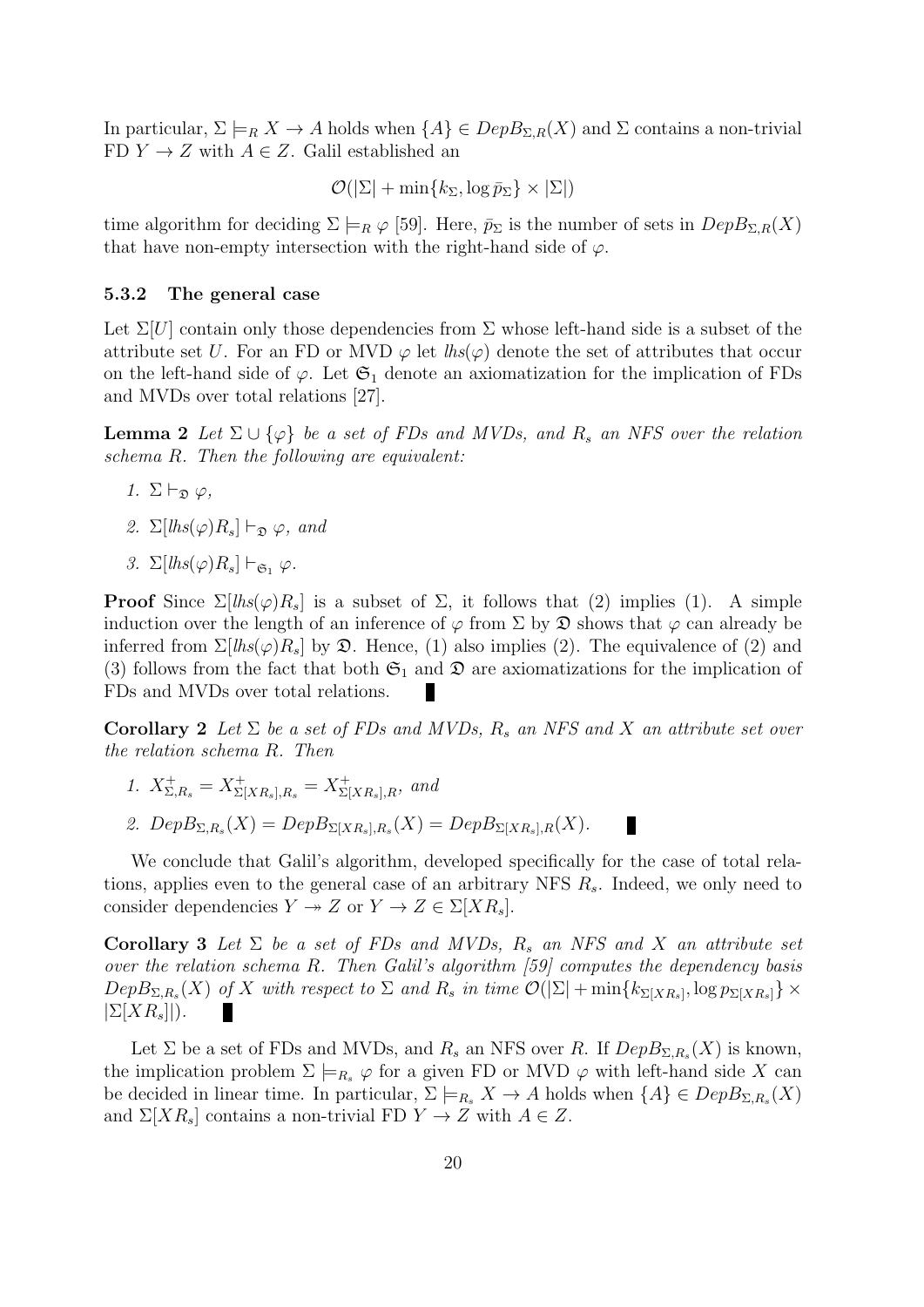**Corollary 4** *Using Galil's algorithm [59], the implication problem*  $\Sigma \models_{R_s} \varphi$  *of sets*  $\Sigma \cup {\varphi}$  *of FDs and MVDs and NFS*  $R_s$  *over a relation schema*  $R$  *can be decided in time*  $\mathcal{O}(|\Sigma| + \min\{k_{\Sigma[llbs(\varphi)R_s]},\log\bar{p}_{\Sigma[llbs(\varphi)R_s]}\} \times |\Sigma[llts(\varphi)R_s]|).$ 

**Proof** The problem  $\Sigma \models_{R_s} \varphi$  is equivalent to  $\Sigma \vdash_{\mathfrak{D}} \varphi$  according to Theorem 2. Lemma 2 shows us that this problem is the same as deciding whether  $\Sigma[lhs(\varphi)R_s] \vdash_{\mathfrak{S}_1} \varphi$ , and according to the soundness and completeness of  $\mathfrak{S}_1$  this is equivalent to deciding whether  $\Sigma[ks(\varphi)R_s] \models_R \varphi$ . The last problem can be decided by Galil's algorithm in  $\mathcal{O}(|\Sigma| +$  $\min\{k_{\Sigma[llbs(\varphi)R_s]}, \log \bar{p}_{\Sigma[llbs(\varphi)R_s]}\} \times |\Sigma[llbs(\varphi)R_s]|)$  time. L

#### **5.3.3 Characterization of implication**

The proof of Corollary 4 implies the following characterization of the implication problem in terms of reducing the given set of data dependencies based on the candidate dependency  $\varphi$  and the NFS  $R_s$ .

**Corollary 5** *Let*  $\Sigma \cup {\varphi}$  *be a set of FDs and MVDs, and*  $R_s$  *an NFS over the relation schema R. Then*  $\Sigma \models_{R_s} \varphi$  *if and only if*  $\Sigma[ln(s(\varphi)R_s] \models_R \varphi$ *.* ×

#### **5.3.4 A correction to Atzeni and Morfuni's algorithm**

Based on Theorem 1 an FD  $X \to Y$  is implied by an FD set  $\Sigma$  in the presence of an NFS  $R_s$  over  $R$  if and only if  $Y \subseteq X_{\Sigma}^+$ Σ*,Rs* . Atzeni and Morfuni proposed an algorithm  $NFSCLOSURE(X, \Sigma, R_s, R)$  for computing the closure  $X_{\Sigma}^+$  $\Sigma, R_s$  of an attribute set X with respect to an FD set  $\Sigma$  and an NFS  $R_s$  over a relation schema  $R$  [25, Algorithm 3, page 14]. We report a flaw of this algorithm and a simple correction of it. As an example of the flaw, consider the relation schema EMPLOYMENT= ${Emp, Dept, Mqr}$  with the NFS  ${Depth}$  and let  $\Sigma$  consist of the two FDs  $Emp \rightarrow Dept$  and  $Depth \rightarrow Mgr$ . On input (*{Emp}*,Σ,*{Dept}*,Employment), the original algorithm [25] returns the set *{Emp, Dept}*. However, the correct result is the set *{Emp*,*Dept*,*Mgr}*. This can be verified easily by an application of the *null transitivity rule*, see Remark 2, to  $Emp \rightarrow Dept$ , and  $Depth \rightarrow Mgr$  and  $Depth \in EMPLOYMENT_s$  to infer the FD *Emp*  $\rightarrow Mgr$ . We will now present an algorithm that corrects the flaw.

Algorithm 1 works very similar to Beeri and Bernstein's algorithm for computing the closure in the special case of total relations [56]. The only difference is that, in the presence of an NFS  $R_s$ , it suffices to consider FDs  $V \to W \in \Sigma$  where  $V \subseteq XR_s$  holds. The minor flaw of Atzeni and Morfuni's algorithm [25] results from the incorrectly stricter restriction that  $V \subseteq R_s$ .

**Example 5** *Consider the relation schema* Employment *with the null-free subschema* EMPLOYMENT<sub>s</sub> = {*Emp*, *Mgr*}, and let  $\Sigma$  consist of the two FDs Emp  $\rightarrow$  Dept and *Dept → Mgr. On input ({Emp},*Σ*,*Employment*s,*Employment*) Algorithm 1 returns the set*  ${Emp, Dept}.$  *Consequently, the FD Emp*  $\rightarrow$  *Mgr is not implied by*  $\Sigma$  *in the presence of the NFS* EMPLOYMENT<sub>s</sub> since Mgr is not an element of  ${Emp}_{\Sigma,\text{EMPLOVMENT}_s}$  = *{Emp, Dept}.*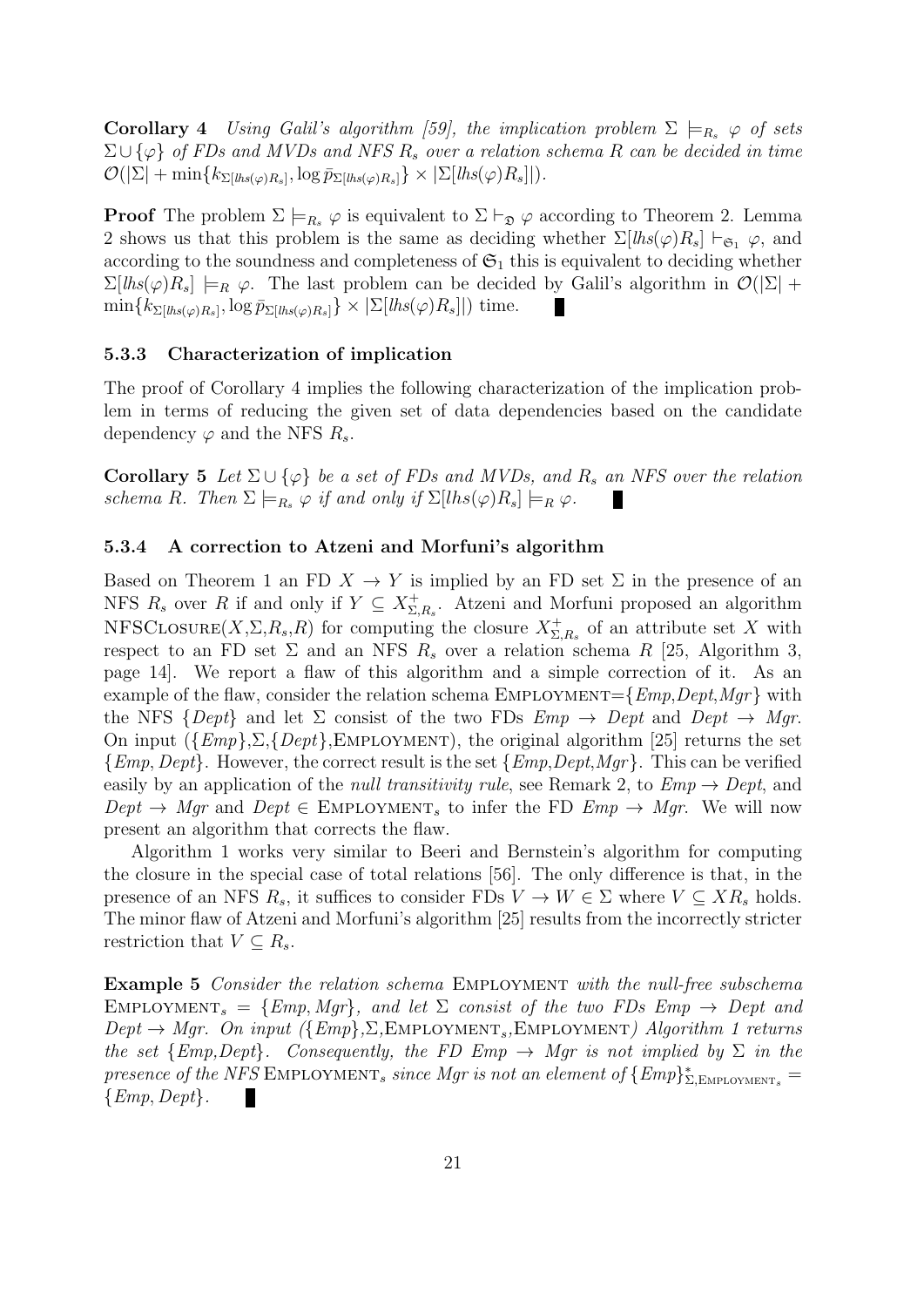#### **ALGORITHM 1:** NFSClosure $(X, \Sigma, R_s, R)$ **Input**: attribute subset *X*, FD set Σ, NFS *R<sup>s</sup>* all over relation schema *R*. **Output**: attribute closure  $X_{\Sigma}^{+}$  $\sum_{\Sigma,R_s}^{\dagger}$  of X with respect to  $\Sigma$  and  $R_s$ .  $CLOSURE = X$ ; **repeat** *OLDCLOSURE* = *CLOSURE*; **for** *each*  $V \to W \in \Sigma$  **do if**  $V ⊆ CLOSURE ∩ XR<sub>s</sub>$  **then**  $CLOSURE = CLOSURE \cup W;$ **end end until** *OLDCLOSURE* = *CLOSURE*; **return** *CLOSURE*;

Note that our results show that Galil's algorithm can also decide any instance  $\Sigma \models_{R_s}$  $\varphi$  of the implication problem for FDs in the presence of an NFS  $R_s$ , cf. Corollary 4. However, the flaw of the original NFSCLOSURE algorithm [25] has not been pointed out nor corrected previously.

#### **5.3.5 Sagiv's algorithms**

Alternative algorithms for computing the dependency basis and deciding implication over total relations were given by Sagiv [63], cf. Section 6. Though Sagiv's approach does not provide better time bounds, it is of interest as it directly exploits the equivalence between the implication of FDs and MVDs over total relations and the logical implication in a fragment of propositional logic. Galil [59] predicts that using this equivalence one may possibly come up with a linear time algorithm to decide implication. This provides strong motivation for investigating the implication of FDs and MVDs in the presence of an NFS from a logical point of view.

## **6 Equivalences to Boolean and Para-consistent Implication**

For the special case where the NFS covers every attribute of the underlying relation schema, Sagiv, Delobel, Parker and Fagin showed an equivalence between the implication of the combined class of FDs and MVDs and the Boolean implication of a propositional fragment  $\mathcal F$  [64, 21]. In this section, we will establish an equivalence between the implication problem of the combined class of FDs and MVDs in the presence of an arbitrary NFS and the implication problem of the fragment  $\mathcal F$  in a family  $LP_{\mathcal S}$  of para-consistent logics.  $LP_{\mathcal{S}}$  implication is equivalent to  $\mathcal{S}-3$  implication in Cadoli and Schaerf's well-known approximation logic [79]. In fact, the NFS corresponds to the set *S* of propositional variables *V ′* which cannot be *paradoxical* (i.e. *V ′* cannot be *true* and *false* at the same time) in  $LP_{\mathcal{S}}$  interpretations, or equivalently, where either  $V'$  or  $\neg V'$  is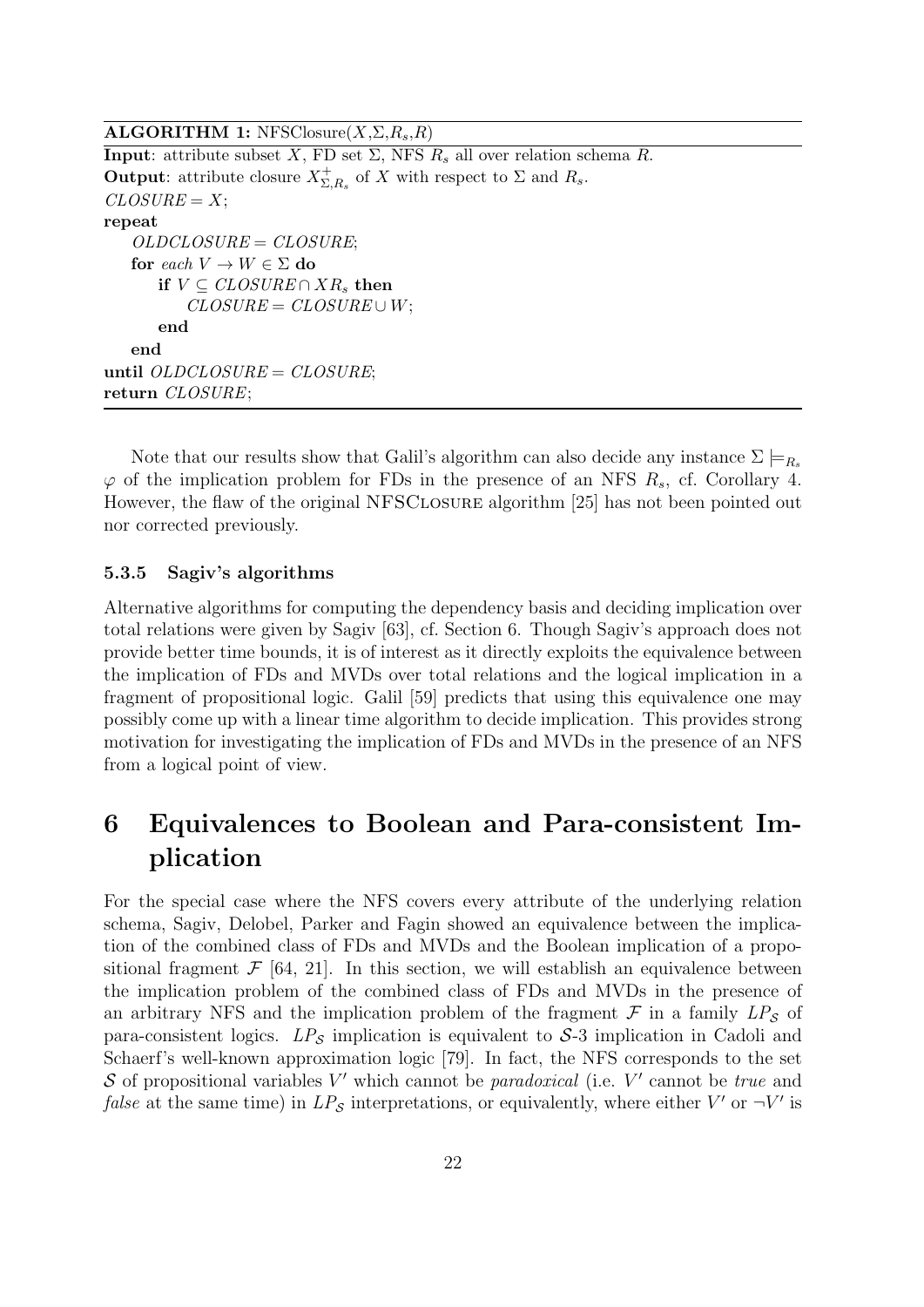Table 3: Truth functions in  $LP_s$ 

|                   |            |             |    |             |             | $\frac{1}{2}$ |             |    |   |             |             |    |    |             |
|-------------------|------------|-------------|----|-------------|-------------|---------------|-------------|----|---|-------------|-------------|----|----|-------------|
|                   |            |             | m  | ℡           | $\mathbb F$ |               |             | m  | ₪ | F           |             | ᇭ  | ₪  | $\mathbb F$ |
| m                 | R          | m           | m  | ℡           | $\mathbb F$ |               | m<br>щ      | тт | m | m<br>Ш      | m           | m  | ₪  | F           |
| ℡                 | πD         | πD          | ΠD | TD          | $\mathbb F$ |               | ₪<br>н      | тт | ₪ | TD          | πD          | 'n | ΠD | TD          |
| $\mathbb F$<br>и. | $\sqrt{ }$ | $\mathbb F$ |    | $\mathbb F$ | $\mathbb F$ |               | $\mathbb F$ | т  | ₪ | $\mathbb F$ | $\mathbb F$ | m  | m  | m           |

*true* but not both in *S*-3 interpretations. For Lien's class of FDs and MVDs we obtain an equivalence to *LP* implication in Graham Priest's well-known Logic of Paradox [80]. For Atzeni and Morfuni's class of FDs in the presence of an NFS we obtain an equivalence to *S*-3 implication for propositional Horn clauses. In the electronic appendix, we will show how our techniques can be applied to characterize the implication of full first-order hierarchical decompositions, and the implication of Boolean dependencies in the presence of an NFS, respectively.

## **6.1 The Family** *LP<sup>S</sup>* **of para-consistent Logics**

The proof-theoretic aim of para-consistent logics is to reason about systems that may be inconsistent. Formalisms such as theory change deal with inconsistencies in knowledge bases by avoiding them, and by removing them once they are located. Para-consistent logics reason non-explosively in the presence of inconsistencies. In classical logic, a theory is consistent if and only if it has a model. The trademark of para-consistent logics is that inconsistent theories can have models.

In our family of para-consistent logics a sentence is either true (and not false), denoted by T, or false (and not true), denoted by F, or paradoxical (both true and false), denoted by P. This yields a family of three-valued logics based on Kleene's truth tables (Table 3), but the third truth value indicates that a sentence is paradoxical, as opposed to being undefined or undetermined in strong Kleene logic [88]. Codd [65] suggested the same tables for the null interpretation of "value unknown at present" to extend the relational algebra by means of a three-valued logic and the null substitution principal, cf. Section 7.

Let  $\mathcal{L}^*$  denote the *propositional language* over a finite set  $\mathcal{L}$  of propositional variables, generated from the unary connective *¬* (negation), and the binary connectives *∧* (conjunction) and *∨* (disjunction). *L ∗* is the smallest set that satisfies:

- 1.  $\mathcal{L} \subseteq \mathcal{L}^*$ ,
- 2. if  $\varphi' \in \mathcal{L}^*$ , then  $(\neg \varphi') \in \mathcal{L}^*$ , and
- 3. if  $\varphi'_1, \varphi'_2 \in \mathcal{L}^*$ , then  $(\varphi'_1 \vee \varphi'_2) \in \mathcal{L}^*$  and  $(\varphi'_1 \wedge \varphi'_2) \in \mathcal{L}^*$ .

For convenience, we also use the binary connective  $\rightarrow$  (implication) defined by  $\varphi'_1 \rightarrow$  $\varphi'_{2} := (\neg \varphi'_{1}) \vee \varphi'_{2}$ . The corresponding truth table is shown in Table 3. We assume that negation binds stronger than conjunction and disjunction, and that conjunction and disjunction bind stronger than implication. We omit parentheses if it does not cause ambiguity.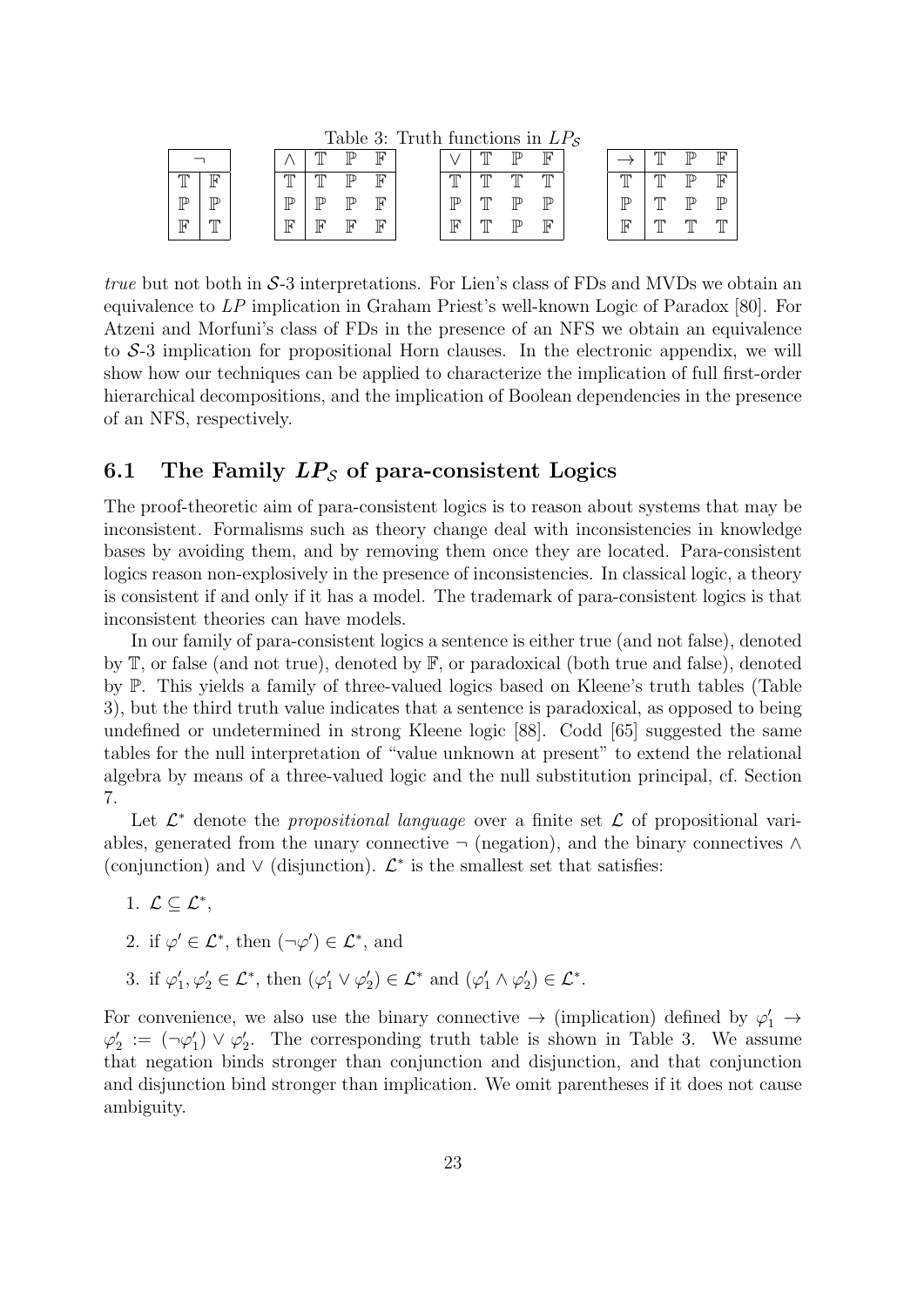We may call the formulae of  $\mathcal{L}^*$  also  $\mathcal{L}$ -formulae. We denote variables with uppercase accented Latin letters, e.g.  $A', B', C'$ , or subscripted as  $A'_{1}, A'_{2}, A'_{3}$ . Note that we use accented versions to denote the correspondence between propositional variables and attributes, e.g. the propositional variable *A′* corresponds to the attribute *A*. Elements of  $\mathcal{L}^*$  are denoted by lower-case Greek letters such as  $\varphi', \sigma', \psi'$ , or their subscripted version, and subsets of  $\mathcal{L}^*$  are denoted by the upper-case Greek letter  $\Sigma'$ .

An *LP interpretation*  $\omega'$  of  $\mathcal L$  is a total function from  $\mathcal L$  to the set of truth values  $\{\mathbb{F}, \mathbb{P}, \mathbb{T}\}$ . For  $S \subseteq \mathcal{L}$ , an *LP interpretation*  $\omega'$  of  $\mathcal{L}$  is an *LP<sub>S</sub> interpretation*, if for all  $A' \in \mathcal{S}$  we have  $\omega'(A') \in \{\mathbb{F}, \mathbb{T}\}$ . A variable in  $\mathcal{S}$  is said to be *paradox-free*.

The semantics of an *L*-formula  $\varphi'$  in an *LP* interpretation  $\omega'$  of  $\mathcal L$  is defined in the usual compositional way given by the truth tables in Table 3. That is, we can extend  $\omega'$ to a total function  $\Omega' : \mathcal{L}^* \to \{\mathbb{F}, \mathbb{P}, \mathbb{T}\}\$ as follows:

1. 
$$
\Omega'(A') := \omega'(A')
$$
 for all  $A' \in \mathcal{L}$ ,

2. 
$$
\Omega'(\neg\varphi') := \neg \Omega'(\varphi'),
$$

3.  $\Omega'(\varphi' \wedge \psi') := \Omega'(\varphi') \wedge \Omega'(\psi'),$  and

4. 
$$
\Omega'(\varphi' \vee \psi') := \Omega'(\varphi') \vee \Omega'(\psi').
$$

As usual, the left-hand sides of the definitions contain the symbols that denote the connectives that generate  $\mathcal{L}^*$  from  $\mathcal{L}$ , whereas the right-hand sides of the definitions contain the symbols that denote the semantic truth functions defined in Table 3.

When working with more than two truth values, one has to define the set of designated values. For our family of  $LP_{\mathcal{S}}$  logics we have  $\{\mathbb{P},\mathbb{T}\}\$  as the set of designated truth values since a paradoxical formula is true (and false).

An *LP* interpretation  $\omega'$  is a *model* of a set  $\Sigma'$  of *L*-formulae, denoted by  $\models_{\omega'} \Sigma'$ , if and only if for all  $\sigma' \in \Sigma'$  we have  $\Omega'(\sigma') \in \{\mathbb{P}, \mathbb{T}\}$ . For  $S \subseteq \mathcal{L}$ , we say that  $\Sigma' L P_{\mathcal{S}}$ *implies* an *L*-formula  $\varphi'$ , denoted by  $\Sigma' \models_{LP_{\mathcal{S}}} \varphi'$ , if and only if every  $LP_{\mathcal{S}}$  interpretation that is a model of  $\Sigma'$  is also a model of  $\varphi'$ . For the special case where  $S = \emptyset$  we may simply speak of an *LP* interpretation or *LP* model, respectively.

Let  $\Sigma' = \{A' \to B', B' \to C'\}$  and  $\varphi' = A' \to C'$ . The LP interpretation  $\omega'$  that maps *A'* to  $\mathbb{T}$ , *B'* to  $\mathbb{P}$  and *C'* to  $\mathbb{F}$  shows that  $\Sigma'$  does not *LP* imply  $\varphi'$ , i.e.,  $\Sigma' \not\models_{LP} \varphi'$ . However, it is not difficult to see that  $\Sigma' L P_{\{B'\}}$  implies  $\varphi'$ .

*LP* is distinguished from classical logic by the invalidity of the *Modus Ponens*, e.g. from  $A'$  and  $A' \to B'$  one may not conclude  $B'$ : assign  $\mathbb F$  to  $B'$  and  $\mathbb P$  to  $A'$ .

#### **6.2 Equivalences to** *LP<sup>S</sup>* **implication**

In a first step, we define the fragment of *L*-formulae that corresponds to FDs and MVDs in the presence of an NFS  $R_s$  over a relation schema R. Let  $\phi: R \to \mathcal{L}$  denote a bijection between *R* and the set  $\mathcal{L} = \{A' \mid A \in R\}$  of propositional variables that corresponds to *R*. For an NFS  $R_s$  over *R* let  $S = \phi(R_s)$  be the set of propositional variables in  $\mathcal{L}$ that corresponds to  $R_s$ . Hence, the paradox-free variables of  $\mathcal L$  are the images of those attributes of *R* declared NOT NULL.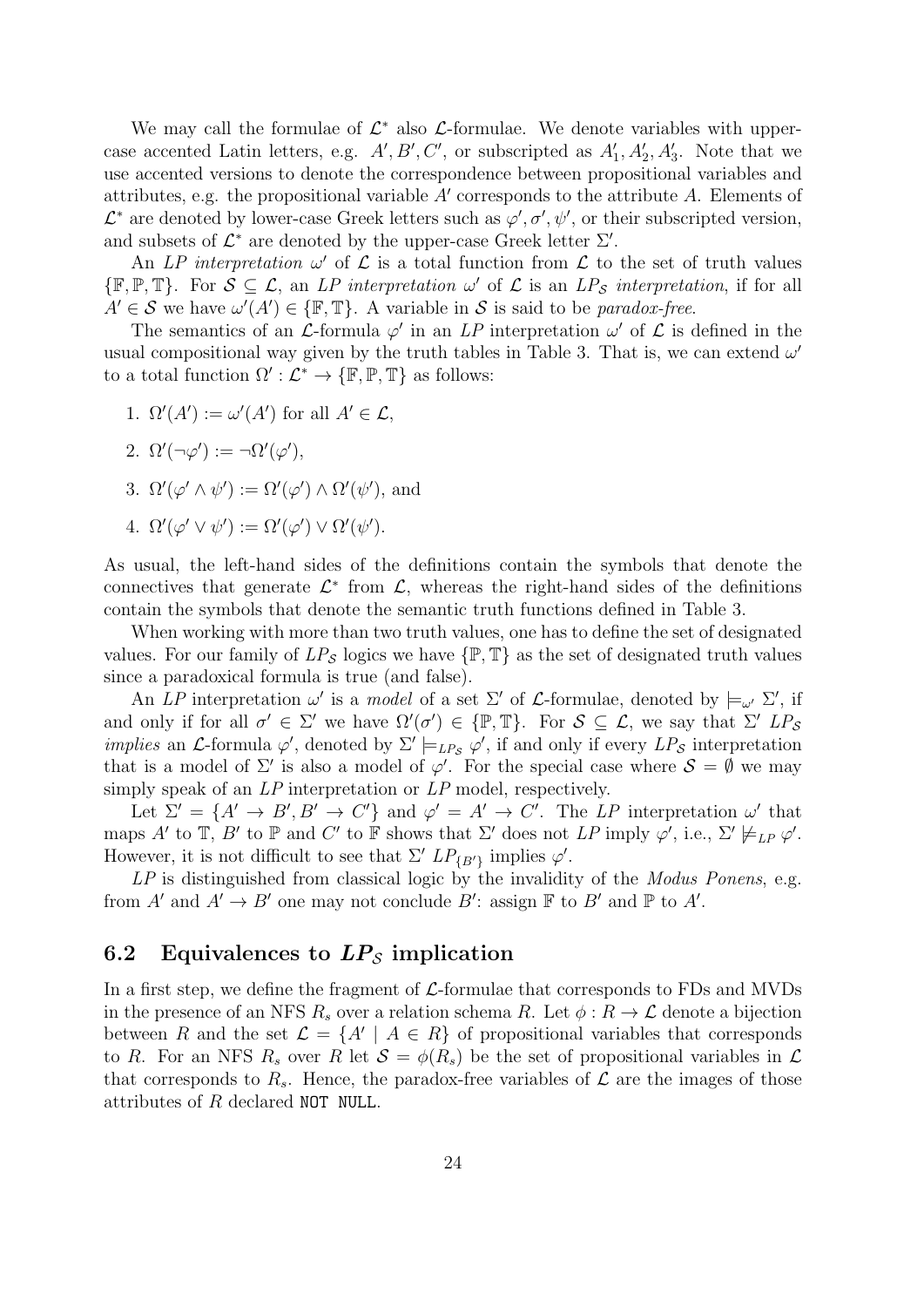We now extend  $\phi$  to a mapping  $\Phi$  from the set of FDs and MVDs over R to the set  $\mathcal{L}^*$ . For an attribute set  $X = \{A_1, \ldots, A_n\}$  we write  $\bigwedge$ *A∈X A*<sup>*′*</sup> as a shortcut for  $A'_1 \wedge \cdots \wedge A'_n$ . For an FD  $X \to B$  over  $R$ , let

$$
\Phi(X \to B) := \left(\bigwedge_{A \in X} A'\right) \to B'.
$$

For the sake of presentation, but without loss of generality, assume that FDs have only a single attribute on their right-hand side. For an MVD  $X \rightarrow Y$  over R, let

$$
\Phi(X \twoheadrightarrow Y) := \left(\bigwedge_{A \in X} A'\right) \rightarrow \left(\left(\bigwedge_{B \in Y-X} B'\right) \vee \left(\bigwedge_{C \in R-XY} C'\right)\right).
$$

As usual, disjunctions over zero disjuncts are interpreted as  $\mathbb F$  and conjunctions over zero conjuncts are interpreted as  $\mathbb{T}$ . In what follows, we may simply denote  $\Phi(\varphi) = \varphi'$  and  $\Phi(\Sigma) = \{\sigma' \mid \sigma \in \Sigma\} = \Sigma'.$ 

**Example 6** Let  $R = ASLC$  denote the relation schema SUPPLIES,  $R_s = ALC$  and let  $\Sigma$  *contain the FDs*  $\sigma_1 = A \rightarrow S$  *and*  $\sigma_2 = AL \rightarrow C$ *, and the MVD*  $\sigma_3 = S \rightarrow L$ . Let  $\varphi_1 = A \rightarrow L$  and  $\varphi_2 = A \rightarrow C$ . Then  $\mathcal{L} = \{A', S', L', C'\}, \mathcal{S} = \{A', L', C'\},\$  $\Sigma' = \{\sigma'_1, \sigma'_2, \sigma'_3\}$  with  $\sigma'_1 = A' \rightarrow S'$ ,  $\sigma'_2 = A' \wedge L' \rightarrow C'$ , and  $\sigma'_3 = S' \rightarrow L' \vee (A' \wedge C')$ , as well as  $\varphi'_1 = A' \to L' \vee (S' \wedge C')$  and  $\varphi'_2 = A' \to C'$ .

Our aim is to show that for every relation schema *R*, for every FD and MVD set  $\Sigma \cup {\varphi}$  and for every NFS  $R_s$  over  $R$ , there is some  $R_s$ -total relation  $r$  that satisfies  $\Sigma$ and violates  $\varphi$  if and only if there is an  $LP_{\mathcal{S}}$  model  $\omega'_r$  of  $\Sigma'$  that is not an  $LP_{\mathcal{S}}$  model of  $\varphi'$ . For arbitrary finite relations *r* it is not obvious how to define the  $LP_{\mathcal{S}}$  interpretation *ω ′ r* .

Corollary 1 tells us that for deciding the implication problem  $\Sigma \models_{R_s} \varphi$  it suffices to examine two-tuple relations (instead of arbitrary finite relations). For two-tuple relations  $\{t_1, t_2\}$ , however, we can define a corresponding *LP* interpretation  $\omega'_{\{t_1, t_2\}}$ . For this purpose, we introduce an extension of the notion of *agree sets* of distinct tuples to the presence of null markers [89, 29]. For two tuples  $t_1, t_2$  over relation schema R we define

$$
ag^{s}(t_1, t_2) = \{A \in R \mid t_1(A) = t_2(A) \text{ and } t_1(A) \neq \text{ni} \neq t_2(A)\},
$$
  
\n
$$
ag^{w}(t_1, t_2) = \{A \in R \mid t_1(A) = \text{ni} = t_2(A)\},
$$
  
\n
$$
ag(t_1, t_2) = ag^{s}(t_1, t_2) \cup ag^{w}(t_1, t_2).
$$

If  $A \in ag^s(t_1, t_2)$  we say that  $t_1$  and  $t_2$  agree *strongly* on  $A$ . If  $A \in ag^w(t_1, t_2)$  we say that  $t_1$  and  $t_2$  agree *weakly* on *A*, and if  $A \notin ag(t_1, t_2)$  we say that  $t_1$  and  $t_2$  *disagree* on *A*.

We now define the *special LP interpretation*: for two tuples  $t_1, t_2$  over the relation schema *R* let  $\omega'_{\{t_1, t_2\}}$  denote the following *LP* interpretation of  $\mathcal{L}$ :

$$
\omega'_{\{t_1, t_2\}}(A') = \begin{cases} \mathbb{T}^+, \text{ if } A \in ag^s(t_1, t_2) \\ \mathbb{P}^-, \text{ if } A \in ag^w(t_1, t_2) \\ \mathbb{F}^-, \text{ if } A \notin ag(t_1, t_2) \end{cases}
$$

*.*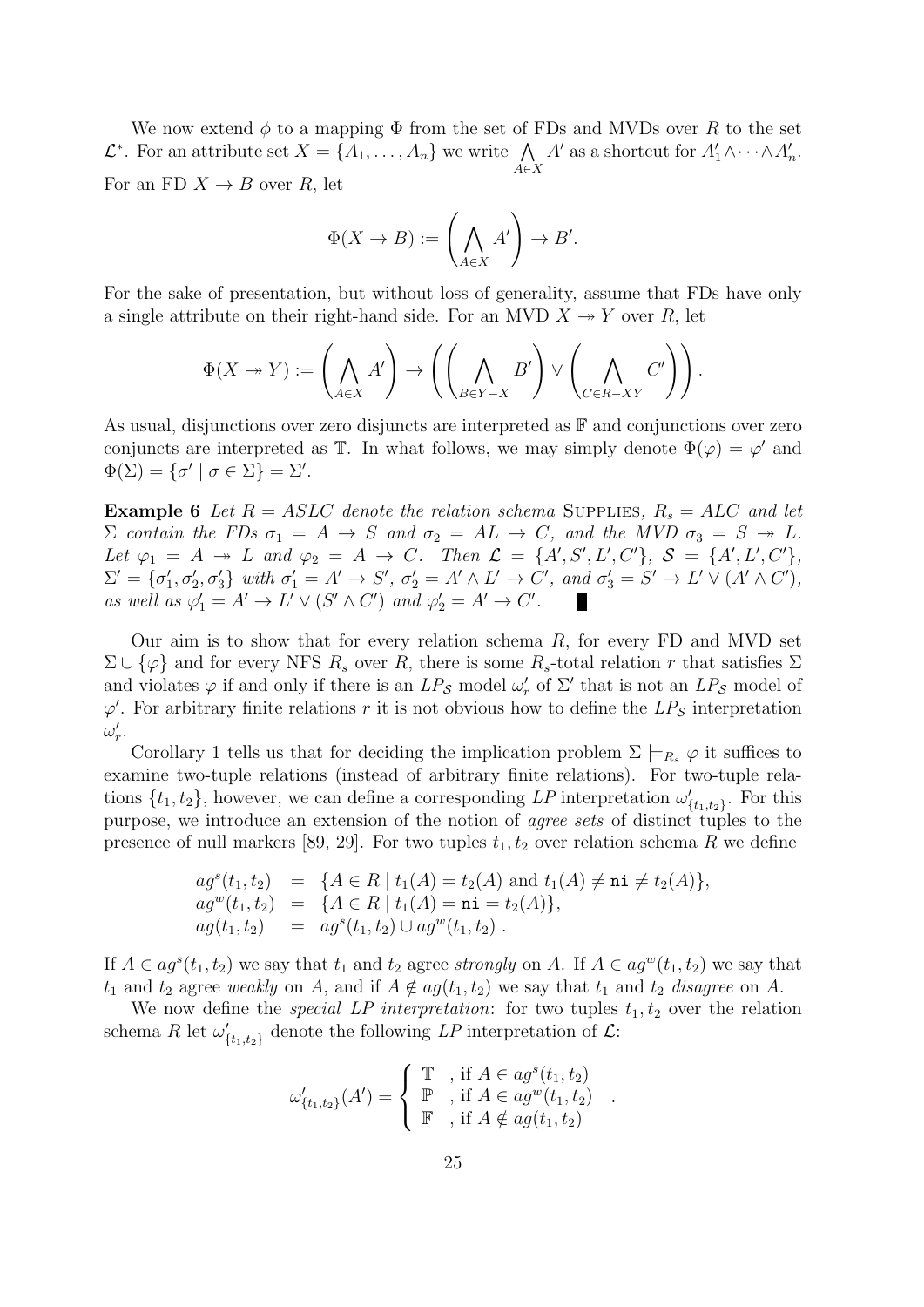Note that the special *LP* interpretation is a generalization of Fagin's special truth assignment: for all  $S \subseteq \mathcal{L}$  and for all variables  $A' \in \mathcal{S}$  we have  $\omega'_{\{t_1,t_2\}}(A') = \mathbb{T}$  if and only if  $t_1(A) = t_2(A)$  [64]. The following lemma shows that the special LP interpretation is an  $LP_{\mathcal{S}}$  interpretation whenever  $\{t_1, t_2\}$  is  $R_{\mathcal{S}}$ -total.

**Lemma 3** *Let R be some relation schema, r a two-tuple relation over R and R<sup>s</sup> an NFS over R. Let L be the set of propositional variables that corresponds to R, and S the set of propositional variables that corresponds to*  $R_s$ *. If <i>r satisfies*  $R_s$ *, then*  $\omega'_r$  *is an LP<sub>S</sub> interpretation of*  $\mathcal{L}$ *, i.e., for all*  $A' \in \mathcal{S}$  *it is true that*  $\omega'_r(A') \neq \mathbb{P}$ *.* 

**Proof** If *r* satisfies  $R_s$ , then the two tuples of *r* are  $R_s$ -total. According to the definition of the special *LP* interpretation  $\omega'_r$  it cannot be the case that  $\omega'_r(A') = \mathbb{P}$  for any  $A' \in$ *S*. 

The converse of Lemma 3 is not valid. In fact, let  $R = AB$  and  $R_s = A$ , and let  $r = \{(a, b), (\text{ni}, b')\}$ . We have  $\omega'_r(A') = \mathbb{F} = \omega'_r(B')$ , but r violates  $R_s = A$ . However, note that we can replace the null marker occurrence **ni** in r by a non-null marker different from *a*. The resulting relation *r'* satisfies  $R_s = A$  and  $\omega'_{r'} = \omega'_{r}$ . This strategy is always applicable.

**Lemma 4** Let R be some relation schema, and  $R_s$  an NFS over R. Let  $\mathcal{L}$  be the set *of propositional variables that corresponds to R, and S the set of propositional variables that corresponds to*  $R_s$ *. Let*  $\omega'$  *be an LP<sub>S</sub> interpretation of*  $\mathcal{L}$ *, i.e. for all*  $A' \in \mathcal{S}$  *it is true that*  $\omega'(A') \neq \mathbb{P}$ *. Then there is a two-tuple relation r over R such that r satisfies*  $R_s$ *and*  $\omega'_r = \omega'.$ 

**Proof** Define a tuple *t* over *R* as follows: for  $A \in R$  let  $t_1(A) := a \in dom(A) - \{ni\}$ , if  $\omega'(A') \neq \mathbb{P}$ , and  $t_1(A) :=$  ni otherwise. Define another tuple  $t_2$  over *R* as follows: i) let  $t_2(A) := t_1(A)$ , if  $\omega'(A') \neq \mathbb{F}$ , and ii) let  $t_2(A) := a' \in dom(A) - \{ni, t_1(A)\}$  otherwise. Let  $r := \{t_1, t_2\}$ . From this definition it follows that r is  $R_s$ -total. Moreover, for all  $A' \in \mathcal{L}$  we have  $\omega'_r(A') = \omega'(A')$ .

The following lemma justifies the definitions of the corresponding fragment of *L*formulae and the special *LP* interpretation of *L*.

**Lemma 5** Let *r* be a two-tuple relation over relation schema R, and let  $\varphi$  denote an FD *or MVD* over *R*. Then *r* satisfies  $\varphi$  *if and only if*  $\omega'_r$  *is an LP* model of  $\varphi'$ .

**Proof** Let  $r = \{t_1, t_2\}.$ 

**Sufficiency.** Assume that  $\omega'_r$  is an *LP* model of  $\varphi'$ . We show that *r* satisfies  $\varphi$ .

First, let  $\varphi$  denote the FD  $X \to B$  where  $X = \{A_1, \ldots, A_n\}$ . If  $t_1[X] = t_2[X]$  and  $t_1, t_2$  are *X*-total, then  $\omega'_r(A'_i) = \mathbb{T}$  for all  $i = 1, \ldots, n$ . Since  $\omega'_r$  is an *LP* model of  $\varphi'$  it follows that  $\omega'_r(B) \neq \mathbb{F}$ . Hence,  $B \in ag(t_1, t_2)$ . That is, *r* satisfies  $\varphi$ .

Now let  $\varphi$  denote the MVD  $X \to Y$  where  $X = \{A_1, \ldots, A_n\}, Y - X = \{B_1, \ldots, B_m\}$ and  $R - XY = \{C_1, \ldots, C_l\}$ . If  $t_1[X] = t_2[X]$  and  $t_1, t_2$  are X-total, then  $\omega'_r(A'_i) = \mathbb{T}$ for all  $i = 1, \ldots, n$ . Since  $\omega'_r$  is an *LP* model of  $\varphi'$  it follows that not both  $B'_1 \wedge \cdots \wedge B'_m$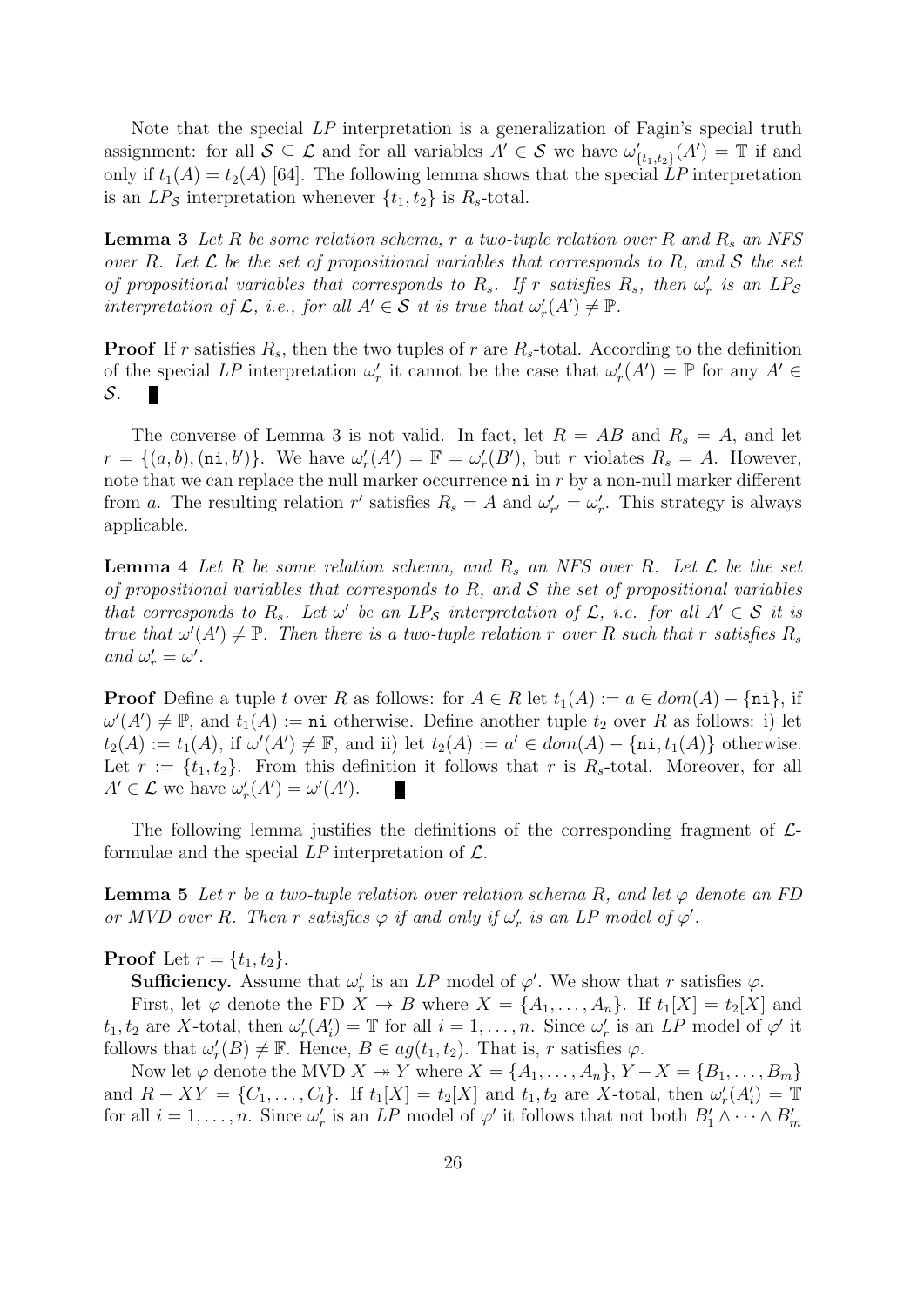and  $C'_1 \wedge \cdots \wedge C'_l$  are  $\mathbb F$  under  $\omega'_r$ . That is, if  $\omega'_r(B'_j) = \mathbb F$  for some  $1 \leq j \leq m$ , then for all  $k = 1, ..., l$  we have  $\omega'_r(C'_k) \neq \mathbb{F}$ . Hence, for all  $k = 1, ..., l$  we have  $C_k \in ag(t_1, t_2)$ . Therefore, *r* satisfies  $X \rightarrow Y$ .

**Necessity.** Assume that *r* satisfies  $\varphi$ . We show that  $\omega'_r$  is an *LP* model of  $\varphi'$ .

First, let  $\varphi'$  denote the formula  $\neg A'_1 \vee \cdots \vee \neg A'_n \vee B$ . Suppose that  $\omega'_r(A'_i) = \mathbb{T}$  for all  $i = 1, \ldots, n$  (otherwise  $\omega'_r$  is an *LP* model of  $\varphi'$ ). It follows that  $t_1[X] = t_2[X]$  and  $t_1, t_2$ are *X*-total. Since *r* satisfies  $\varphi$  it follows that  $B \in ag(t_1, t_2)$ . Consequently,  $\omega'_r(B) \neq \mathbb{F}$ . Therefore,  $\omega'_r$  is an *LP* model of  $\varphi'$ .

Now let  $\varphi'$  denote the formula

$$
\neg A'_1 \vee \cdots \vee \neg A'_n \vee (B'_1 \wedge \cdots \wedge B'_m) \vee (C'_1 \wedge \cdots \wedge C'_l).
$$

Suppose that  $\omega'_r(A'_i) = \mathbb{T}$  for all  $i = 1, \ldots, n$  (otherwise  $\omega'_r$  is an *LP* model of  $\varphi'$ ). It follows that  $t_1[X] = t_2[X]$  and  $t_1, t_2$  are X-total. Since r satisfies  $\varphi$  it follows that for all  $j = 1, \ldots, m$  we have  $B_j \in ag(t_1, t_2)$  or for all  $k = 1, \ldots, l$  we have  $C_k \in ag(t_1, t_2)$ . Hence, not both  $B'_1 \wedge \cdots \wedge B'_m$  and  $C'_1 \wedge \cdots \wedge C'_m$  evaluate to  $\mathbb F$  under  $\omega'_r$ . Consequently,  $\omega'_r$  is an *LP* model of  $\varphi'$ . п

In fact, Corollary 1 and Lemmata 3, 4 and 5 allow us to establish the anticipated equivalence between the implication of FDs and MVDs in the presence of an NFS *R<sup>s</sup>* and the  $LP_{\mathcal{S}}$  implication of their corresponding fragment of  $\mathcal{L}$ -formulae.

**Theorem 3** *Let*  $\Sigma \cup \{\varphi\}$  *be a set of FDs and MVDs, and let*  $R_s$  *be an NFS over some relation schema R.* Let  $\mathcal{L}$  be the set of propositional variables that corresponds to R<sub>*i*</sub>,  $\mathcal{S}$ *the set of propositional variables that corresponds to*  $R_s$ *, and let*  $\Sigma' \cup {\varphi'}$  *denote the set of*  $\mathcal{L}$ -formulae that corresponds to  $\Sigma \cup \{\varphi\}$ . Then  $\Sigma \models_{R_s} \varphi$  if and only if  $\Sigma' \models_{LP_{\mathcal{S}}} \varphi'$ .

**Proof** According to Corollary 1 it suffices to show that  $\Sigma \models_{2,R_s} \varphi$  if and only if  $\Sigma' \models_{LP_{\mathcal{S}}}$ *φ ′* .

We show first that if  $\Sigma' \models_{LP_{\mathcal{S}}} \varphi'$  holds, then  $\Sigma \models_{2,R_{\mathcal{S}}} \varphi$  holds, too. For this purpose, suppose that  $\Sigma \models_{2,R_s} \varphi$  does not hold. Consequently, there is some two-tuple relation *r* over *R* that satisfies  $\Sigma$  and  $R_s$  but violates  $\varphi$ . Following Lemma 3,  $\omega'_r$  is an  $LP_s$ interpretation. According to Lemma 5,  $\omega'_r$  is an  $LP_{\mathcal{S}}$  model of  $\Sigma'$  but not an  $LP_{\mathcal{S}}$  model of  $\varphi'$ . Consequently,  $\Sigma' \models_{LP_S} \varphi'$  does also not hold.

It now remains to show that if  $\Sigma \models_{2,R_s} \varphi$  holds, then  $\Sigma' \models_{LP_{\mathcal{S}}} \varphi'$  holds, too. For this purpose, suppose that  $\Sigma' \models_{LP_{\mathcal{S}}} \varphi'$  does not hold. Consequently, there is some  $LP_{\mathcal{S}}$ interpretation  $\omega'$  of  $\mathcal L$  that is a model of  $\Sigma'$  but not a model of  $\varphi'$ . According to Lemma 4 there is some two-tuple relation *r* that satisfies  $R_s$  and  $\omega'_r = \omega'$ . In particular, since  $\omega'$ violates  $\varphi'$  the construction in the proof of Lemma 4 ensures that *r* is subsumption-free. Since  $\omega'_{r} = \omega'$ , Lemma 5 guarantees that *r* satisfies  $\Sigma$  but violates  $\varphi$ . We conclude that  $\Sigma \models_{2,R_s} \varphi$  does also not hold.

**Example 7** Let  $R = ASLC$  denote the relation schema SUPPLIES,  $R_s = ALC$  and let  $\Sigma$  *contain the FDs*  $A \rightarrow S$  *and*  $AL \rightarrow C$ *, and the MVD*  $S \rightarrow L$ *. The following relation r*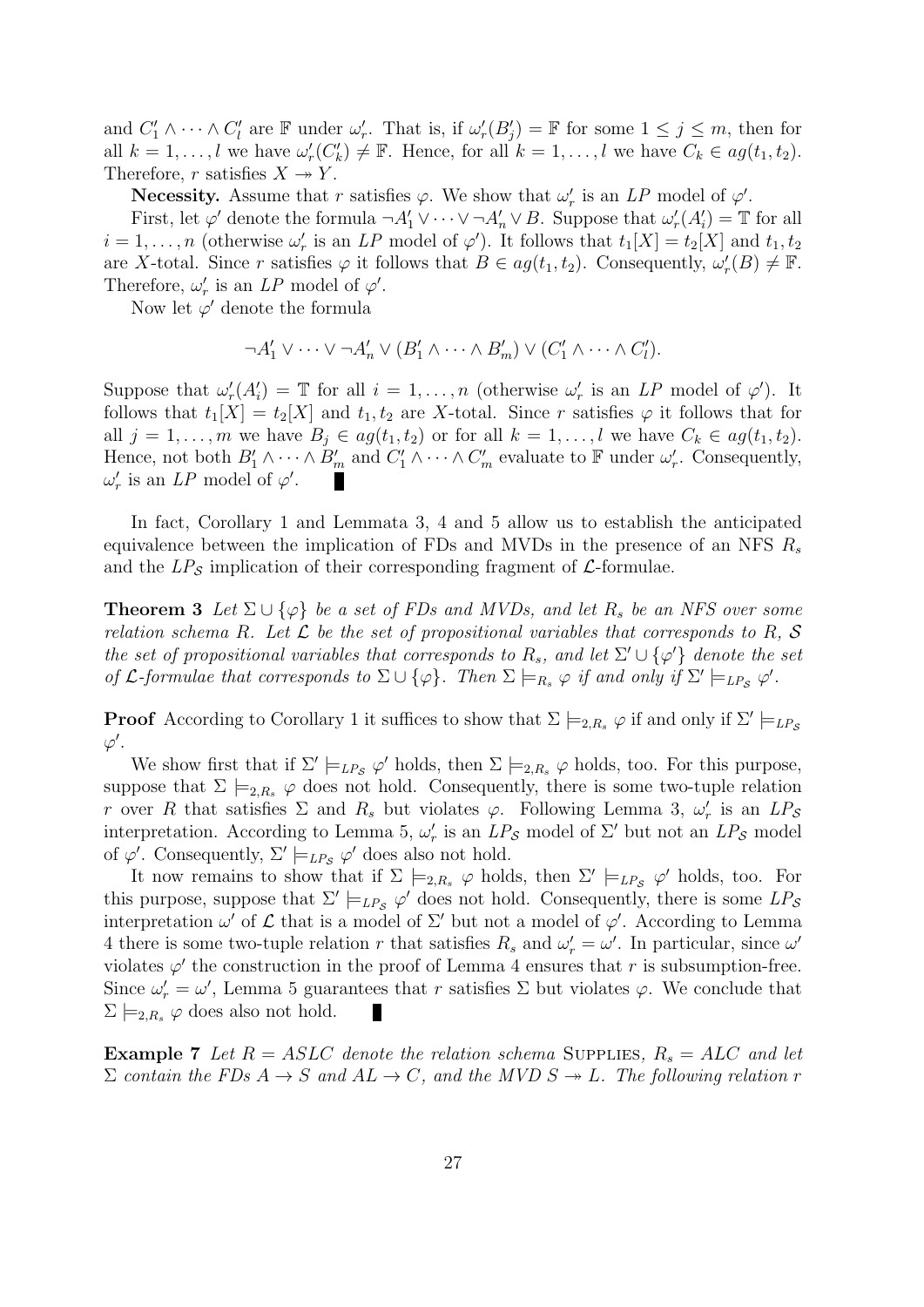| Article | Supplier | Location  | Cost |
|---------|----------|-----------|------|
| Kiwi    | пi       | Maunganui | 1.50 |
| Kiwi    | ni       | Taranaki  | 2.50 |

*shows that*  $\Sigma$  *implies neither the MVD*  $\varphi_1 = A \rightarrow L$  *nor the FD*  $\varphi_2 = A \rightarrow C$  *in the* presence of  $R_s$ . For  $\omega'_r$  we obtain  $\omega'_r(A') = \mathbb{T}$ ,  $\omega'_r(S') = \mathbb{P}$ ,  $\omega'_r(L') = \mathbb{F}$  and  $\omega'_r(C') = \mathbb{F}$ . Indeed,  $\omega'_r$  is an  $LP_{\{A',L',C'\}}$  model of  $\Sigma'$  but not an  $LP_{\{A',L',C'\}}$  model of neither  $\varphi'_1$  nor  $\varphi'_2$ .

**Remark 4** *Note that the proof of Theorem 3 is not a simple extension of the proof for the special case where*  $R_s = R$  [21]. In particular, we utilize the two-tuple relation from the *proof of Theorem 2, whereas Sagiv, Delobel, Parker and Fagin show that every relation that satisfies* Σ *and violates φ contains a two-tuple subrelation that satisfies* Σ *and violates φ. While this is a stronger result, our proof shows that this result is not necessary to establish the equivalence to the implication in logical fragments, in particular not for the special case where*  $R_s = R$ *. However, we do extend the stronger result to the general case of arbitrary null-free subschemata in the electronic appendix.*

#### **6.3 Equivalences to** *LP* **and** *S***-3 implication**

#### **6.3.1 Logic of Paradox**

Priest [80] introduced the Logic of Paradox *LP* as "a new way of handling the logical paradoxes". Priest argues that "the most satisfactory account of the paradoxes is to view as what they appear, prima facie, to be true contradictions, i.e., sentences such that both they and their negations are true". Our family of  $LP<sub>S</sub>$  logics subsumes the logic  $LP$  as the special case where  $S$  is the empty set of variables.

#### **6.3.2** *S***-3 Logics**

Schaerf and Cadoli [79] introduced S-3 logics as "a semantically well-founded logical framework for sound approximate reasoning, which is justifiable from the intuitive point of view, and to provide fast algorithms for dealing with it even when using expressive languages". For a finite set  $\mathcal L$  of propositional variables let  $\mathcal L^\ell$  denote the set of all literals over *L*, i.e.,  $\mathcal{L}^{\ell} = \mathcal{L} \cup \{\neg A' \mid A' \in \mathcal{L}\} \subseteq \mathcal{L}^*$ . Let  $\mathcal{S} \subseteq \mathcal{L}$ . An *S*-3 interpretation of  $\mathcal{L}$  is a total function  $\hat{\omega}: \mathcal{L}^{\ell} \to \{\mathbb{F}, \mathbb{T}\}\$  that maps every variable  $A' \in \mathcal{S}$  and its negation  $\neg A'$  into opposite values  $(\hat{\omega}(A') = \mathbb{T}$  if and only if  $\hat{\omega}(\neg A') = \mathbb{F}$ , and that does not map both a variable  $A' \in \mathcal{L} - \mathcal{S}$  and its negation  $\neg A'$  into  $\mathbb{F}$  (we must not have  $\hat{\omega}(A') = \mathbb{F} = \hat{\omega}(\neg A')$ for any  $A' \in \mathcal{L} - \mathcal{S}$ ). Accordingly, for each variable  $A' \in \mathcal{L}$  and each  $\mathcal{S}$ -3 interpretation  $\hat{\omega}$  of  $\mathcal L$  there are the following possibilities:

- $\hat{\omega}(A') = \mathbb{T}$  and  $\hat{\omega}(\neg A') = \mathbb{F}$ ,
- $\hat{\omega}(A') = \mathbb{F}$  and  $\hat{\omega}(\neg A') = \mathbb{T}$ ,
- $\hat{\omega}(A') = \mathbb{T}$  and  $\hat{\omega}(\neg A') = \mathbb{T}$  (only if  $A' \in \mathcal{L} S$ ).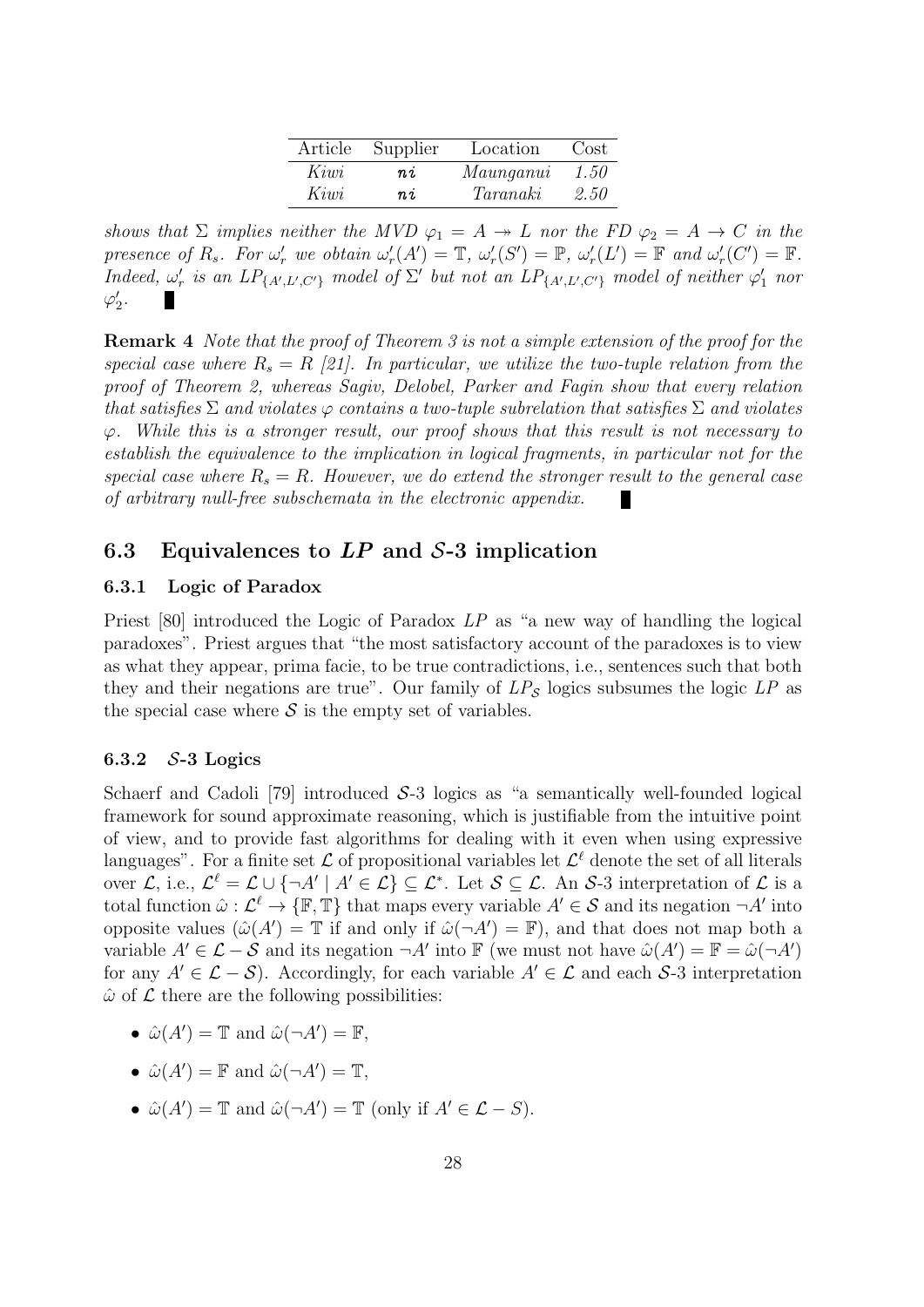*S*-3 interpretations generalize both standard 2-valued interpretations and the 3 interpretations of Levesque [90]. That is, a 2-valued interpretation is an *S*-3 interpretation where  $S = \mathcal{L}$ , while a 3 interpretation is an  $\mathcal{S}-3$  interpretation with  $\mathcal{S} = \emptyset$ . Hence, in  $\mathcal{S}-3$ interpretations the situation where  $A'$  and  $\neg A'$  are both true corresponds to the situation in  $LP_{\mathcal{S}}$  interpretations where  $A'$  is  $\mathbb{P}$ .

An *S*-3 interpretation  $\hat{\omega}: \mathcal{L}^{\ell} \to {\mathbb{F}, \mathbb{T}}$  of  $\mathcal{L}$  can be lifted to a total function  $\hat{\Omega}: \mathcal{L}^* \to$  $\{\mathbb{F}, \mathbb{T}\}$ . This lifting has been defined as follows [79]. An arbitrary formula *φ*<sup>'</sup> in  $\mathcal{L}^*$  is firstly converted (in linear time in the size of the formula) into its corresponding formula  $\varphi'_{N}$  in *Negation Normal Form* (NNF) using the following rewriting rules:  $\neg(\varphi' \land \psi') \mapsto$  $(\neg \varphi' \lor \neg \psi'), \neg (\varphi' \lor \psi') \mapsto (\neg \varphi' \land \neg \psi'),$  and  $\neg (\neg \varphi') \mapsto \varphi'.$  Therefore, negation in a formula in NNF occurs only at the literal level. The rules for assigning truth values to NNF formulae are as follows:

- $\hat{\Omega}(\varphi') = \hat{\omega}(\varphi'), \text{ if } \varphi' \in \mathcal{L}^{\ell},$
- $\hat{\Omega}(\varphi' \vee \psi') = \mathbb{T}$  if and only if  $\hat{\Omega}(\varphi') = \mathbb{T}$  or  $\hat{\Omega}(\psi') = \mathbb{T}$ ,
- $\hat{\Omega}(\varphi' \wedge \psi') = \mathbb{T}$  if and only if  $\hat{\Omega}(\varphi') = \mathbb{T}$  and  $\hat{\Omega}(\psi') = \mathbb{T}$ .

An *S*-3 interpretation  $\hat{\omega}$  is a *model* of a set  $\Sigma'$  of *L*-formulae if and only if  $\hat{\Omega}(\sigma'_{N}) = \mathbb{T}$ holds for every  $\sigma' \in \Sigma'$ . We say that  $\Sigma' S$ -3 *implies* an *L*-formula  $\varphi'$ , denoted by  $\Sigma' \models_S^3 \varphi'$ , if and only if every  $S$ -3 interpretation that is a model of  $\Sigma'$  is also a model of  $\varphi'$ .  $S$ -3 interpretations are related closely to *LP<sup>S</sup>* interpretations.

**Proposition 1** Let  $S \subseteq \mathcal{L}$  and  $\omega' : \mathcal{L} \to \{\mathbb{F}, \mathbb{P}, \mathbb{T}\}$  be an  $LP_{\mathcal{S}}$  interpretation of  $\mathcal{L}$ *, i.e. for all*  $A' \in S$ ,  $\omega'(A') \neq \mathbb{P}$ . Then we can associate in a bijective way an S-3 interpretation  $\hat{\omega}' : \mathcal{L}^{\ell} \to \{ \mathbb{F}, \mathbb{T} \},$  i.e. for all  $A' \in \mathcal{L}$  we never have  $\hat{\omega}'(A') = \mathbb{F} = \hat{\omega}'(\neg A')$ , and for all  $A' \in \mathcal{S}$ ,  $\hat{\omega}'(A') \neq \hat{\omega}'(\neg A')$ , where  $\hat{\omega}'$  is:

- $\hat{\omega}'(A') = \mathbb{T}$  and  $\hat{\omega}'(\neg A') = \mathbb{F}$  if and only if  $\omega'(A') = \mathbb{T}$ ,
- $\hat{\omega}'(A') = \mathbb{F}$  and  $\hat{\omega}'(\neg A') = \mathbb{T}$  if and only if  $\omega'(A') = \mathbb{F}$ ,
- $\hat{\omega}'(A') = \mathbb{T}$  and  $\hat{\omega}'(\neg A') = \mathbb{T}$  if and only if  $\omega'(A') = \mathbb{P}$ .

*For all formulae*  $\varphi' \in \mathcal{L}^*$  *we have*  $\hat{\Omega}'(\varphi_N') = \mathbb{T}$  *if and only if*  $\Omega'(\varphi') \in {\mathbb{P}, \mathbb{T}}$ .

Proposition 1 and Theorem 3 establish the equivalence between the implication of FDs and MVDs in the presence of an NFS *R<sup>s</sup>* over a relation schema *R*, and the *S*-3 implication of the corresponding fragment of *L*-formulae.

Г

**Corollary 6** *Let*  $\Sigma \cup \{\varphi\}$  *be a set of FDs and MVDs over the relation schema R, and let R<sup>s</sup> denote an NFS over R. Let L denote the set of propositional variables that corresponds to R*, *S* the set of variables that corresponds to  $R_s$ , and  $\Sigma' \cup {\varphi'}$  the set of L-formulae *that corresponds to*  $\Sigma \cup \{\varphi\}$ *. Then*  $\Sigma \models_{R_s} \varphi$  *if and only if*  $\Sigma' \models_{\mathcal{S}}^3 \varphi'$ *.*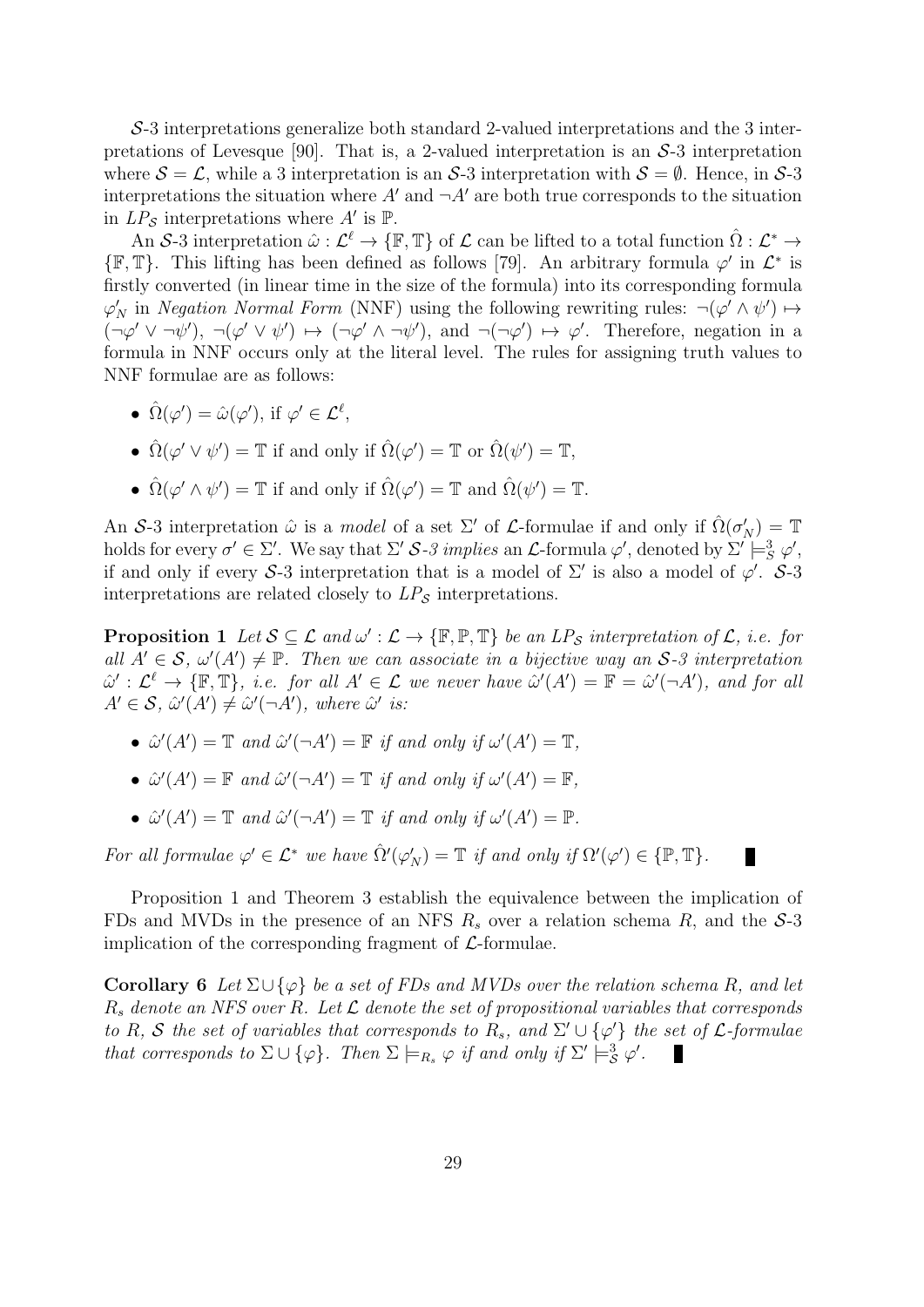We may also define the *special*-3-*interpretation*: for two tuples  $t_1, t_2$  over the relation schema *R* let  $\hat{\omega}'_{\{t_1,t_2\}}$  denote the following 3-interpretation of  $\mathcal{L}$ : for all  $A \in R$ , if  $t_1(A) =$  $t_2(A)$  and  $t_1(A) \neq n$  i  $\neq t_2(A)$ , then  $\hat{\omega}'_{\{t_1,t_2\}}(A') = \mathbb{T}$  and  $\hat{\omega}'_{\{t_1,t_2\}}(\neg A') = \mathbb{F}$ , if  $t_1(A) =$  $\mathtt{ni} = t_2(A), \text{ then } \hat{\omega}'_{\{t_1,t_2\}}(A') = \mathbb{T} \text{ and } \hat{\omega}'_{\{t_1,t_2\}}(\neg A') = \mathbb{T}, \text{ and if } t_1(A) \neq t_2(A), \text{ then}$  $\hat{\omega}'_{\{t_1,t_2\}}(A') = \mathbb{F}$  and  $\hat{\omega}'_{\{t_1,t_2\}}(\neg A') = \mathbb{T}$ . In particular, if  $\{t_1,t_2\}$  is  $R_s$ -total, then  $\hat{\omega}'_{\{t_1,t_2\}}$  is an  $S-3$  interpretation. The following example continues Example 7.

**Example 8** Let  $R = ASLC$  denote the relation schema SUPPLIES,  $R_s = ALC$  and let  $\Sigma$  *contain the FDs*  $A \rightarrow S$  *and*  $AL \rightarrow C$ *, and the MVD*  $S \rightarrow L$ *. The following relation r* 

| Article | Supplier | Location  | $\cos t$ |
|---------|----------|-----------|----------|
| Kiwi    | $n\,i$   | Maunganui | 1.50     |
| Kiwi    | ni       | Taranaki  | 2.50     |

*shows that*  $\Sigma$  *implies neither the MVD*  $\varphi_1 = A \rightarrow L$  *nor the FD*  $\varphi_2 = A \rightarrow C$  *in* the presence of  $R_s$ . For  $\hat{\omega}'_r$  we obtain  $\hat{\omega}'_r(V) = \mathbb{T}$ , if  $V \in \{A', S', \neg S', \neg L', \neg C'\}$ , and  $\hat{\omega}'_r(V) = \mathbb{F}$ , if  $V \in \{\neg A', L', C'\}$ . Indeed,  $\hat{\omega}'_r$  is an  $\{A', L', C'\}$ -3 model of  $\Sigma'$  but neither *an*  $\{A', L', C'\}$ -3 model of  $\varphi'_1$  *nor*  $\varphi'_2$ .

**Remark 5** *Cadoli and Schaerf [79] have shown that S-3 entailment is equivalent to S-3 unsatisfiability. Furthermore, they have reduced tests for S-3 satisfiability to tests for Boolean satisfiability. Therefore, classic algorithms for satisfiability like Davis and Putnam's [91] or Robinson's [92] can be applied to S-3 entailment, and, by our results, to decide implication of FDs and MVDs in the presence of an NFS. Vice versa, our algorithms for deciding implication of FDs and MVDs in the presence of an NFS can be applied to decide S-3 entailment and S-3 satisfiability of the corresponding fragments of propositional formulae. In particular, Dowling and Gallier's unit propagation algorithm [93], developed to decide entailment of Horn clauses, can be applied to decide the implication of FDs in the presence of an NFS. Vice versa, Algorithm 1 for the computation of attribute set closures can be applied to decide the S-3 entailment of Horn clauses.*

Finally, we exemplify that our framework allows very general reasoning about key and uniqueness constraints.

**Example 9** Let SUPPLIER =  $ASLC$ , SUPPLIER<sub>S</sub> =  $SLC$  and  $\Sigma = \{A \rightarrow S, AL \rightarrow S\}$  $C, AC \rightarrow L, S \rightarrow L$ . It follows that  $A \rightarrow SLC$  is implied by  $\Sigma$  in the presence of SUPPLIER<sub>S</sub>. Hence, A is a uniqueness constraint, i.e., every non-null marker in the  $A$ *column is unique in the A-column (there can still be distinct rows which are both null on A). If we also declare A to be NOT NULL and* Σ *is enforced by the database management system, then A is even a candidate key. That is, for every table over* SUPPLIER *every row in that table has a total and unique value in the A-column.* п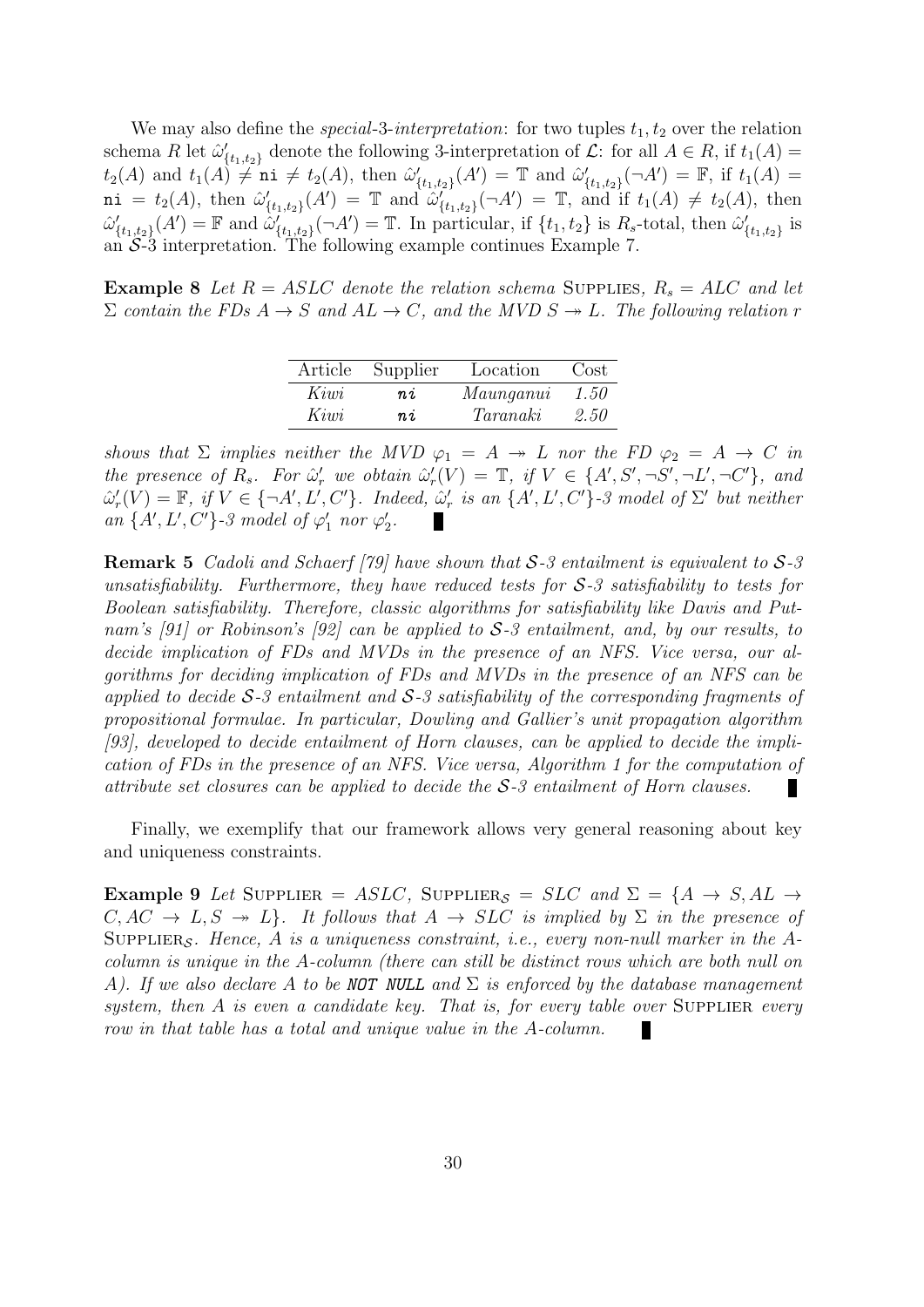#### **6.3.3 Sagiv, Delobel, Parker and Fagin's class of FDs and MVDs over total relations**

The results for this class of data dependencies [21] are subsumed by our theory for the special case where  $R_s = R$ . This is an important special case since there is a direct equivalence to Boolean implication. In particular, Fagin's special truth assignment [64] applies to all the variables in  $S$ , i.e., the variables that correspond to attributes of  $R$ declared NOT NULL.

#### **6.3.4 Lien's class of FDs and MVDs**

Theorem 3 subsumes equivalences for Lien's class of FDs and MVDs where no NFS *R<sup>s</sup>* is assumed to be given [23]. In fact, we obtain an equivalence to the *LP* implication of the propositional fragment in Priest's Logic of Paradox [80], which itself corresponds to the special case  $S = \emptyset$  in Cadoli and Schaerf's family of S-3 logics [79]. The arguments that result in Theorem 3 also show that if the given set of data dependencies consists of FDs only, then we obtain an equivalence to the Horn fragment of these logics.

#### **6.3.5 Atzeni and Morfuni's class of FDs in the presence of an NFS**

Finally, Theorem 3 subsumes equivalences for Atzeni and Morfuni's class of FDs in the presence of an arbitrary NFS  $R_s$  [25]. In this case, we obtain an equivalence to  $S$ -3 implication of propositional Horn formulae.

#### **6.4 Equivalences to Boolean implication**

For the special case where the set  $\mathcal S$  is the full underlying set  $\mathcal L$  of propositional variables all variables are interpreted classically. If we want to emphasize the fact that we speak about the implication of classical Boolean propositional logic we use  $\models$ <sub>*BL*</sub> to denote the entailment relation  $\models^3_{\mathcal{L}}$ . Recall that by Corollary 5 we have that  $\Sigma \models_{R_s} \varphi$  if and only if  $\Sigma[lns(\varphi)R_s] \models_R \varphi$ . However,  $\Sigma[lns(\varphi)R_s] \models_R \varphi$  holds if and only if  $(\Sigma[lns(\varphi)R_s])' \models_{BL}$  $\varphi'$  holds [21].

**Corollary 7** *Let*  $\Sigma \cup {\varphi}$  *be a set of FDs and MVDs over the relation schema R, and let*  $R_s$  *denote an NFS over*  $R$ *. Let*  $\mathcal L$  *denote the set of propositional variables that corresponds to R*, and  $\Sigma' \cup {\varphi'}$  *the set of L-formulae that corresponds to*  $\Sigma \cup {\varphi}$ *. Then*  $\Sigma \models_{R_s} \varphi$ *if and only if*  $(\Sigma[lns(\varphi)R_s])' \models_{BL} \varphi'$ . H.

**Example 10** Let  $R = ASLC$  denote the relation schema SUPPLIES,  $R_s = ALC$  and let  $\Sigma$  *contain the FDs*  $A \rightarrow S$  *and*  $AL \rightarrow C$ *, and the MVD*  $S \rightarrow L$ *. Let*  $\varphi_1$  *denote the MVD*  $A \rightarrow L$ *, and let*  $\varphi_2$  *denote the FD*  $A \rightarrow C$ *. The problems whether*  $\Sigma$  *implies*  $\varphi_1$  *and*  $\varphi_2$  *in the presence of*  $R_s$  *are equivalent to the problems whether*  $\Sigma[ALC] = \{A \rightarrow S, AL \rightarrow C\}$ *implies*  $\varphi_1$  *and*  $\varphi_2$  *over total relations, respectively. The following relation r* 

| Article | Supplier | Location   | Cost |
|---------|----------|------------|------|
| Kiwi    | G6Kiwi   | Gisborne   | 1.50 |
| Kiwi    | G6Kiwi   | Wellington | 2.50 |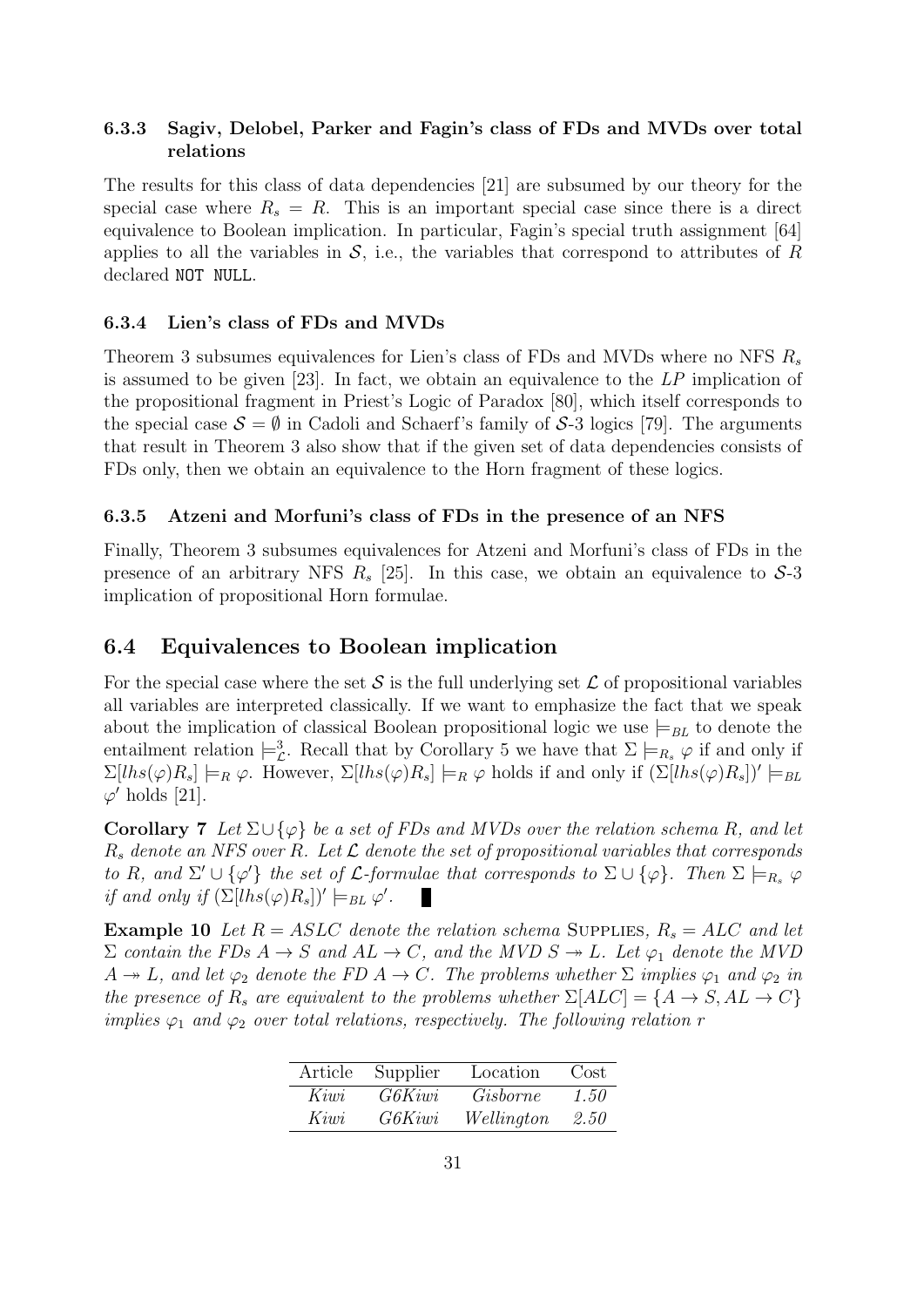*shows that*  $\Sigma[ALC]$  *implies neither*  $\varphi_1$  *nor*  $\varphi_2$ *. For*  $\omega'_r$  *we obtain*  $\omega'_r(V) = \mathbb{T}$ *, if*  $V \in$  $\{A',S'\}$ , and  $\omega'_r(V) = \mathbb{F}$ , if  $V \in \{L',C'\}$ . Indeed,  $\omega'_r$  is a Boolean model of  $\Sigma[ALC]'$  but *not a Boolean model of neither*  $\varphi'_1$  *nor*  $\varphi'_2$ *.* ш

#### **6.5 Summary of equivalences**

Finally, we will give a summary of the characterizations we have established for the implication problem of functional and multivalued dependencies in the presence of a null-free subschema.

**Theorem 4** *Let*  $\Sigma \cup {\varphi}$  *be a set of FDs and MVDs over the relation schema R, and let*  $R_s$  *denote an NFS over*  $R$ *. Let*  $\mathcal L$  *denote the set of propositional variables that corresponds to R*, *S* the set of variables that corresponds to  $R_s$ , and  $\Sigma' \cup {\varphi'}$  the set of L-formulae *that corresponds to*  $\Sigma \cup {\varphi}$ *. Then the following are equivalent:* 

- *1.*  $\Sigma \models_{R_s} \varphi$
- 2.  $\Sigma \models_{2R} \varphi$  *(Corollary 1)*
- *3.* Σ  $\vdash$ <sub>Δ</sub>  $\varphi$  *(Theorem 2)*
- $4. \Sigma[lhs(\varphi)R_s] \models_R \varphi$  *(Corollary 5)*
- *5.*  $\Sigma[lns(\varphi)R_s] \models_{2,R} \varphi$  [21]
- *6.*  $(\Sigma[ln s(\varphi)R_s])' \models_{BL} \varphi'$  [21]
- *7.*  $\Sigma' \models_{LP_{\mathcal{S}}} \varphi'$  *(Theorem 3)*
- *8.*  $\Sigma' \models_S^3 \varphi'$  *(Corollary 6).* П

## **7 Impact on other approaches**

As pointed out in Section 2 there are several other approaches to handle incomplete information. In this section, we demonstrate how slight adjustments to the notions in the "no information" context result in the applicability of our results to Codd's null marker interpretation "value unknown at present" [65] under Levene and Loizou's weak possible world semantics [41]. We further demonstrate that the results do not apply in this form to Imielinksi's or-relations under Levene and Loizou's weak possible world semantics [68].

#### **7.1 Value unknown at present**

Codd's original proposal [65] to handle incomplete information suggested the addition to the database domains of a null marker unk, whose meaning is "value unknown at present". Following Codd's proposal, incomplete information is represented in SQL by using unk as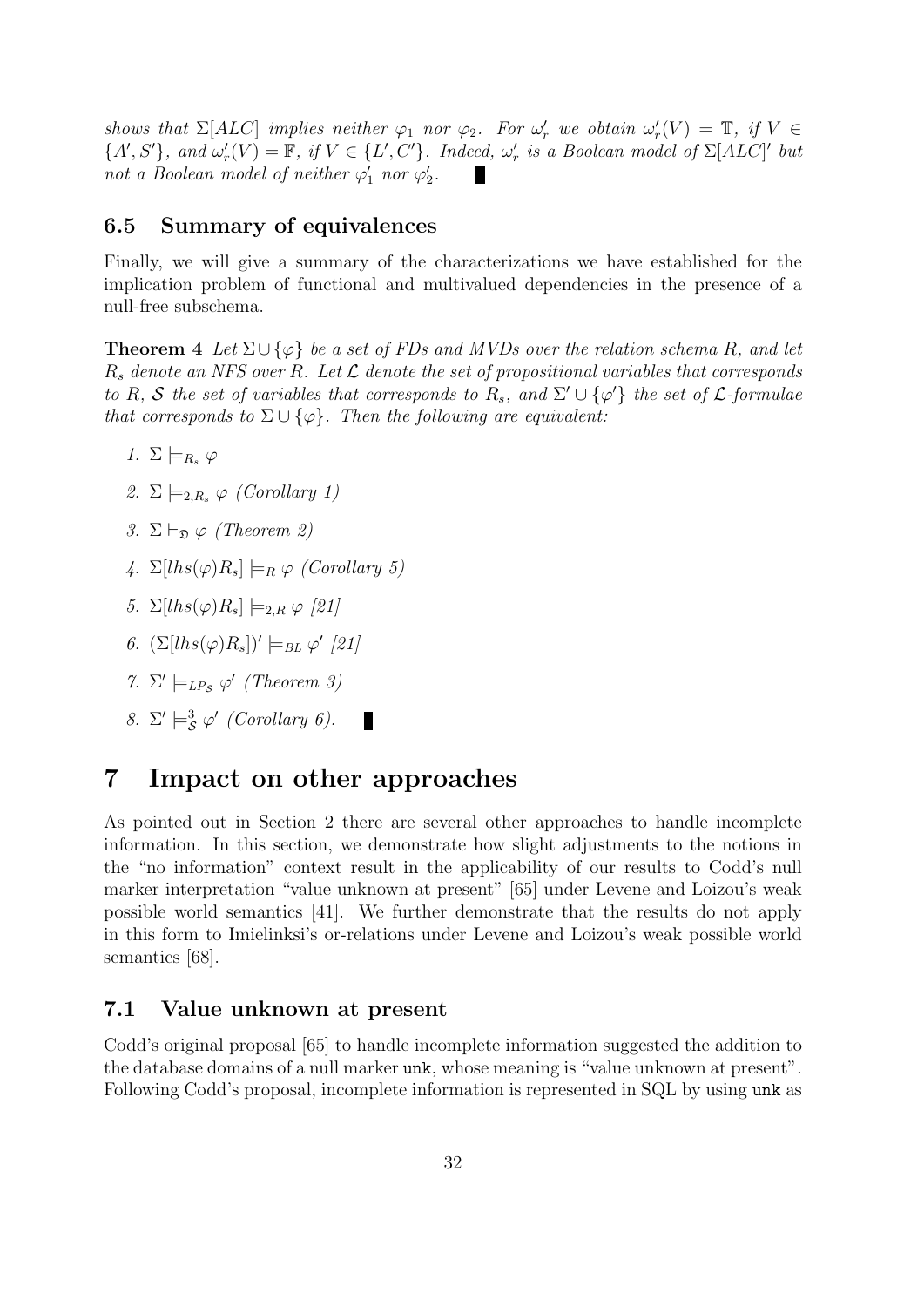a distinguished null marker [17]. We will discuss in this section how the results from the previous sections carry over to this approach towards handling incomplete information.

Levene and Loizou introduced and axiomatized strong and weak FDs (WFDs) with respect to a possible world semantics [41]. We will start by summarizing their approach towards defining WFDs. For this purpose, we assume that the domains of all attributes contain the distinguished element unk (and no longer the distinguished element ni). With this change in mind, we re-apply the definitions of an *X*-total tuple and relation as before. The set of all *possible worlds* relative to a relation *r* over *R*, denoted by *Poss*(*r*), is defined by

 $Poss(r) := \{ s \mid s \text{ is a relation over } R \text{ and there is a total and onto mapping }$  $f: r \to s$  where  $\forall t \in r, t$  is subsumed by  $f(t)$  and  $f(t)$  is *R*-total}*.* 

This definition of possible worlds embodies the *closed world assumption* (CWA) [66, 94], since  $Poss(r)$  allows only *R*-total tuples from the relation *r* to be present in  $Poss(r)$ .

A *weak functional dependency* (WFD) over a relation schema *R* is a statement of the form  $\Diamond$ (*X*  $\rightarrow$  *Y*), where *XY*  $\subseteq$  *R*. A relation *r* over *R* is said to *satisfy* the WFD  $\Diamond$ (*X*  $\rightarrow$  *Y*) over *R*, if there is some  $s \in Poss(r)$  such that for all  $t_1, t_2 \in s$ , if  $t_1[X] = t_2[X]$ , then  $t_1[Y] = t_2[Y]$ . We note that the definition of satisfaction of a WFD in a relation reduces to the standard definition of the satisfaction of an FD when the relation is *R*total (in this case there is exactly one  $s \in Poss(r)$  and  $\forall s \in Poss(r)$  is equivalent to *∃s ∈ Poss*(*r*)). We observe that ♢ can be viewed as representing the modal operator *possibly* of a normal system of propositional modal logic [95]. Finally we remark that the weak approach to satisfaction of an FD by an incomplete relation allows a higher degree of uncertainty to be represented in the database than the strong approach (where an FD must be satisfied in all possible worlds) [41]. The disadvantage of the weak over the strong approach is that strongly satisfied FDs are easier to maintain [41]. Hence, both approaches complement one another.

It is known that WFDs in the absence of an NFS enjoy the same axiomatization as "no information" FDs (NFDs) [25, 23]. However, WFDs are different from NFDs. First of all, WFDs are defined with respect to Codd's null marker unk. Under this interpretation we know that a value exists, whereas under the "no information" interpretation it may also be the case that no value exists at all. Moreover, WFDs and NFDs also behave differently. For example, the relation *r* over  $R = ASL$  with the two tuples (Kiwi,G6Kiwi,Wellington) and (Kiwi,unk,Gisborne) satisfies the WFD  $\Diamond(A \rightarrow S)$ . However, the NFD  $A \rightarrow S$  is violated by  $r = \{(\text{Kiwi}, \text{G6Kiwi}, \text{Wellington}), (\text{Kiwi}, \text{ni}, \text{Gisborne})\}$ . That is, we have two distinct tuples which have an information on the attribute *A* and the information is the same, but the first tuple has some information for *S* while the second tuple has "no information" for *S*.

In the context of NFDs we defined the weak agree set of two tuples as  $ag^w(t_1, t_2)$  =  ${A \in R \mid t_1(A) = n \mathbf{i} = t_2(A)}$ . For WFDs we re-define this to be  $ag^w(t_1, t_2) := {A \in R \mid t_1(A) = n \mathbf{i} = t_2(A)}$ .  $t_1(A) = \text{unk}$  or  $t_2(A) = \text{unk}$ . Intuitively, this makes perfect sense in this context: two tuples weakly agree on an attribute if there is a possible world on which they agree on *A*. The definition of a strong agree set  $ag^s(t_1, t_2) := \{A \in R \mid t_1(A) = t_2(A) \text{ and } t_1(A) \neq 0\}$ unk  $\neq t_2(A)$ } requires no adjustment apart from the notation of the null marker, and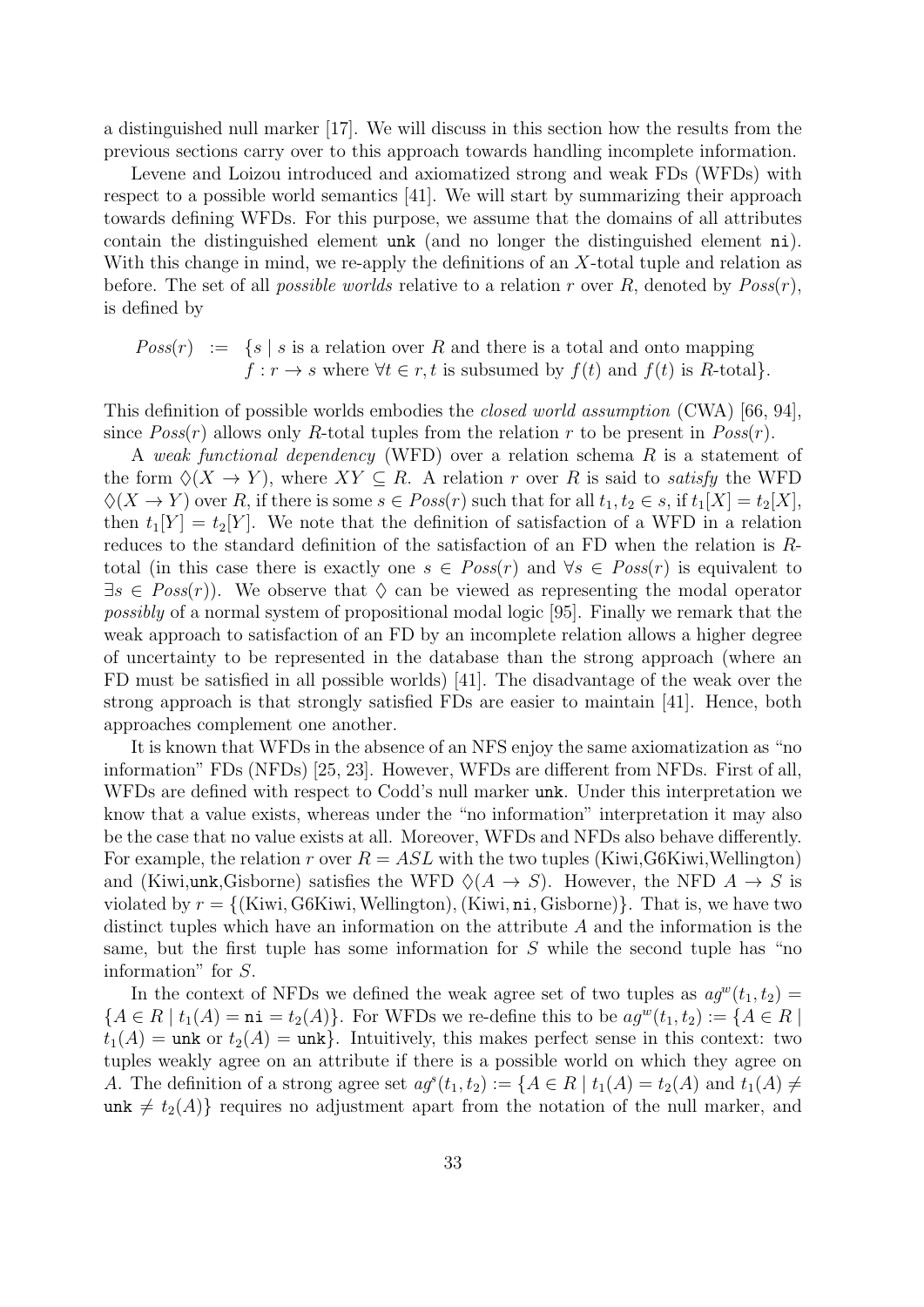$ag(t_1, t_2) := ag^s(t_1, t_2) \cup ag^w(t_1, t_2)$  as before. The next proposition, which gives a syntactic characterization of satisfaction of a WFD, follows from the definition of satisfaction.

**Proposition 2** *Let*  $XY \subseteq R$  *and*  $r$  *be a relation over*  $R$ *. Then*  $r$  *satisfies*  $\Diamond(X \to Y)$  *if and only if for all*  $t_1, t_2 \in r$ *, if*  $X \subseteq ag^s(t_1, t_2)$ *, then*  $Y \subseteq ag(t_1, t_2)$ *.* 

A *weak multivalued dependency* (WMVDs) over *R* is a statement  $\Diamond$  (*X*  $\rightarrow$  *Y*), where *XY*  $\subset$  *R*. A relation *r* over *R* is said to *satisfy* the WMVD  $\Diamond$ (*X* → *Y*) over *R*, if there is some  $s \in Poss(r)$  such that for all  $t_1, t_2 \in s$  the following holds: if  $t_1[X] = t_2[X]$ , then there is some  $t \in s$  such that  $t[XY] = t_1[XY]$  and  $t[X(R - Y)] = t_2[X(R - Y)]$ .

WMVDs behave quite differently from multivalued dependencies (NMVDs) in the "no information" context. For example, the following relation  $r$  over  $R = ASLC$ :

| Article    | Supplier | Location   | Cost |
|------------|----------|------------|------|
| Gold Kiwi  | G6Kiwi   | Wellington | 1.50 |
| Green Kiwi | G6Kiwi   | Gisborne   | 2.50 |
| Green Kiwi | unk      | Wellington | 2.50 |
| Gold Kiwi  | unk      | Gisborne   | 1.50 |

satisfies the WMVD  $\Diamond (S \rightarrow L)$ . However, the "no information" MVD (NMVD)  $S \rightarrow L$ is violated by

| Article    | Supplier | Location   | Cost |
|------------|----------|------------|------|
| Gold Kiwi  | G6Kiwi   | Wellington | 1.50 |
| Green Kiwi | G6Kiwi   | Gisborne   | 2.50 |
| Green Kiwi | ni       | Wellington | 2.50 |
| Gold Kiwi  | ni       | Gisborne   | 1.50 |

.

For WMVDs, we can obtain the following syntactic characterization for their satisfaction by an incomplete relation.

**Proposition 3** Let  $XY \subseteq R$  and *r* be a relation over R. Then *r* satisfies  $\Diamond(X \rightarrow Y)$ *if and only if for all*  $t_1, t_2 \in r$  *with*  $X \subseteq ag^s(t_1, t_2)$  *there is some*  $t \in r$  *such that*  $X \subseteq ag^s(t, t_1), Y \subseteq ag(t, t_1)$  *and*  $R - Y \subseteq ag(t, t_2)$ *.* 

Let  $\mathfrak{D}'$  denote the set of inference rules obtained from replacing the FDs and MVDs in D by WFDs and WMVDs, respectively. Using Propositions 2 and 3 it is not difficult to show that the inference rules of  $\mathcal{D}'$  are sound for the implication of WFDs and WMVDs in the presence of an NFS. Following the same line of arguments as in Section 5 it can be shown that the system  $\mathfrak{D}'$  forms a finite axiomatization for the combined class of WFDs and WMVDs in the presence of an NFS. In particular, the two-tuple relation  $r_\varphi$ 

|       | $X(X_{\nabla}^+\cap R_s)$ | $(X_{\Sigma}^{+})$<br>$\zeta - X$ ) – $R_s$ | $W_1 \cap R_s$ | $W_1 - R_s$                        | $\cdots$ | $W_i$        | $\cdots$ | $W_k \cap R_s$ | $W_k - R_s$      |
|-------|---------------------------|---------------------------------------------|----------------|------------------------------------|----------|--------------|----------|----------------|------------------|
| $t_1$ | $0 \cdots 0$              | $unk \cdots$ unk                            | $0 \cdots 0$   | $\mathtt{unk} \cdots \mathtt{unk}$ |          | $0 \cdots 0$ |          | $0 \cdots 0$   | $unk \cdots unk$ |
| $t_2$ | $0 \cdots 0$              | $0 \cdots 0$                                | $0 \cdots 0$   | $0 \cdots 0$                       |          | .            |          | $0 \cdots 0$   | $0 \cdots 0$     |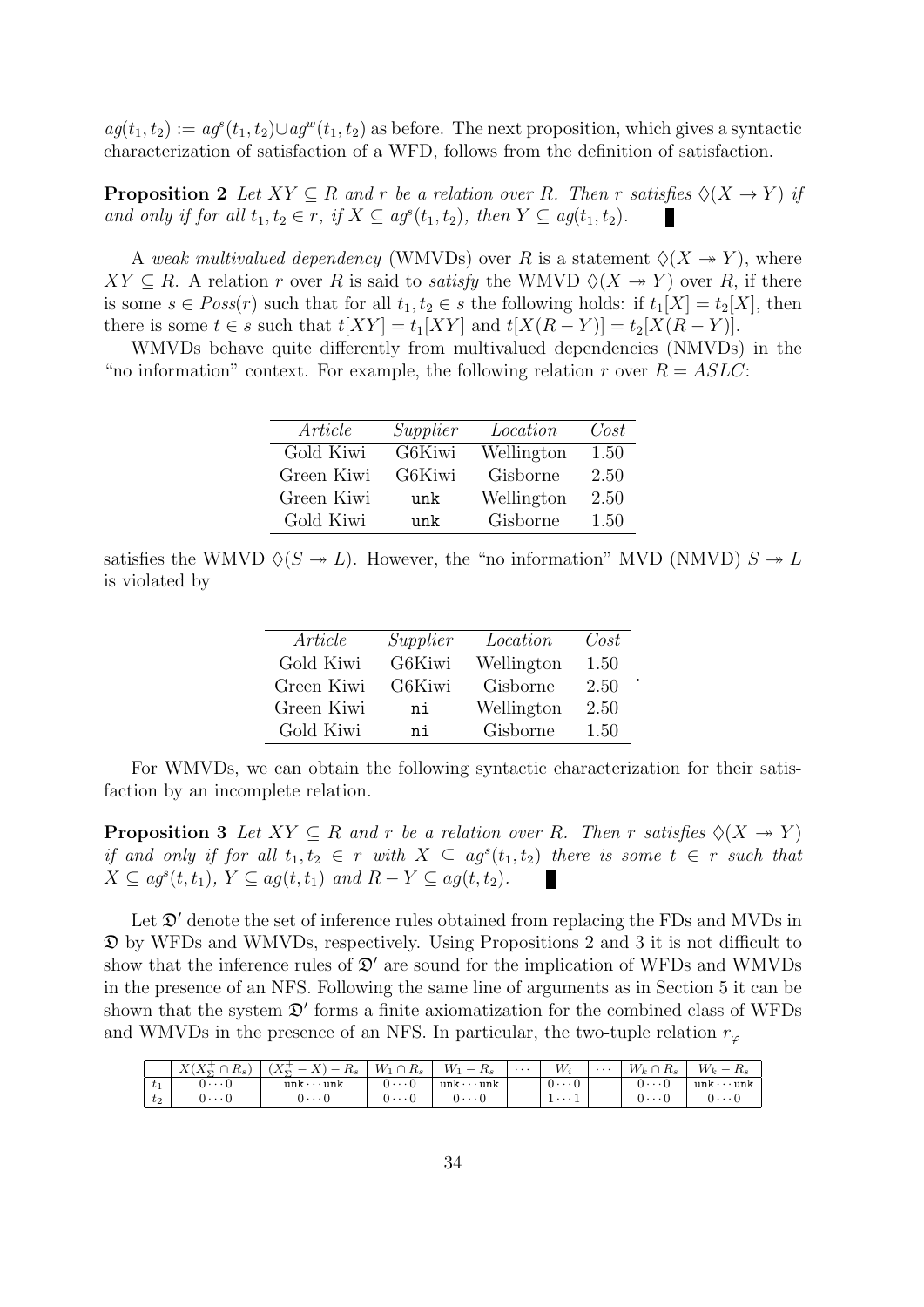shows that a WFD or WMVD  $\varphi$  is not implied by a set  $\Sigma$  of WFDs and WMVDs whenever  $\varphi$  cannot be inferred from  $\Sigma$  by  $\mathfrak{D}'$ , cf. the proof of Theorem 2. A number of further results follow, including the counter-part to Corollary 1. With the new definition of weak agree sets, Theorem 3 and Corollary 6 carry over to sets of WFDs and WMVDs in the presence of an NFS  $R_s$  and the families  $LP_s$  and  $S$ -3, respectively, of para-consistent logics. The special LP interpretation remains the same, in particular  $\omega'_{\{t_1,t_2\}}(A') := \mathbb{P}$ whenever  $t_1$  and  $t_2$  weakly agree on  $A$ , i.e., when they agree (in a possible world of  ${t_1, t_2}$  on *A* and they disagree (in a possible world of  ${t_1, t_2}$ ) on *A*. We summarize these results as follows.

**Proposition 4** *Let*  $\Sigma \cup {\varphi}$  *be a set of WFDs and WMVDs over the relation schema R, and let R<sup>s</sup> denote an NFS over R. Let L denote the set of propositional variables that corresponds to R*, *S the set of variables that corresponds to*  $R_s$ *, and*  $\Sigma' \cup \{\varphi'\}$  *the set of*  $\mathcal{L}$ *-formulae that corresponds to*  $\Sigma \cup {\varphi}$ *. Then the following are equivalent: (1)*  $\Sigma\models_{R_s}\varphi, \; (2)\; \Sigma\models_{2,R_s}\varphi, \; (3)\; \Sigma\models_{\mathfrak{D}'}\varphi, \; (4)\; \Sigma[lhs(\varphi)R_s]\models_R \varphi, \; (5)\; \Sigma[lhs(\varphi)R_s]\models_{2,R}\varphi,$ (6)  $(\Sigma[lhs(\varphi)R_s])' \models_{BL} \varphi', (7) \Sigma' \models_{LPs} \varphi', (8) \Sigma' \models_{\mathcal{S}}^3 \varphi'.$ 

Hence, our results also establish SQL's NOT NULL constraint as an effective mechanism to control the expressiveness and efficiency of consequence relations under Levene and Loizou's weak possible world semantics for Codd's null marker unk.

#### **7.2 Or-relations**

In the case of the null marker unk an incomplete relation can have an infinite set of possible worlds, assuming that attribute domains are countably infinite. Consequently, each value in the domain is possible, or in other words, unk represents the disjunction of all the possible domain values. This simple approach has the disadvantage of being too vague in the case that we have some partial information. For example, let (Kiwi,unk) denote a tuple over the schema  $R = AL$ . The occurrence of unk in this tuple implies that we do not know from which location the article Kiwi is delivered. However, we may know that the article will be delivered from either Wellington or Gisborne, and this information could be represented as the finite set *{*Wellington, Gisborne*}* in the tuple (Kiwi,*{*Wellington,Gisborne*}*). Assume that this tuple represents all the information we have about the article Kiwi. Then this new tuple represents an increase of information: we can answer the query "Is the article *Kiwi* delivered from Auckland?" with a *no*. On the other hand, using the null marker *unk* we would have to answer the same query with *maybe*.

We will now define the framework for or-relations [68]. A non-empty finite set  $\{v_1, \ldots, v_m\}$  of values, one of which is the true value, drawn from a given attribute domain  $dom(A)$  is called an *or*-set over *A*. If  $m = 1$ , then the singleton or-set represents a known value, and otherwise it represents a set of possible values where it is unknown which value in the or-set is the true value. An *or*-tuple over  $R = \{A_1, \ldots, A_n\}$  is a function  $t: R \to \bigcup \mathcal{P}_0(dom(A))$  such that for all  $A \in R$ ,  $t(A) \in \mathcal{P}_0(dom(A))$  holds, *A∈R* where  $\mathcal{P}_0(\text{dom}(A))$  denotes the set of all or-sets over *A*. For some subset  $X \subseteq R$ , we say that *t* is *X*-*total*, if  $t(A)$  is a singleton or-set for all  $A \in X$ . An *or*-relation over R is a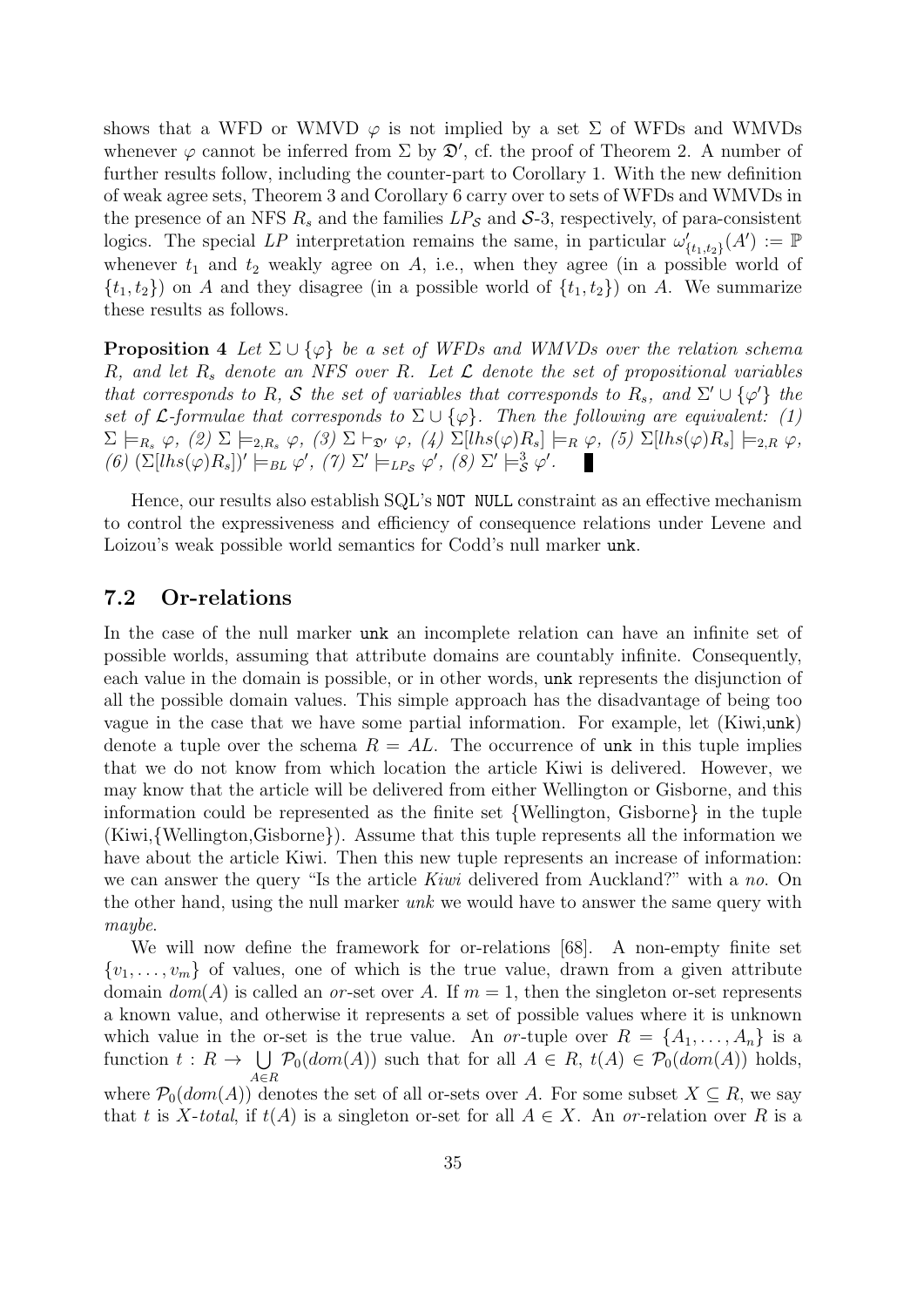finite set of or-tuples. For some subset  $X \subseteq R$ , an or-relation r is said to be X-total, if every *t* ∈ *r* is *X*-total. We say that an or-tuple  $t_2$  is *subsumed* by an or-tuple  $t_1$ , if for all  $A \in R$ ,  $t_1(A) \subseteq t_2(A)$  holds. That is, having less values in an or-set represents having more information. The set of all *possible worlds* relative to an or-relation *r* over *R*, denoted by *Poss*(*r*), is defined by

*Poss*(*r*) := {*s* | *s* is an or-relation over *R* and there is a total and onto mapping 
$$
f: r \to s
$$
 where  $\forall t \in r, t$  is subsumed by  $f(t)$  and  $f(t)$  is *R*-total}.

An *or-free* subschema  $R_s$  of  $R$  with  $R_s \subseteq R$  is satisfied by an or-relation  $r$ , if  $r$  is  $R_s$ -total. A weak functional dependency (WFD) over R is a statement  $\Diamond(X \to Y)$  where  $XY \subseteq R$ . An or-relation *r* over *R satisfies* the WFD  $\Diamond$ (*X*  $\rightarrow$  *Y*) over *R*, if there is some  $s \in Poss(r)$ such that for all  $t_1, t_2 \in s$  the following holds: if  $t_1[X] = t_2[X]$ , then  $t_1[Y] = t_2[Y]$ . The behavior of WFDs in the context of or-relations is quite different from that of NFDs in the "no information" context and WFDs in the "value unknown at present" context. For example, the following or-relation *r*

| Article                 | Location   | Cost |
|-------------------------|------------|------|
| Gold Kiwi               | Wellington | 1.50 |
| {Gold Kiwi, Green Kiwi} | Wellington | 2.50 |
| {Gold Kiwi, Green Kiwi} | Gisborne   | 2.50 |

satisfies the WFDs  $\Diamond(A \to L)$  and  $\Diamond(A \to C)$ , but it violates the WFD  $\Diamond(A \to LC)$ . Consequently, the union rule  $\mathcal{U}_F$  is not sound for the implication of weak functional dependencies over or-relations.

A *weak multivalued dependency* (WMVDs) over *R* is a statement  $\Diamond$ (*X*  $\rightarrow$  *Y*), where *XY*  $\subset$  *R*. An or-relation *r* over *R* is said to *satisfy* the WMVD  $\Diamond$ (*X* → *Y*) over *R*, if there is some  $s \in Poss(r)$  such that for all  $t_1, t_2 \in s$  the following holds: if  $t_1[X] = t_2[X]$ , then there is some  $t \in s$  such that  $t[XY] = t_1[XY]$  and  $t[X(R - Y)] = t_2[X(R - Y)]$ .

The behavior of WMVDs in the context of or-relations is different from that of NMVDs in the "no information" context and WMVDs in the "value unknown at present" context. For example, the following or-relation *r*

| Article | Supplier   | Location               |
|---------|------------|------------------------|
| Kiwi    | G6Kiwi     | {Wellington, Gisborne} |
| Kiwi    | Kiwifruitz | {Maunganui, Auckland}  |
| Kiwi    | G6Kiwi     | {Maunganui, Gisborne}  |
| Kiwi    | Kiwifruitz | {Wellington, Auckland} |

satisfies the NFS  $R_s = AS$  and the WMVDs  $\Diamond(A \rightarrow S)$  and  $\Diamond(S \rightarrow L)$ , but it violates the WMVD  $\Diamond(A \rightarrow L)$ . Consequently, the null pseudo-transitivity rule  $\mathcal{T}_{M}$  is not sound for the implication of weak multivalued dependencies over or-relations. Note that the same relation also satisfies the WFD  $\Diamond (S \to L)$ , i.e., it shows that the null mixed pseudotransitivity rule  $\mathcal{T}_{FM}$  is not sound for the implication of weak functional and multivalued dependencies over or-relations.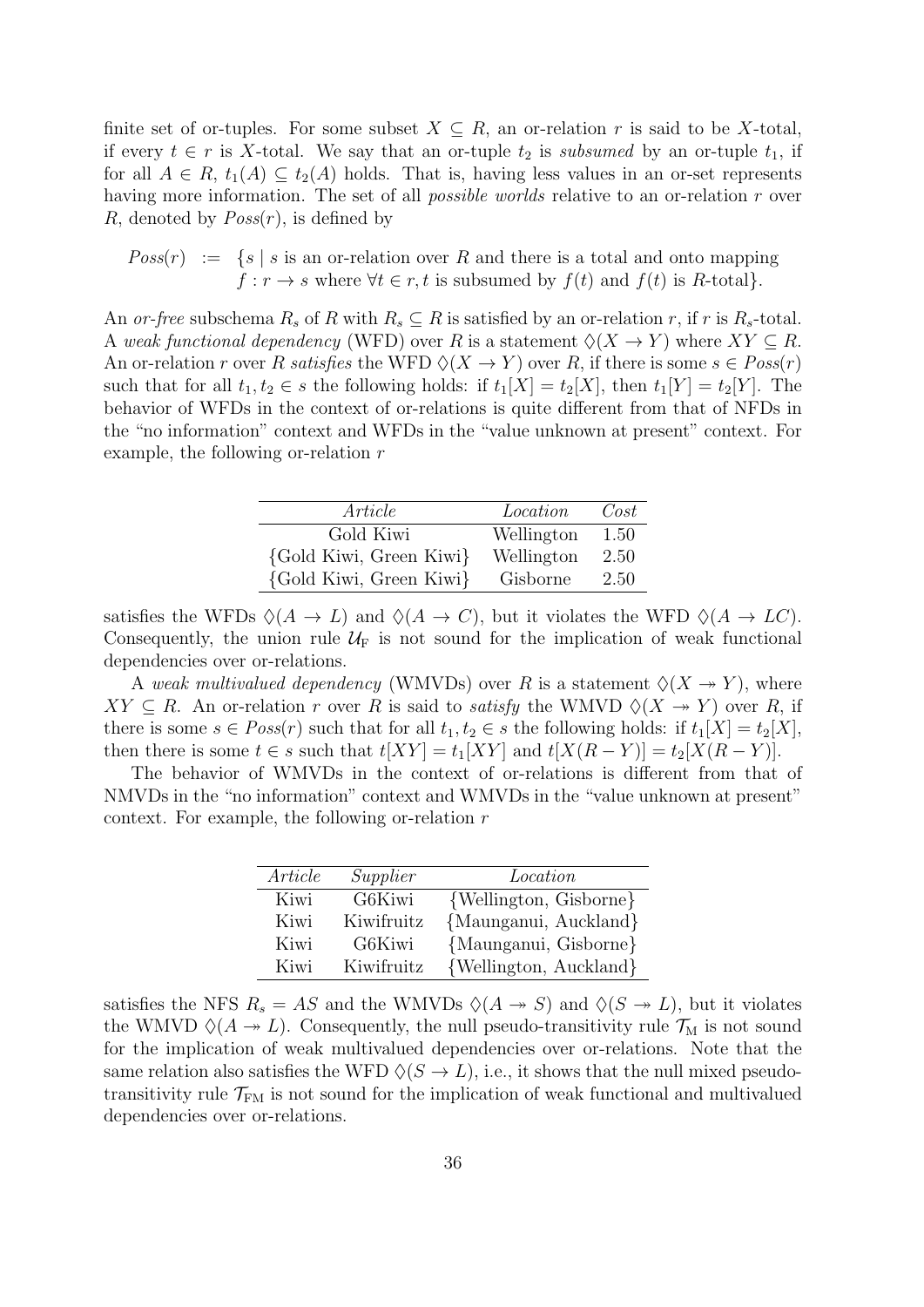A further significant difference of or-relations to incomplete relations is the following fact. For the or-relation *r*

| Article | Location               |
|---------|------------------------|
| Kiwi    | {Wellington, Gisborne} |
| Kiwi    | ${Gisborne, Auckland}$ |
| Kiwi    | {Wellington, Auckland} |

over  $R = AL$  there is no possible world that satisfies the WFD  $\Diamond(A \to L)$ , but for every two-tuple subrelation of *r* there is a possible world that satisfies  $\Diamond(A \to L)$ . Hence, over or-relations it is not true that for every set Σ*∪{φ}* of WFDs and WMVDs with a relation *r* that satisfies  $\Sigma$  and violates  $\varphi$  there is a two-tuple subrelation of *r* that satisfies  $\Sigma$  and violates  $\varphi$ . The example above shows that this result already fails in the case where  $\Sigma$  is empty and  $\varphi$  is a WFD.

The examples above illustrate that the same classes of data dependencies behave quite differently over relations that allow arbitrary disjunctions of domain values than over relations where only finite disjunctions of domain values are allowed to occur. This also warrants future research on the implication problem of classes of data dependencies over or-relations.

## **8 Applications**

In this section we illustrate the potential impact of our results on three major data processing tasks: updates, queries and access control.

#### **8.1 Efficient processing of updates**

As a first major application we illustrate how the choice of a null-free subschema impacts on the properties of decompositions that are derived from an extension of standard normalization algorithms [3, 96].

We say that a relation schema R is in  $4NF$  with respect to a set  $\Sigma$  of FDs and MVDs in the presence of an NFS  $R_s$ , cf. [20], if for every MVD  $X \rightarrow Y \in \Sigma_{\mathfrak{D}}^+$  where  $X \neq XY \neq R$  it follows that  $X \to R \in \Sigma_{\mathfrak{D}}^{+}$ , too. As in the special case where  $R_s = R$ the syntactic condition for being in 4NF can be semantically justified by the absence of suitable notions of data redundancy and update anomalies [8]. The exact definitions and the proofs of these results, however, are beyond the scope of this article. We conclude that it is a desirable goal for a database designer to obtain a database schema in which every relation schema is in 4NF with respect to the given FDs and MVDs in the presence of an NFS. In fact, this condition guarantees that updates on every future database instance can be efficiently processed.

We will analyze how the choice of a null-free subschema *R<sup>s</sup>* impacts on the properties of being lossless and dependency-preserving for database decompositions. We define the set  $\{(R_1, R_s^1), \ldots, (R_n, R_s^n)\}\$  with  $R_s^i \subseteq R_i$  for all  $i = 1, \ldots, n$  to be a lossless join *decomposition* of *R* with respect to  $\Sigma$  and  $R_s$ , if  $R = \bigcup_{i=1}^n R_i$  and every relation *r* over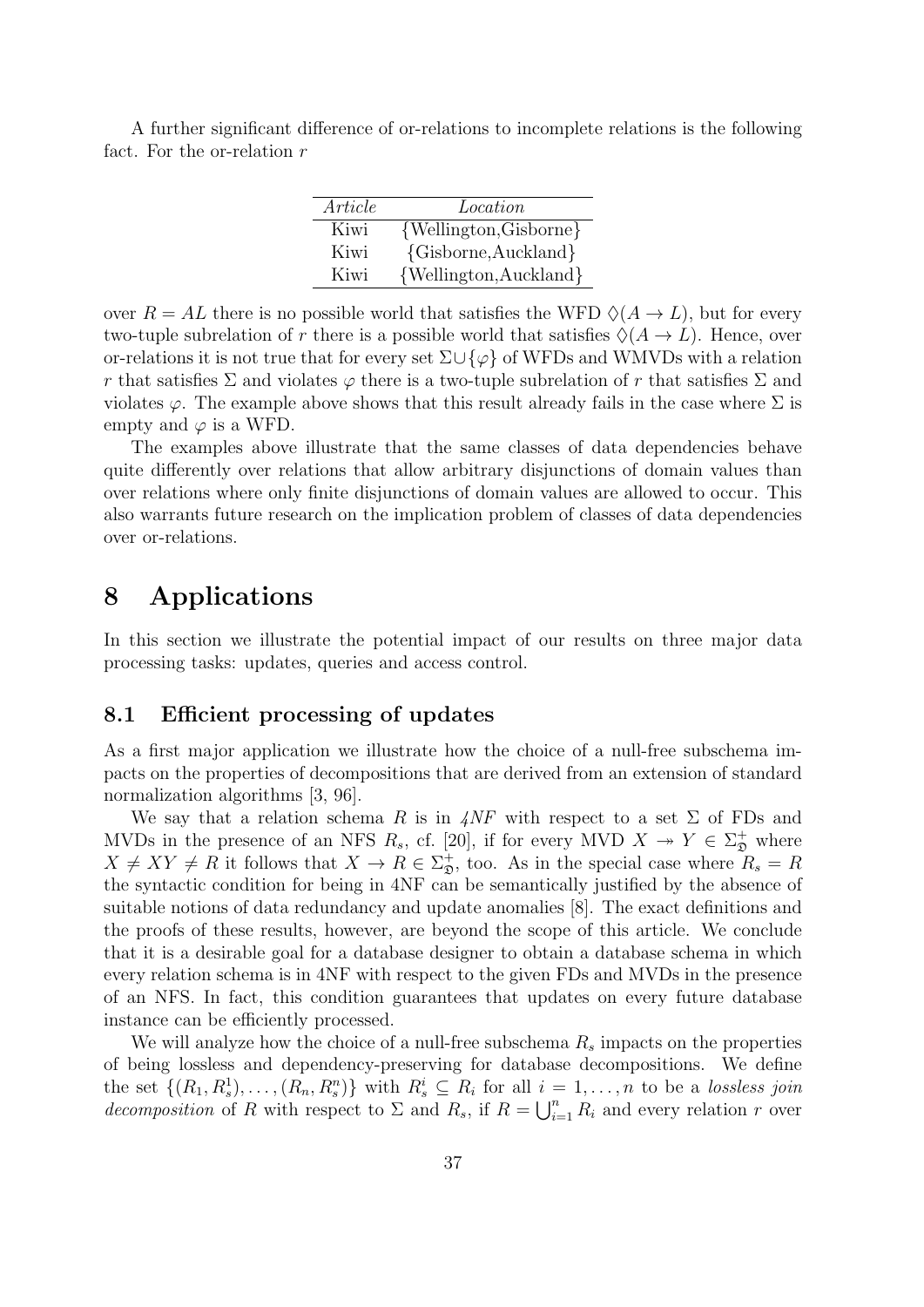

 $R_s = S$ : not lossless, not dependency–preserving

Figure 3: Properties of decompositions with respect to the choice of a null-free subschema

*R* that satisfies  $\Sigma$  and  $R_s$  also satisfies the following conditions:  $r = r[R_1] \bowtie \cdots \bowtie r[R_n]$ and for  $i = 1, \ldots, n$ ,  $r[R_i]$  is  $R_s^i$ -total. We define the set  $\{(R_1, R_s^1), \ldots, (R_n, R_s^n)\}\$  with  $R_s^i \subseteq R_i$  for all  $i = 1, \ldots, n$  to be a *lossless 4NF decomposition* of *R* with respect to  $\Sigma$ and  $R_s$ , if  $\{(R_1, R_s^1), \ldots, (R_n, R_s^n)\}\$ is a lossless join decomposition of  $R$  with respect to  $\Sigma$  and  $R_s$ , and for all  $i = 1, \ldots, n$ ,  $R_i$  is in 4NF with respect to

$$
\Sigma_{\mathfrak{D}}^{+}[R_i, R_s^i] = \{ X \to Y \in \Sigma_{\mathfrak{D}}^{+} \mid XY \subseteq R_i \} \cup \{ X \to Y \cap R_i \in \Sigma_{\mathfrak{D}}^{+} \mid X \subseteq R_i \}
$$

and  $R_s^i$ . Moreover, the set  $\{(R_1, R_s^1), \ldots, (R_n, R_s^n)\}\$  with  $R_s^i \subseteq R_i$  for all  $i = 1, \ldots, n$  is a *dependency-preserving decomposition* of *R* with respect to  $\Sigma$  and  $R_s$ , if for every set  $\{r_1, \ldots, r_n\}$  of relations such that for all  $i = 1, \ldots, n, r_i$  is an  $R_s^i$ -total relation over  $R_i$ that satisfies  $\Sigma^+_{\mathfrak{D}}[R_i, R_s^i]$ , there is some  $R_s$ -total relation *r* over *R* that satisfies  $\Sigma$  and for which  $r_i = r[R_i]$  for all  $i = 1, \ldots, n$ .

Consider now our running example where  $R = ASLC$  and  $\Sigma = \{A \rightarrow S, AL \rightarrow A\}$  $C, S \rightarrow L$ . Following a 4NF-decomposition strategy one may decompose R based on the MVD  $S \rightarrow L$  into  $R_1 = SL$  and  $ASC$ , and then decompose ASC based on the FD  $A \rightarrow S$  into  $R_2 = AS$  and  $R_3 = AC$ .

Consider four different choices for the null-free subschema *R<sup>s</sup>* and its natural propagation  $R^i_s := R_i \cap R_s$  to the elements  $R_i$  of our decomposition. First, let  $R_s = S$ . Then  $\{(R_1, S), (R_2, S), (R_3, \emptyset)\}\$ is neither lossless nor dependency-preserving with respect to  $\Sigma$  and  $R_s$ . For  $R_s = SL$ ,  $\{(R_1, SL), (R_2, S), (R_3, \emptyset)\}$  is not lossless, but dependencypreserving. In fact,  $\Sigma \models_{R_s} A \rightarrow C$ . For  $R_s = AS$ , the set  $\{(R_1, S), (R_2, AS), (R_3, A)\}$  is lossless, but not dependency-preserving. Recall that if a relation *r* satisfies an FD or MVD with left-hand side *X* and right-hand side *Y*, then  $r_X[R] = r_X[XY] \bowtie r_X[X(R - Y)]$ . Since we decomposed based on  $S \rightarrow L$  and  $A \rightarrow C$ , including A and S into  $R_s$  ensures losslessness. Finally, for  $R_s = ALS$  the set  $\{(R_1, SL), (R_2, AS), (R_3, A)\}\$ is a lossless and dependency-preserving 4NF decomposition of *R* with respect to  $\Sigma$  and  $R_s$ . The situation is illustrated in Figure 3. Hence, our results empower database designers to determine effectively the properties of decompositions.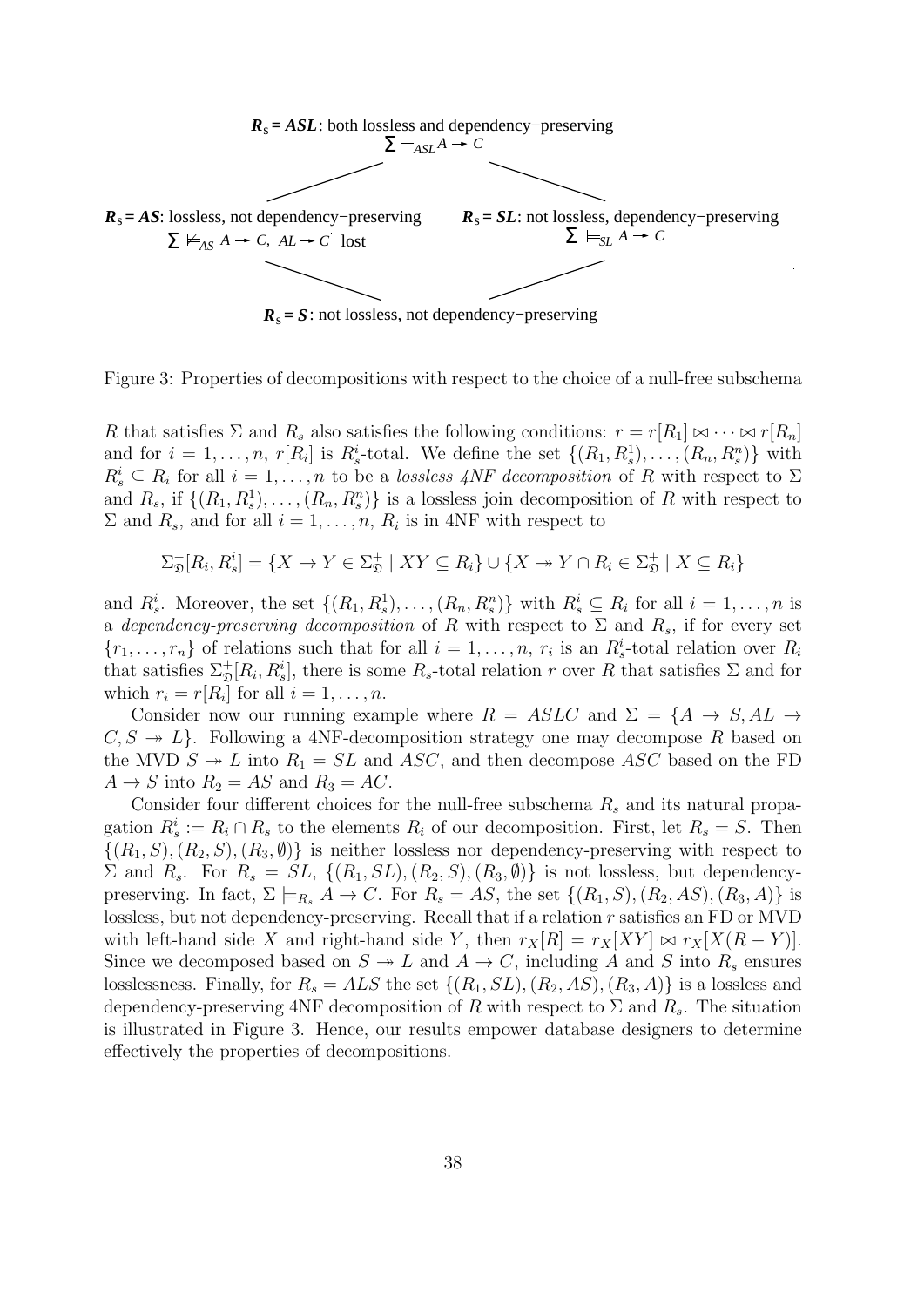#### **8.2 Efficient processing of queries**

Besides updates, the efficient processing of database queries is one of the most significant tasks of a database management system. We will now illustrate by example how the ability to decide efficiently the implication problem for sets of FDs and MVDs in the presence of an NFS can result in effective optimizations of database queries. Basically, new opportunities for query optimization arise whenever certain data dependencies are proven to be implied by a given set of data dependencies in the presence of a given NFS. Recall that the NFS has a significant impact on the decision whether a given data dependency is implied or not.

Consider again our running example where  $R = ASLC$ ,  $R_s = SL$ , and  $\Sigma = \{A \rightarrow$  $S, AL \rightarrow C, S \rightarrow L$ . Consider first the query that retrieves all combinations of locations and costs associated with the same article. A naive implementation of this query would be

**SELECT** 
$$
R.L, R'.C
$$
  
FROM  $R, R \text{ AS } R'$   
WHERE  $R.A = R'.A$ 

.

.

However, since  $\Sigma \models_{R_s} A \to C$  the cost of the article is the same for every location the article is delivered from. Consequently, the query can be rewritten into

#### SELECT *R.L*, *R.C* FROM *R*

which requires no join at all.

Another opportunity for optimizing queries is the identification of superfluous DISTINCT clauses. The gains in efficiency can be significant since duplicate elimination often requires an expensive sort of the query result [97]. For a detailed discussion how the detection of superfluous DISTINCT clauses can be used by database management systems we refer the interested reader to [98]. Essentially, our tools for reasoning about data dependencies over SQL table definitions enable database management systems to decide efficiently whether the attributes selected for a query output permit occurrences of duplicates. As an illustration consider Example 9 again, where  $\text{Supp}\text{LIER} = ASLC$ ,  $\text{Supp}\text{LIER}_{\mathcal{S}} = SLC \text{ and } \Sigma = \{A \rightarrow S, AL \rightarrow C, AC \rightarrow L, S \rightarrow L\}.$  Consider now the query where we retrieve all distinct articles from the Article-column of Supplier that are not null. A naive implementation of this query would be

|          | SELECT DISTINCT SUPPLIER.A |  |
|----------|----------------------------|--|
| FR.OM    | <b>SUPPLIER</b>            |  |
| WHF.R.F. | SUPPLIER.A NOT NULL        |  |

However, since  $\Sigma$  implies the FD  $A \to SLC$  in the presence of SUPPLIER<sub>S</sub>, the DISTINCT clause is superfluous. Hence, the results we develop in this article can help to identify automatically superfluous DISTINCT clauses.

#### **8.3 Inference control**

Inference control is a security mechanism developed to ensure confidentiality in databases [31, 99, 100]. The objective is to avoid inferences of secrets by users based on their query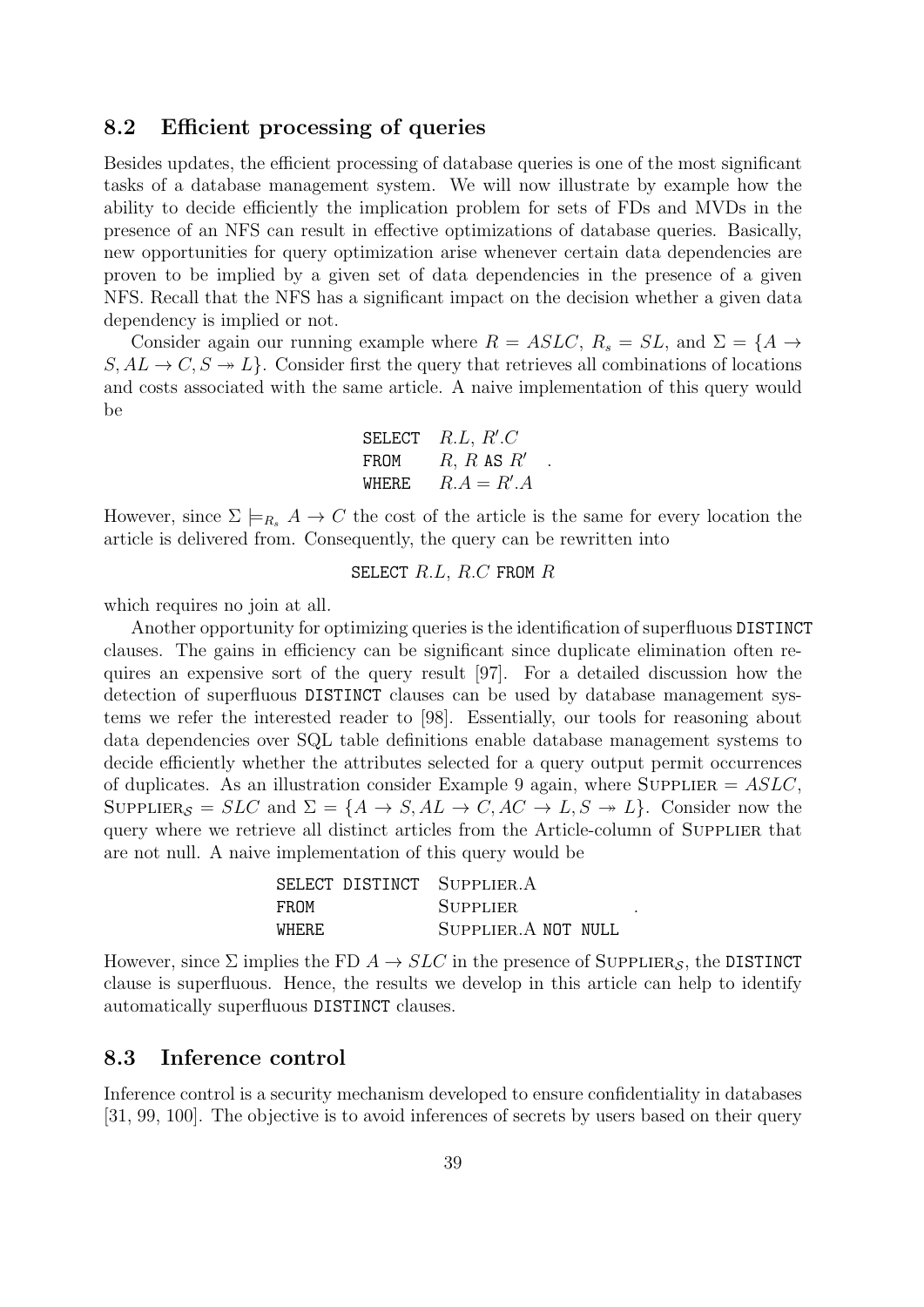history and their knowledge about the database. Consider again our running example where  $R = ASLC$ ,  $R_s = SL$ , and  $\Sigma = \{A \rightarrow S, AL \rightarrow C, S \rightarrow L\}$ . Suppose the fact that there is a supplier that delivers *Kiwis* from the location *Wellington* for the cost of *2NZD* is a business secret that some users of that database are not supposed to learn. That is, the fact that the sentence Ψ

$$
\exists X_{S} R(\text{Kiwi}, X_{S}, \text{Wellington}, 2\text{NZD})
$$

is true in the database must not be revealed to unauthorized users. Nevertheless, a user may issue the queries:

- $\Phi_1 = (\exists X_S)(\exists X_L)R(K$ iwi,  $X_S, X_L, 2NZD)$  and
- $\Phi_2 = (\exists X_S)(\exists X_C)R(\text{Kiwi}, X_S, \text{Wellington}, X_C)$

and learn that both queries are true in the current instance, since neither  $\Phi_1$  nor  $\Phi_2$ individually reveal  $\Psi$ . Unfortunately, this form of access control does not guarantee confidentiality since an attacker can exploit the fact that  $\Sigma \models_{SL} A \rightarrow L$  holds. An application of the MVD  $A \rightarrow L$  to the two tuples  $\Phi_1$  and  $\Phi_2$  reveals to the attacker that the potential secret  $\Psi$  is also an element of the database instance. Hence, clever attackers can utilize their background knowledge to bypass access control policies. Note that attackers are unable to draw the conclusion that  $\Psi$  is an element of the database instance if  $S \notin R_s$ . As a consequence, the tools developed in this article result in an advanced understanding of entailment relations that can assist security officers in preventing inference attacks on future database instances.

## **9 Conclusion**

Previous theories and database practice warrant a thorough study of FDs and MVDs in the presence of an NFS. We established a finite axiomatization and efficient algorithms to decide the associated implication problem. These close the gap between theory and practice, and unify previously orthogonal theories for i) FDs and MVDs over total relations, ii) FDs in the presence of an NFS, and iii) FDs and MVDs in the absence of an NFS. For Lien, Atzeni and Morfuni's class of FDs and MVDs we established correspondences between their implication and the implication of fragments in Priest's Logic of Paradox. More generally, we established equivalences between the implication of FDs and MVDs in the presence of an arbitrary NFS and the implication of fragments of Cadoli and Schaerf's *S*-3 logics. We also established the equivalence of the implication problem of this class to that of a reduced set of FDs and MVDs over total relations and, therefore, to that of a propositional fragment in Boolean logic by previous results from Sagiv, Delobel, Parker and Fagin. This enables the use of Galil's almost linear time algorithm to decide the implication problem for this class of data dependencies and that of its corresponding *S*-3 fragment. In the electronic appendix, we extend our equivalences to the combined class of FDs and full first-order hierarchical decompositions, and the class of Boolean dependencies. Our findings apply to Zaniolo's "no information" nulls and to Codd's "value unknown at present", but not to Imielinksi's or-relations under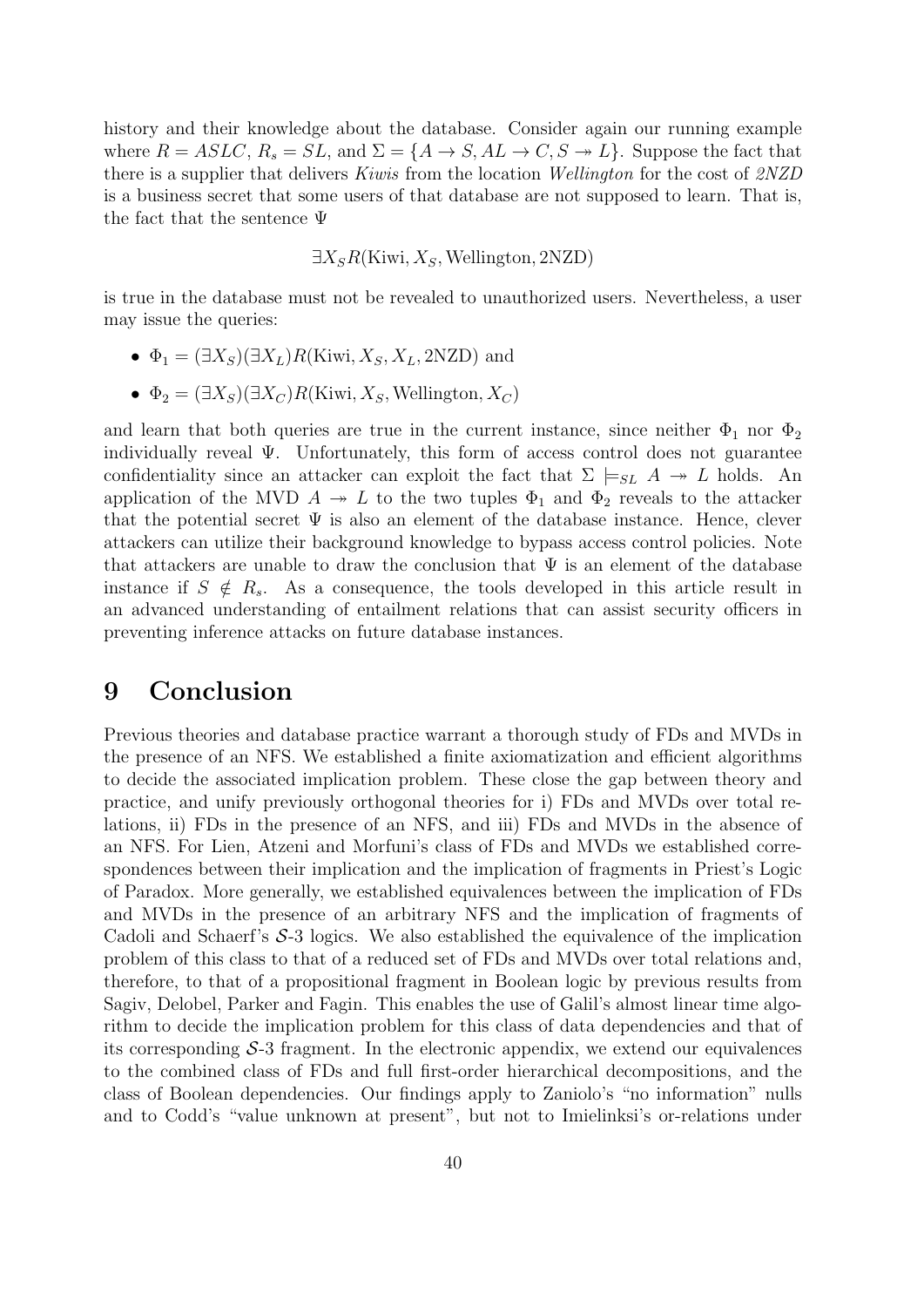Levene and Loizou's weak possible world semantics. Our theory establishes SQL's NOT NULL constraint as an effective mechanism to balance the expressiveness and efficiency of entailment relations for significant classes of uni-relational dependencies that arise in practice. It also explains how Boolean entailment is soundly approximated by SQL table definitions.

## **10 Future directions**

There are at least three directions to pursue in future work. Firstly, one may analyze other classes of data dependencies. A prime example are inclusion dependencies [101, 102]. Particularly interesting would be to study the impact of null-free subschemata on the interaction of functional and inclusion dependencies. It is also an open problem if the combined classes of strong and weak, functional and multivalued dependencies can be axiomatized [41]. Secondly, one should consider other approaches to incomplete information, including other interpretations of null markers [103, 77, 74, 75, 76], or-relations [68], fuzzy [72], rough sets [73], or world-set decompositions to manage probabilistic information [104]. Thirdly, a main observation for the application areas of Section 8 is that most of the existing theory does not apply to SQL tables. These areas include normalization [3, 27, 8], semantic query optimization [32], consistent query answering [46] and controlled query evaluation [10]. Permitting subsumption in database relations means that the class of functional and multivalued dependencies does no longer subsume the class of uniqueness constraints. It is therefore interesting to study the combined class of uniqueness constraints, functional and multivalued dependencies in the presence of an NFS. Results on the implication problem for the combined class of uniqueness constraints and FDs in the presence of an NFS, and normal forms that characterize the absence of data redundancy in relations that permit subsumption have been reported [105].

We plan to extend current design aids available for total relations [89, 106, 107, 29, 108]. Intuitively, design teams find it more difficult to understand the interaction of FDs and MVDs in the presence of an arbitrary NFS. Hence, Armstrong databases [109] may be of even greater value than for the special case of total relations [110]. It is therefore desirable to extend the results about Armstrong relations from the class of FDs in the presence of an NFS [111] to the combined class of FDs and MVDs in the presence of an NFS.

Other directions include the problems of dependency inference [30], data cleaning [12], and extremal problems [112, 113, 114] in the presence of null markers.

Our equivalences pave the way to develop a preference-based theory of dependencies where the administrator ranks sets of dependencies according to some preferences regarding the urgency of their enforcement or their relevance for query optimization, for example. As a starting point one may apply the para-consistent entailment relations of logical frameworks [115].

Bayesian networks provide a semantic modeling tool which facilitates the acquisition of probabilistic knowledge [116]. Here, Bayesian multivalued dependencies allow us to decompose a joint probability distribution into two of its marginalizations without the loss of information. Consequently, the probability of an event can be obtained, in principle, by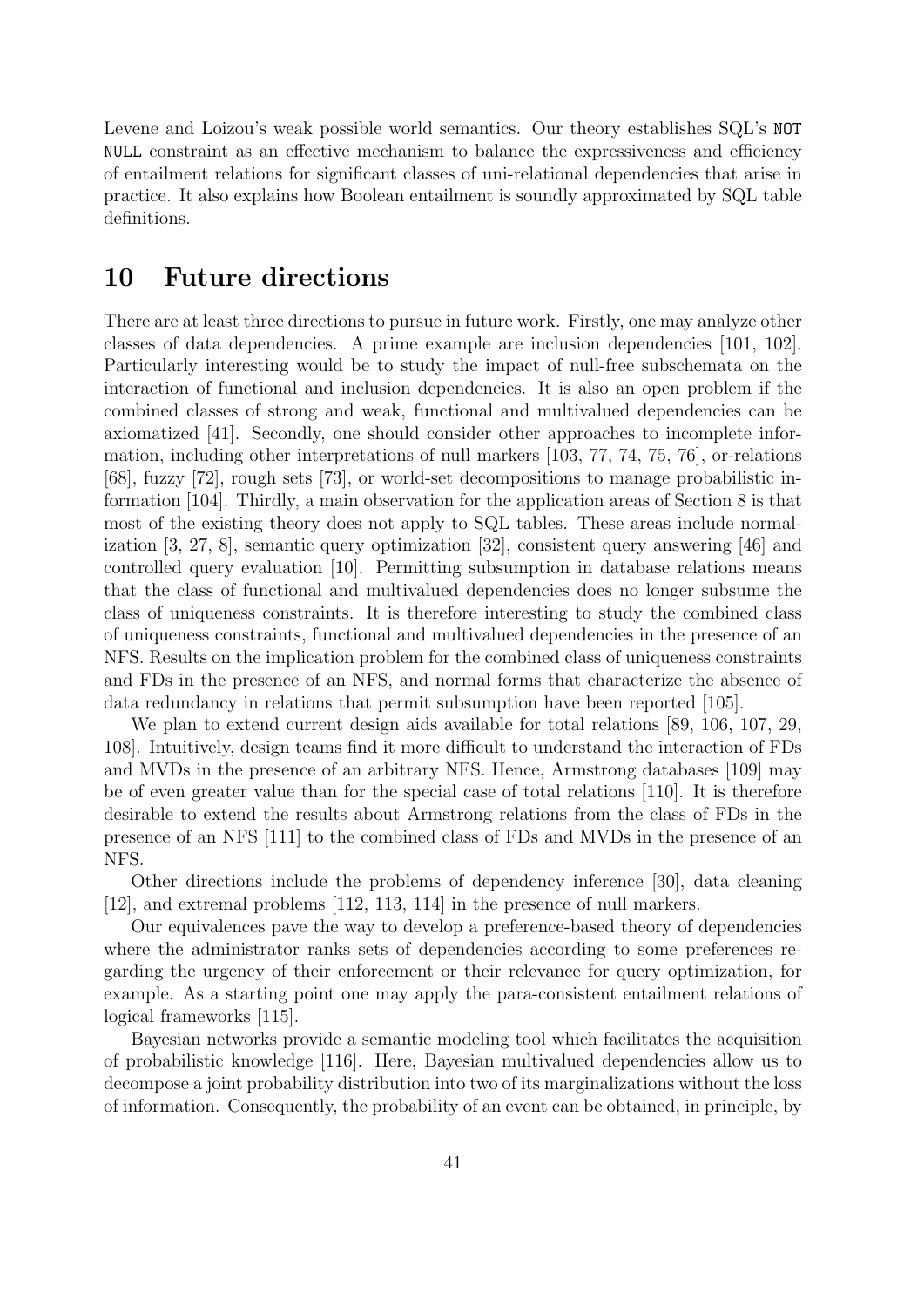appropriate marginalizations of the joint probability distribution. It would be interesting to study the impact of our results on the relationships between dependencies over total relations and Bayesian dependencies over total probability distributions [116, 117, 118].

Multivalued dependencies have largely been unexplored for XML, except for [119, 120]. This is surprising as the body of research on functional dependencies over XML data is substantial, and multivalued dependencies aim to explore the lossless decompositions of documents in which they are exhibited.

Finally, one may study data exchange problems in the presence of inconsistent sets of source, target or source-to-target dependencies [14]. While inconsistencies may easily arise in practice, it is not clear how to deal with them in general, and what a reasonable solution to a data exchange problem constitutes in particular.

## **11 Acknowledgements**

This research is supported by the Marsden fund council from Government funding, administered by the Royal Society of New Zealand. Sven Hartmann is supported by a research grant of the Alfried Krupp von Bohlen and Halbach foundation, administered by the German Scholars organisation.

## **References**

- [1] Codd, E.F.: A relational model of data for large shared data banks. Commun. ACM **13**(6) (1970) 377–387
- [2] Börger, E., Grädel, E., Gurevich, Y.: The classical decision problem. Springer, Heidelberg, Germany (1997)
- [3] Abiteboul, S., Hull, R., Vianu, V.: Foundations of Databases. Addison-Wesley, Boston, MA, USA (1995)
- [4] Thalheim, B.: Entity-Relationship modeling. Springer, Heidelberg, Germany (2000)
- [5] Arenas, M., Libkin, L.: An information-theoretic approach to normal forms for relational and XML data. J. ACM **52**(2) (2005) 246–283
- [6] K¨ohler, H., Link, S.: Armstrong axioms and Boyce-Codd-Heath normal form under bag semantics. Inf. Process. Lett. **110**(16) (2010) 717–724
- [7] Kolahi, S., Libkin, L.: An information-theoretic analysis of worst-case redundancy in database design. ACM Trans. Database Syst. **35**(1) (2010) Article 5
- [8] Vincent, M.: Semantic foundations of 4NF in relational database design. Acta Inf. **36**(3) (1999) 173–213
- [9] Deutsch, A., Popa, L., Tannen, V.: Query reformulation with constraints. SIG-MOD Record **35**(1) (2006) 65–73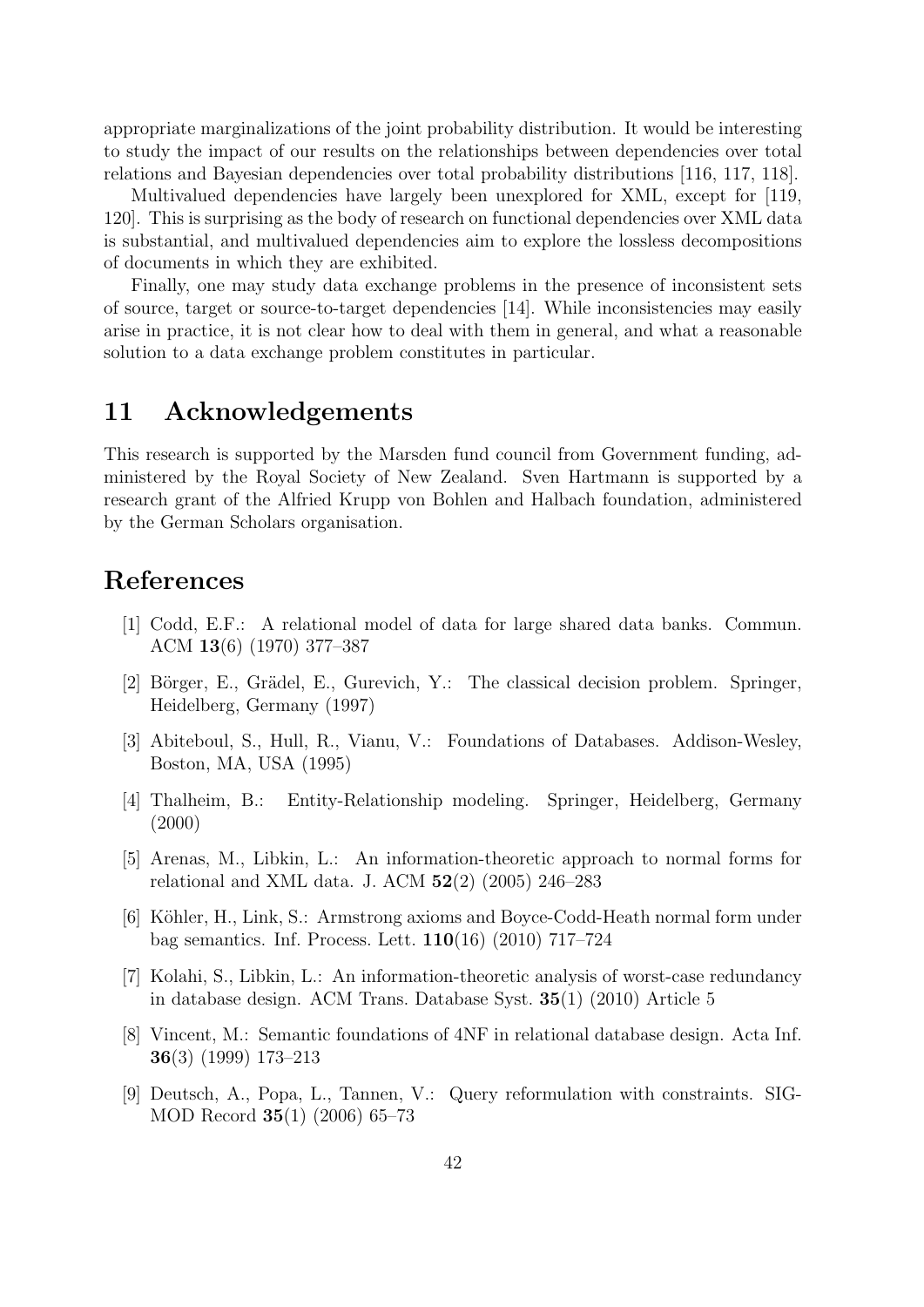- [10] Biskup, J.: Security in computing systems. Springer, Heidelberg, Germany (2009)
- [11] Klug, A., Price, R.: Determining view dependencies using tableaux. ACM Trans. Database Syst. **7**(3) (1982) 361–380
- [12] Fan, W., Geerts, F., Jia, X., Kementsietsidis, A.: Conditional functional dependencies for capturing data inconsistencies. ACM Trans. Database Syst. **33**(2) (2008) Article 6
- [13] Cali, A., Calvanese, D., De Giacomo, G., Lenzerini, M.: Data integration under integrity constraints. Inf. Syst. **29**(2) (2004) 147–163
- [14] Fagin, R., Kolaitis, P., Miller, R., Popa, L.: Data exchange: semantics and query answering. Theor. Comput. Sci. **336**(1) (2005) 89–124
- [15] Delobel, C., Adiba, M.: Relational database systems. Elsevier North Holland, New York, NY, USA (1985)
- [16] Wu, M.: The practical need for fourth normal form. In: Proceedings of the Twentythird ACM SIGCSE Technical Symposium on Computer Science Education, Kansas City, USA, ACM (1992) 19–23
- [17] Date, C., Darwen, H.: A guide to the SQL standard. Addison-Wesley Professional, Reading, MA, USA (1997)
- [18] Beeri, C.: On the membership problem for functional and multivalued dependencies in relational databases. ACM Trans. Database Syst. **5**(3) (1980) 241–259
- [19] Beeri, C., Fagin, R., Howard, J.H.: A complete axiomatization for functional and multivalued dependencies in database relations. In: Proceedings of the SIGMOD International Conference on Management of Data, Toronto, Canada, ACM (1977) 47–61
- [20] Fagin, R.: Multivalued dependencies and a new normal form for relational databases. ACM Trans. Database Syst. **2**(3) (1977) 262–278
- [21] Sagiv, Y., Delobel, C., Parker Jr., D.S., Fagin, R.: An equivalence between relational database dependencies and a fragment of propositional logic. J. ACM **28**(3) (1981) 435–453
- [22] Zaniolo, C.: Database relations with null values. J. Comput. System Sci. **28**(1) (1984) 142–166
- [23] Lien, E.: On the equivalence of database models. J. ACM **29**(2) (1982) 333–362
- [24] Link, S.: On the implication of multivalued dependencies in partial database relations. Int. J. Found. Comput. Sci. **19**(3) (2008) 691–715
- [25] Atzeni, P., Morfuni, N.: Functional dependencies and constraints on null values in database relations. Information and Control **70**(1) (1986) 1–31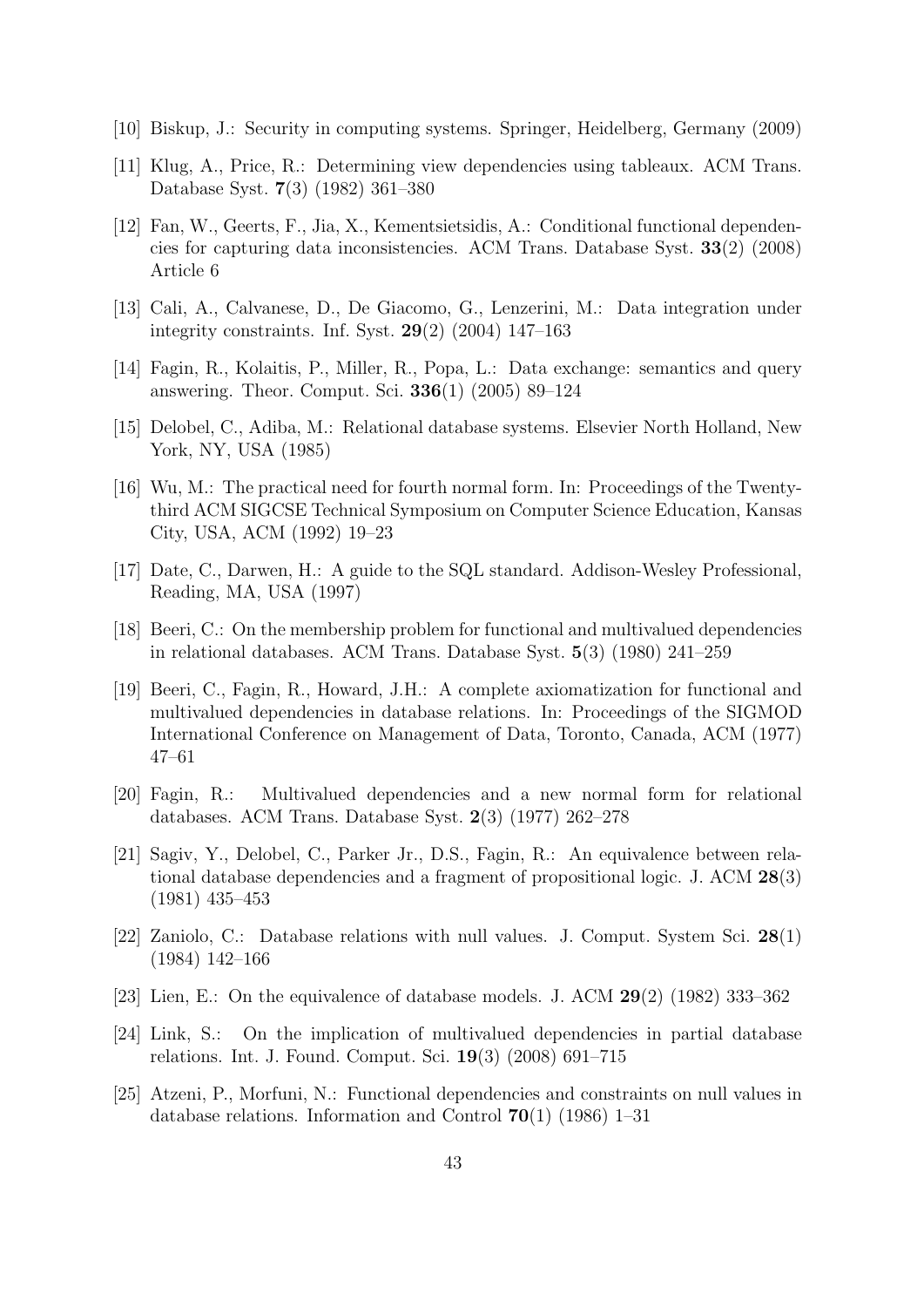- [26] Fagin, R., Vardi, M.: The theory of data dependencies a survey. In: Mathematics of Information Processing. Volume 34 of Proceedings of Symposia in Applied Mathematics., Louisville, USA, American Mathematical Society (1986) 19–72
- [27] Paredaens, J., De Bra, P., Gyssens, M., Van Gucht, D.: The Structure of the Relational Database Model. Springer, Heidelberg, Germany (1989)
- [28] Biskup, J., Dayal, U., Bernstein, P.: Synthesizing independent database schemas. In: Proceedings of the ACM SIGMOD International Conference on Management of Data (SIGMOD), Boston, USA, ACM (May 30 - June 1 1979) 143–151
- [29] Mannila, H., Räihä, K.J.: Design by example: An application of Armstrong relations. J. Comput. System Sci. **33**(2) (1986) 126–141
- [30] Mannila, H., Räihä, K.J.: Algorithms for inferring functional dependencies from relations. Data Knowl. Eng. **12**(1) (1994) 83–99
- [31] Biskup, J., Embley, D., Lochner, J.: Reducing inference control to access control for normalized database schemas. Inf. Proc. Letters **106**(1) (2008) 8–12
- [32] Deutsch, A., Ludäscher, B., Nash, A.: Rewriting queries using views with access patterns under integrity constraints. Theor. Comput. Sci. **371**(3) (2007) 200–226
- [33] Arenas, M., Fan, W., Libkin, L.: On the complexity of verifying consistency of XML specifications. SIAM J. Comput. **38**(3) (2008) 841–880
- [34] Bojanczyk, M., Muscholl, A., Schwentick, T., Segoufin, L.: Two-variable logic on data trees and XML reasoning. J. ACM **56**(3) (2009) Article 13
- [35] Gottlob, G., Pichler, R., Wei, F.: Tractable database design and datalog abduction through bounded treewidth. Inf. Syst. **35**(3) (2010) 278–298
- [36] Hartmann, S., Link, S.: Characterising nested database dependencies by fragments of propositional logic. Ann. Pure Appl. Logic **152**(1-3) (2008) 84–106
- [37] Hartmann, S., Link, S.: Efficient reasoning about a robust XML key fragment. ACM Trans. Database Syst. **34**(2) (2009) Article 10
- [38] Hartmann, S., Link, S.: Numerical constraints on XML data. Inf. Comp. **208**(5) (2010) 521–544
- [39] Jensen, C., Snodgrass, R., Soo, M.: Extending existing dependency theory to temporal databases. IEEE Trans. Knowl. Data Eng. **8**(4) (1996) 563–582
- [40] Kolahi, S.: Dependency-preserving normalization of relational and XML data. J. Comput. System Sci. **73**(4) (2007) 636–647
- [41] Levene, M., Loizou, G.: Axiomatisation of functional dependencies in incomplete relations. Theor. Comput. Sci. **206**(1-2) (1998) 283–300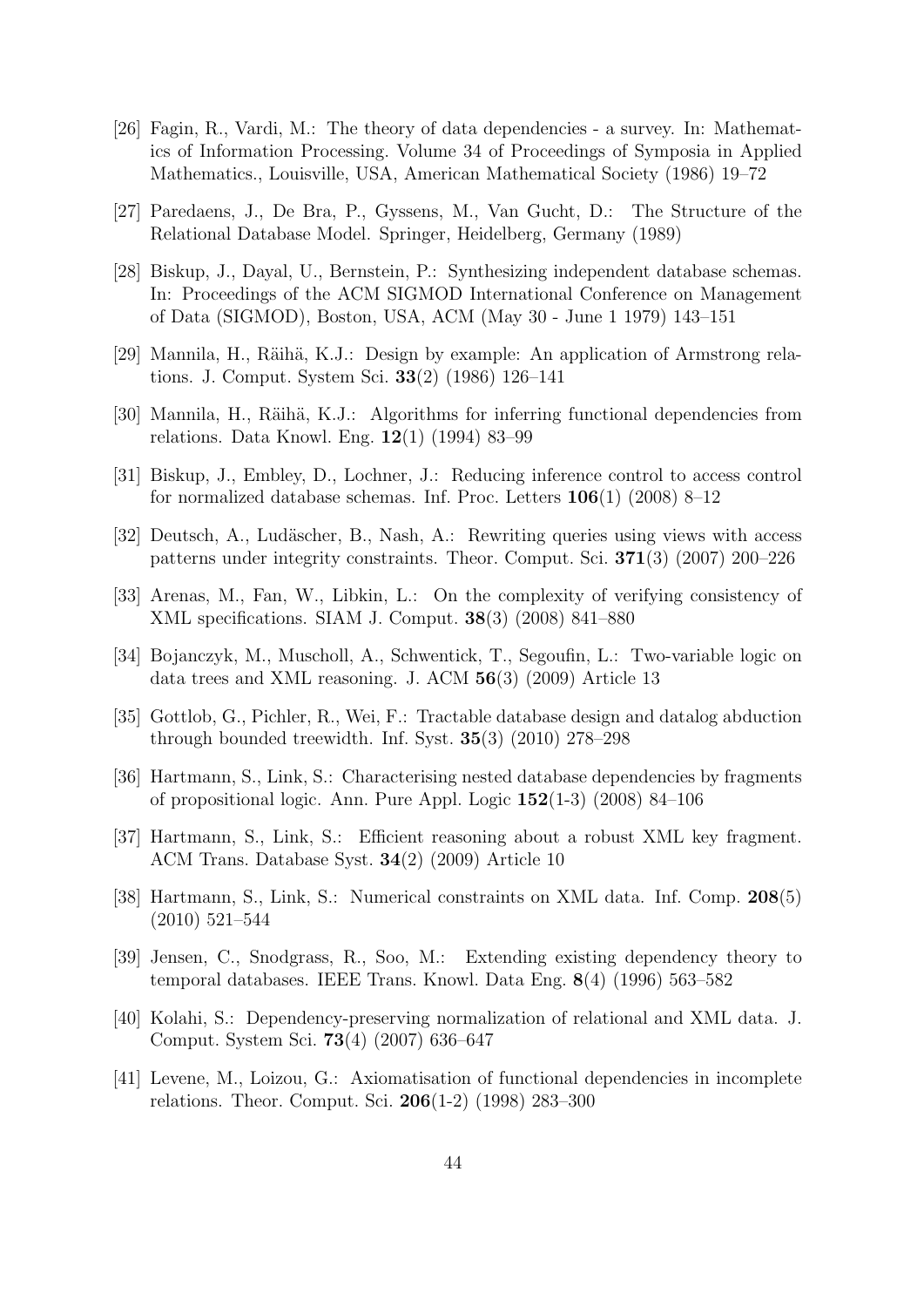- [42] Tari, Z., Stokes, J., Spaccapietra, S.: Object normal forms and dependency constraints for object-oriented schemata. ACM Trans. Database Syst. **22** (1997) 513– 569
- [43] Toman, D., Weddell, G.: On keys and functional dependencies as first-class citizens in description logics. J. Autom. Reasoning **40**(2-3) (2008) 117–132
- [44] Wijsen, J.: Temporal FDs on complex objects. ACM Trans. Database Syst. **24**(1) (1999) 127–176
- [45] Davidson, S., Fan, W., Hara, C.: Propagating XML constraints to relations. J. Comput. System Sci. **73**(3) (2007) 316–361
- [46] Chomicki, J.: Consistent query answering: Five easy pieces. In: Proceedings of the 11th International Conference on Database Theory (ICDT). Volume 4353 of Lecture Notes in Computer Science., Barcelona, Spain, Springer (January 10-12 2007) 1–17
- [47] Fagin, R., Kolaitis, P., Popa, L., Tan, W.: Reverse data exchange: coping with nulls. In: Proceedings of the Twenty-Eigth ACM SIGMOD-SIGACT-SIGART Symposium on Principles of Database Systems (PODS), Providence, USA, ACM (June 19 - July 1 2009) 23–32
- [48] Arenas, M., Barcelo, P., Libkin, L., Murlak, F.: Relational and XML data exchange. Synthesis Lectures on Data Management. Morgan & Claypool Publishers (2010)
- [49] Beeri, C., Vardi, M.: Formal systems for tuple and equality generating dependencies. SIAM J. Comput. **13**(1) (1984) 76–98
- [50] Chandra, A., Lewis, H., Makowsky, J.: Embedded implicational dependencies and their inference problem. In: Proceedings of the 13th Annual ACM Symposium on Theory of Computing (STOC), Milwaukee, USA, ACM (May 11-13 1981) 342–354
- [51] Fagin, R.: Horn clauses and database dependencies. J. ACM **29**(4) (1982) 952–985
- [52] Makowsky, J., Vardi, M.: On the expressive power of data dependencies. Acta Inf. **23**(3) (1986) 231–244
- [53] Petrov, S.Y.: Finite axiomatization of languages for representation of system properties: Axiomatization of dependencies. Inf. Sci. **47** (1989) 339–372
- [54] Beeri, C., Fagin, R., Maier, D., Yannakakis, M.: On the desirability of acyclic database schemes. J. ACM **30**(3) (1983) 479–513
- [55] Armstrong, W.W.: Dependency structures of database relationships. Information Processing **74** (1974) 580–583
- [56] Beeri, C., Bernstein, P.: Computational problems related to the design of normal form relational schemas. ACM Trans. Database Syst. **4**(1) (1979) 30–59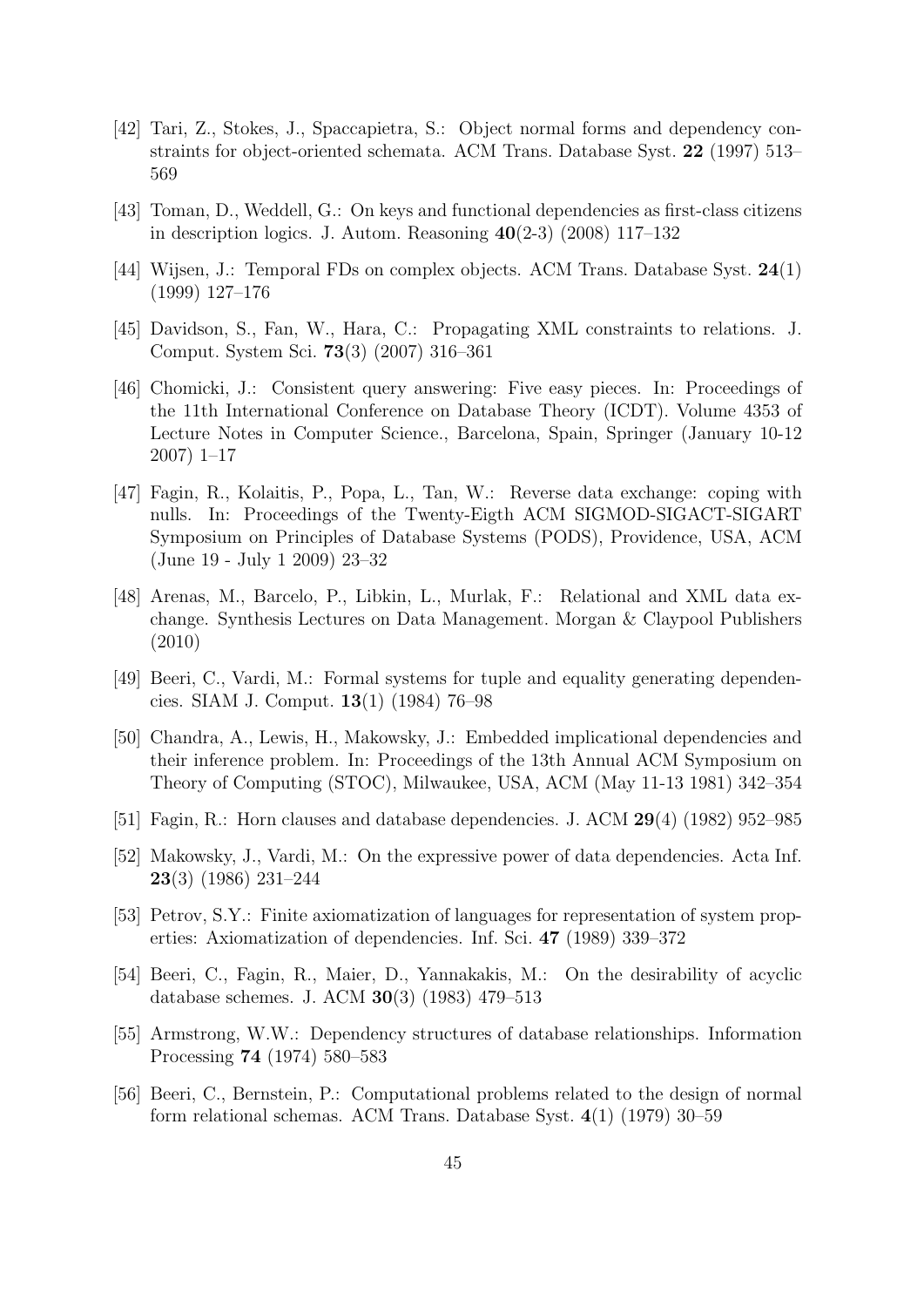- [57] Diederich, J., Milton, J.: New methods and fast algorithms for database normalization. ACM Trans. Database Syst. **13**(3) (1988) 339–365
- [58] Biskup, J., Link, S.: Appropriate inferences of data dependencies in relational databases. Ann. Math. Artif. Intell. **63**(3-4) (2011) 213–255
- [59] Galil, Z.: An almost linear-time algorithm for computing a dependency basis in a relational database. J. ACM **29**(1) (1982) 96–102
- [60] Hagihara, K., Ito, M., Taniguchi, K., Kasami, T.: Decision problems for multivalued dependencies in relational databases. SIAM J. Comput. **8**(2) (1979) 247–264
- [61] Link, S.: Charting the completeness frontier of inference systems for multivalued dependencies. Acta Inf. **45**(7-8) (2008) 565–591
- [62] Link, S.: Characterizing multivalued dependency implication over undetermined universes. *J. Comput. System Sci.*, doi:10.1016/j.jcss.2011.12.012 (2011)
- [63] Sagiv, Y.: An algorithm for inferring multivalued dependencies with an application to propositional logic. J. ACM **27**(2) (1980) 250–262
- [64] Fagin, R.: Functional dependencies in a relational data base and propositional logic. IBM Journal of Research and Development **21**(6) (1977) 543–544
- [65] Codd, E.F.: Extending the database relational model to capture more meaning. ACM Trans. Database Syst. **4**(4) (1979) 397–434
- [66] Imielinski, T., Lipski Jr., W.: Incomplete information in relational databases. J. ACM **31**(4) (1984) 761–791
- [67] Levene, M., Loizou, G.: Database design for incomplete relations. ACM Trans. Database Syst. **24**(1) (1999) 80–125
- [68] Imielinksi, T.: Incomplete information in logical databases. IEEE Data Eng. Bull. **12**(2) (1989) 29–40
- [69] Imielinski, T., Van der Meyden, R., Vadaparty, K.: Complexity tailored design: a new design methodology for databases with incomplete information. J. Comput. System Sci. **51**(3) (1995) 405–432
- [70] Libkin, L., Wong, L.: Semantic representations and query languages for Or-sets. J. Comput. System Sci. **52**(1) (1996) 125–142
- [71] Vadaparty, K., Naqvi, S.: Using constraints for efficient query processing in nondeterministic databases. IEEE Trans. Knowl. Data Eng. **7**(6) (1995) 850–864
- [72] Sözat, M., Yazici, A.: A complete axiomatization for fuzzy functional and multivalued dependencies in fuzzy database relations. ACM Fuzzy Sets and Systems **117**(2) (2001) 161–181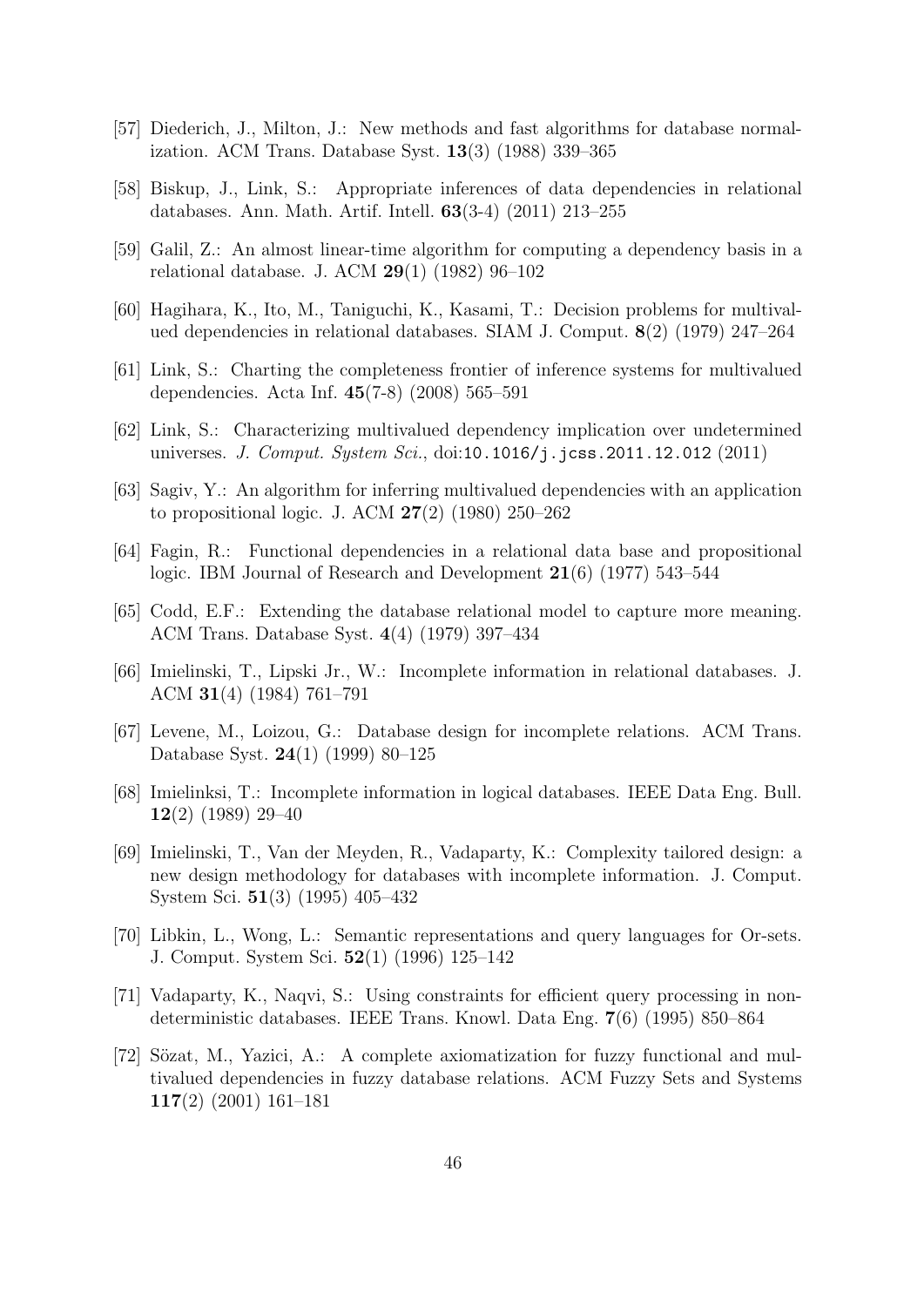- [73] Ziarko, W.: The discovery, analysis, and representation of data dependencies in databases. In: Knowledge Discovery in Databases, Cambridge, USA, MIT Press (1991) 195–212
- [74] Grahne, G.: Dependency satisfaction in databases with incomplete information. In: Proceedings of the Tenth International Conference on Very Large Databases (VLDB), Singapore, IEEE Computer Society (August 27-31 1984) 37–45
- [75] Grant, J.: Null values in a relational data base. Inf. Process. Lett. **6**(5) (1977) 156–157
- [76] Makinouchi, A.: A consideration on normal form of not-necessarily-normalized relation in the relational data model. In: Proceedings of the Third International Conference on Very Large Databases (VLDB), Tokyo, Japan, IEEE Computer Society (October 6-8 1977) 447–453
- [77] Gottlob, G., Zicari, R.: Closed world databases opened through null values. In: Proceedings of the Fourteenth International Conference on Very Large Databases (VLDB), Los Angeles, USA, IEEE Computer Society (August 29 - September 1 1988) 50–61
- [78] Hartmann, S., Link, S.: When data dependencies over SQL tables meet the Logics of Paradox and S-3. In: Proceedings of the 29th ACM SIGMOD-SIGART-SIGACT Symposium on Principles of Database Systems (PoDS), Indianapolis, USA, ACM (2010) 317–326
- [79] Schaerf, M., Cadoli, M.: Tractable reasoning via approximation. Artif. Intell. **74** (1995) 249–310
- [80] Priest, G.: Logic of paradox. Journal of Philosophical Logic **8** (1979) 219–241
- [81] Delobel, C.: Normalization and hierarchical dependencies in the relational data model. ACM Trans. Database Syst. **3**(3) (1978) 201–222
- [82] Cadoli, M., Schaerf, M.: On the complexity of entailment in propositional multivalued logics. Ann. Math. Artif. Intell. **18**(1) (1996) 29–50
- [83] Bernstein, P.: Synthesizing third normal form relations from functional dependencies. ACM Trans. Database Syst. **1**(4) (1976) 277–298
- [84] Arenas, M., Libkin, L.: A normal form for XML documents. ACM Trans. Database Syst. **29**(1) (2004) 195–232
- [85] Vincent, M., Liu, J., Liu, C.: Strong functional dependencies and their application to normal forms in XML. ACM Trans. Database Syst. **29**(3) (2004) 445–462
- [86] Weddell, G.: Reasoning about functional dependencies generalized for semantic data models. ACM Trans. Database Syst. **17**(1) (1992) 32–64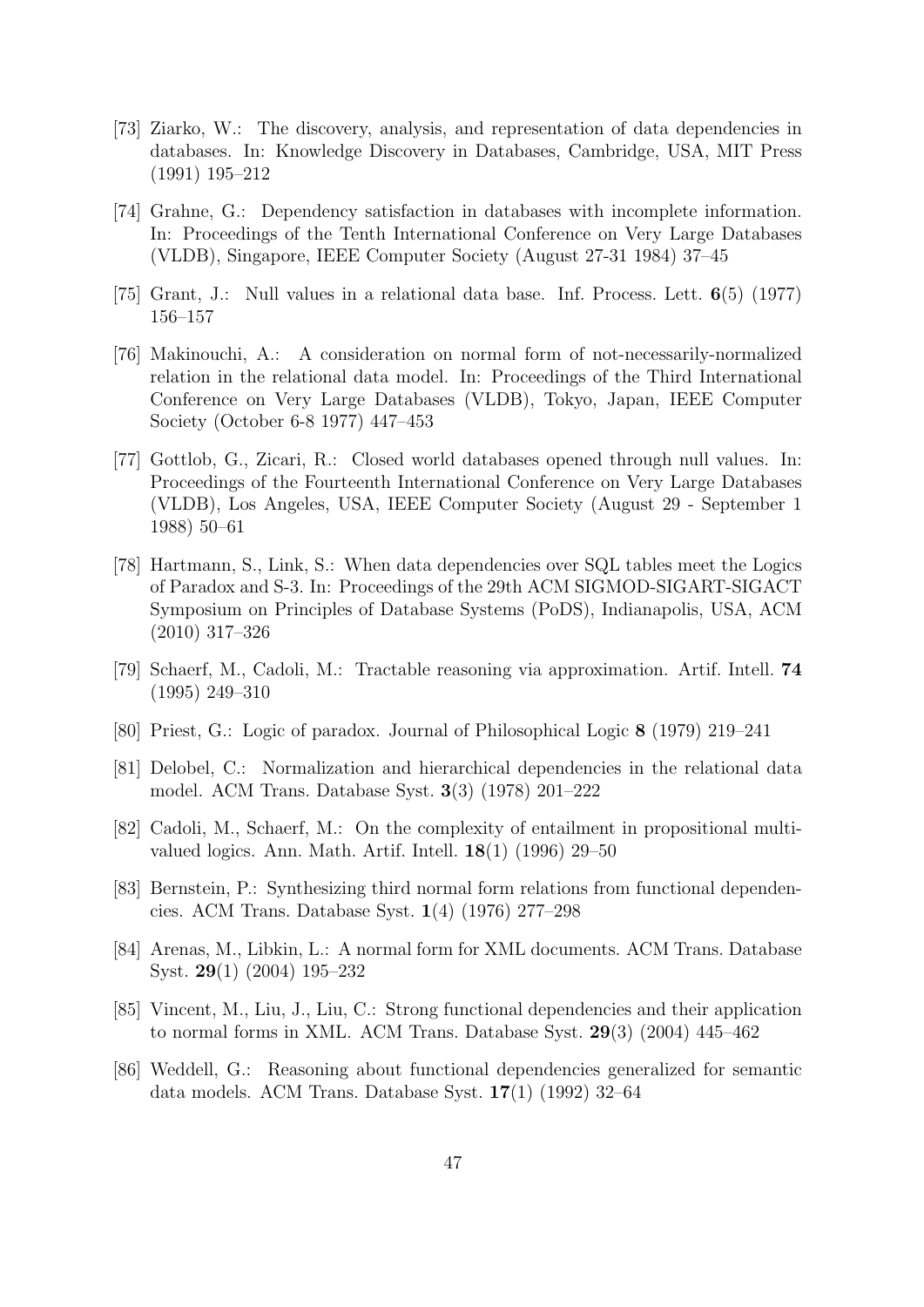- [87] Beeri, C., Bernstein, P.A., Goodman, N.: A sophisticate's introduction to database normalization theory. In: Proceedings of the Fourth International Conference on Very Large Databases (VLDB), West Berlin, Germany, IEEE Computer Society (September 13-15 1978) 113–124
- [88] Kleene, S.: An introduction to metamathematics. North Holland, Amsterdam, The Netherlands (1952)
- [89] Beeri, C., Dowd, M., Fagin, R., Statman, R.: On the structure of Armstrong relations for functional dependencies. J. ACM **31**(1) (1984) 30–46
- [90] Levesque, H.: A knowledge-level account of abduction. In: Proceedings of the 11th International Joint Conference on Artificial Intelligence (IJCAI), Detroit, USA, Morgan Kaufmann (1989) 1061–1067
- [91] Davis, M., Putnam, H.: A computing procedure for quantification theory. J. ACM **7** (1960) 201–215
- [92] Robinson, J.: A machine oriented logic based on resolution principle. J. ACM **12** (1965) 397–415
- [93] Dowling, W., Gallier, J.: Linear-time algorithms for testing the satisfiability of propositional Horn formulae. J. Log. Program. **1**(3) (1984) 267–284
- [94] Reiter, R.: On closed world data bases. In: Logic and Data Bases, New York, USA, Plenum Press (1978) 119–140
- [95] Cresswell, M., Hughes, G.: A new introduction to modal logic. Routledge, London and New York (1996)
- [96] Grahne, G., Räihä, K.J.: Database decomposition into Fourth Normal Form. In: Proceedings of the 9th International Conference on Very Large Databases (VLDB), Florence, Italy, IEEE Computer Society (October 31-November 2 1983) 186–196
- [97] Paulley, G., Larson, P.A.: Exploiting uniqueness in query optimization. In: Proceedings of the Tenth International Conference on Data Engineering (ICDE), Houston, USA, IEEE Computer Society (February 14-18 1994) 68–79
- [98] Paulley, G.: Exploiting functional dependence in query optimization. Technical Report UW-CS-2000-11, University of Waterloo, Waterloo, Canada (2000)
- [99] Biskup, J., Weibert, T.: Keeping secrets in incomplete databases. Int. J. Inf. Sec. **7**(3) (2008) 199–217
- [100] Farkas, C., Jajodia, S.: The inference problem: a survey. SIGKDD Explorations **4**(2) (2002) 6–11
- [101] Casanova, M., Fagin, R., Papadimitriou, C.: Inclusion dependencies and their interaction with functional dependencies. J. Comput. System Sci. **28**(1) (1984) 29–59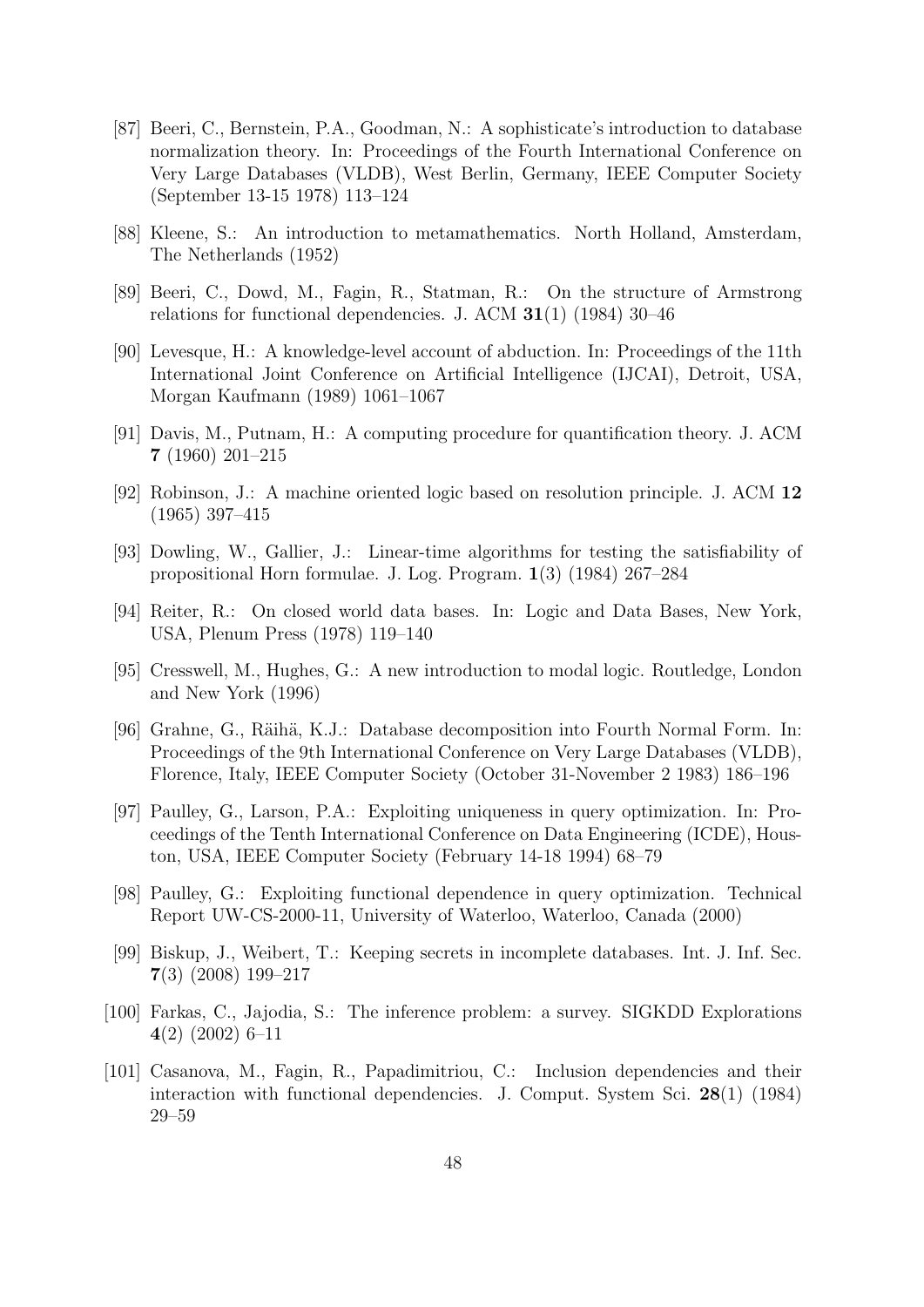- [102] Levene, M., Loizou, G.: Null inclusion dependencies in relational databases. Inf. Comput. **136**(2) (1997) 67–108
- [103] Codd, E.F.: Understanding relations. ACM SIGFIDET FDT Bulletin **7**(3-4) (1975) 23–28
- [104] Antova, L., Koch, C., Olteanu, D.:  $10^{(10^6)}$  worlds and beyond: efficient representation and processing of incomplete information. VLDB J. **18**(5) (2009) 1021–1040
- [105] Ferrarotti, F., Hartmann, S., Köhler, H., Link, S., Vincent, M.: The Boyce-Codd-Heath normal form for SQL. In: Proceedings of the Eighteenth International Workshop on Logic, Language, Information and Computation (WoLLIC). Volume 6642 of Lecture Notes in Artificial Intelligence., Philadelphia, U.S.A., Springer (2011) 110–122
- [106] De Marchi, F., Lopes, S., Petit, J.M., Toumani, F.: Analysis of existing databases at the logical level: the DBA companion project. SIGMOD Record **32**(1) (2003) 47–52
- [107] De Marchi, F., Petit, J.M.: Semantic sampling of existing databases through informative Armstrong databases. Inf. Syst. **32**(3) (2007) 446–457
- [108] Silva, A., Melkanoff, M.: A method for helping discover the dependencies of a relation. In: Proceedings of the Workshop on Formal Bases for Data Bases - Advances in Data Base Theory, Toulouse, France, Plemum Press (December 12-14 1979) 115–133
- [109] Fagin, R.: Armstrong databases. Technical Report RJ3440(40926), IBM Research Laboratory, San Jose, California, USA (1982)
- [110] Langeveldt, W., Link, S.: Empirical evidence for the usefulness of Armstrong relations on the acquisition of meaningful functional dependencies. Inf. Syst. **35**(3) (2010) 352–374
- [111] Hartmann, S., Kirchberg, M., Link, S.: Design by example for SQL table definitions with functional dependencies. VLDB J. **21**(1) (2012) 121–144
- [112] Demetrovics, J., Katona, G., Miklos, D., Thalheim, B.: On the number of independent functional dependencies. In: Proceedings of the Fourth International Symposium on Foundations of Information and Knowledge Bases (FoIKS). Number 3861 in Lecture Notes in Computer Science, Budapest, Hungary, Springer (February 14-17 2006) 83–91
- [113] Engel, K.: Sperner theory. Cambridge Univ. Press, Cambridge, UK (1997)
- [114] Hartmann, S., Leck, U., Link, S.: On Codd families of keys over incomplete relations. Comput. J. **54**(7) (2011) 1166–1180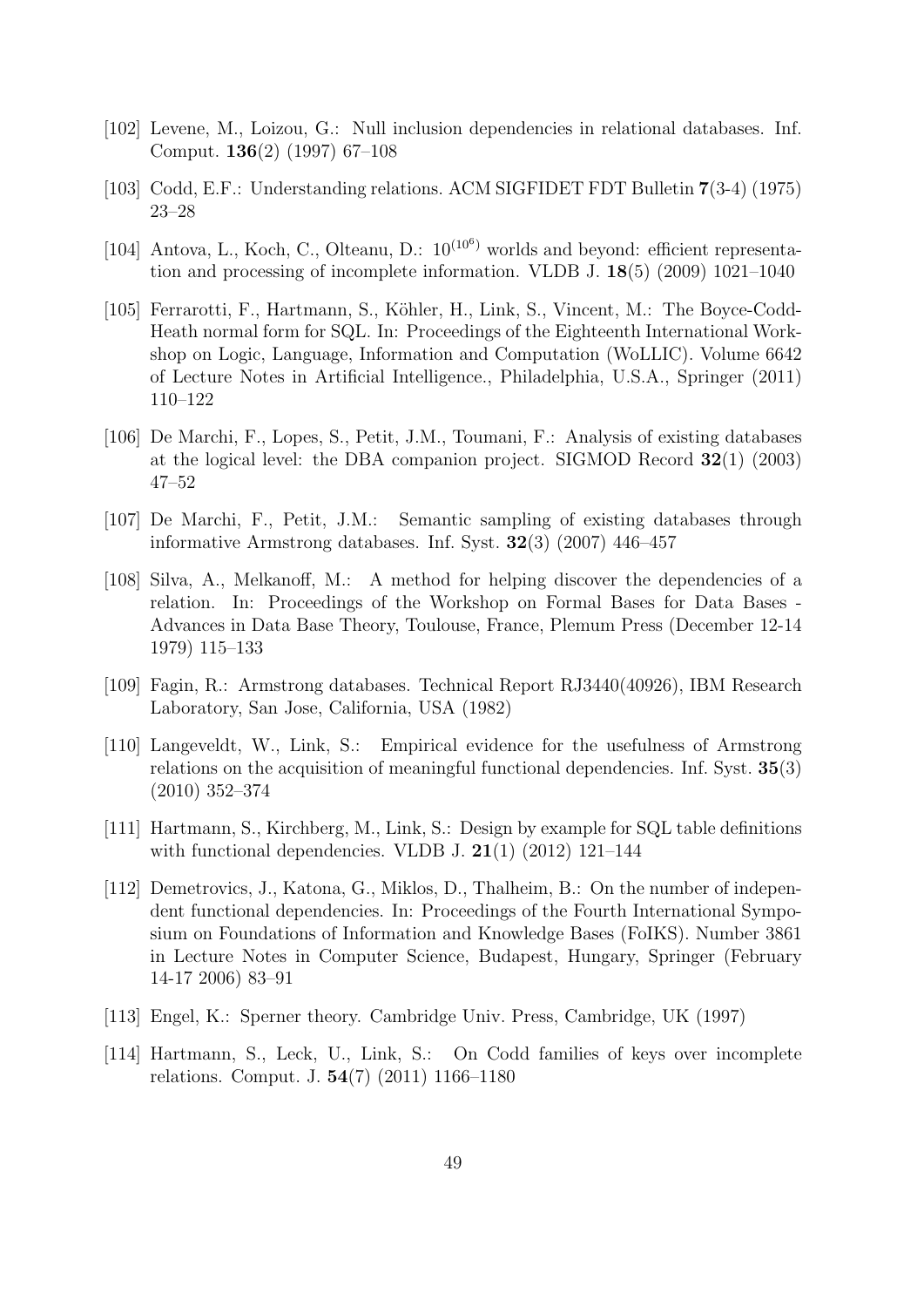- [115] Marquis, P., Porquet, N.: Resource-bounded paraconsistent inference. Ann. Math. Artif. Intell. **39** (2003) 349–384
- [116] Wong, S., Butz, C., Wu, D.: On the implication problem for probabilistic conditional independency. Trans. Systems, Man, and Cybernetics, Part A: Systems and Humans **30**(6) (2000) 785–805
- [117] Malvestuto, F.: A unique formal system for binary decompositions of database relations, probability distributions, and graphs. Inf. Sci. **59**(1-2) (1992) 21–52
- [118] Niepert, M., Van Gucht, D., Gyssens, M.: Logical and algorithmic properties of stable conditional independence. Int. J. Approx. Reasoning **51**(5) (2010) 531–543
- [119] Saxton, L., Tang, X.: Tree multivalued dependencies for XML datasets. In: Proceedings of the Fifth International Conference on Advances in Web-Age Information Management (WAIM). Volume 3129 of Lecture Notes in Computer Science., Dalian, China, Springer (July 15-17 2004) 357–367
- [120] Vincent, M., Liu, J.: Multivalued dependencies and a 4NF for XML. In: Proceedings of the 15th International Conference on Advanced Information Systems Engineering (CaISE). Volume 2681 of Lecture Notes in Computer Science., Klagenfurt, Austria, Springer (June 16-18 2003) 14–29
- [121] Biskup, J.: On the complementation rule for multivalued dependencies. Acta Inf. **10** (1978) 297–305
- [122] Zaniolo, C.: Mixed transitivity for functional and multivalued dependencies in database relations. Inf. Process. Lett. **10**(1) (1980) 32–34
- [123] Khardon, R., Mannila, H., Roth, D.: Reasoning with examples: propositional formulae and database dependencies. Acta Inf. **36** (1999) 267–286
- [124] Sagiv, Y., Delobel, C., Parker Jr., D.S., Fagin, R.: Correction to "An equivalence between relational database dependencies and a fragment of propositional logic". J. ACM **34**(4) (1987) 1016–1018
- [125] Vardi, M.: The complexity of relational query languages. In: Proceedings of the Fourteenth ACM Symposium on Theory of Computing (STOC), San Francisco, USA, ACM (1982) 137–146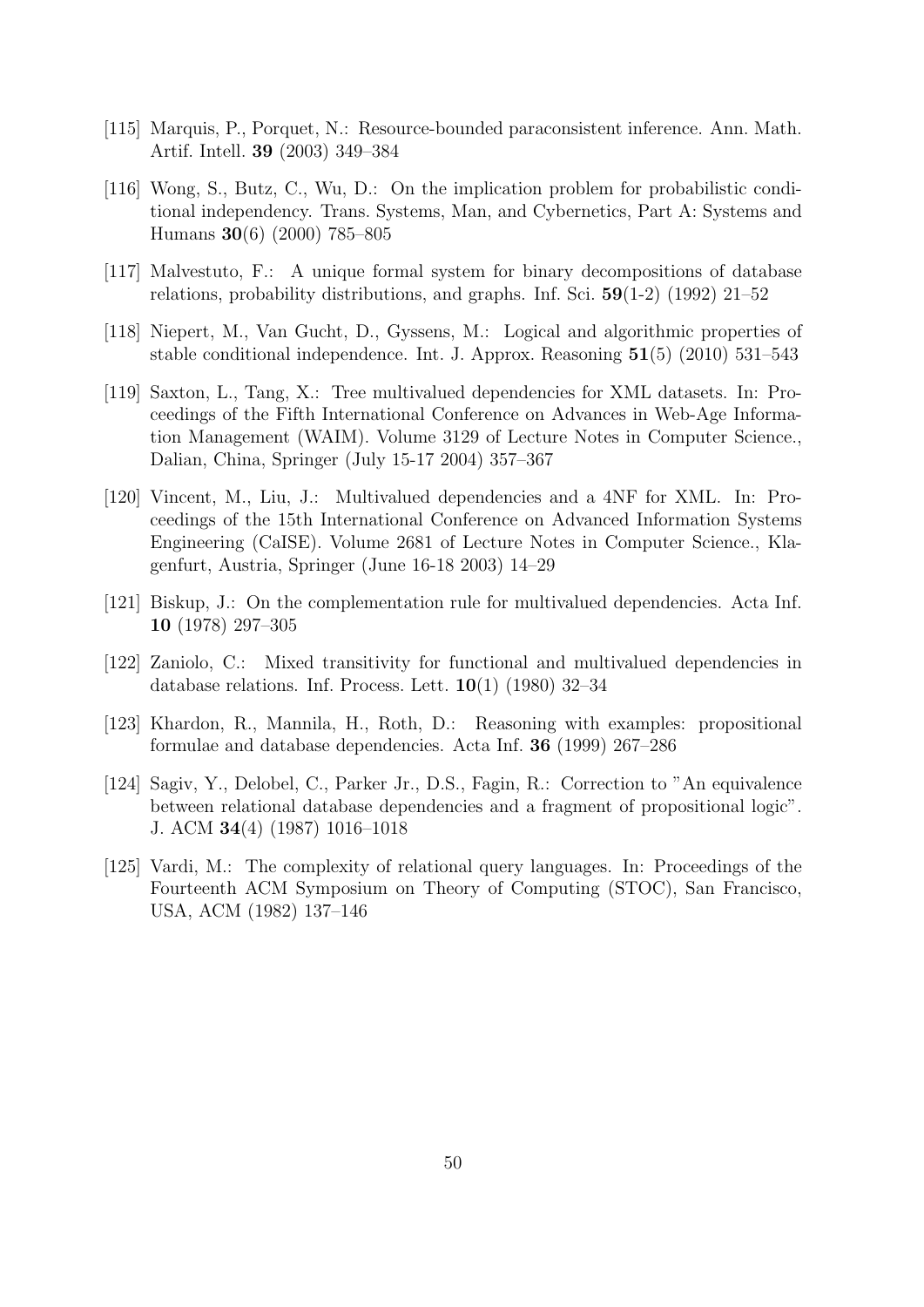$\overline{XY \rightarrow Y}$ <br>(reflexivity,  $\mathcal{R}_F$ )  $X \to Y$  $\overline{XU \to YV}$ <sup>*V*</sup>  $\subseteq U$ (reflexivity,  $\mathcal{R}_F$ ) (FD augmentation,  $\mathcal{A}_F$ )  $X \to Y \qquad Y \to Z$  $X \rightarrow Z$  $(transitivity, \mathcal{T}'_F)$  $X \rightarrow Y$ *X* → *R* − *Y*  $X \rightarrow Y$  $\frac{V}{XU \rightarrow YV}$ <sup>*V*</sup>  $\subseteq U$  $(R$ -complementation,  $\mathcal{C}_{\mathbf{M}}^R$  (MVD augmentation,  $\mathcal{A}_{\mathbf{M}}$ )  $X \rightarrow Y \qquad Y \rightarrow Z$ *X* → *Z* − *Y* (pseudo-transitivity,  $\mathcal{T}'_\mathrm{M})$  $X \to Y$  $X \rightarrow Y$  $X \rightarrow Y \qquad Y \rightarrow Z$ *X → Z − Y* (implication,  $\mathcal{I}_{\mathrm{FM}}$ ) (mixed pseudo-transitivity,  $\mathcal{T}'_{\mathrm{FM}}$ )

Table 4: Axiomatization  $\mathfrak{S}_1$  for FDs & MVDs in the special case  $R_s = R$ 

## **12 Appendix**

In the appendix we establish i) how our new axiomatization subsumes three previous axiomatizations as special cases, ii) that every counter-example relation for an instance of the implication problem for FDs and MVDs in the presence of an NFS contains a twotuple subrelation that is a counter-example for the same instance, and iii) equivalences for full first-order hierarchical decompositions and Boolean dependencies. In particular, we exemplify how findings on the implication problem can be transferred between the logical and data dependency frameworks.

## **13 Subsumption of previous axiomatizations**

We demonstrate in this section how the reduction of  $\mathfrak D$  to the previously studied special cases i)  $R_s = R$ , ii)  $R_s = \emptyset$  and iii)  $\Sigma \cup {\varphi}$  an FD set, subsumes the axiomatizations established for these cases [25, 19, 23], respectively.

#### **13.1 Total relations**

For this special case where  $R_s = R$ , Beeri, Fagin and Howard established the first axiomatization of FDs and MVDs [19]. The set  $\mathfrak{S}_1$  from Table 4 forms an axiomatization for FDs and MVDs in the case  $R_s = R$  [3, 27]. Biskup introduced the *R*-complementation rule  $C_{\text{M}}^R$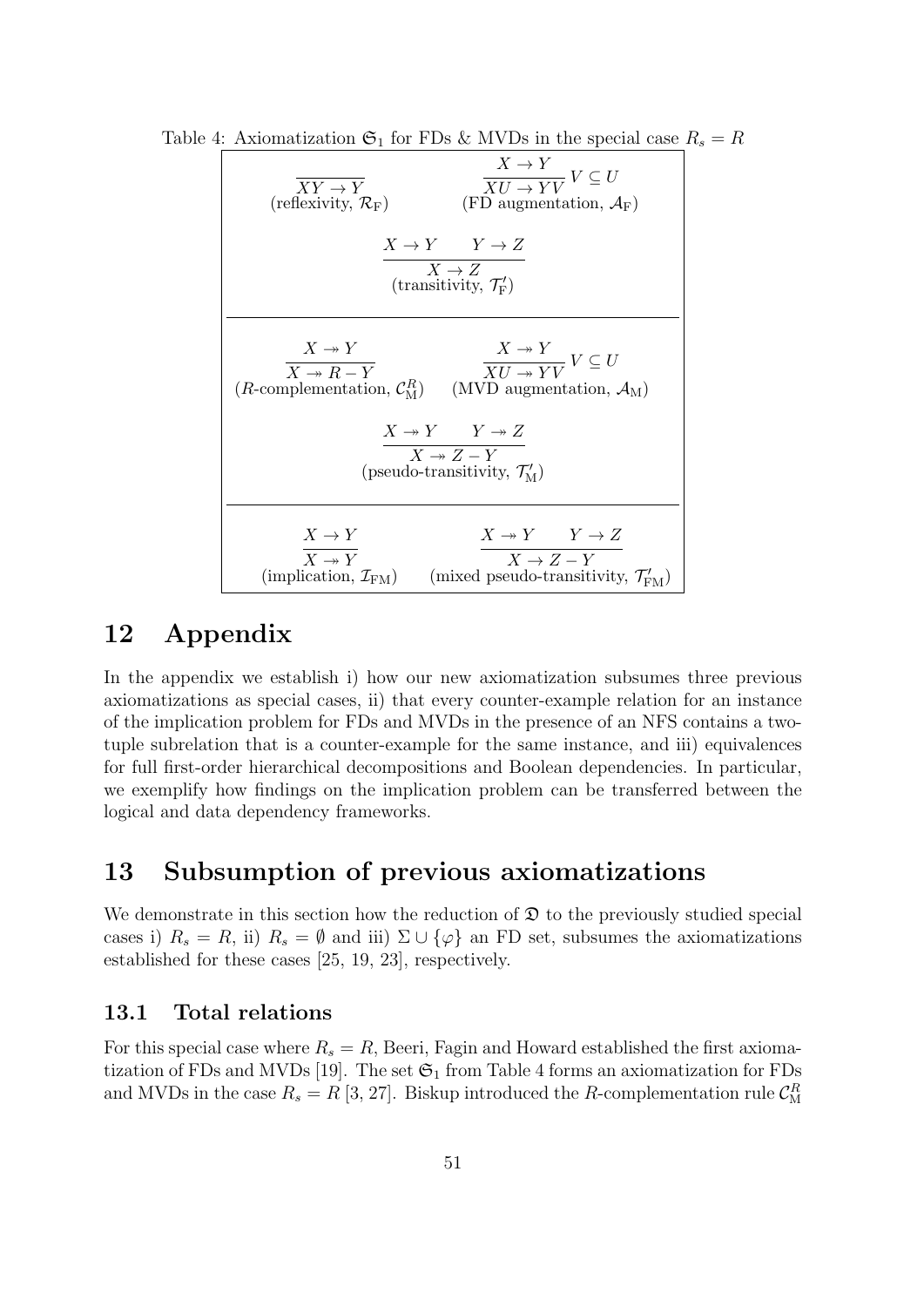in this particular form [121] and Zaniolo [122] introduced the *mixed pseudo-transitivity rule*  $\mathcal{T}'_{\text{FM}}$ *.* 

In the special case  $R_s = R$ , the null mixed pseudo-transitivity rule  $\mathcal{T}_{\text{FM}}$  reduces to the rule  $\mathcal{T}_{\text{FM}}^1$ :

$$
\frac{X \twoheadrightarrow W \qquad Y \to Z}{X \to Z - W} Y \subseteq XW.
$$

This rule subsumes Zaniolo's mixed pseudo-transitivity rule  $\mathcal{T}'_{\text{FM}}$  for the special case where  $W = Y$ . In fact, the following inference shows that *in the special case where*  $R_s = R$  the mixed pseudo-transitivity rule  $\mathcal{T}'_{\text{FM}}$  can replace the null mixed pseudo-transitivity rule  $\mathcal{T}_{\text{FM}}^1$  in  $\mathfrak{D}$  without losing completeness (for the application of  $\mathcal{T}_{\text{FM}}'$  note that  $Y \subseteq XW$ and hence also  $Z - XWY = Z - XW$ :

$$
\frac{\overline{\mathcal{R}_{F}} : X \to X}{\overline{\mathcal{I}_{FM}} : X \to X} \quad X \to W
$$
\n
$$
\frac{\overline{\mathcal{R}_{F}} : XW \to Y}{\overline{\mathcal{I}_{FM}} : XW \to Y} \quad Y \to Z
$$
\n
$$
\frac{\overline{\mathcal{I}_{FM}} : X \to XW}{\overline{\mathcal{I}_{FM}} : XW \to Z - Y}
$$
\n
$$
\frac{\overline{\mathcal{R}_{F}} : X \to Z}{\overline{\mathcal{I}_{F}} : X \to Z - XW}
$$
\n
$$
\frac{\overline{\mathcal{R}_{F}} : X \to (X - W) \cap Z}{X \to Z - W}
$$

Similar observations hold for the null pseudo-transitivity rule  $\mathcal{T}_{M}$  and its counter-part, the pseudo-transitivity rule  $\mathcal{T}'_{M}$  in the special case of total relations. The following inference *γ* shows how the augmentation rule  $A_F$  can be derived from the system  $\mathfrak D$  in the special case where  $R_s = R$ :

$$
\frac{\overline{XU \to X}}{\overline{\mathcal{R}}_F: \ XU \to X \cap Y} \xrightarrow[\overline{\mathcal{T}}_{{\rm FM}}^1:\ XU \to X \to Y]{\overline{\mathcal{T}}_{{\rm FM}}^1:\ XU \to X \ XU \to Y \to Y} \overline{\mathcal{R}}_F:\ XU \to Y \text{ for } \overline{\mathcal{R}}_F:\ XU \to Y \text{ for } \overline{\mathcal{R}}_F:\ XU \to Y \text{ for } \overline{\mathcal{R}}_F:\ XU \to Y \text{ for } \overline{\mathcal{R}}_F:\ XU \to Y \text{ for } \overline{\mathcal{R}}_F:\ XU \to Y \text{ for } \overline{\mathcal{R}}_F:\ XU \to Y \text{ for } \overline{\mathcal{R}}_F:\ XU \to Y \text{ for } \overline{\mathcal{R}}_F:\ XU \to Y \text{ for } \overline{\mathcal{R}}_F:\ XU \to Y \text{ for } \overline{\mathcal{R}}_F:\ XU \to Y \text{ for } \overline{\mathcal{R}}_F:\ XU \to Y \text{ for } \overline{\mathcal{R}}_F:\ XU \to Y \text{ for } \overline{\mathcal{R}}_F:\ XU \to Y \text{ for } \overline{\mathcal{R}}_F:\ XU \to Y \text{ for } \overline{\mathcal{R}}_F:\ XU \to Y \text{ for } \overline{\mathcal{R}}_F:\ XU \to Y \text{ for } \overline{\mathcal{R}}_F:\ XU \to Y \text{ for } \overline{\mathcal{R}}_F:\ XU \to Y \text{ for } \overline{\mathcal{R}}_F:\ XU \to Y \text{ for } \overline{\mathcal{R}}_F:\ XU \to Y \text{ for } \overline{\mathcal{R}}_F:\ XU \to Y \text{ for } \overline{\mathcal{R}}_F:\ XU \to Y \text{ for } \overline{\mathcal{R}}_F:\ XU \to Y \text{ for } \overline{\mathcal{R}}_F:\ XU \to Y \text{ for } \overline{\mathcal{R}}_F:\ XU \to Y \text{ for } \overline{\mathcal{R}}_F:\ XU \to Y \text{ for } \overline{\mathcal{R}}_F:\ XU \to Y \text{ for } \overline{\mathcal{R}}_F:\ XU \to Y \text{ for } \overline{\mathcal{R}}_F:\ XU \to Y \text{ for } \overline{\math
$$

*.*

*.*

A similar observation holds for the augmentation rule  $A_M$ . Finally, the transitivity rule  $\mathcal{T}'_F$  can also be inferred from the system  $\mathfrak{D}$  in the special case where  $R_s = R$ :

$$
X \to Y
$$
  
\n
$$
\frac{X \to Y}{\mathcal{D}_{F}: X \to Y \cap Z} \frac{\overline{\mathcal{I}_{FM}: X \to Y} \quad Y \to Z}{\mathcal{T}_{FM}^{1}: \quad X \to Z - Y}
$$
  
\n
$$
\overline{\mathcal{U}_{F}:} \frac{X \to Z}{X \to Z}
$$

Hence, the axiomatization  $\mathfrak{S}_1$  is already subsumed by the axiomatization  $\mathfrak{D}$  in the special case where  $R_s = R$ .

#### **13.2 Lien's class of FDs and MVDs**

This is the special case where  $R_s = \emptyset$ . Lien established the following set

$$
\mathfrak{S}_2=\{\mathcal{R}_{\text{F}},\mathcal{A}_{\text{F}},\mathcal{D}_{\text{F}},\mathcal{U}_{\text{F}},\mathcal{C}_{\text{M}}^R,\mathcal{A}_{\text{M}},\mathcal{U}_{\text{M}},\mathcal{I}_{\text{FM}}\}
$$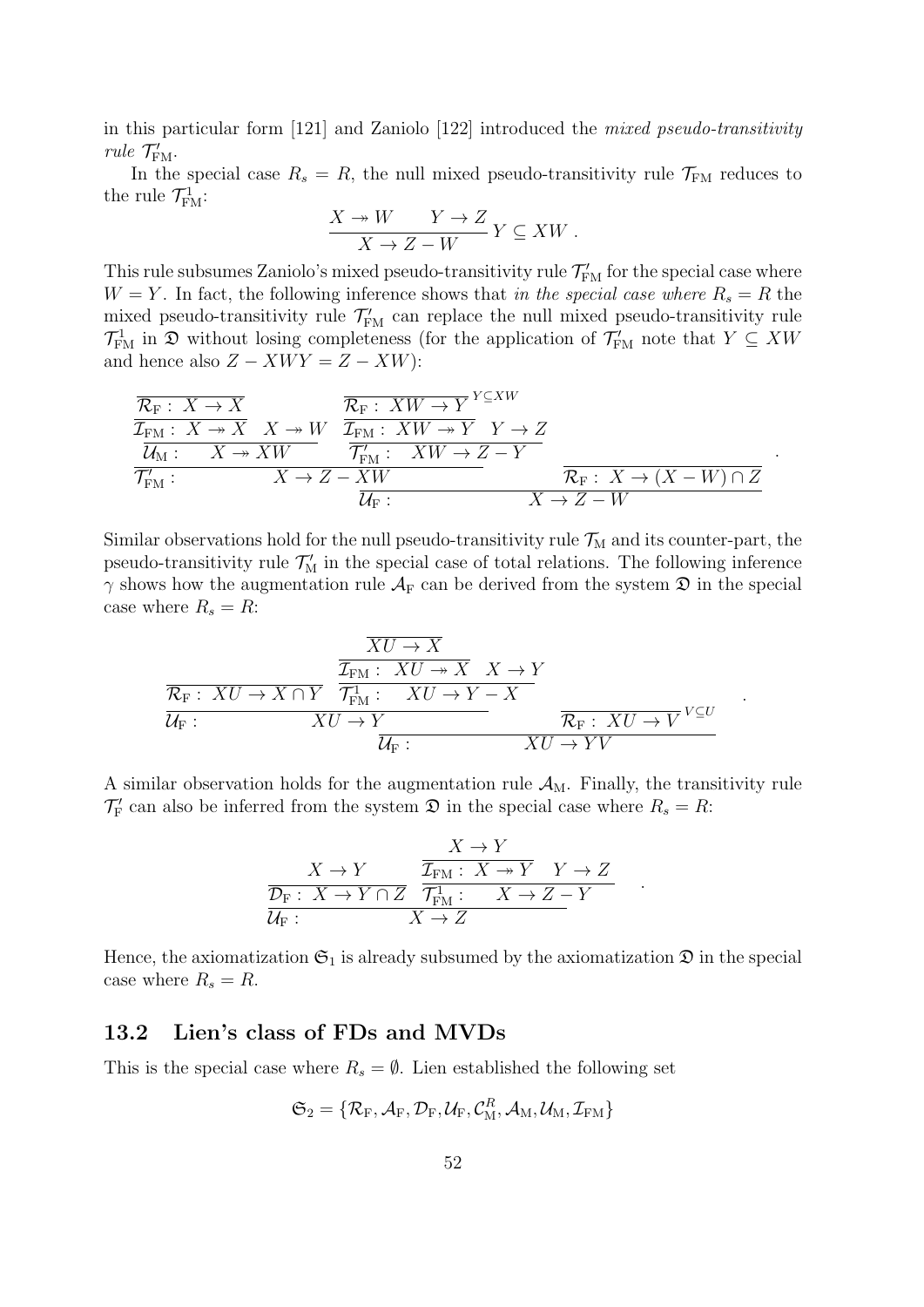as an axiomatization for the class of FDs and MVDs [23] in this case. Consequently, the interaction of FDs and MVDs is relatively trivial when  $R_s = \emptyset$ . For example, the null mixed pseudo-transitivity rule  $\mathcal{T}_{\text{FM}}$  reduces to the rule  $\mathcal{T}_{\text{FM}}^2$ .

$$
\frac{X \twoheadrightarrow W \qquad Y \to Z}{X \to Z - W} Y \subseteq X .
$$

Replacing the application of  $\mathcal{T}_{FM}^1$  in the inference  $\gamma$  above by that of  $\mathcal{T}_{FM}^2$  shows how the augmentation rule  $A_F$  can be derived from the system  $\mathfrak D$  in the special case where  $R_s = \emptyset$ . Similar observations hold for the null pseudo-transitivity rule, its counter-part:

$$
\frac{X \twoheadrightarrow W \qquad Y \twoheadrightarrow Z}{X \twoheadrightarrow Z - Y} Y \subseteq X
$$

in the case  $R_s = \emptyset$ , and the augmentation rule  $\mathcal{A}_M$ . Hence, the axiomatization  $\mathfrak{S}_2$  is already subsumed by the axiomatization  $\mathcal{D}$  in the special case where  $R_s = \emptyset$ .

### **13.3 Atzeni and Morfuni's class of FDs in the presence of an NFS**

Atzeni and Morfuni established the following set

$$
\mathfrak{S}_3=\{\mathcal{R}_{\mathrm{F}},\mathcal{A}_{\mathrm{F}},\mathcal{D}_{\mathrm{F}},\mathcal{T}_{\mathrm{F}}\}
$$

of inference rules as an axiomatization for the class of FDs in the presence of an NFS *R<sup>s</sup>* [25]. Here,  $\mathcal{T}_F$  denotes the *null transitivity rule*:

$$
\frac{X \to Y \quad Y \to Z}{X \to Z} Y - X \subseteq R_s \quad .
$$

This rule, however, can be derived from the system  $\mathfrak D$  as follows:

$$
X \to Y
$$
  
\n
$$
\frac{X \to Y}{\mathcal{T}_{\text{FM}} : X \to Y \quad Y \to Z}
$$
  
\n
$$
\frac{\mathcal{D}_{\text{F}} : X \to Y \cap Z}{\mathcal{T}_{\text{FM}} : X \to Z - Y} Y \subseteq X(Y \cap R_s)
$$
  
\n
$$
\frac{\mathcal{D}_{\text{F}} : X \to Y \cap Z}{X \to Z}
$$

Note that *Y* − *X*  $\subseteq$  *R*<sub>s</sub> implies that *Y*  $\subseteq$  *X*(*Y* ∩ *R*<sub>s</sub>). Hence, the axiomatization  $\mathfrak{S}_3$ is already subsumed by the axiomatization  $\mathfrak D$  in the special case where  $\Sigma$  contains only FDs.

## **14 A model-theoretical result**

For a set  $\Sigma \cup {\varphi}$  of FDs and MVDs over any relation schema R we show in this section that any relation *r* that satisfies  $\Sigma$  and violates  $\varphi$  there is a two-tuple subrelation  $r' \subseteq r$ that satisfies  $\Sigma$  and violates  $\varphi$ . This extends a result from total [21] to partial relations.

For a two-tuple relation  $r = \{t_1, t_2\}$  over relation schema R we say that r *actively* satisfies the MVD  $X \rightarrow Y$  over R if r satisfies  $X \rightarrow Y$ ,  $t_1$  and  $t_2$  are X-total and  $t_1[X] = t_2[X].$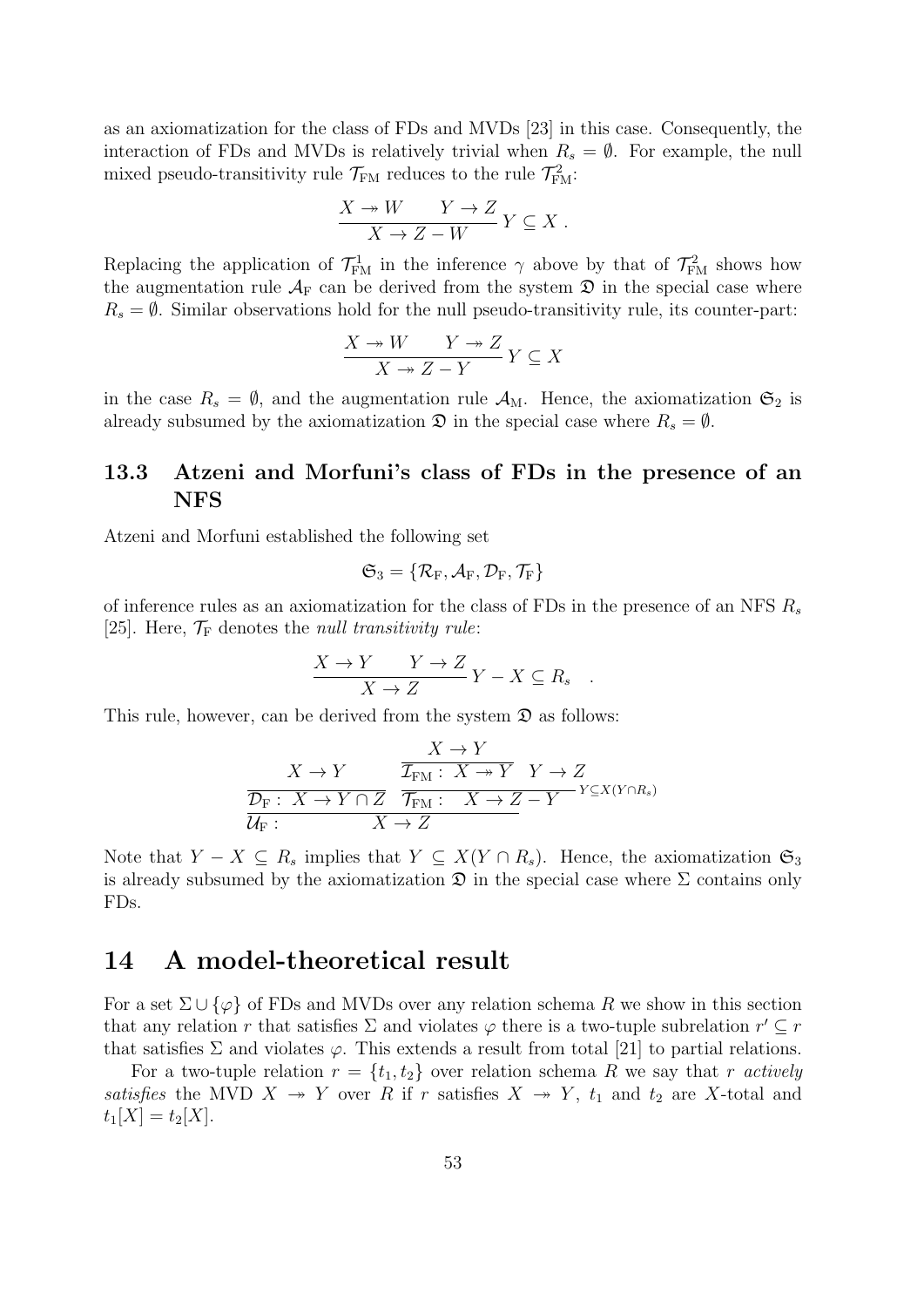**Lemma 6** Let  $r = \{t_1, t_2\}$  be a two-tuple relation over relation schema R. Let  $X \rightarrow Y$ *be an MVD over R such that R is the disjoint union of X, Y and Z. Then r actively* satisfies  $X \to Y$  if and only if i)  $X \subseteq ag^s(t_1, t_2)$ , and ii)  $Y \subseteq ag(t_1, t_2)$  or  $Z \subseteq ag(t_1, t_2)$ .

**Proof** If both i) and ii) hold, then *r* actively satisfies  $X \rightarrow Y$ . Suppose that  $r = \{t_1, t_2\}$ actively satisfies  $X \to Y$ . Consequently, i) holds. Hence,  $t_1[X] = t_2[X]$  and  $t_1, t_2$  are *X*-total. Then there must be some  $t \in r$  such that  $t[XY] = t_1[XY]$  and  $t[XZ] =$  $t_2[XZ]$ . However,  $t = t_1$  or  $t = t_2$ . Consequently,  $t_1[XZ] = t_2[XZ]$  or  $t_1[XY] = t_2[XY]$ , respectively. That is,  $Y \subseteq ag(t_1, t_2)$  or  $Z \subseteq ag(t_1, t_2)$ .

**Lemma 7** Let  $r = \{t_1, t_2\}$  and  $r' = \{t'_1, t'_2\}$  both be two-tuple relations over relation schema R such that  $ag^s(t_1, t_2) \subseteq ag^s(t'_1, t'_2)$  and  $ag(t_1, t_2) \subseteq ag(t'_1, t'_2)$ . Then every MVD *φ over R that is actively satisfied by r is also actively satisfied by r ′ .*

**Proof** Let *r* actively satisfy the MVD *X*  $\rightarrow$  *Y* over *R*. Then we know that *X*  $\subseteq$  $ag<sup>s</sup>(t<sub>1</sub>, t<sub>2</sub>)$ . We conclude that  $X \subseteq ag<sup>s</sup>(t'<sub>1</sub>, t'<sub>2</sub>)$  since  $ag<sup>s</sup>(t<sub>1</sub>, t<sub>2</sub>) \subseteq ag<sup>s</sup>(t'<sub>1</sub>, t'<sub>2</sub>)$ .

From Lemma 6 we also conclude that  $Y \subseteq ag(t_1, t_2)$  or  $R - XY \subseteq ag(t_1, t_2)$ . Since  $ag(t_1, t_2) \subseteq ag(t'_1, t'_2)$  we conclude that  $Y \subseteq ag(t'_1, t'_2)$  or  $R - XY \subseteq ag(t'_1, t'_2)$ .

Hence, Lemma 6 tells us that  $r'$  also actively satisfies  $X \rightarrow Y$ .

**Lemma 8** *Let*  $\Sigma \cup {\varphi}$  *be a set of FDs and MVDs over the relation schema R, and let r be some relation over R.* Assume that *r satisfies*  $\Sigma$  *and violates*  $\varphi$ *. Then there is a two-tuple subrelation*  $r' \subseteq r$  *such that*  $r'$  *satisfies*  $\Sigma$  *and violates*  $\varphi$ *.* 

**Proof** We distinguish between two cases, depending on whether  $\varphi$  is an FD or an MVD.

*Case 1.* Let  $\varphi$  denote an FD. We can assume without loss of generality that  $\varphi$  denotes the FD  $X \to A$  in which the right-hand side contains a single attribute. Since *r* violates  $X \to A$  there are two *X*-total tuples  $t_1$  and  $t_2$  of *r* that agree on the attributes in *X* but disagree on the attribute *A*. Consider all two-tuple subrelations of *r* in which  $X \to A$  is violated. Of all such two-tuple subrelations of  $r$ , let  $r'$  be the one which satisfies actively the maximal number of MVDs. That is, if *s* is another two-tuple subrelation of *r* which violates  $\varphi$ , and if *k* is the number of MVDs that are satisfied actively by *s*, then *r'* satisfies actively at least *k* MVDs. We shall now show that  $r'$  satisfies  $\Sigma$ .

All FDs in  $\Sigma$  are satisfied by  $r'$  since they are satisfied by  $r$ , and hence in every subrelation of *r* including *r'*. Let  $U \rightarrow V$  be an MVD in  $\Sigma$  that is violated by *r'*. We shall derive a contradiction. Assume without loss of generality that *U, V* and *W* form a partition of the relation schema  $R$ . The two tuples of  $r'$  are clearly  $U$ -total and agree on all attributes of *U* (otherwise *r'* would satisfy  $U \rightarrow V$ ). Let  $(u, v, w)$  and  $(u, v', w')$ denote the two tuples in r'. Consequently,  $v \neq v'$  and  $w \neq w'$  (or else r' would satisfy  $U \rightarrow V$ ). By assumption, *r'* violates  $X \rightarrow A$ . Thus, the two tuples are X-total and agree on all the attributes in *X* and disagree on the attribute *A*. Since they disagree on *A*, we have either  $A \in V$  or  $A \in W$ . Assume without loss of generality that  $A \in V$ . Let *s* be the two-tuple relation containing  $(u, v, w)$  and  $(u, v', w)$ . Since *r* satisfies  $U \rightarrow V$ , and since  $(u, v, w)$  and  $(u, v', w')$  are in *r*, the tuple  $(u, v', w)$  is necessarily in *r*. Hence, *s* is a two-tuple subrelation of *r*. The two tuples of *s* are *X*-total and agree on all attributes in *X* (since the two tuples in *r ′* do) but disagree on *A* (because *v* and *v ′* disagree on *A*).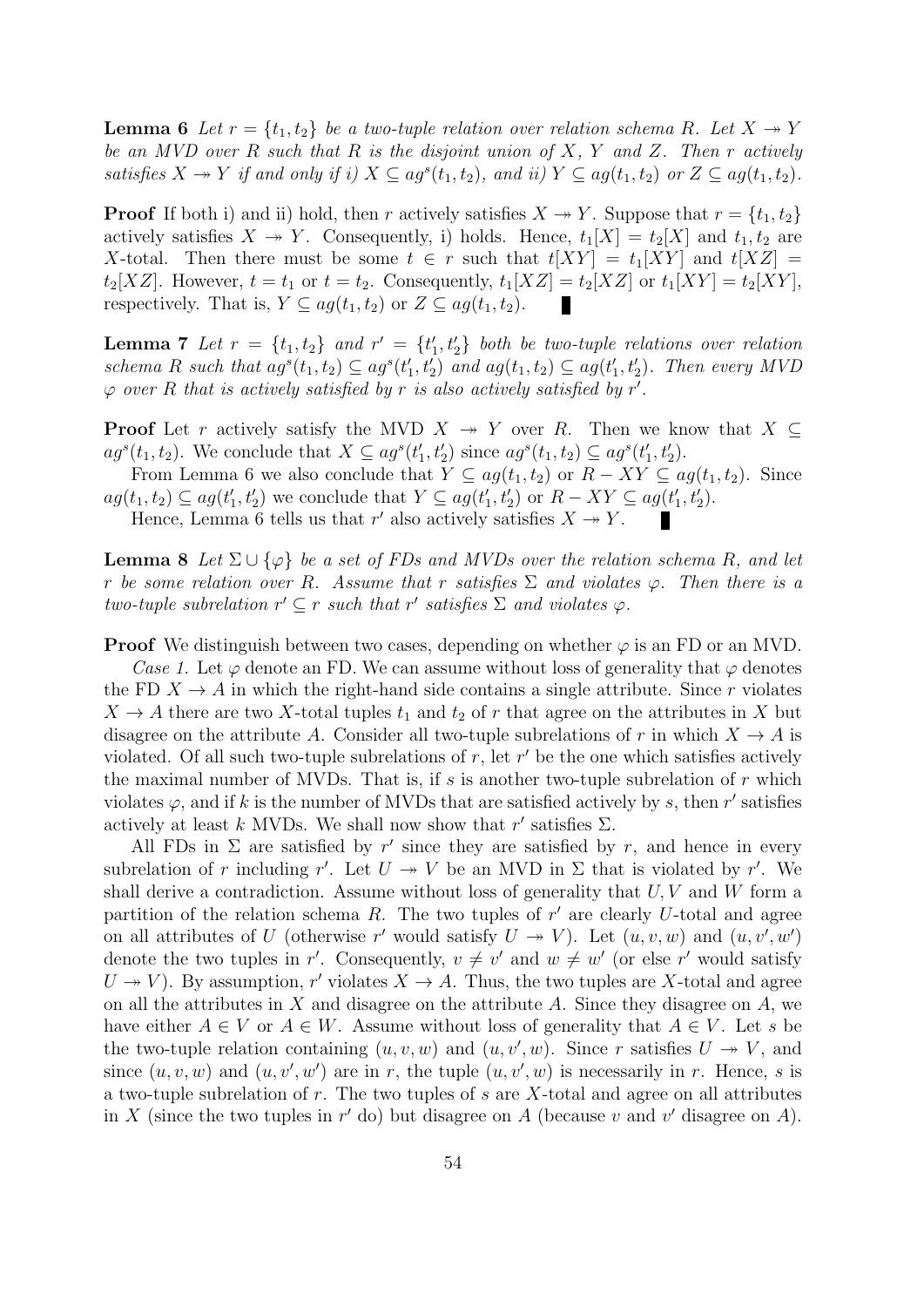Thus, *s* violates  $X \to A$ , and, unlike the situation in *r'*, we see that *s* actively satisfies  $U \rightarrow V$ . Furthermore, by Lemma 7 every MVD that is actively satisfied by  $r'$  is also actively satisfied by *s*. So more members of  $\Sigma$  are actively satisfied by *s* than by *r'*. Since *s* is a two-tuple subrelation of *r* which violates  $X \to A$ , this is a contradiction of the "maximality" in the definition of *r ′* . This completes the proof of case 1.

*Case 2.* Let  $\varphi$  denote the MVD  $X \rightarrow Y$ . Assume without loss of generality that X, *Y* and *Z* form a partition of the relation schema *R*. We say that a pair of tuples (*x, y, z*) and  $(x, y', z')$  *witness the failure* of  $X \rightarrow Y$  in a given relation if they appear in that relation, if they are X-total and if one of  $(x, y', z)$  or  $(x, y, z')$  does not appear in that relation. Thus an MVD fails in a relation if and only if the relation has a pair of tuples that witness the failure. In particular, since *r* violates the MVD  $X \rightarrow Y$ , let  $(x, y, z)$  and  $(x, y', z')$  witness the failure of  $X \rightarrow Y$  in *r*. Hence,  $(x, y', z)$  or  $(x, y, z')$  does not appear in *r*. Of all two-tuple subrelations of *r* that witness the failure of  $X \rightarrow Y$  in *r*, let *r'* be the one which actively satisfies the maximal number of MVDs in  $\Sigma$ . We now show that *r*<sup>*<i>r*</sup> satisfies  $\Sigma$  (which completes the proof, since *r*<sup>*'*</sup> violates  $X \to Y$ ).</sup>

As in case 1, each FD in  $\Sigma$  is satisfied by r'. Let  $U \rightarrow V$  be an MVD in  $\Sigma$  that is violated by *r ′* ; we shall derive a contradiction. Assume that *U*, *V* and *W* form a partition of the relation schema *R*. As in case 1, the two tuples of *r ′* are *U*-total and agree on all the attributes in *U*.

Denote by  $\overline{V}$  and  $\overline{W}$  those attributes in *V* and *W*, respectively, for which the tuples of *r'* disagree. Since  $U \twoheadrightarrow V$  is violated by  $r'$ ,  $\overline{V}$  and  $\overline{W}$  are both necessarily non-empty. We rewrite  $(x, y, z)$  and  $(x, y', z')$  as  $(u, v, w)$  and  $(u, v', w')$ , respectively. Let  $s_1$  be the two-tuple relation consisting of  $(u, v, w)$  and  $(u, v', w)$ , and let  $s_2$  be the two-tuple relation consisting of  $(u, v, w)$  and  $(u, v, w')$ . Both  $s_1$  and  $s_2$  are subrelations of  $r$  since  $U \rightarrow V$ is satisfied by *r*. They are two-tuple relations since  $v \neq v'$  and  $w \neq w'$ . By Lemma 7 every MVD of  $\Sigma$  that is actively satisfied by  $r'$  is also actively satisfied by  $s_1$  and by  $s_2$ . Clearly  $U \rightarrow V$  is actively satisfied by  $s_1$  and  $s_2$ . If  $X \rightarrow Y$  is violated by  $s_1$  or by  $s_2$ , we have derived a contradiction to the maximality of  $r'$ , and hence the proof is complete. So suppose that  $X \to Y$  is satisfied by both  $s_1$  and  $s_2$ . Then  $X \to Y$  is actively satisfied by  $s_1$  and by  $s_2$  since all of the tuples in  $r'$ ,  $s_1$  and  $s_2$  are X-total and have the same *X*-value *x*. It follows from Lemma 6 that the two tuples in *s*<sup>1</sup> agree on all attributes in *Y* or on all attributes in *Z*. In the former case  $\overline{V} \subseteq Z$ , since  $\overline{V}$  contains all the attributes in which the two tuples in  $s_1$  disagree. In the latter case  $\overline{V} \subseteq Y$ . Thus we know that  $\overline{V} \subseteq Y$  or  $\overline{V} \subseteq Z$ . Similarly, it follows from our knowledge of  $s_2$  that  $\overline{W} \subseteq Y$  or  $\overline{W} \subseteq Z$ . Since  $\overline{V} \subseteq Y$  or  $\overline{V} \subseteq Z$ , and since  $\overline{W} \subseteq Y$  or  $\overline{W} \subseteq Z$ , there are four possibilities:

- 1.  $\overline{V} \subset Y$  and  $\overline{W} \subset Y$ :
- 2.  $\overline{V} \subset Y$  and  $\overline{W} \subset Z$ ;
- 3.  $\overline{V} \subset Z$  and  $\overline{W} \subset Y$ ;
- 4.  $\overline{V} \subset Z$  and  $\overline{W} \subset Z$ .

Now  $\overline{V} \cup \overline{W}$  contains all the attributes on which the two tuples of  $r'$  disagree. If (1) were to hold, then the two tuples in *r ′* would agree on all the attributes in *Z*, and hence the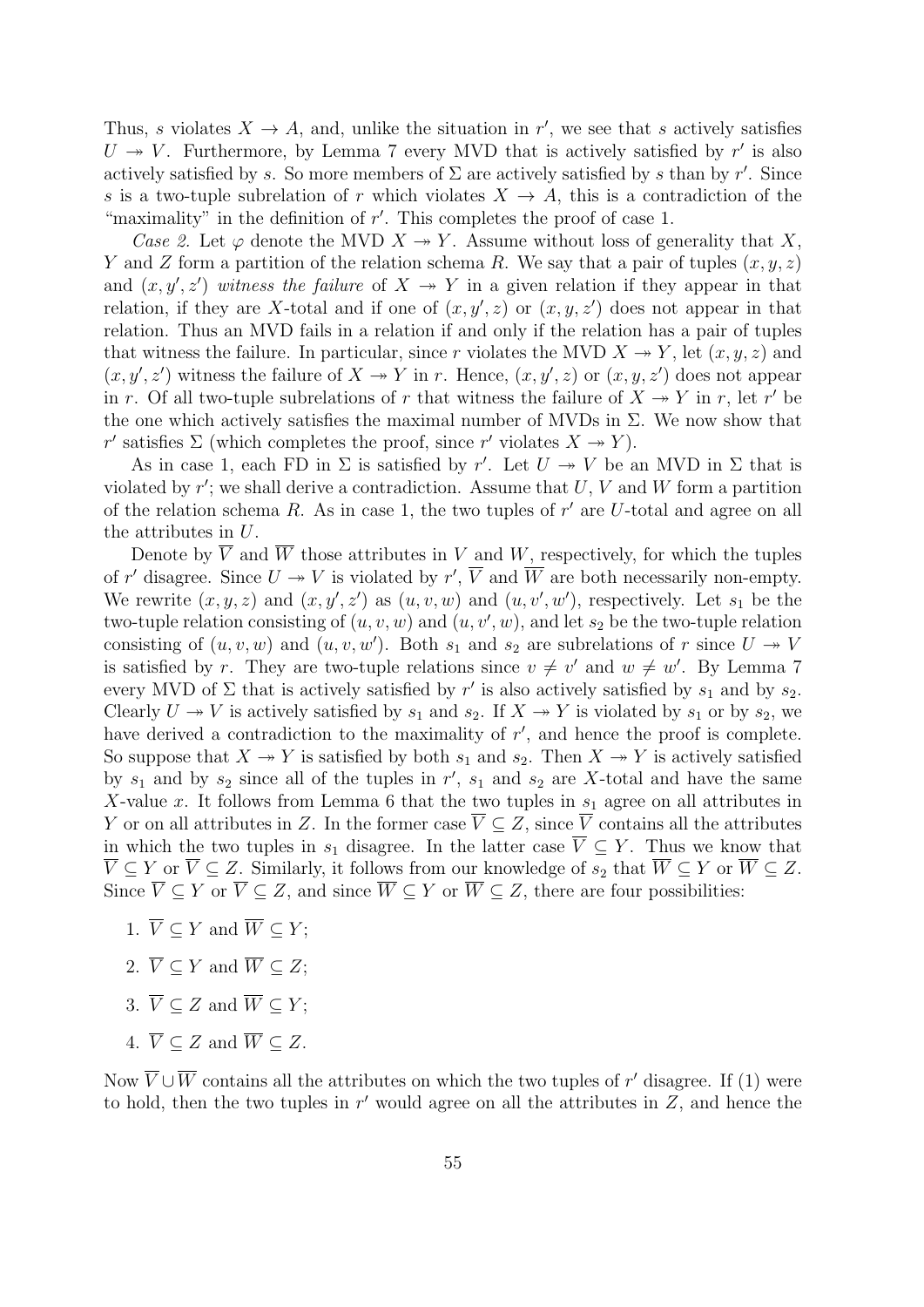MVD  $X \rightarrow Y$  would be satisfied by  $r'$  (which it is not). Similarly, (4) is impossible. So we have that  $(2)$  or  $(3)$  holds. We assume without loss of generality that  $(2)$  holds. Hence *y* and *y*' disagree exactly on all the attributes in  $\overline{V}$ , and *z* and *z*' disagree exactly on all the attributes in  $\overline{W}$ . Under these conditions  $(x, y', z)$  and  $(u, v', w)$  are identical, and so are  $(x, y, z')$  and  $(u, v, w')$ . But this is impossible, since  $(u, v', w)$  and  $(u, v, w')$  are in *r*, whereas  $(x, y', z)$  or  $(x, y, z')$  is not in *r*.

## **15 Further equivalences**

In this section we will demonstrate how our techniques can be applied to establish further equivalences. It is known from the case of total relations that the equivalences to Boolean implication do not extend to embedded or join dependencies. We demonstrate that our equivalences do extend to Delobel's class of full first-order hierarchical decompositions [81] in the presence of an NFS. We will then utilize the special *LP* interpretation to introduce the class of Boolean dependencies over incomplete relations, and to extend the equivalence between FDs in the presence of an NFS and the Horn fragment of *S*-3 logics to arbitrary Boolean dependencies in the presence of an NFS and propositional formulae in  $S$ -3 logics. As an application of this equivalence the upper time bounds on the timecomplexity of the implication problem, previously established for *S*-3 logics, transfer directly to the framework of Boolean dependencies. For the special case of an empty NFS, we obtain a detailed analysis of the data, expression and combined complexity from the findings for the Logic of Paradox. Vice versa, our axiomatization and upper time bounds for the implication of FDs and MVDs in the presence of an NFS apply directly to the S-3 implication of the propositional fragment. Next we establish a logical characterization for the notions of a dependency basis and attribute set closure. Finally, we characterize the implication problem for Boolean dependencies in the presence of an arbitrary NFS by the implication problem for Boolean dependencies in the absence of an NFS.

## **15.1 Extension to Delobel's Full First-Order Hierarchical Decompositions**

It is known that, already for the special case of total relations, the equivalences of Theorem 3 do not extend to join or embedded dependencies [21]. Delobel introduced the class of full first-order hierarchical decompositions (FOHDs) as an important subclass of join dependencies [81]. We will now extend the class of FOHDs to the context of the "no information" null marker, and show under which translation to propositional formulae the equivalences of Theorem 3 apply to the class of FOHDs.

An FOHD over a relation schema *R* is an expression  $X: \{Y_1, \ldots, Y_k\}$  where  $X, Y_1, \ldots, Y_k$ are all subsets of *R* such that  $XY_1 \cdots Y_k = R$ . We assume without loss of generality that the attribute sets  $X, Y_1, \ldots, Y_k$  are mutually disjoint and that  $k \geq 2$ . The FOHD  $X: \{Y_1, \ldots, Y_k\}$  over *R* is satisfied by a relation *r* over *R* if and only if  $r_X[R] = r_X[XY_1] \bowtie$  $\cdots \bowtie r_X[XY_k]$ . An MVD  $X \to Y$  is satisfied by a relation *r* if and only if the binary FOHD  $X$  :  $\{Y, R - XY\}$  is satisfied by *r*.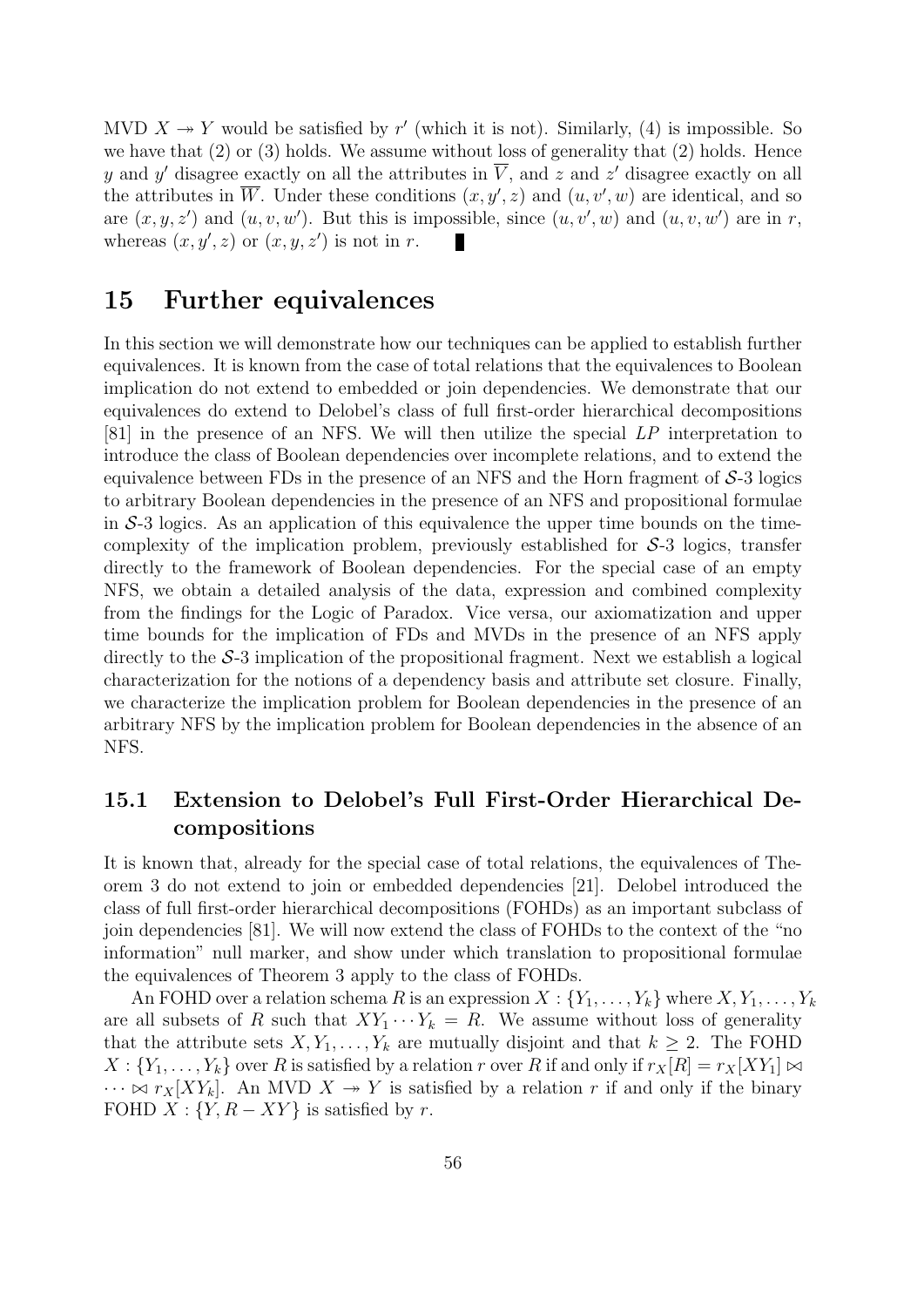For the FOHD  $X: \{Y_1, \ldots, Y_k\}$ , denoted by  $\varphi$ , let  $\varphi'$  denote its corresponding  $\mathcal{L}$ formula:

$$
\left(\bigwedge_{A\in X} A'\right) \to \left(\bigvee_{i=1}^k \left(\bigwedge_{B\in \bigcup_{1\leq j\leq k, j\neq i} Y_j} B'\right)\right).
$$

**Theorem 5** *Let*  $\Sigma \cup {\varphi}$  *be a set of FDs and FOHDs, and let*  $R_s$  *be an NFS over some relation schema R.* Let  $\mathcal{L}$  be the set of propositional variables that corresponds to R<sub>*i*</sub>,  $\mathcal{S}$ *the set of propositional variables that corresponds to*  $R_s$ *, and let*  $\Sigma' \cup {\varphi'}$  *denote the set of L-formulae that corresponds to* Σ*∪ {φ}. Then the following statements are equivalent:*

- *1.*  $\Sigma \models_{R_s} \varphi$ ,
- 2.  $\Sigma' \models_{LP_{\mathcal{S}}} \varphi'$ ,
- *3.*  $\Sigma' \models^3_{\mathcal{S}} \varphi'$ , and
- $\mathcal{A}$ *.*  $(\Sigma[ln s(\varphi)R_s])' \models_{BL} \varphi'.$

**Proof** The result follows from Theorem 3, Corollary 6 and Corollary 7 since a relation *r* satisfies an FOHD  $X : \{Y_1, \ldots, Y_k\}$  if and only if for all  $i = 1, \ldots, k-1$  it is the case that *r* satisfies the MVD  $X \rightarrow Y_i$ .

**Example 11** *Let*  $R = ASLC$ *,*  $R_s = ALC$ *,*  $\Sigma = \{A \rightarrow S, AL \rightarrow C, S : \{L, AC\} \}$  as in *Example 2. The relation*

| Article | Supplier | Location  | Cost |
|---------|----------|-----------|------|
| Kiwi    | n.i      | Maunganui | 1.50 |
| Kiwi    | n.i      | Taranaki  | 2.50 |

*shows that the FOHD*  $A: \{S, L, C\}$ *, denoted by*  $\varphi$ *, is not implied by*  $\Sigma$  *in the presence of Rs. As an illustration of Theorem 5 we note that the LP<sup>S</sup> interpretation that assigns*  $\mathbb{T}$  *to*  $A'$ ,  $\mathbb{P}$  *to*  $S'$ , and  $\mathbb{F}$  *to*  $L'$  and  $C'$ , *is a model of*  $\Sigma'$  *but not a model of the formula*  $\varphi' = A' \to ((L' \wedge C') \vee (S' \wedge C') \vee (S' \wedge L')).$ 

#### **15.2 Boolean dependencies**

As an application of our special *LP* interpretation we introduce the class of Boolean dependencies (BDs) in the presence of an NFS. This class subsumes Atzeni and Morfuni's class of FDs in the presence of an NFS [25, 23], and the class of BDs over total relations (where the NFS  $R_s = R$ ) [21]. Note that MVDs are not BDs.

**Remark 6** *Boolean dependencies have not been very popular in database design yet. However, the following extension of them allows designers to express quite useful constraints.* Define for each attribute  $A \in R$  an equivalence relation  $E_A$  on the domain of *A.* Define further that the Boolean dependency  $A \rightarrow B \vee \neg C$  holds if and only if for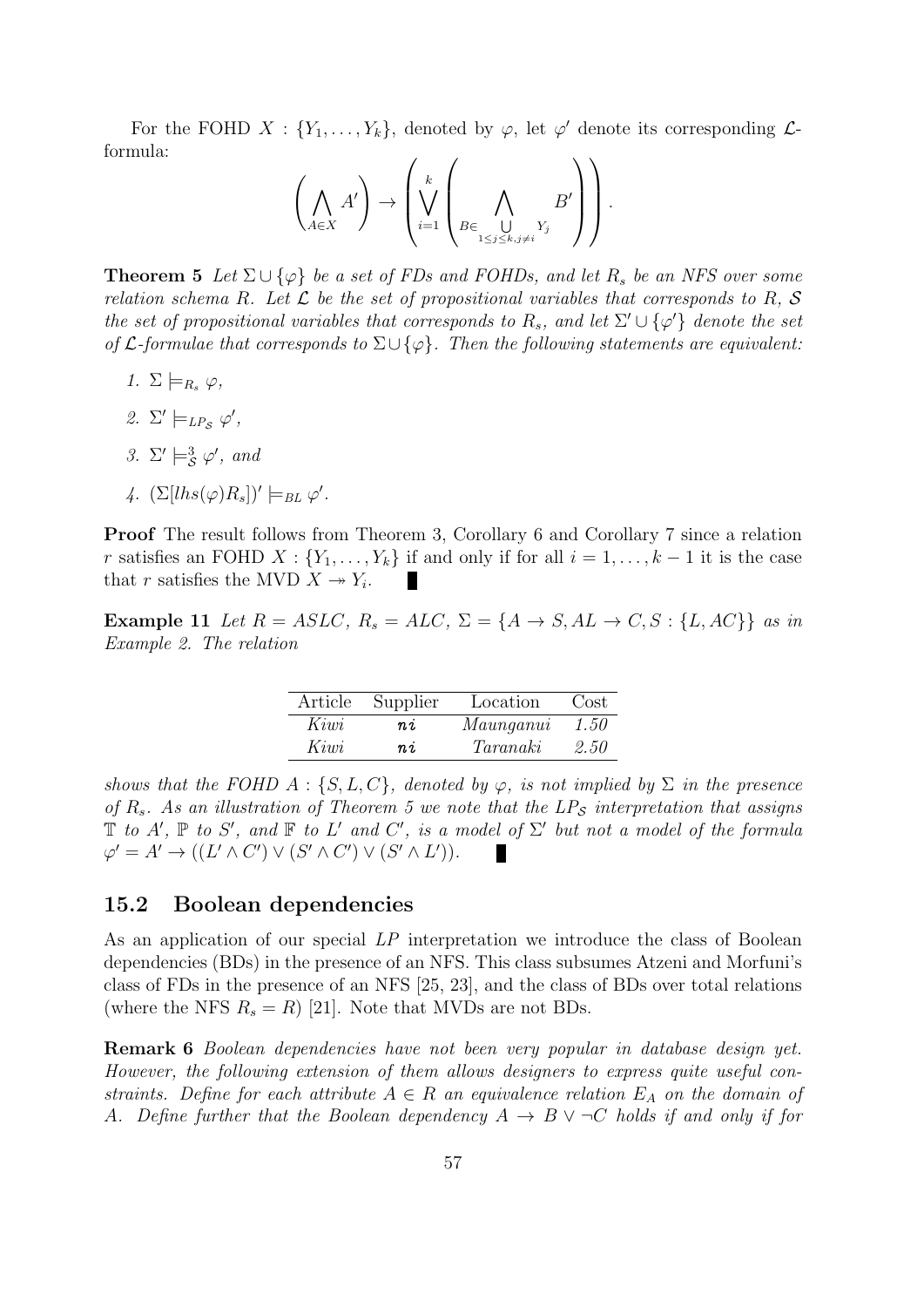any two tuples  $t_1$  and  $t_2$  we have  $(t_1(A), t_2(A)) \in E_A$ , then either  $(t_1(B), t_2(B)) \in E_B$ *or*  $(t_1(C), t_2(C))$  ∉  $E_C$ . Using this generalization, we can, e.g., express the following *statement about insurance policy holders. Assume that we have attributes Age, Premium, and Sex, and that we define equivalence relations for age groups and premium groups. Then we can express the constraint if two policy holders belong to the same age group, then their premiums are in the same class or they are of different sexes [123].*

The class of *Boolean dependencies* (BDs) over a relation schema *R* is defined as the propositional language  $\mathcal{B}_R := R^*$  over *R*. An *agreement* over *R* is a function  $\omega : R \to$  ${\mathbb{D}, \mathbb{W}, \mathbb{S}}$ . For two distinct tuples  $t_1, t_2$  over *R* we define the agreement  $\omega_{\{t_1, t_2\}}$  of  $t_1$  and  $t_2$  by

$$
\omega_{\{t_1, t_2\}}(A) = \begin{cases} \mathbb{S} & \text{if } A \in ag^s(t_1, t_2) \\ \mathbb{W} & \text{if } A \in ag^w(t_1, t_2) \\ \mathbb{D} & \text{if } A \notin ag(t_1, t_2) \end{cases}
$$

for all  $A \in R$ . Intuitively, the definition carries the following meaning:  $\omega_{\{t_1,t_2\}}(A) = \mathbb{S}$ when  $t_1$  and  $t_2$  *s*trongly agree on *A*,  $\omega_{\{t_1,t_2\}}(A) = W$  when  $t_1$  and  $t_2$  *weakly agree on A*, and  $\omega_{\{t_1,t_2\}}(A) = \mathbb{D}$  when  $t_1$  and  $t_2$  *d*isagree on *A*. We can extend an agreement  $\omega$  over *R* to a function  $\Omega : \mathcal{B}_R \to \{\mathbb{D}, \mathbb{W}, \mathbb{S}\}$  as follows:

- 1. if  $\varphi = A \in R$  let  $\Omega(\varphi) := \omega(A)$ ,
- 2. if  $\varphi = (\neg \psi)$  let  $\Omega(\varphi) := \neg \Omega(\psi)$ ,
- 3. if  $\varphi = (\varphi_1 \vee \varphi_2)$  let  $\Omega(\varphi) := \Omega(\varphi_1) \vee \Omega(\varphi_2)$ , and
- 4. if  $\varphi = (\varphi_1 \wedge \varphi_2)$  let  $\Omega(\varphi) := \Omega(\varphi_1) \wedge \Omega(\varphi_2)$ .

On the right-hand side of these definitions, *¬*, *∨*, and *∧* denote the truth functions defined by Table 3 where  $\mathbb{F}, \mathbb{P}$  and  $\mathbb{T}$  are replaced by  $\mathbb{D}, \mathbb{W}$  and  $\mathbb{S}$ , respectively.

For a relation *r* and a BD  $\varphi$  over relation schema *R* we say that *r satisfies*  $\varphi$ , denoted by  $\models r \varphi$ , if and only if for all tuples  $t_1, t_2 \in r$  the following holds: if  $t_1 \neq t_2$ , then  $\Omega_{\{t_1,t_2\}}(\varphi) \in \{\mathbb{W},\mathbb{S}\}.$  In particular, BDs subsume FDs: a relation *r* satisfies the FD  ${A_1, \ldots, A_n} \rightarrow {B_1, \ldots, B_m}$  [25, 23] if and only if *r* satisfies the BD  $(A_1 \wedge \cdots \wedge A_n) \rightarrow$  $(B_1 \wedge \cdots \wedge B_m).$ 

Let  $\phi: R \to \mathcal{L}$  be a bijection between a relation schema R and its corresponding set  $\mathcal{L} = \{A' \mid A \in R\}$  of propositional variables. We extend  $\phi$  to a mapping  $\Phi$  from  $\mathcal{B}_R$  to the set  $\mathcal{L}^*$ . As before, let  $\varphi' = \Phi(\varphi)$  and  $\Sigma' = {\sigma' | \sigma \in \Sigma}$ . We define

- 1. if  $\varphi = A$ , then  $\varphi' = A'$ ,
- 2. if  $\varphi = (\neg \psi)$ , then  $\varphi' = (\neg \psi')$ ,
- 3. if  $\varphi = (\varphi_1 \lor \varphi_2)$ , then  $\varphi' = (\varphi_1' \lor \varphi_2')$ , and
- 4. if  $\varphi = (\varphi_1 \wedge \varphi_2)$ , then  $\varphi' = (\varphi'_1 \wedge \varphi'_2)$ .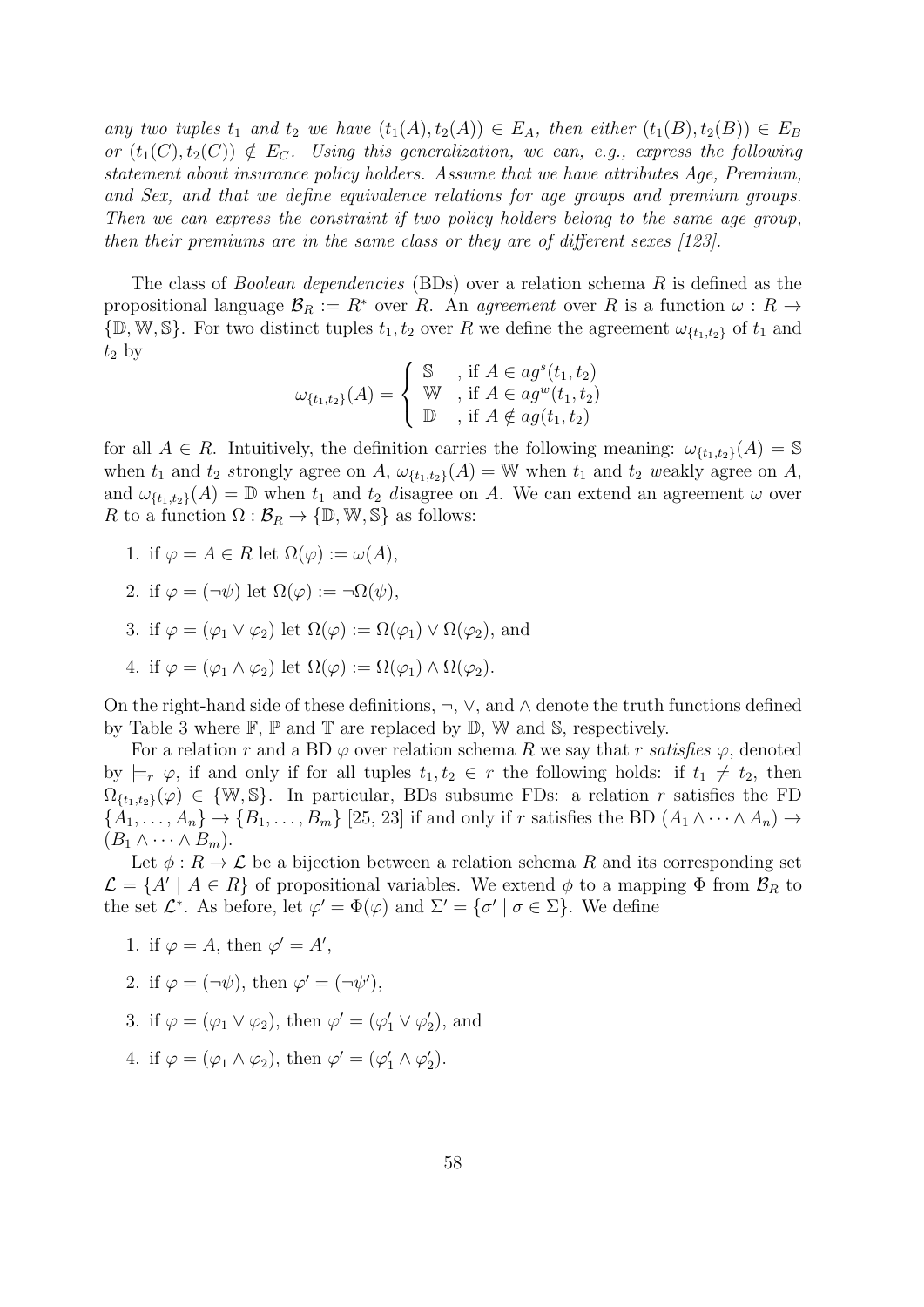We want to show that for any set  $\Sigma \cup {\varphi}$  of Boolean dependencies there is an  $R_s$ -total relation *r* that satisfies  $\Sigma$  and violates  $\varphi$  if and only if there is an  $LP_{\mathcal{S}}$  model  $\omega'_r$  of  $\Sigma'$ that is not an  $LP_{\mathcal{S}}$  model of  $\varphi'$ . The following result is the counter-part of Lemma 8. Note that the definition of satisfaction for BDs implies directly that their implication is equivalent to that in the world of two-tuple relations. However, since the proof of the following lemma is considerably simpler than that of Lemma 8 we include it here.

**Lemma 9** Let  $\Sigma \cup {\varphi}$  *be a set of BDs over the relation schema R, and let r be some relation over R that satisfies*  $\Sigma$  *and violates*  $\varphi$ *. Then there is a two-tuple subrelation*  $r' \subseteq r$  *such that*  $r'$  *satisfies*  $\Sigma$  *and violates*  $\varphi$ *.* 

**Proof** Since *r* violates the BD  $\varphi$  there are two tuples  $t_1, t_2 \in r$  such that  $t_1 \neq t_2$  and  $\Omega_{\{t_1,t_2\}}(\varphi) = \mathbb{D}$ . Let  $r' := \{t_1,t_2\}$ . We know that  $r'$  satisfies  $\Sigma$  since  $r$  satisfies  $\Sigma$  and  $r' \subseteq r$ . Consequently,  $r'$  is a two-tuple subrelation of *r* that satisfies  $\Sigma$  and violates  $\varphi$ . Ш

Lemma 9 tells us that for deciding the implication problem  $\Sigma \models \varphi$  it suffices to examine two-tuple relations (instead of arbitrary finite relations). For two-tuple relations  $\{t_1, t_2\}$ , however, we can define a corresponding *LP* interpretation  $\omega'_{\{t_1, t_2\}}$ . For two tuples  $t_1, t_2$  over the relation schema *R* let  $\omega'_{\{t_1, t_2\}}$  denote the following *special LP* interpretation of *L*:

$$
\omega'_{\{t_1, t_2\}}(A') = \begin{cases} \mathbb{T}^+, \text{ if } \omega_{\{t_1, t_2\}}(A) = \mathbb{S} \\ \mathbb{P}^-, \text{ if } \omega_{\{t_1, t_2\}}(A) = \mathbb{W} \\ \mathbb{F}^-, \text{ if } \omega_{\{t_1, t_2\}}(A) = \mathbb{D} \end{cases}
$$

*.*

The following lemma justifies the definition of the special *LP* interpretation.

**Lemma 10** Let r be a two-tuple relation over the relation schema R, and let  $\varphi$  denote *a BD over R. Then we have*

- $\Omega_r(\varphi) = \mathbb{S}$  *if and only if*  $\Omega'_r(\varphi') = \mathbb{T}$ *,*
- $\Omega_r(\varphi) = \mathbb{W}$  *if and only if*  $\Omega'_r(\varphi') = \mathbb{P}$ *, and*
- $\Omega_r(\varphi) = \mathbb{D}$  *if and only if*  $\Omega'_r(\varphi') = \mathbb{F}$ *.*

**Proof** The lemma can be proven by an induction over the structure of *φ*.

Indeed, a two-tuple relation *r* satisfies a BD  $\varphi$  if and only if  $\omega'_r$  is an *LP* model of the corresponding *L*-formula *φ ′* .

**Corollary 8** *Let r be a two-tuple relation over the relation schema R, and let*  $\varphi$  *denote a BD over R*. Then *r* satisfies  $\varphi$  *if and only if*  $\omega'_r$  *is an LP model of*  $\varphi'$ . ×

In fact, Lemma 9 and Corollary 8 allow us to establish the anticipated equivalence between the implication of BDs in the presence of an NFS and the *LP<sup>S</sup>* implication of propositional formulae. However, to obtain the equivalence we need to assume that duplicate tuples can occur.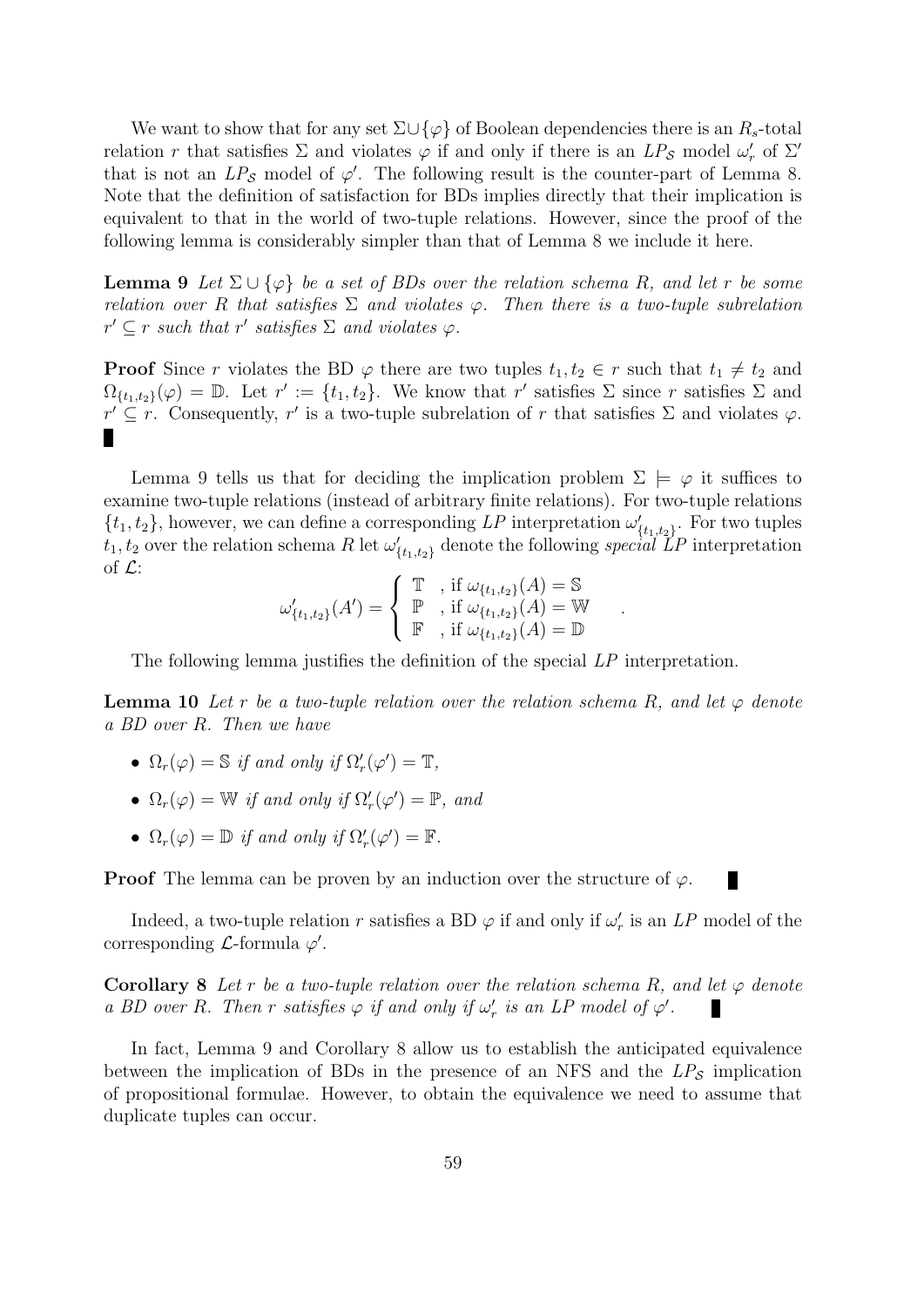**Theorem 6** *Let*  $\Sigma \cup \{\varphi\}$  *be a set of BDs over the relation schema R, and let*  $R_s$  *denote an NFS over R. Let L denote the set of propositional variables that corresponds to R, S* the set of variables that corresponds to  $R_s$ , and  $\Sigma' \cup {\varphi'}$  the set of L-formulae that *corresponds to* Σ*∪{φ}. Under the assumption that relations may contain duplicate tuples, the following are equivalent:*

- *1.*  $\Sigma \models_{R_s} \varphi$ ,
- *2.*  $\Sigma \models_{2,R_s} \varphi$ *, and*
- *3.*  $\Sigma' \models_{LP_{\mathcal{S}}} \varphi'$ .

**Proof** The equivalence between (1) and (2) is an immediate consequence of Lemma 9.

For (3) implies (2) suppose (2) does not hold. Then there is some two-tuple relation *r* over *R* that satisfies  $\Sigma$  and  $R_s$  but violates  $\varphi$ . Since *r* is  $R_s$ -total it follows immediately from the definition of the special  $LP$  interpretation that  $\omega'_r$  is an  $LP_{\mathcal{S}}$  interpretation. Following Corollary 8,  $\omega'_r$  is an  $LP_{\mathcal{S}}$  model of  $\Sigma'$  but not an  $LP_{\mathcal{S}}$  model of  $\varphi'$ . Consequently, (3) does also not hold.

For (2) implies (3) suppose that (3) does not hold. Then there is an  $LP_{\mathcal{S}}$  interpretation *ω*<sup>*′*</sup> that is a model of Σ<sup>*′*</sup> but not a model of *φ*<sup>*′*</sup>. Define an agreement *ω* : *R* → {<sup>D</sup>*,* W*,* \$} by

$$
\omega(A) := \begin{cases} \mathbb{S} & , \text{ if } \omega'(A') = \mathbb{T} \\ \mathbb{W} & , \text{ if } \omega'(A') = \mathbb{P} \\ \mathbb{D} & , \text{ if } \omega'(A') = \mathbb{F} \end{cases}
$$

*.*

Let  $t_1, t_2$  be two tuples over *R* such that for all  $A \in R$  we have  $\omega_{\{t_1, t_2\}}(A) = \omega(A)$ . In particular, if  $\omega'(A') = \mathbb{F}$ , then let  $t_1(A)$  and  $t_2(A)$  be distinct elements from  $dom(A)$  $\{n\}$ . We conclude that in the case where one of  $t_1, t_2$  is subsumed by the other, then  $t_1(A) = t_2(A)$  holds for all  $A \in R$ . Moreover, following the definition of the agreement  $\omega$  it is true that  $t_1$  and  $t_2$  are  $R_s$ -total since  $\omega'$  is an  $LP_s$  interpretation. According to Corollary 8 we know then that *r* satisfies  $\Sigma$  and  $R_s$ , but *r* violates  $\varphi$ . Therefore, (2) does also not hold.

The following example illustrates the use of duplicate tuples in a counter-example.

**Example 12** Let  $R = ASLC$  denote the relation schema SUPPLIES, let  $R_s = ALC$ , let  $\Sigma$  *consist of the FDs*  $A \rightarrow S$  *and*  $A \rightarrow C$ *, and let*  $\varphi$  *denote the BD*  $A \rightarrow \neg L$ *. The BD says that the same article is not to be delivered from the same location more than once. The following relation r*

|      | Article Supplier | Location | Cost |
|------|------------------|----------|------|
| Kiwi | n.i              | Taranaki | 2.50 |
| Kiwi | $n\,i$           | Taranaki | 2.50 |

*shows that*  $\Sigma$  *does not imply*  $\varphi$  *in the presence of*  $R_s$ *. Indeed, the same article can be delivered from the same location more than once (by the same supplier at the same cost).* For  $\omega'_r$  we obtain  $\omega'_r(A') = \mathbb{T}$ ,  $\omega'_r(S') = \mathbb{P}$ ,  $\omega'_r(L') = \mathbb{T}$  and  $\omega'_r(C') = \mathbb{T}$ . Indeed,  $\omega'_r$  is an  $LP_{\{A',L',C'\}}$  interpretation that is a model of  $\Sigma'$  but not a model of  $\varphi'$ .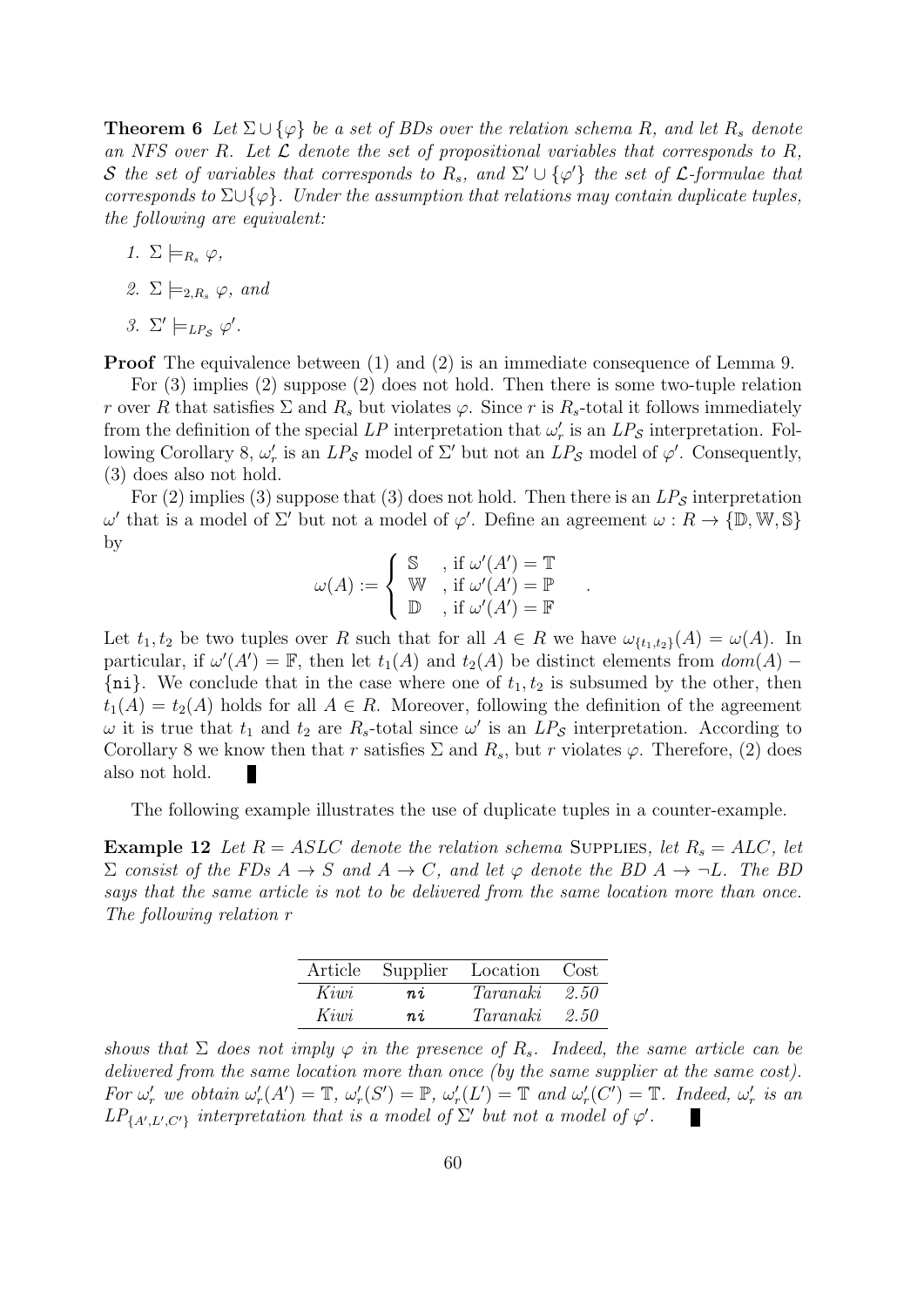**Remark 7** *For the special case where*  $R_s = R$  *it is known* [124] that the BD  $\phi'_R =$  $\bigvee_{A \in R} \neg A$  *has the following property: the relation*  $r = \{t_1, t_2\}$  *is a set (and not a bag) if and only if the special truth assignment*  $\omega'_r$  *satisfies*  $\phi'_R = \bigvee_{A \in R} \neg A'$ *. In the general case, however, it is no longer true that there is a BD*  $\phi'_R$  *that characterizes subsumption-free two-tuple relations. In fact, for*  $R = A$  *both*  $r_1 = \{a, n \, i\}$  *and*  $r_2 = \{a, a'\}$  *satisfy the same BDs over*  $R$ *, but*  $r_2$  *is subsumption-free whereas*  $r_1$  *is not.* 

For the special case where  $R_s = R$  it is known [124] that for every relation schema R and for every set  $\Sigma \cup {\varphi}$  of Boolean dependencies over *R* it is true that  $\Sigma \models_R \varphi$  if and only if  $\Sigma' \cup \{\phi'_R\} \models_{LP_\mathcal{L}} \varphi'$  where  $\mathcal{L}$  corresponds to the NFS *R*. According to Theorem 6 one may suspect that a similar result holds in the general case of an arbitrary NFS *Rs*. The following proposition shows that this already fails for the special case where  $R_s = \emptyset$ .

**Proposition 5** *There is a relation schema R, a singleton FD set*  $\Sigma$  *and a BD*  $\varphi$  *over R such that*  $\Sigma \models \varphi$ *, but*  $\Sigma' \cup \{\phi'_R\} \not\models_{LP} \varphi'$ *.* 

**Proof** Let  $R = \{A(\text{rticle}), L(\text{ocation}), C(\text{ost})\}, \Sigma = \{A \rightarrow C\}$  and  $\varphi = A \rightarrow \neg L$ . Suppose that  $\varphi$  is violated by some relation *r* that satisfies  $\Sigma$ . Since *r* violates  $\varphi$  there are two distinct tuples  $t_1, t_2 \in r$  such that  $t_1(A) = t_2(A), t_1, t_2$  are *A*-total and  $t_1(L) = t_2(L)$ . Since *r* satisfies  $\Sigma$  it follows that  $t_1(C) = t_2(C)$  holds as well. That is, *r* must be a bag and not a relation. Consequently, there is no relation that satisfies  $\Sigma$  and violates  $\varphi$ . We conclude that  $\Sigma \models \varphi$ .

On the other hand, the LP interpretation  $\omega'$  with  $\omega'(A') = \mathbb{T} = \omega'(L')$  and  $\omega'(C') = \mathbb{P}$ shows that  $\Sigma' \cup \{\neg A' \lor \neg L' \lor \neg C'\} \not\models_{LP} \varphi'.$ 

#### **15.3 Complexity considerations**

#### **15.3.1 Boolean dependencies in the absence of a null-free subschema**

As a consequence of Theorem 6 we obtain worst-case time-complexity results for the implication problem of BDs. This problem has been investigated in depth for the logic *LP*, and Table 5 provides a summary of the results [82]. In fact, the problem has been analyzed with respect to three different notions of complexity defined by Vardi [125]. For data complexity,  $\Sigma$  is the input and  $\varphi$  has fixed size. For expression complexity,  $\varphi$  is the input and  $\Sigma$  has fixed size. For combined complexity,  $\Sigma$  and  $\varphi$  are the input. The complexity results also distinguish the input with respect to its syntactic form. A BD is in *Conjunctive Normal Form* (CNF) when it is a single conjunction of clauses, where a *clause* is a disjunction of literals (i.e. an attribute A or its negation  $\neg A$ ). A BD is in *Disjunctive Normal Form* (DNF) when it is a single disjunction of conjunctions of literals. In Table 5, the symbol "Any" means that no assumption is made on the syntactic form of the BDs. For a discussion of these results we refer the reader to [82].

#### **15.3.2 Boolean dependencies in the presence of a null-free subschema**

Let  $\Sigma$  be an arbitrary set of BDs over *R* in NNF, and let  $\varphi$  be an arbitrary BD in CNF. The following findings establish NFSs as an effective mechanism to balance the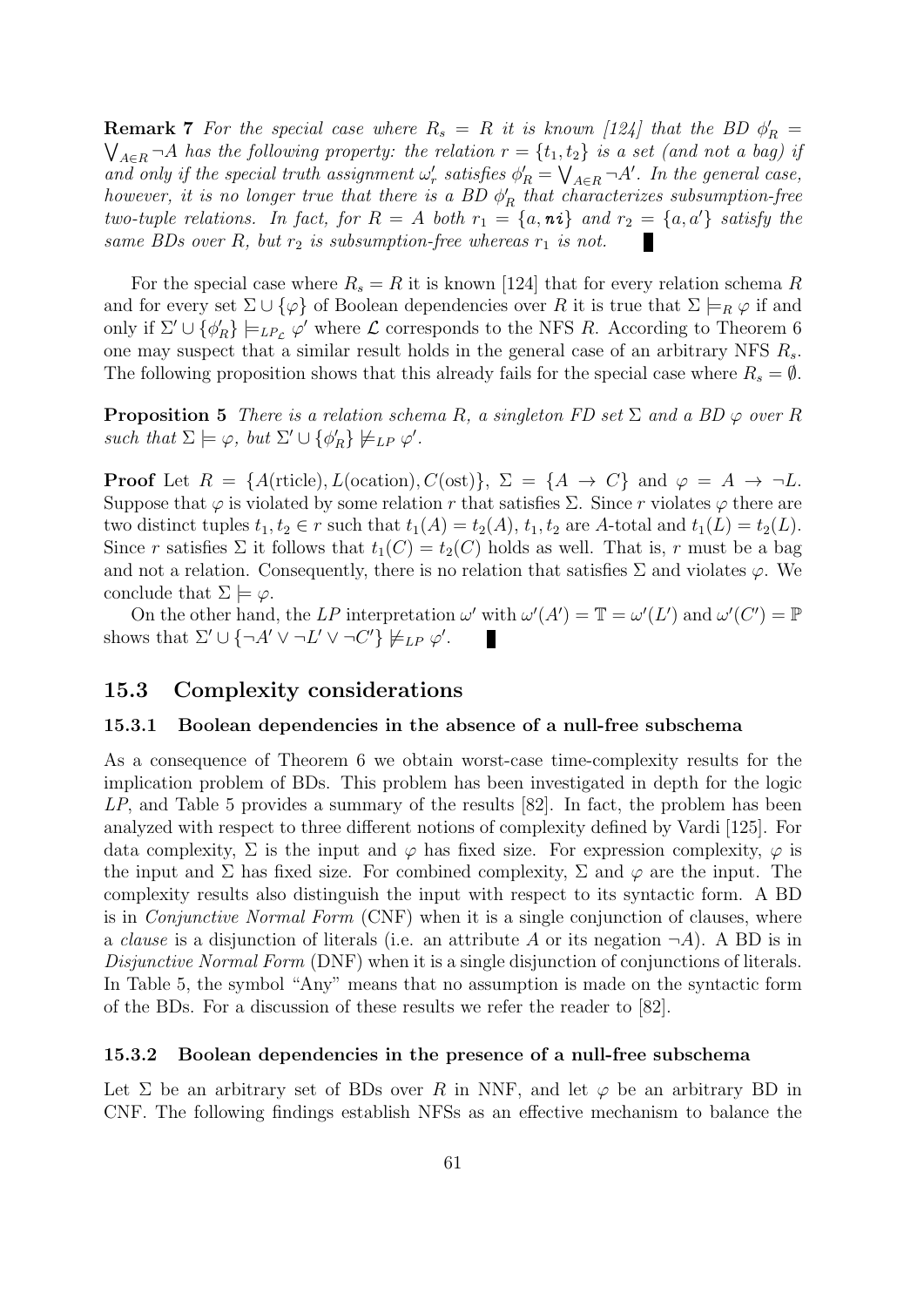| $\varphi$  |            |                                           |                                           |                                     |  |
|------------|------------|-------------------------------------------|-------------------------------------------|-------------------------------------|--|
| Σ          | $\varphi$  | $\Sigma$ ? $\models \varphi$ ? (Combined) | $\Sigma_0 \models \varphi$ ? (Expression) | $\Sigma$ ?<br>"Data"<br>$\varphi_0$ |  |
| Any        | Any        | coNP-complete                             | $coNP$ -complete                          | $\mathcal{O}( \Sigma )$             |  |
| Any        | <b>CNF</b> | $\mathcal{O}( \Sigma  \times  \varphi )$  | $\mathcal{O}( \varphi )$                  | $\mathcal{O}( \Sigma )$             |  |
| Any        | <b>DNF</b> | coNP-complete                             | coNP-complete                             | $\mathcal{O}( \Sigma )$             |  |
| <b>CNF</b> | Any        | coNP-complete                             | $coNP$ -complete                          | $\mathcal{O}( \Sigma )$             |  |
| <b>CNF</b> | <b>CNF</b> | $\mathcal{O}( \Sigma  \times  \varphi )$  | $\mathcal{O}( \varphi )$                  | $\mathcal{O}( \Sigma )$             |  |
| <b>CNF</b> | <b>DNF</b> | coNP-complete                             | coNP-complete                             | $\mathcal{O}( \Sigma )$             |  |
| <b>DNF</b> | Any        | coNP-complete                             | coNP-complete                             | $\mathcal{O}( \Sigma )$             |  |
| <b>DNF</b> | <b>CNF</b> | $\mathcal{O}( \Sigma  \times  \varphi )$  | $\mathcal{O}( \varphi )$                  | $\mathcal{O}( \Sigma )$             |  |
| <b>DNF</b> | <b>DNF</b> | coNP-complete                             | coNP-complete                             |                                     |  |

Table 5: Time-complexities for Deciding BDs

expressiveness and efficiency of various entailment relations. They follow immediately from results established for *S*-3 logics [79, Theorems 4.4 and 4.6] and Theorem 6.

**Corollary 9** *For every set*  $\Sigma$  *of BDs in NNF, and every BD*  $\varphi$  *in CNF, and every NFSs*  $R_s$  and  $R'_s$  over R such that  $R_s \subseteq R'_s$ , if  $\Sigma \models_{R_s} \varphi$ , then  $\Sigma \models_{R'_s} \varphi$ .

Corollary 9 establishes the monotonicity for the family of the entailment relations  $\models R_s$ . That is, by declaring attributes as NOT NULL, a data administrator enforces at least all of the previously enforced data dependencies. In Figure 2, this is illustrated as a potential increase in expressiveness.

**Corollary 10** *The implication problem*  $\Sigma \models_{R_s} \varphi$  *for sets*  $\Sigma$  *of BDs in NNF, BDs*  $\varphi$  *in CNF* and *NFS*  $R_s$  *over relation schemata*  $R$  *can be decided in time*  $\mathcal{O}(|\Sigma| \times |\varphi| \times 2^{|R_s|})$ *.* L

Corollary 10 establishes a uniform complexity for deciding the family of entailment relations  $\models_{R_s}$  in terms of the NFSs  $R_s$ . Therefore, by declaring attributes as NULL, a data administrator can utilize more efficient algorithms for deciding the associated implication problem. In Figure 2, this is illustrated as a potential increase in efficiency.

### **15.4 Characterizing the notions of dependency basis and attribute set closure**

As an application of Theorem 3 we generalize Sagiv, Delobel, Parker and Fagin's logical characterization of a dependency basis and attribute set closure from the special case where  $R_s = R$  [21] to an arbitrary NFS  $R_s$ .

**Theorem 7** *Let* Σ *denote a set of FDs and MVDs, and R<sup>s</sup> an NFS over the relation schema R. Let L denote the set of propositional variables that corresponds to R, S the set of variables that corresponds to*  $R_s$ *, and*  $\Sigma'$  *the set of*  $\mathcal{L}$ -formulae that corresponds to  $\Sigma$ .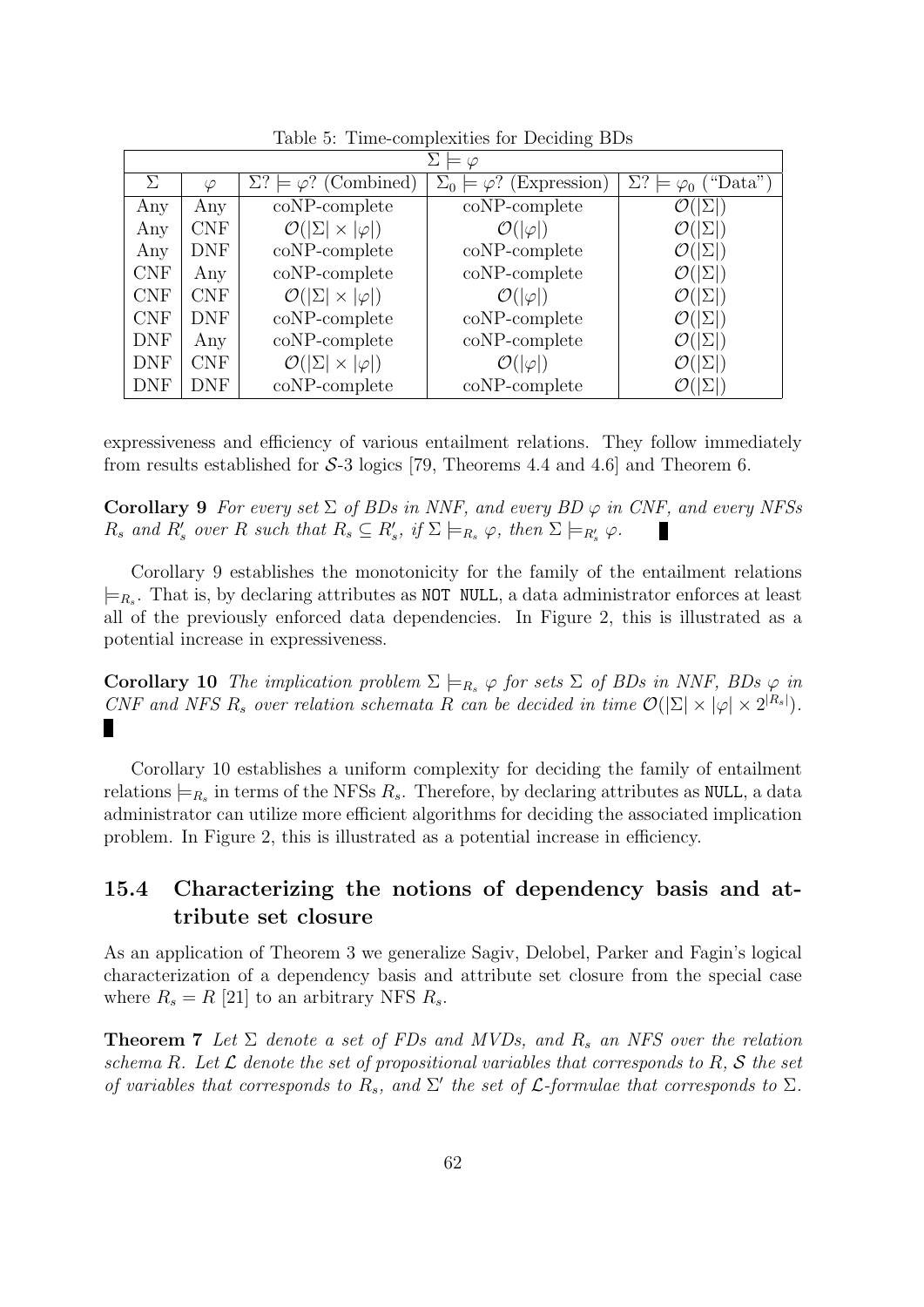Let *X* and *W* be disjoint subsets of *R.* Let  $\omega'_{W'}$  denote the following  $LP_{\mathcal{S}}$  interpretation *of L:*

$$
\omega'_{W'}(A') = \begin{cases} \mathbb{T} , & \text{if } A \in X((R-W) \cap R_s) \\ \mathbb{P} , & \text{if } A \in (R-W) - R_s \\ \mathbb{F} , & \text{if } A \in W \end{cases}
$$

*.*

If  $W \in DepB_{\Sigma,R_s}(X)$  and W and  $X_{\Sigma,R_s}^*$  are disjoint, then  $\omega'_{W'}$  is an  $LP_{\mathcal{S}}$  model of  $\Sigma'$ . If  $\omega'_{W'}$  *is an LP<sub>S</sub> model of*  $\Sigma'$ *, then W is contained in one set of DepB*<sub>Σ, $R_s(X)$  *and W is*</sub> *disjoint from*  $X_{\Sigma,R_s}^*$ .

**Proof** Let  $W \in DepB_{\Sigma,R_s}(X)$ , and let *W* and  $X^*_{\Sigma,R_s}$  be disjoint. We show that  $\omega'_{W'}$ is an  $LP_{\mathcal{S}}$  model of  $\Sigma'$ . The proof of Theorem 2 defines a two-tuple relation *r* which satisfies  $\Sigma$  and  $R_s$ . Without loss of generality, let  $W := W_i$  where  $W_i$  denotes the set from  $DepB_{\Sigma,R_s}(X)$  in the proof of Theorem 2. According to Lemma 3 and Lemma 5 it follows that  $\omega'_r$  is an  $LP_{\mathcal{S}}$  model of  $\Sigma'$ . However, we have  $\omega'_{W'} = \omega'_r$ . This shows that  $\omega'_{W'}$ is an  $LP_{\mathcal{S}}$  model of  $\Sigma'$ .

Let  $\omega'_{W'}$  be an  $LP_{\mathcal{S}}$  model of  $\Sigma'$ . We show first that *W* is contained in one set of  $DepB_{\Sigma,R_s}(X)$ . Suppose to the contrary that *W* is not contained in any set of  $DepB_{\Sigma,R_s}(X)$ . Then there is a set  $V \in DepB_{\Sigma,R_s}(X)$  such that  $V \cap W \neq \emptyset$  and  $W \cap (R - V) \neq \emptyset$ . It follows that  $\omega'_{W'}$  is not an  $LP_{\mathcal{S}}$  model of the formula that corresponds to  $X \to V$ . However, Theorems 1 and 2 show that  $X \to V$  is implied by  $\Sigma$  in the presence of  $R_s$ , and Theorem 3 shows that  $\omega'_{W'}$  is an  $LP_{\mathcal{S}}$  model of the formula that corresponds to  $X \to V$ since  $\omega'_{W'}$  is an  $LP_{\mathcal{S}}$  model of  $\Sigma'$ . This is a contradiction. Consequently, *W* is contained in one set of  $DepB_{\Sigma,R_s}(X)$ .

We show now that *W* is disjoint from  $X^*_{\Sigma,R_s}$ . If *W* is not disjoint from  $X^*_{\Sigma,R_s}$ , then *W*, as an element of  $DepB_{\Sigma,R_s}(X)$ , must be a singleton set according to Theorem 1, say  $W = A$ . The attribute *A* is a member of  $X^*_{\Sigma,R_s}$ , and therefore there must be an FD *Y* → *Z* in  $\Sigma$  such that  $A \in Z - Y$  and  $Y \subseteq XR_s$  (otherwise  $X \to A$  cannot be derived from  $\Sigma$ , cf. Lemma 2). Since  $Y \subseteq XR_s$  and  $A = W$  it follows that  $\omega'_{W'}$  is not an  $LP_s$ model of  $Y \to A$ . This, however, is a contradiction since  $Y \to A \in \Sigma$  and  $\omega'_{W'}$  is an  $LP_{\mathcal{S}}$ model of  $\Sigma'$ . Consequently, *W* is disjoint from  $X_{\Sigma,R_s}^*$ .

Intuitively,  $\omega'_{W'}$  is the special *LP* interpretation  $\omega'_{r}$  induced by the two-tuple relation *r* :=  $r_{\varphi}$  in our completeness proof of  $\mathfrak{D}$  (where  $W = W_i$ ), cf. Table 2. Note that  $\omega'_{W'}$ reduces to the propositional truth assignment defined in [21] for the special case where  $R_s = R$ . Moreover,  $\omega'_{W'}$  is equivalent to an *S*-3 interpretation, cf. Proposition 1.

#### **15.5 Boolean and** *S***-3 implication**

In [63] Sagiv presents an algorithm for deciding the implication problem  $\Sigma \models_R \varphi$  for sets  $\Sigma \cup {\varphi}$  of FDs and MVDs over *R*. The algorithm can be implemented to run in time  $\mathcal{O}(\bar{p}_{\Sigma} \times |\Sigma|)$  where  $\bar{p}_{\Sigma}$  is the number of sets in  $DepB_{\Sigma,R}(lks(\varphi))$  that have nonempty intersection with the right-hand side of  $\varphi$ . Using Corollary 2 we can apply Sagiv's algorithm to decide implication in the presence of an NFS  $R_s$  in time  $\mathcal{O}(|\Sigma| + \bar{p}_{\Sigma[k s(\varphi)R_s]} \times$  $|\Sigma[ks(\varphi)R_s]|$ . Following Corollary 4, we note that our

$$
\mathcal{O}(|\Sigma| + \min\{k_{\Sigma[llns(\varphi)R_s]}, \log \bar{p}_{\Sigma[llns(\varphi)R_s]}\} \times |\Sigma[llns(\varphi)R_s]|)
$$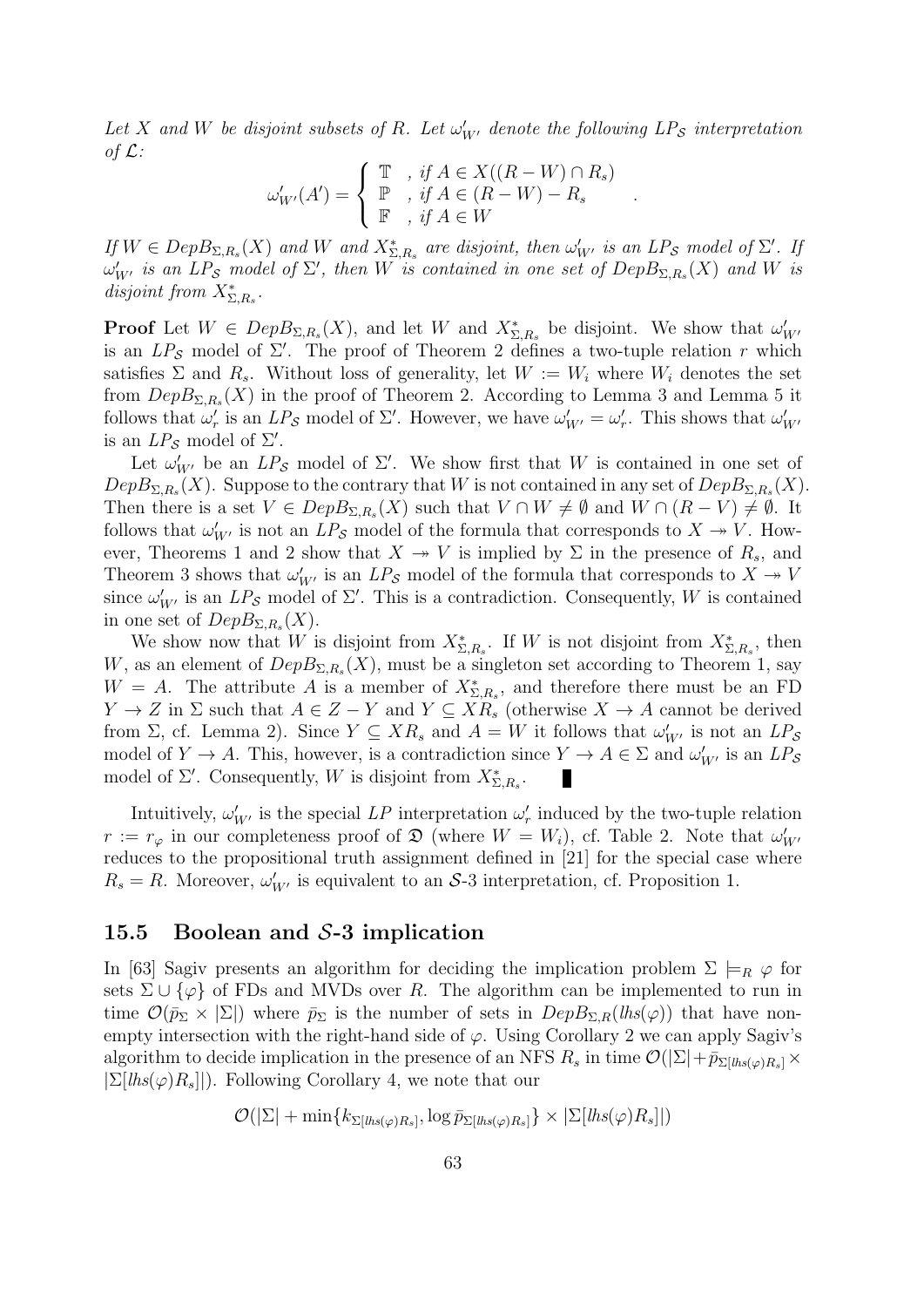algorithm for deciding  $\Sigma \models_{R_s} \varphi$  can be applied directly to decide  $\Sigma' \models_S^3 \varphi'$  for the corresponding fragment *F* of Cadoli and Schaerf's *S*-3 logics, cf. Corollary 6, a fragment not studied previously to our knowledge. It follows that the axiomatization  $\mathfrak D$  for the implication of FDs and MVDs in the presence of an NFS  $R_s$  also applies to  $S$ -3 implication in *F*. For any set  $\Sigma' \cup {\varphi'}$  of formulae in *F* and any  $S \subseteq \mathcal{L}$ ,  $\Sigma' \models_S^3 \varphi'$  if and only if  $\Sigma'[lhs(\varphi')\mathcal{S}] \models_{BL} \varphi'$ . Here,  $\Sigma'[lhs(\varphi')\mathcal{S}]$  is the set of formulae in  $\Sigma'$  whose set of variables in the antecedent is a subset of  $\text{lhs}(\varphi')\mathcal{S}$ , and  $\text{lhs}(\varphi')$  is the set of variables in the antecedent of  $\varphi'$ . Note that this confirms a result by Cadoli and Schaerf [79].

#### **15.6 The power of reasoning without null-free subschemata**

The following theorem shows that reasoning about BDs in the presence of an NFS can be simulated by reasoning about BDs in the absence of an NFS. It explains why our correspondences to the Logic of Paradox provide a very general tool for reasoning about data dependencies. For a clause  $\varphi$  let  $Attr(\varphi)$  denote the set of attributes that occur in *φ*.

**Theorem 8** *Let*  $\Sigma \cup {\varphi}$  *be a set of BDs over relation schema R where*  $\varphi$  *is a clause, and let R<sup>s</sup> denote an NFS over R. Then the following two statements are equivalent:*

- *1.*  $\Sigma \models_{R_{s}} \varphi$
- 2.  $\Sigma \cup \{\neg \varphi\} \models \bigvee_{A \in R_s \cup Attr(\varphi)} (A \land \neg A).$

**Proof** According to Theorem 6 it suffices to show the equivalence in the world of twotuple relations. Without loss of generality let  $\varphi$  denote the clause  $\neg A_1 \vee \cdots \vee \neg A_n \vee B_1 \vee$  $\cdots \vee B_m$ .

For (2) implies (1) we assume that (1) does not hold. Consequently, there is some two-tuple relation *r* over *R* such that *r* satisfies Σ and the NFS *R<sup>s</sup>* but *r* violates *φ*. The violation of  $\varphi$  by *r* means that  $\Omega_r(\varphi) = \mathbb{D}$ , but this means that  $\omega_r(A_i) = \mathbb{S}$  for all  $i = 1, \ldots, n$  and  $\omega_r(B_i) = \mathbb{D}$  for all  $j = 1, \ldots, m$ . In particular we know that *r* satisfies  $Σ$  and  $¬φ$ . The satisfaction of  $R_s$  by *r* means that  $ω_r(A) ∈ {ℤ, ℑ}$  for all  $A ∈ R_s$ . Consequently, for all  $A \in R_s \cup \text{Attr}(\varphi)$  we have  $\omega_r(A) \in \{\mathbb{D}, \mathbb{S}\}$ . Hence,  $\Omega_r(A \wedge \neg A) = \mathbb{D}$ for all  $A \in R_s \cup Attr(\varphi)$ . That is, *r* violates  $\bigvee_{A \in R_s \cup Attr(\varphi)} (A \wedge \neg A)$ . We have shown that (2) does also not hold.

For (1) implies (2) we assume that (2) does not hold. Consequently, there is some two-tuple relation  $r = \{t_1, t_2\}$  over *R* such that *r* satisfies  $\Sigma \cup \{\neg \varphi\}$  but *r* violates

$$
\bigvee_{A \in R_s \cup Attr(\varphi)} (A \land \neg A).
$$

The latter implies that  $\Omega_r(A \wedge \neg A) = \mathbb{D}$  for all  $A \in R_s \cup \text{Attr}(\varphi)$ . Now we change the relation *r* for every attribute  $A \in R_s$  where  $\omega_r(A) = \mathbb{D}$  holds and where we have either  $t_1(A) = \text{ni}$  or  $t_2(A) = \text{ni}$ . Without loss of generality let  $t_1(A) = \text{ni}$ . Then we replace  $t_1(A)$  by a new value from  $dom(A) - \{ni, t_2(A)\}$ . For the resulting relation *r*<sup>'</sup> we have that  $\omega_{r'} = \omega_r$  holds. Moreover, r' satisfies  $R_s$ . Consequently, r' satisfies  $\Sigma$  and  $R_s$  but it violates  $\varphi$ . Consequently, (1) does also not hold.